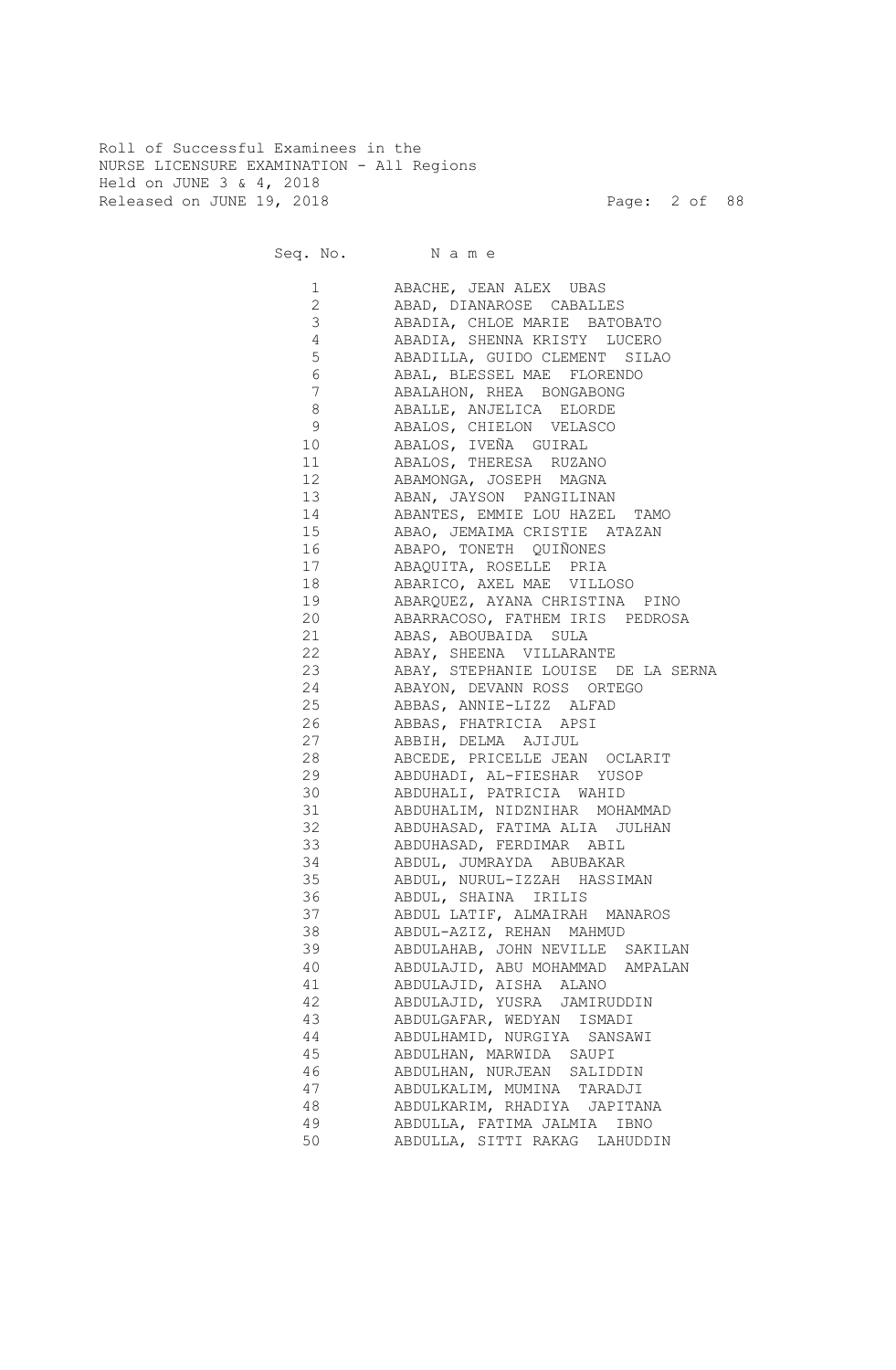Roll of Successful Examinees in the NURSE LICENSURE EXAMINATION - All Regions Held on JUNE 3 & 4, 2018 Released on JUNE 19, 2018 Page: 3 of 88

Seq. No. Name 51 ABDULLAH, FATIMA FARIYYA WATA 52 ABDULMALIK, PAIMALYN ANDALAN 53 ABDULMANDANGAN, FITRA KAMLIAN 54 ABDURAHMAN, SHARIEFA AINA ARSAD 55 ABDURAJAK, FAUZIA SALI 56 ABDURAJAN, FATIMA ARMAINA SARIDJAN 57 ABDURASID, FATHRANA JAINAL 58 ABEJO, ANICITA ABELLA 59 ABEJURO, SIGMUND GAVARRA 60 ABELARDO, LUZ MARIFE LLANOS 61 ABELIDA, ROSECHELLE BRUZA 62 ABELLA, JOHN AURON SURBONA 63 ABELLANA, CHABELL PRINCESS CHAVEZ 64 ABELLO, ELAIZA PACAPAT 65 ABELLON, MAURINE LIBETARIO 66 ABENIS, CRESANCLAIRE JUSTINE PEGUIT 67 ABERO, RIZALDY BRIONES 68 ABESAMIS, ASHLEY MAE MALIG 69 ABESTA, COLEEN DIANE GLORIA 70 ABETO, ANNA MANIZA VILLAMOR 71 ABIDIN, ALFASHRA SAMSARAJI 72 ABILA, CRISTELLE JOY MAGLANGIT 73 ABINUMAN, JOHN MARK ANTHONY MAMARIL 74 ABIO-AN, JANICE LORENA 75 ABIOG, ELICA SHAIRA FERAER 76 ABLANG, JACQUILYN PALMONES 77 ABLAO, GLORIA ORTIZ 78 ABONG, ANA MARGARITA DE LEON 79 ABONG, MAE GRACE SALAS 80 ABONITALLA, DEMI TRISHA CARREON 81 ABRAZADO, JOAN CULTA 82 ABRIGO, JOANNA FE SANCHEZ 83 ABU, ROSERNA TAULAN 84 ABU RAYYAN, TAMAM PAGULAYAN 85 ABUAN, FROILAN DON SAMONTE 86 ABUBAKAR, AEBHDEL JEMAR ANGGA 87 ABUBAKAR, NADZRA ALEJO 88 ABUBAKAR, SALIHA AMSAJIN 89 ABUBAKAR, UMAIR QADIR SCHUCK 90 ABUEVA, MICHAEL ORLAND ABREA 91 ABUNAS, DEBRALIZ GOLOY 92 ABUTAZIL, NOLAMBAI EYA 93 ACACIO, VIELA GRACIA AGBAYANI 94 ACAIN, ALORA SANORIO 95 ACAS, MA CRISTINE DIMAYACYAC<br>96 ACAS, MARIELLE JADE BUCOY ACAS, MARIELLE JADE BUCOY 97 ACAS, SITTIE MARIAM SALINA 98 ACATO, NORJANA GRANDE 99 ACEBEDO, SAUDIA ALDA MAGALLANES 100 ACERDANO, NILCY JHOANNE ESTOPACE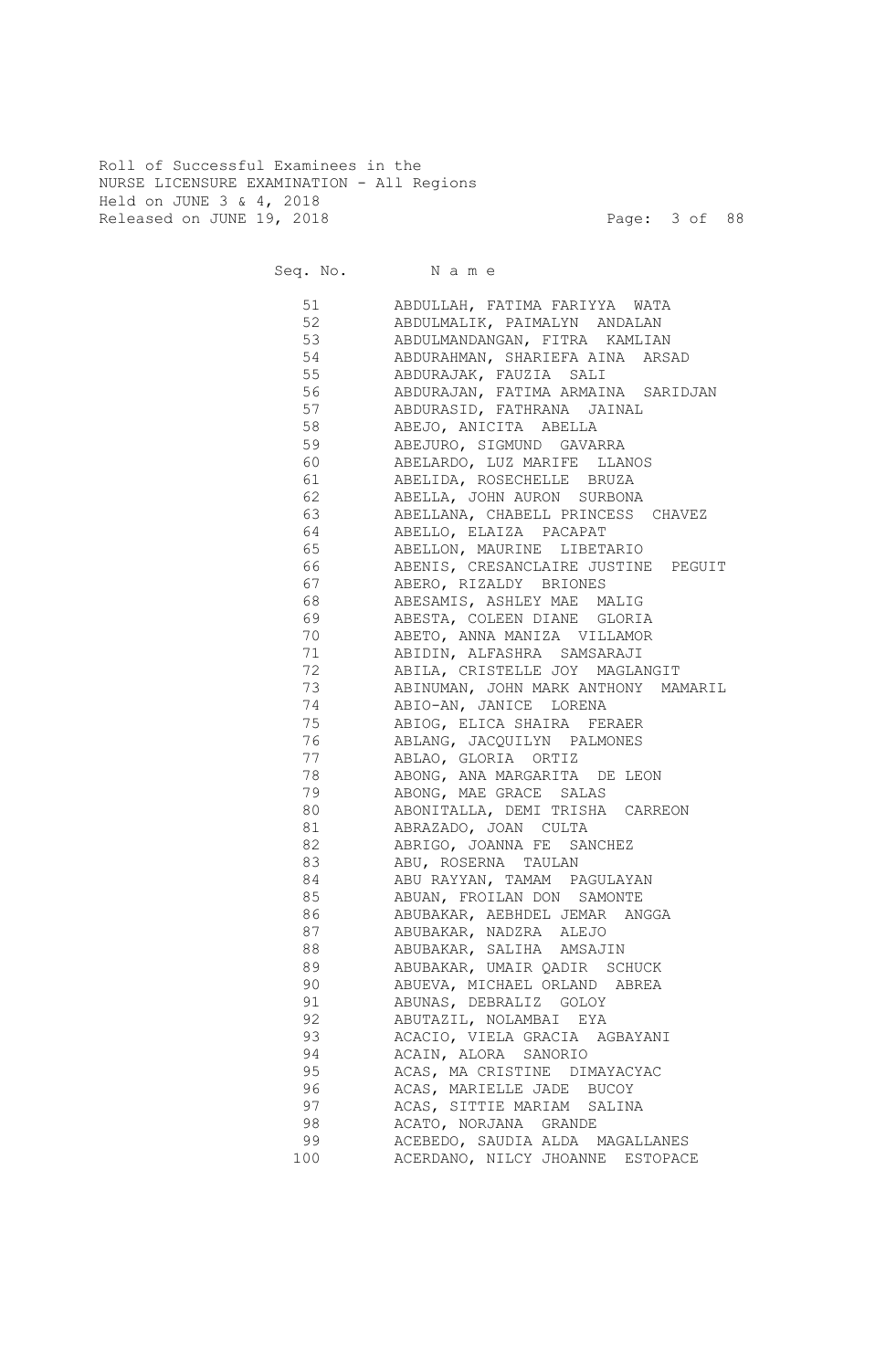Roll of Successful Examinees in the NURSE LICENSURE EXAMINATION - All Regions Held on JUNE 3 & 4, 2018 Released on JUNE 19, 2018 Page: 4 of 88

Seq. No. Name 101 ACHONDO, CARLOS JR DAYUPAY 102 ACOMULAR, ADRIANA GALLARTE 103 ACOPIADO, MICHAELENA MANDANTES 104 ACOSTA, CHESKA SHEENA ABDON 105 ACOSTA, HARLYN ALUMIT 106 ACOSTA, IRENE JANE BORBON 107 ACOSTA, JUNNELYN GENGANIA 108 ACOSTA, LOUISE TIFFANI DURAN 109 ACUPIDO, ARIANE FAITH GONZALES 110 ACUYAN, JEANY SALEM 111 ADAJAR, CATHERINE JONAS 112 ADALA, AL-WADA JUNDAM 113 ADANTE, JENIFER LOVE 114 ADAO, ALONA ADAL 115 ADAO, MARIEL HERBON 116 ADAP, BIANCA KRISTIEN JUVI BERMUDEZ 117 ADEJA, DANIEL II PRABA 118 ADLAWAN, TERI MONIKA CATANE 119 ADORIO, NEÑA MAE MIJARES 120 ADRIANO, JUSTINE ALLAIN OSIAS 121 ADRIANO, RICARDO JR LOPEZ 122 ADRIAS, RONNA ROSE SABANDO 123 AGANAD, JOEY REYES 124 AGANG, ALTHEA ROSALIE RAQUIL 125 AGAPITO, KIARA LYNELLA MONTOYA 126 AGAWIN, JOSHUA MARVIN ATIENZA 127 AGBUYA, EDRALYN YONGCO 128 AGGABAO, WENDY PACLA 129 AGLASI, ROLLIE TUAZON 130 AGLOSOLOS, ALIZHAR JUMAHALI 131 AGOL, MICHAEL SURIÑO 132 AGOPITAC, ANALIZA SABANDO 133 AGOSTO, CHERYL LYNN EMPEÑO 134 AGOYAOY, EFRIL ABETONG 135 AGOZAR, GENEVIEVE NICA MAGPANTAY 136 AGRICULA, HAFAISAH PABILANDO 137 AGUADO, JAN PHILIP TUGANO 138 AGUAS, CLAIRE SAFRAN PERITOS 139 AGUILA, JOBELLE RECINTO 140 AGUILA, R-JAY GRANTOZA 141 AGUILAR, ANGELOU JAO 142 AGUILAR, CHERYL MAY VELASCO 143 AGUILAR, JONA JEAN CABATUAN 144 AGUILAR, MA THERESE DIANE REDOSENDO 145 AGUILOS, CECILIA BACATANO 146 AGUIRRE, CLARIEZA-LYN LAIRD 147 AGUIRRE, GLENIE JUNE VILOG 148 AGUIRRE, MARJORIE MANARANG 149 AGUSTIN, BLISS PAJULAS 150 AGUSTIN, GERALD SORIANO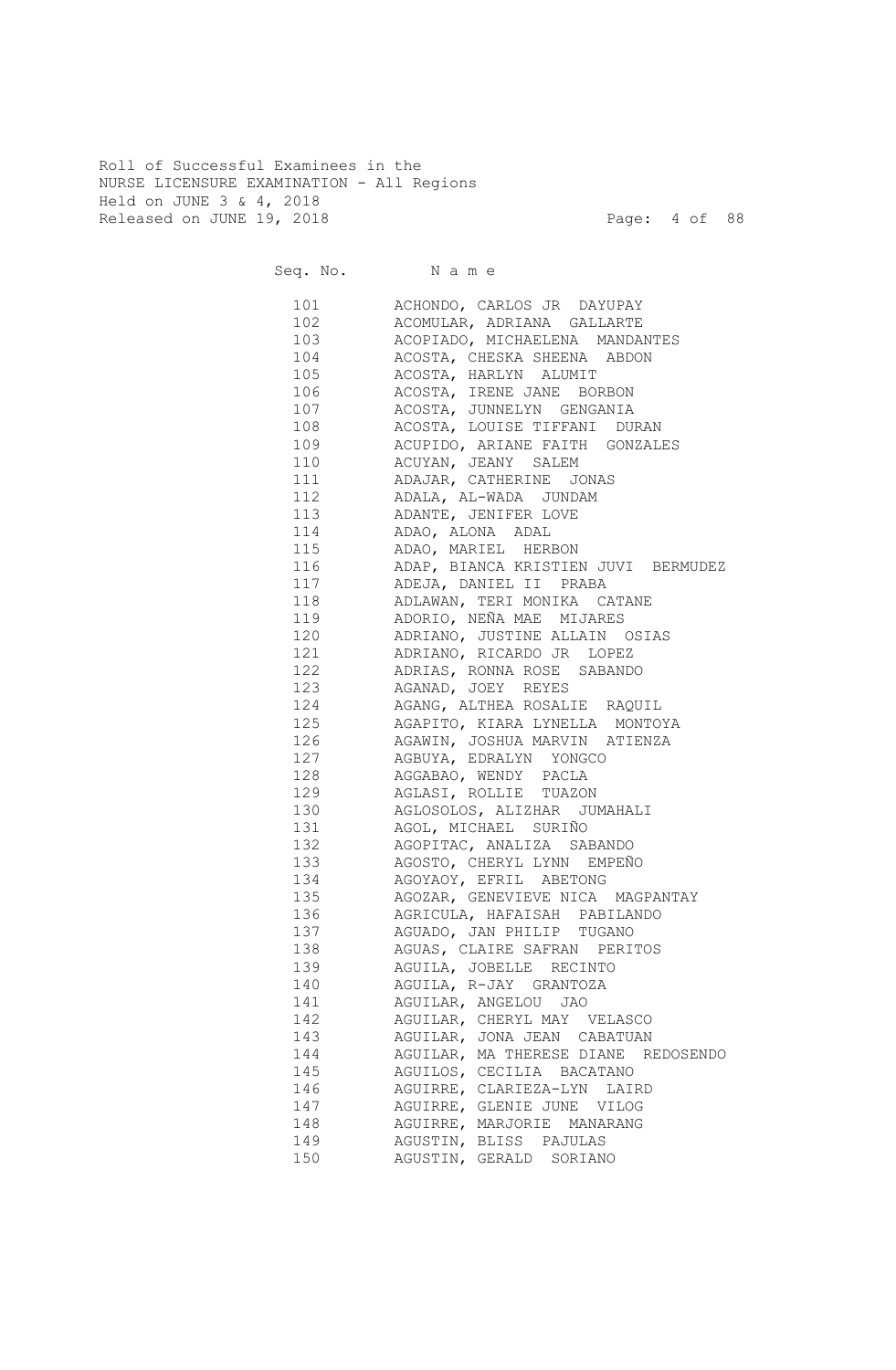Roll of Successful Examinees in the NURSE LICENSURE EXAMINATION - All Regions Held on JUNE 3 & 4, 2018 Released on JUNE 19, 2018 Page: 5 of 88

Seq. No. Name 151 AGUSTIN, WILMA ACOSTA 152 AHALUL, CANZA MOHAMMAD 153 AHAMADUL, FATIMA DAREEN KARANDAMAN 154 AHMAD, JIHADA ABDULLAH 155 AHORRO, MARILYN MELMON 156 AJID, JAMIR SALAHUDDIN 157 AJIJUL, ALKHADZRI JOEL 158 AKALAL, BEDERI TANTALIE 159 AKBAR, ADAWILA ISNANI 160 AKILI, MOH SHARIF AKILI 161 AKKUH, MOHAMMAD MEHTAR AMILUSIN 162 AKMAD, ANARAIDA JAJJALI 163 AKMAD, FATIMA NADIZA ANTAO 164 AKMAD, SARAH AKMAD 165 AL-HATTAMI, SHOAIB JAMALDIN 166 AL-RASHID, SORAYAH ARINDIG 167 ALABA, CHRISTIAN PAUL LOMINOQUE 168 ALABA, IVY JEAN MENDOZA 169 ALABAN, MA JEMIL AMABUYOC 170 ALALAY, JOHN HARVY MALIA 171 ALAM, FARHANA BAYANI 172 ALAMO, PRINCESS CARDEL 173 ALANG, NAJEER SAHADAIN 174 ALANGADI, LAISA COMADUG 175 ALANO, MA SHARINA BUSANTE 176 ALAPAAP, JERAH AIZA HOLLITE 177 ALAVA, BLANCHE SASUMAN 178 ALAWADDIN, AYESHA ASIL 179 ALAWADDIN, FATIMA ALSHAIRA-LY TADUS 180 ALAWI, RUFAIDAH YAHYA 181 ALBA, ABIGAIL SALEM 182 ALBA, SHAIRA MAE GANABA 183 ALBANI, IMAN JASANI 184 ALBANI, SANDRA GAPPAD 185 ALBAO, PAULINE KIM LERIT 186 ALBARICO, KHRYSS ZHANDEE LIMBAGA 187 ALBARIDA, MARIE CHRISTY ABELLERA 188 ALBAY, DESEREY FAJAMOLIN 189 ALBERTO, CATHERINE JOY CASTRO 190 ALBERTO, JOHN MICHAEL CASTRO 191 ALBERTO, MARINA CONSUELO OLIVEROS 192 ALBERTO, SANTIAGO PANFILO III DAYON 193 ALBES, JOSHUA ARMAN AQUINO 194 ALBINO, NIKKO PHILLIP CENIZA 195 ALBURO, FRANCISCO NAVARRO ALCALA, MAEGANN SALVA 197 ALCANTARA, MARY ANN TOLENTINO 198 ALCARAZ, NORIE SALAGUNTING 199 ALCAZAR, JULIE MAE GABITAN 200 ALCOBER, MICHAELA ORIONDO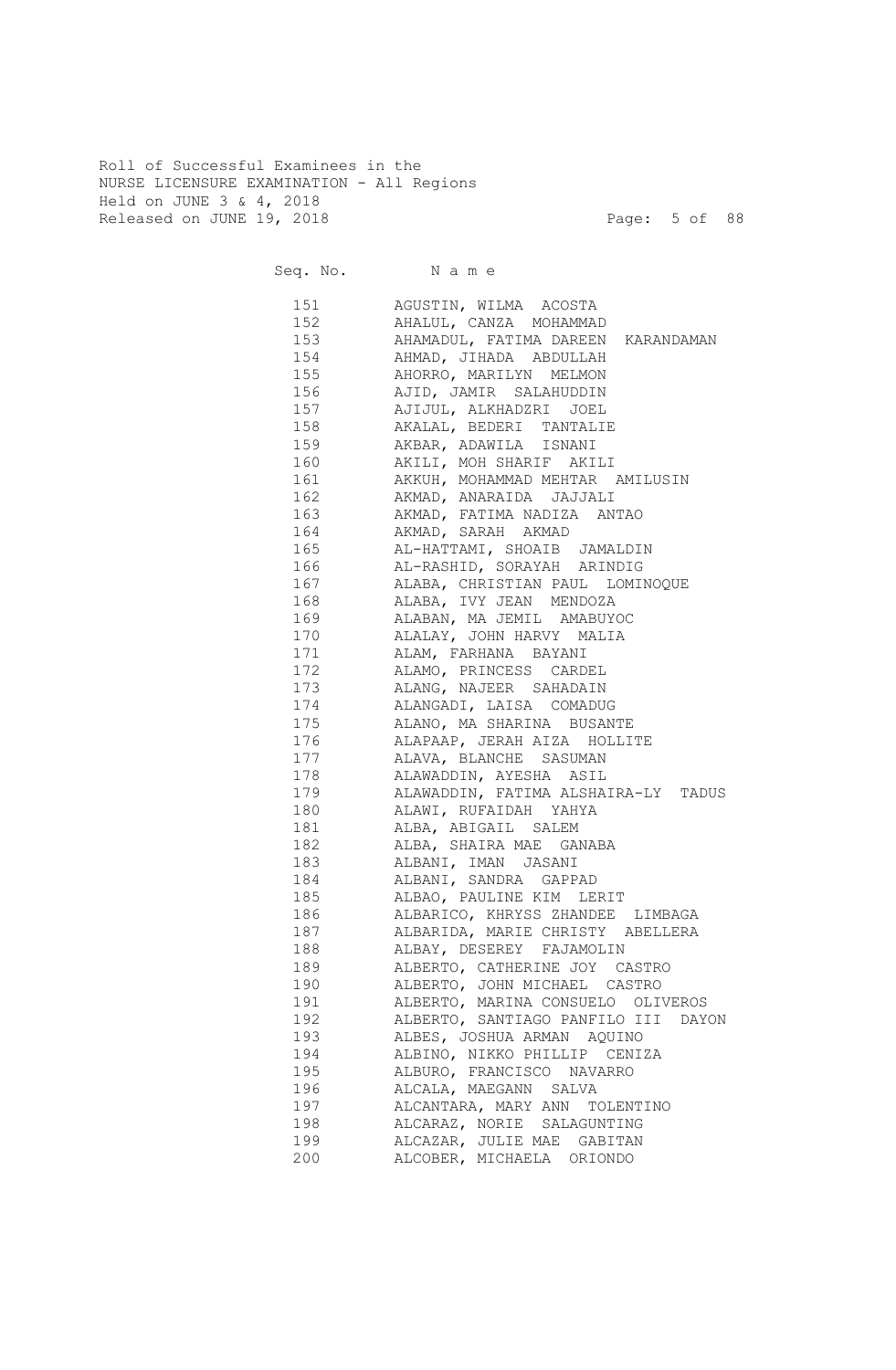Roll of Successful Examinees in the NURSE LICENSURE EXAMINATION - All Regions Held on JUNE 3 & 4, 2018 Released on JUNE 19, 2018 Page: 6 of 88

Seq. No. Name 201 ALCOMENDAS, MARY ALLAINE BACHILLER 202 ALCOMENDRAS, JYZRA AXL MAG-ASO 203 ALCONTIN, GELA MAE GONZALES 204 ALCUEZAR, MANILYN PANES 205 ALDABA, ERLINDA ASANZA 206 ALDABA, JANE JIMEL LANIOG 207 ALDAS, ANGELIQUE LABAMPA 208 ALDAVE, JANINE BEATRICE BAIT 209 ALDUCENTE, NIÑO TALAMAN 210 ALEJANDRINO, CLARICE QUITLONG 211 ALEJANDRO, ABIGAIL UNTAL 212 ALEJANDRO, DIANNE FLORES 213 ALELIGAY, NORIMIE SOLIBIO 214 ALFAD, SHERAMAR SAKILI 215 ALFEREZ, ALARIC JR FAI 216 ALGABRE, FRETZ GERALD ANGGIT 217 ALGODON, REY JUWEN GOMEZ 218 ALI, JUBAINA SALA 219 ALIBANGBANG, NEIL VALDEABELLA 220 ALIBASA, AHMAD UDDIN 221 ALIBASA, AISA MATLAIL 222 ALIDON, HENRY EDWINMEL BARICUATRO 223 ALIGNO, NICOLE ANGELA BANNO 224 ALIH, FILMASULINE UDDAY 225 ALIH, HAIBATUN NUJUM UDDAY 226 ALIJAM, INSHEERA ALIH 227 ALIJAM, JEEHADA IBRAHIM 228 ALINAS, MAYLENE ROQUE 229 ALINGALAN, AUBRHEY FRANCISCO 230 ALINSANGAO, MARY ANTOINETTE FRANCO 231 ALINSUG, DAN KYLE BLANCO 232 ALIPIN, IRIS NNEKA NOVO 233 ALISOSO, CYREL ROSE ANNE 234 ALISOSO, EUGENE BASADRE 235 ALIVIADO, MITZI PAJERMO 236 ALIVIO, ABELLO JR VILLEGAS 237 ALKUINO, ANECITO JR VEQUILLA 238 ALKUINO, KASSEY LIMOCON 239 ALLIM, HARIJA NU 240 ALMAREZ, ANGELICA MAE REVIBES 241 ALMARIO, DAVE JEDIDIAH SAMALEA 242 ALMARIO, KHADIJAH NUR 243 ALMAYDA, VINCENT PAUL RIVERA 244 ALMAZAN, LEEANIE MERCADO 245 ALMAZAN, MARJORIE ANN GUZMAN 246 ALMAZAR, MARITES RARO 247 ALMEN, CHRISTINE JEAN ESPADILLA 248 ALMERIA, JOANA ROSE NALE 249 ALMEROL, CARLA SOLANTE 250 ALNGOHURO, EJEVE PAGLINAWAN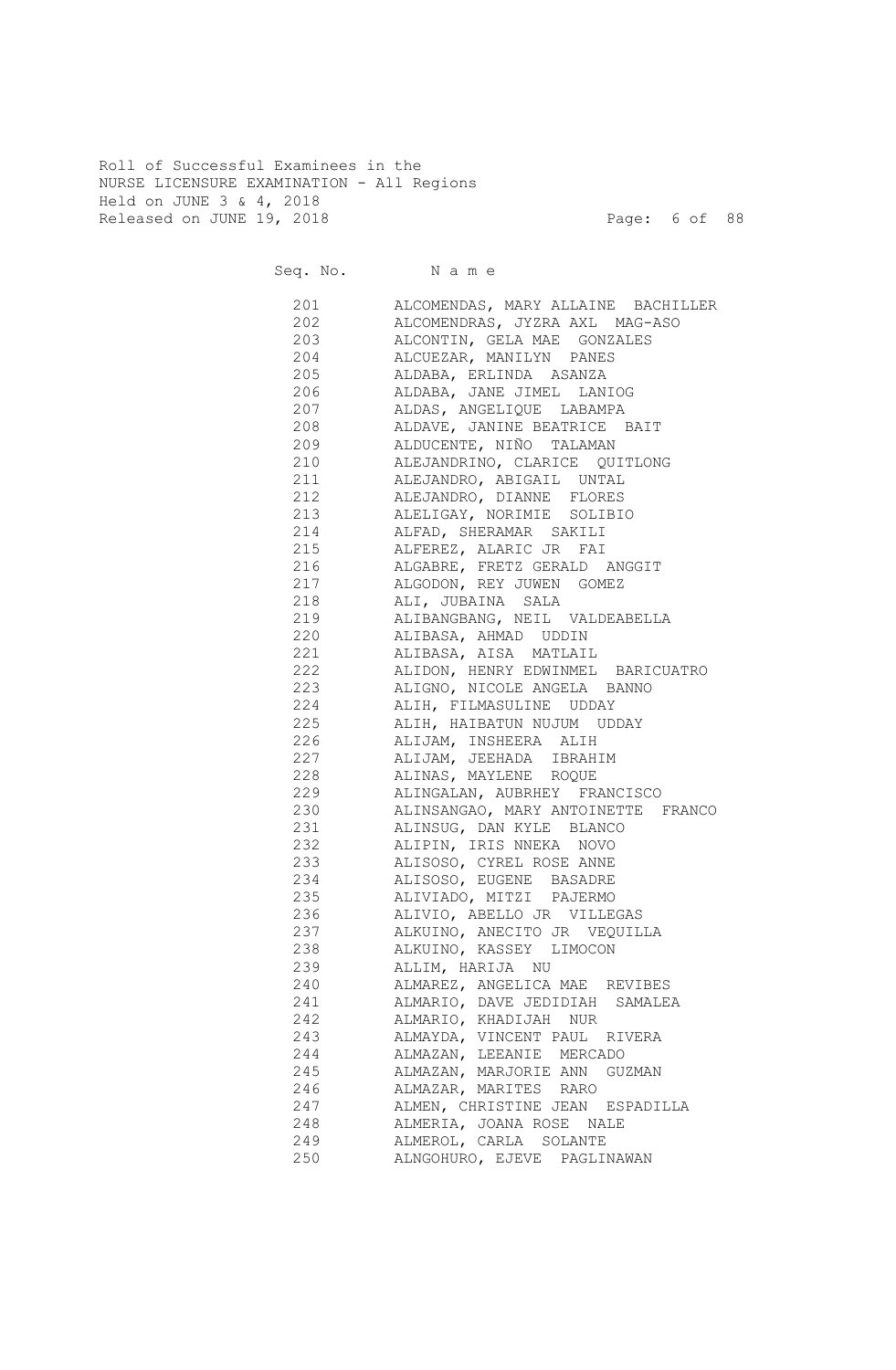Roll of Successful Examinees in the NURSE LICENSURE EXAMINATION - All Regions Held on JUNE 3 & 4, 2018 Released on JUNE 19, 2018 Page: 7 of 88

|        | Seq. No. Name                      |
|--------|------------------------------------|
| 251 20 | ALO, DEMI MARY ANGEL LAGDA         |
| 252    | ALOMIA, MA ANGELICA CARIZA MANALO  |
| 253    | ALONSABE, RACHEL SALARDA           |
| 254    | ALONZO, JOSE LOUIS LOPEZ           |
| 255    | ALOTA, REJOICE RUTH GLINO          |
| 256    | ALPECHI, EDLYN CHARIZZE BAZAN      |
| 257    | ALPUTAN, WHITNEY JOY BLANCO        |
| 258    | ALSID, FERDAUZEN AHADI             |
| 259    | ALSUA, ANGEL MAE DE LOS SANTOS     |
| 260    | ALTUBAR, KRIZZA NICHOLE SORIANO    |
| 261    | ALULONG, SITTIE ASFIYAH DIPATUAN   |
| 262    | ALUMISIN, HAZEL IRISH ALMAYDA      |
| 263    | ALUZAN, NAYZA ANDAYA               |
| 264    | ALVARADO, GHILEN CARLA ELUMBA      |
| 265    | ALVARADO, SHEILA JANE ETORMA       |
| 266    | ALVAREZ, HANNAH PINEDA             |
| 267    | ALVAREZ, NIKOLE AQUITANIA          |
| 268    | ALVAREZ, ROGELIO JR SORONIO        |
| 269    | ALVAREZ, THERESE MARIE DIONIO      |
| 270    | ALVARO, CHINKEE CORPUZ             |
| 271    | ALVIOR, ARLA DONISSA CASTILLON     |
| 272    | AMADOR, JOANA RUTH MARQUEZ         |
| 273    | AMADOR, MELODY JOY AGUILAR         |
| 274    | AMADOS, REEVE BRIAN VIÑAS          |
| 275    | AMAHAN, FAIRY JUSTINE JAMALDIN     |
| 276    | AMAHIT, GLENDALE ANN CEDEÑO        |
| 277    | AMARADO, KIMBERLY DEPOSITARIO      |
| 278    | AMARANTO, ANGELEI EUNICE FOLLOSO   |
| 279    | AMARGA, JAY LORENZO LORENA         |
| 280    | AMARO, KRIZLE GERAZO               |
| 281    | AMAZONA, JIAN LYNDON CANAMA        |
| 282    | AMBATA, EDWIN DE GUZMAN            |
| 283    | AMBOLIGAN, LIZ CUDIA               |
| 284    | AMBOLODE, LOUIE JAY GALAGNARA      |
| 285    | AMBOY, JONNIE FAYE NATHALIE MANERO |
| 286    | AMBROSIO, MAUI CARLOS              |
| 287    | AMBULA, FATIMA SHAHONEY LEON       |
| 288    | AMELON, SITTIE AIZA KANAPIA        |
| 289    | AMER, ALNISA ABDULMADID            |
| 290    | AMER, OMELKHAIR PALO               |
| 291    | AMEROL, SITTIE MYFA MAROHOMSALIC   |
| 292    | AMIL, ALNIDA HUSSIN                |
| 293    | AMILASAN, FATIMAH YANIEZA WAJIHIL  |
| 294    | AMILASAN, NURHUDA SAMUDDIN         |
| 295    | AMILHASAN, SERDA SAIDIL            |
| 296    | AMIN, FATIMA SHAMEERA TIDAL        |
| 297    | AMIRUDDIN, LAURYNE CUBAS           |
| 298    | AMISCUA, CHEZKA DANIELLE GANZON    |
| 299    | AMIT, ANGEL CLYLA                  |
| 300    | AMMAD, NURHIDJAM ASANULLA          |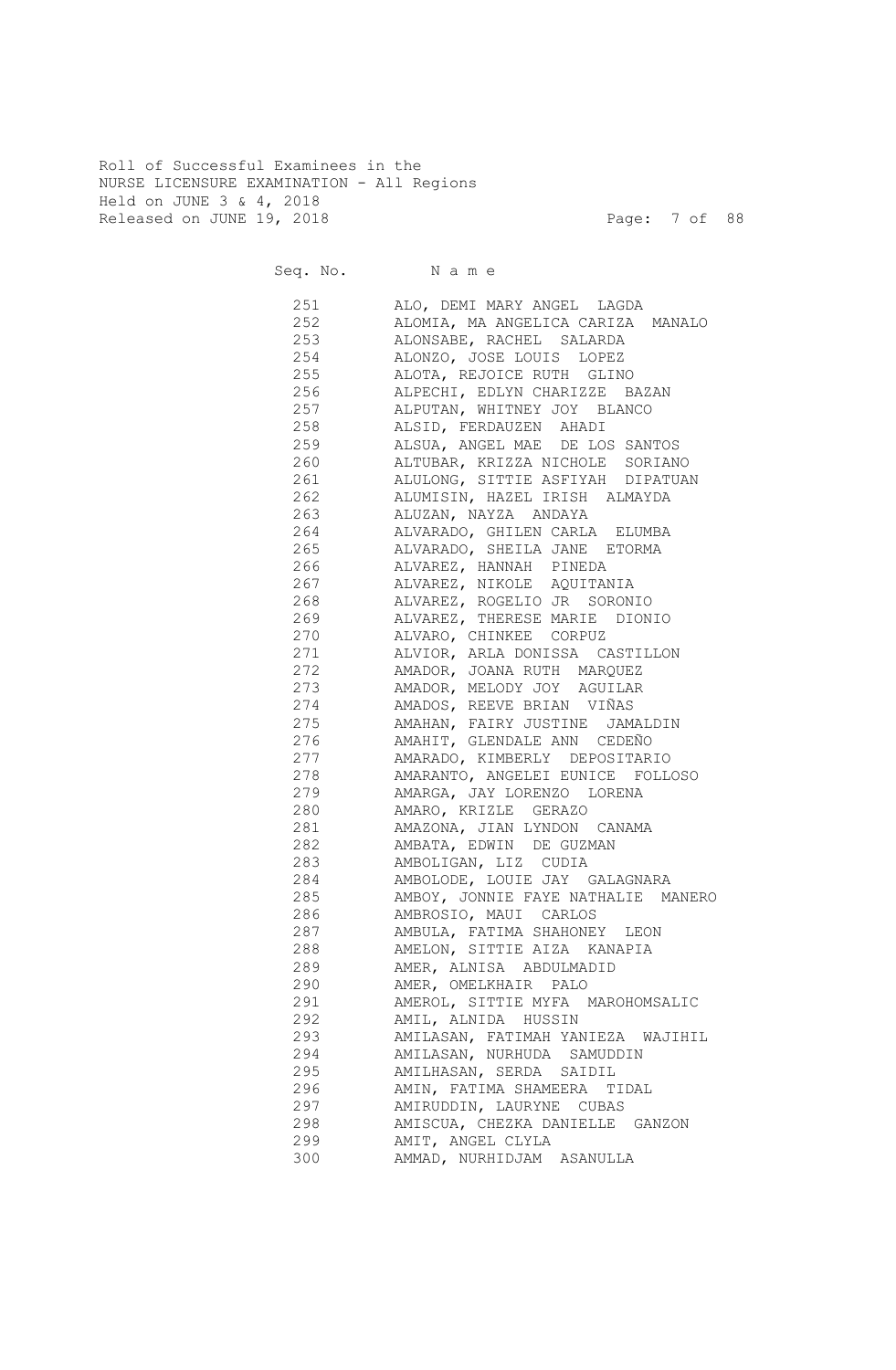Roll of Successful Examinees in the NURSE LICENSURE EXAMINATION - All Regions Held on JUNE 3 & 4, 2018 Released on JUNE 19, 2018 Page: 8 of 88

|     | Seq. No. Name                                                     |
|-----|-------------------------------------------------------------------|
|     | 301 AMOJEDO, CHARO MAE SOBREVEGA                                  |
|     | 302 AMONCIO, MAVINELLE LLANERA                                    |
|     | 303 AMORA, EMILY BECERA                                           |
|     | 304 AMORES, CRISTINA MARIE BIANCA CASAJE                          |
|     | 305 AMORES, MAFEL DELORIA                                         |
|     | 306 AMORES, MAFINN DELORIA                                        |
|     | 307 AMPATUAN, ZANDRA ACAS                                         |
|     | 308 AMPONG, SITTI RAZMA LAGULOS                                   |
|     | 309 AMSALI, NURIZZA MUSA                                          |
|     | 310 ANADON, JERICA CELLINE CAYANAN                                |
|     | 311 ANAYASAN, ERRIN GRACE KAY-AN                                  |
|     | 312 ANCHETA, CARLA MARQUERITE MOLINA                              |
|     | 313 ANCHETA, RHODA FREYA UNIDA                                    |
|     | 314 ANDALAJAO, LEE RAÑISES                                        |
|     | 315 ANDAYA, FLORIANVIR CAÑAMAQUE                                  |
|     | 316 ANDIASON, JOBEDEN LASQUITE                                    |
|     | 317 ANDIT, LEWEEN JOY VERANO                                      |
|     | 318 ANDONG, FARESHIA KAMPANG                                      |
|     | 319 ANDONG, MANNIES SAMLANI                                       |
|     | 320 ANDRADE, BABIE DALE CAJES                                     |
|     | 321 ANDRADE, IRENE JEAN GUITARTE                                  |
|     | 322 ANDRADE, LOUENA DAYONDON                                      |
|     | 323 ANDRES, JERYVELLE                                             |
|     | 324 ANDRES, JOHN PAOLO SANTOS                                     |
|     | 325 ANDRES, LESTHER JAMES MIGUEL                                  |
|     | 326 ANDRES, SHAIRA MAE DOMINGO<br>327 ANG, MARIANNE IRISH SESPEÑE |
|     | 328 ANG, MARINELLE MOLINA                                         |
|     | 329 ANGALA, JOAQUIN ARTURO FACUNDO                                |
|     | 330 ANGAWA, HANNAH BESAY                                          |
|     | 331 ANGELES, ARMEL GREGORY BERMUDEZ                               |
|     | 332 ANGELES, BEANNCA ACTUB                                        |
|     | 333 ANGELES, KRISTINE MAE VANGUARDIA                              |
| 334 | ANGELES, LLOYD JEFFERSON MANUEL                                   |
| 335 | ANGELES, NOEME BORROMEO                                           |
| 336 | ANGELES, PATRICIA ANGELA GECAIN                                   |
| 337 | ANGELO, JEROME MALLARI                                            |
| 338 | ANGGA, MOHAMMAD AL-RASHID CLARITO                                 |
| 339 | ANGKING, ZHERNAIDA SALIDDIN                                       |
| 340 | ANGOBUNG, GLAIZA DE GUZMAN                                        |
| 341 | ANGOY, LADY LOU DELOS TRICO                                       |
| 342 | ANGSA, FARRAH MAE SARABI                                          |
| 343 | ANGULUAN, KENETH TUBBAN                                           |
| 344 | ANICETA, JAN MARVIN JAZUL                                         |
| 345 | ANILLO, RICHELLE JOY ARANAS                                       |
| 346 | ANINO, SARAH JANE LANGI                                           |
| 347 | ANIS, RAPHAEL JOHN CABISCUELAS                                    |
| 348 | ANIÑON, JAESA FAE GERSAVA                                         |
| 349 | ANNIE, VERSHIA REYES                                              |
| 350 | ANOCHE, BENNARD JUNE AGUILLON                                     |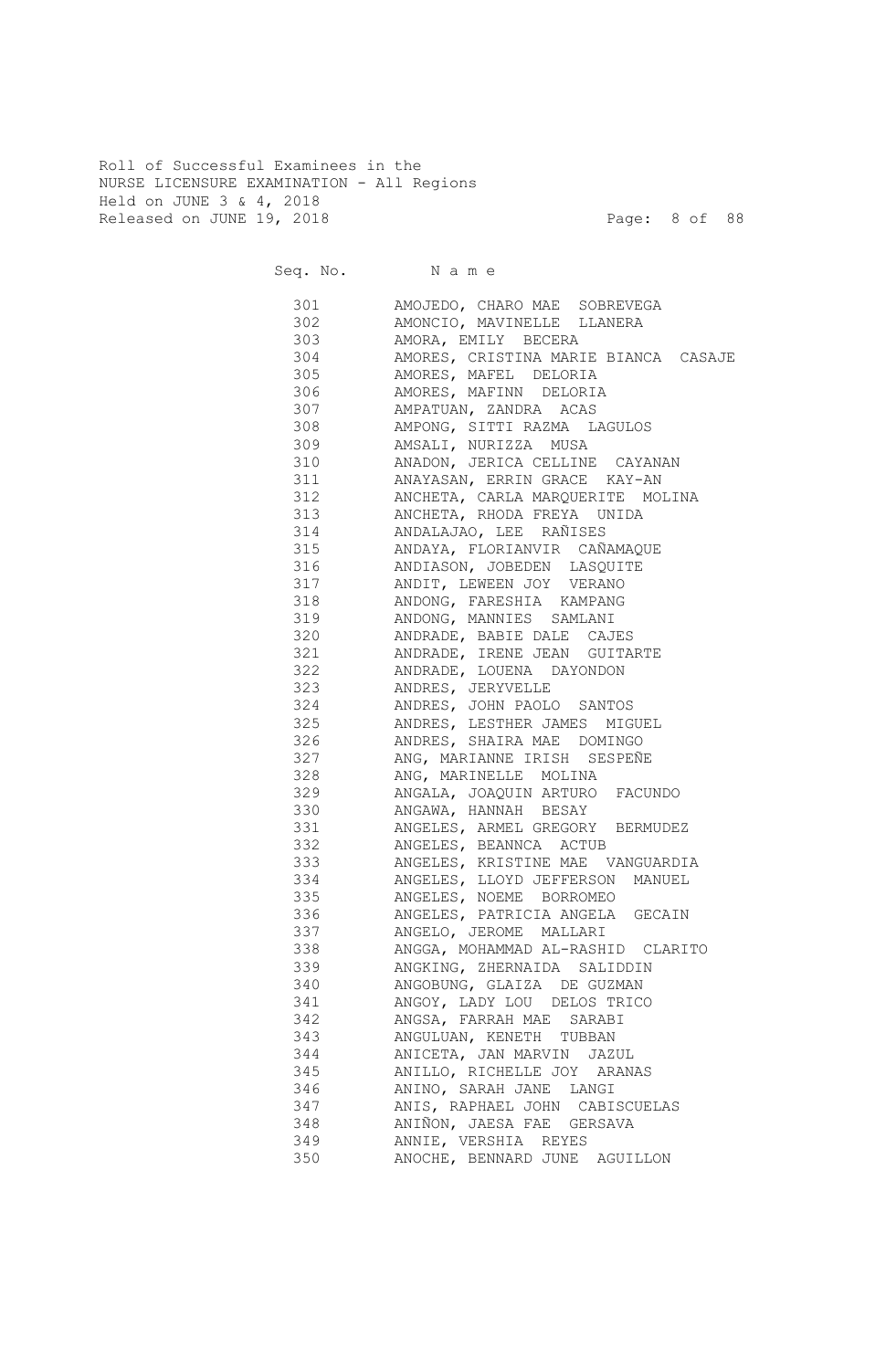Roll of Successful Examinees in the NURSE LICENSURE EXAMINATION - All Regions Held on JUNE 3 & 4, 2018 Released on JUNE 19, 2018 Page: 9 of 88

Seq. No. Name 351 ANOS, ERICA MAE CAMPOSANO 352 ANTINERO, VIANCAH LOU BELDAD 353 ANTIOLA, CAMILLE MENDOZA 354 ANTIOQUIA, ELAINE JOY VILLARUZ 355 ANTONIO, GLADYS BAYAN 356 ANTONIO, MARIA GLAIZA MACANAS 357 ANUDDIN, MADYZHAR MOHAMMADSALI 358 APELADO, REY KOHL BALIÑA 359 APELLANES, FRANK BERNARD 360 APEROCHO, ROXANNE BAJO 361 APLAL, EIMAN SAJILE 362 APOLINAR, FITZGERALD PORMANES 363 APOLONIAS, NICOLE CARTONEROS 364 APOR, KRYSTINE JOY SECRETARIA 365 APOSTOL, ARBIN JOSHUA LOPEZ 366 APOSTOL, CARLOS ROMERO VENIEGAS 367 APOSTOL, ROSE MAY DELES 368 APRESTO, VANESSA MACARAEG 369 APUHIN, JOSHUA MIGUEL ABAD 370 AQUINDE, ANDREI LHOUIS CHECA 371 AQUINO, ALLEN MATTHEW SASING 372 AQUINO, ANJELIKA ANNE BALATERO 373 AQUINO, ARWIN MANANGAN 374 AQUINO, DREXYLL ANN ROSE 375 AQUINO, LEVY-JOY ESTRELLA 376 ARABANG, ANN DENISE JUNTADO 377 ARABANI, HONEY IZZAH PANTOJA 378 ARACYANG, JULIET ALALAG 379 ARAGON, GRACE MAY OFALLA 380 ARAGONA, JENNIFER ALAYON 381 ARAKAMA, NURFAIZA SAHIBIL 382 ARANDA, KEANNA KAYLE GIMENA 383 ARANETA, JASMINE MARIAN HACHUELA 384 ARAO, JOYCE DE LA TORRE 385 ARAOS, CHRISTIANA ELISHA COLADILLA 386 ARASANI, GIAN KAYE FRANCILOSO 387 ARCALES, MA RONNIE ANGELIE ABUNDO 388 ARCEGA, KAREN ANN PALOMAR 389 ARCEJO, GRACE SHIELA ESPAÑOLA 390 ARCENAS, ALICE DEL PILAR 391 ARCENAS, FAYE BEATRIZ TIANCHON 392 ARCENAS, SUSHMITA SAVE DELA CRUZ 393 ARCENIA, EDLIE HONEY NOVIE PEDREÑA 394 ARCHIDE, KRYSHA BARRIDO 395 ARCHIDE, KRYSTAL LYN BARRIDO 396 ARCIGA, KRISANTHA LARGO 397 ARCILLA, AARON KABAHAR 398 ARCILLA, CHRISTOPHER DANISH TORAL 399 ARCILLA, ELICA YEM LOMA 400 ARCILLA, KATHY SAPITIN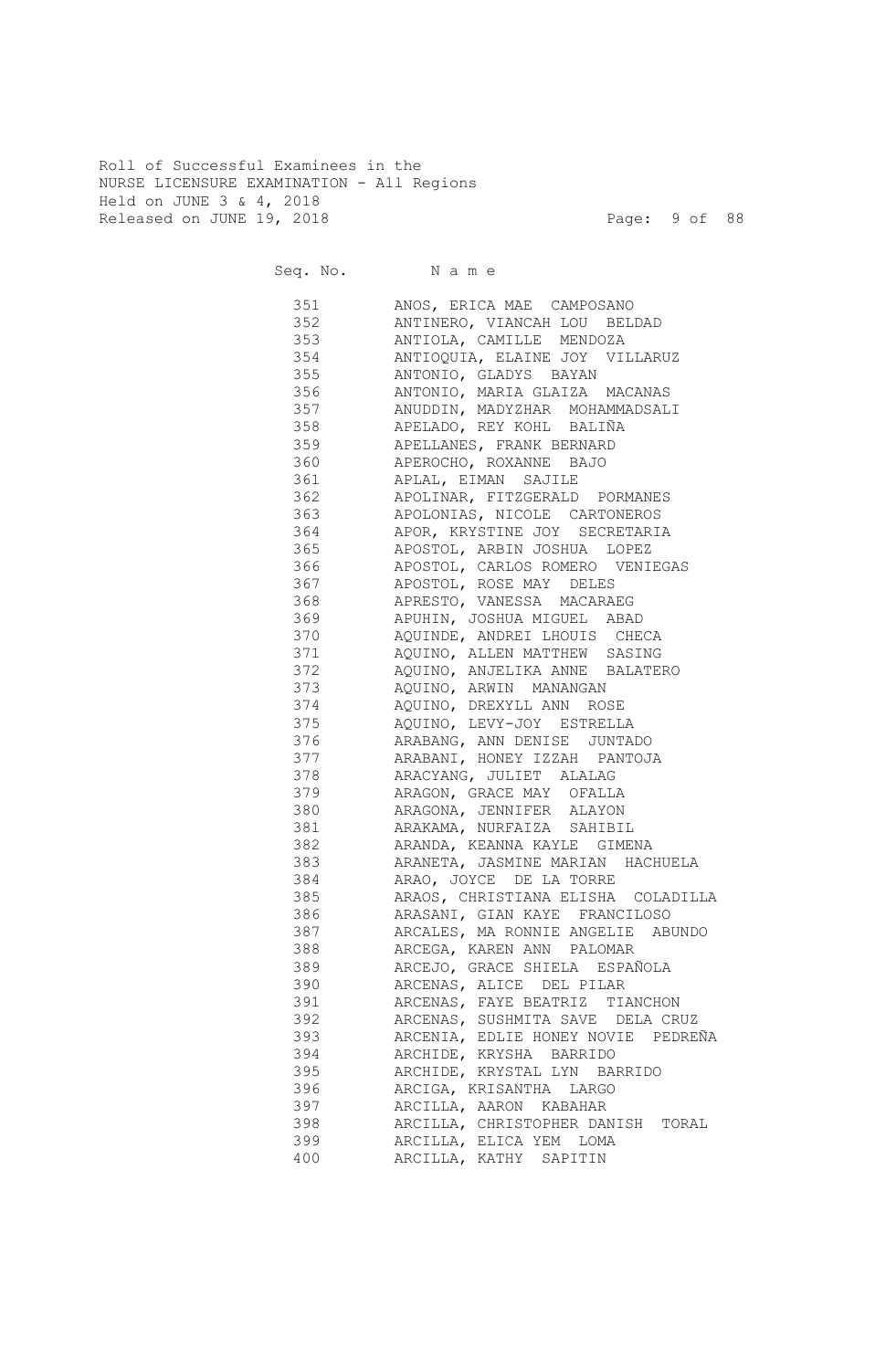Roll of Successful Examinees in the NURSE LICENSURE EXAMINATION - All Regions Held on JUNE 3 & 4, 2018 Released on JUNE 19, 2018 Page: 10 of 88

|     | Seq. No. Name                                                       |
|-----|---------------------------------------------------------------------|
|     | 401 ARCILLAS, ADRIENNE ALLIE ENRIQUEZ<br>402 ARCISO, CYNTHIA RAGUDO |
|     | 403 ARCO, LOVELY MAE MABALE                                         |
|     |                                                                     |
|     | 405 ARDIENTE, ALDRICH HASSINE DULAY                                 |
|     | 406 ARDINES, JAY-R AGUHAR                                           |
|     | 407 ARELLANO, FERDINAND JR ADA                                      |
|     | 408 ARELLANO, JHANINE LAPATING                                      |
|     | 409 ARELLANO, NURSHAYMA DAMAHAN                                     |
|     | 410 ARELLANO, RESIE MAE MANGONON                                    |
|     | 411 ARELLANO, TRICCI EMMALLY GRANADA                                |
|     | 412 AREVALO, DIANA MAY ESTIOCO                                      |
|     | 413 AREVALO, ELLA MAE RAMIREZ                                       |
|     | 414 AREVALO, ROSKY SALARDA                                          |
|     | 415 ARGONZA, EUNICE JADE CLARAVALL                                  |
|     | 416 ARGUILLES, JUSTINE MAY LUBGUBAN                                 |
|     | 417 ARIAS, CHRISTIAN ARVEE SANCHEZ                                  |
|     | 418 ARIAS, ELIJAH MARIANO LOGRONIO                                  |
|     | 419 ARIOLA, ELVINA JEANE ACUÑA                                      |
|     | 420 ARIOLA, JAY ANNE REGENCIA                                       |
|     | 421 ARIPUDDIN, ELAIZA MARIE                                         |
|     | 422 ARIZABAL, LADY MICHELLE LUMAYNO                                 |
|     | 423 ARIÑO, MARIANE ARRABE                                           |
|     | 424 ARLEGUI, JOHANNAH PAULINE HOSEÑA                                |
|     | 425 ARMENTA, HONEY GAYLE LONCERAS                                   |
|     |                                                                     |
|     | 426 ARMOBIT, MARK ANTHONY COLLADO                                   |
|     | 427 ARNADO, RAFOLITO BUOT                                           |
| 428 | ARNEDO, CHRISTINE BITANCUR                                          |
| 429 | ARNEJO, KRISTELLE JEAN SENO                                         |
| 430 | AROA, CAITLIN RATUNIL                                               |
| 431 | AROSTIQUE, RICHILLYN ALACIDA                                        |
| 432 | ARQUILLO, ARAMAE VORES                                              |
| 433 | ARRADAZA, FULTON IKE III SATORRE                                    |
| 434 | ARRANZ, REYNOLD JR NISPEROS                                         |
| 435 | ARRIOLA, ARIADNAE TAGAN                                             |
| 436 | ARRIOLA, JENINA JYRA MORALES                                        |
| 437 | ARSENAL, QUEENIE ROSE ENGLIS                                        |
| 438 | ASA, MARIELL JOY CELEDONA                                           |
| 439 | ASA, PAULINE MAIE SANTOS                                            |
| 440 | ASAALI, CHERRY BELLE LAGMAY                                         |
| 441 | ASADA, SIAN GRACE ESPAÑOLA                                          |
| 442 | ASDILLO, DON DHERICK SAGUBAN                                        |
| 443 | ASHBURN, LILIBETH LUZANO                                            |
| 444 | ASI, ANGEL KATHLEEN PADE                                            |
| 445 | ASI, JEAN DEILEEN EVANGELIO                                         |
| 446 | ASIADO, STACY JOY FEOLA BORILLA                                     |
| 447 | ASIAIN, KRISHNA JEM DELA TORRE                                      |
| 448 | ASIS, FERLYN KAY TRASADAS                                           |
| 449 | ASKALI, JONALYN JUHURANI                                            |
| 450 | ASOK, KSHA STARR FANCUBIT                                           |
|     |                                                                     |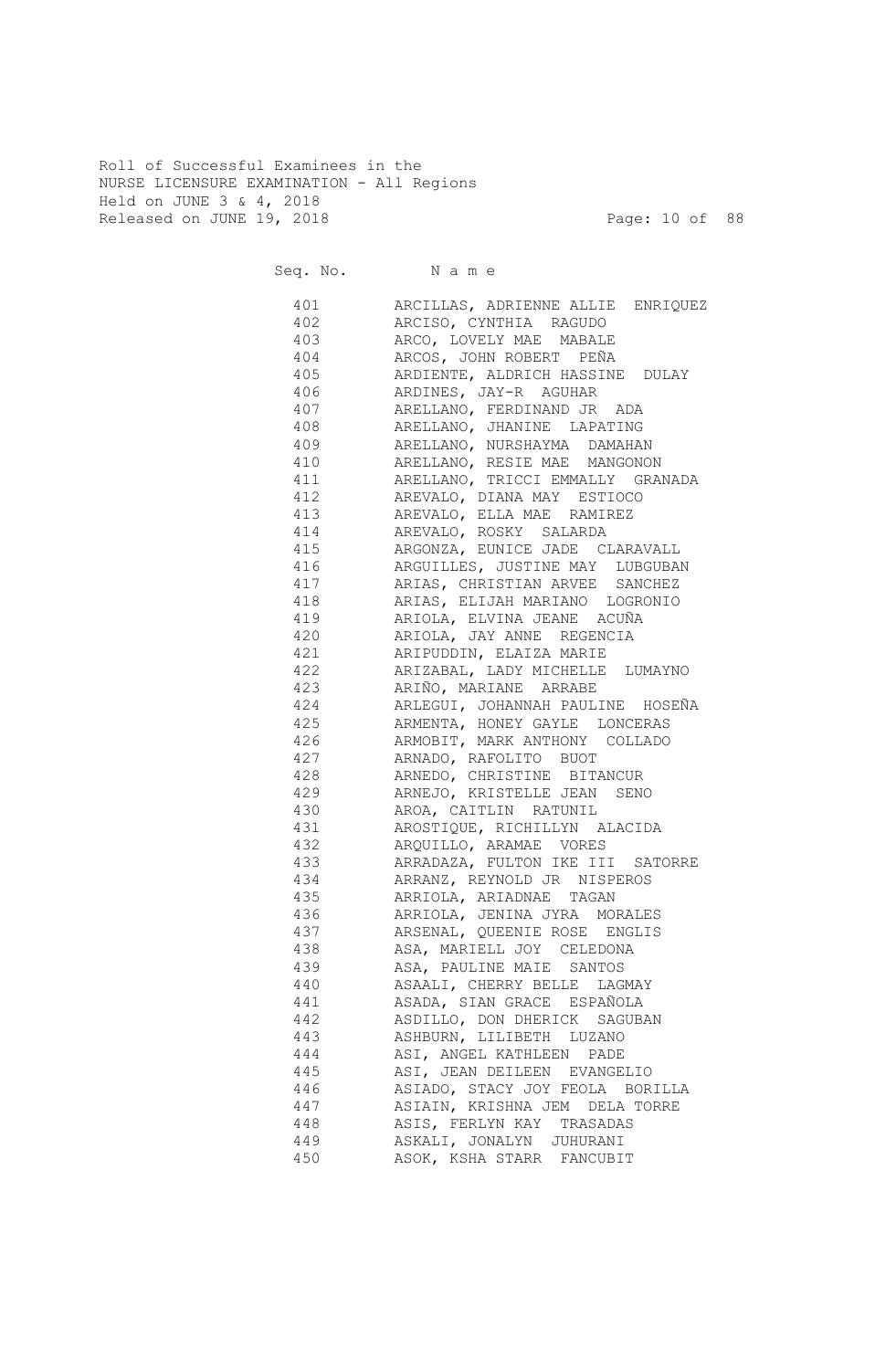Roll of Successful Examinees in the NURSE LICENSURE EXAMINATION - All Regions Held on JUNE 3 & 4, 2018 Released on JUNE 19, 2018 Page: 11 of 88

Seq. No. Name 451 ASOMO, MARY SHAMMAH PANTIN 452 ASTILLO, CLAUDETTE AÑANA 453 ASTRONOMO, KATHLEEN JANE MANGMANG 454 ASUNCION, KYLE ANGELO GAREZA 455 ASUNCION, REMILYN ROSE CALBES 456 ASUNIO, JAN ANGELLO BOBIER 457 ATABELO, MA EUNICE ASUTILLA 458 ATANACIO, JANELLE BIANCA PAROLE 459 ATENCION, BRIAN CHRISTIAN SUSVILLA 460 ATIENZA, CHRISTOPHER ROLDAN 461 ATIENZA, JOMELYN ESPINA 462 ATIENZA, MICA ELLA 463 ATIJANO, EMJEL DELA CERNA 464 ATILANO, VANESSA JANE TARUC 465 ATUY, JULIE GENE BENLOT 466 AUGUSTO, CAREN ALDRIN SENO 467 AUJERO, CACAR ESTRELLA 468 AURE, KRISTOFFERSON AYAPANA 469 AUSTIN, JENYLYN VILLANUEVA 470 AUSTRIA, AIRISH MENDOZA 471 AUSTRIA, HANNA VEA GUTIERREZ 472 AUSTRIA, LEZIEL VALDEZ 473 AUSTRIA, SAMANTHA SARCIA 474 AUSTRIA, ULYSSES SALGADO 475 AUZA, MARY MARIONNE TAÑAN 476 AVELLANA, DIANA LORENZ OLANO 477 AVENIDO, ADRIANA TORRES 478 AVES, JENIVI CIMAFRANCA 479 AVILA, CORIE MAY EDUBOS 480 AVILA, DAISY SEROFIA 481 AVILA, DYNA KAREN LOPEZ 482 AVILA, MA REGALA AVILYN CAPUNO 483 AVILA, MARY ANNE AREGLADO 484 AVIS, LIEZEL TRESVALLES 485 AVISADO, MARY AISSEN HOWARD 486 AWINGAN, MELANIE BAS-A 487 AYAG, MYLA BUCIO 488 AYO, MORMIDAH USMAN 489 AYORE, RUMAECCA MAJAIT 490 AYUNAN, BAI SANDRA LOVE BARAGUIR 491 AZARCON, LARRA DUERO 492 AZUPARDO, JONDE BIBE 493 AZURIN, GEORGETTE MAE DE LOS ANGELES 494 AZZAN, RAHMA BUSTO 495 AÑANA, MA REYCILLA MELICOR 496 AÑES, MA CARISSA BUGARIN 497 AÑONUEVO, JENILYN DEL CARMEN 498 AÑONUEVO, MARIA CATHERINE DE JESUS 499 BABANTO, RAICY ODCHIGUE 500 BABIA, ALEXA MARIZ CABANGBANG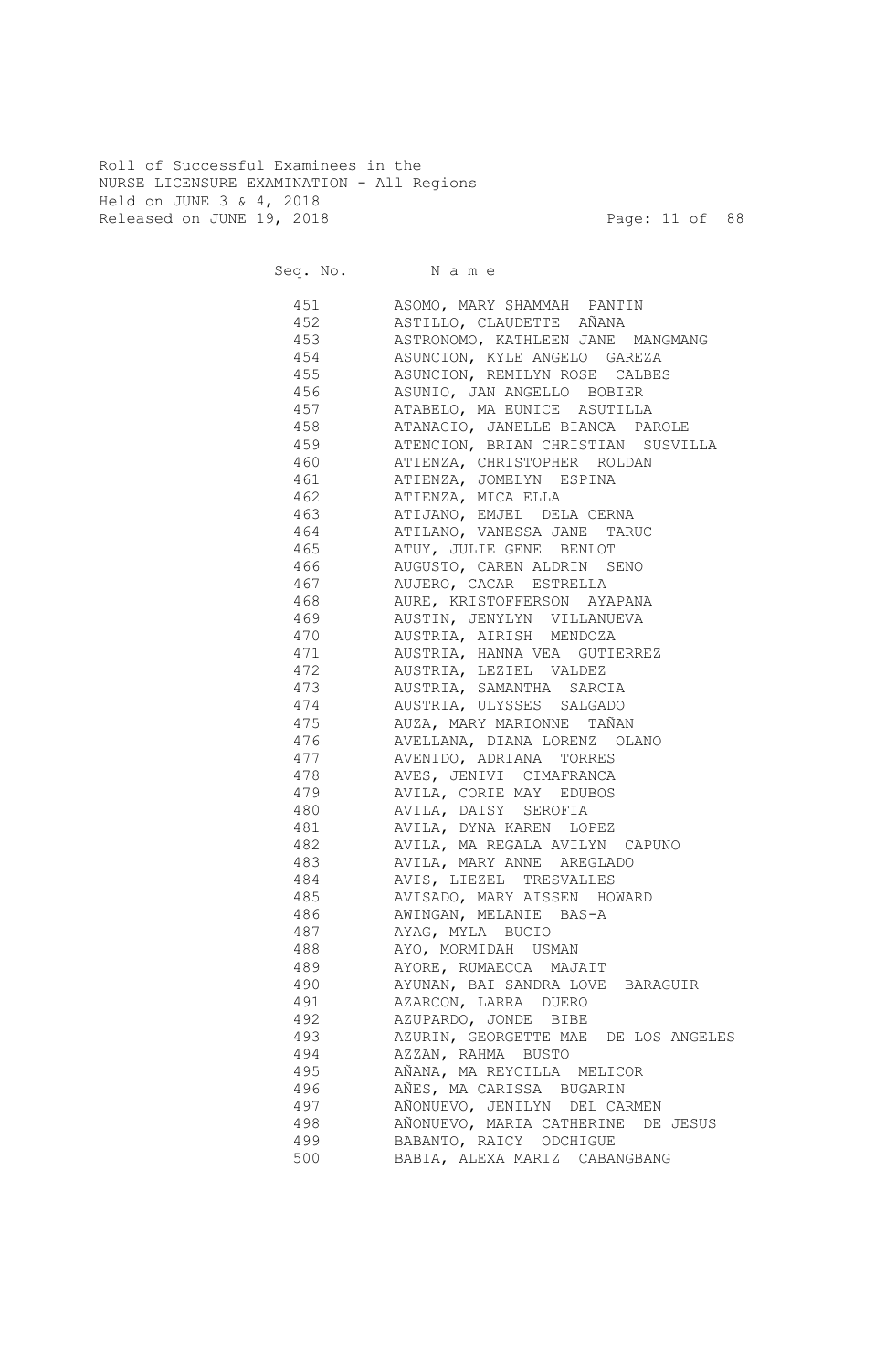Roll of Successful Examinees in the NURSE LICENSURE EXAMINATION - All Regions Held on JUNE 3 & 4, 2018 Released on JUNE 19, 2018 Page: 12 of 88

|            | Seq. No. Name                                               |
|------------|-------------------------------------------------------------|
|            | 501 BABIERA, MA KIARRA BADIOLA                              |
|            | 502 BACALSO, ANDRA RIVI MONTECLAR                           |
|            | 503 BACALSO, PATRICK DAUSON MICULOB                         |
|            | 504 BACASON, JOMAR CORPIN                                   |
|            | 505 BACHILLER, APRIL SHAYNE CAMPOL                          |
|            | 506 BACLIG, NIÑA VICTORIA SEGUNDO                           |
| 507 — 100  | BACLILI, HYGEN MANGILI                                      |
|            | 508 BACOCO, REYMEN JANE CAPANAS                             |
|            | 509 BACSAL, JANICE JUPIA                                    |
|            | 510 BACULI, DARWIN DE JESUS                                 |
|            | 511 BACUS, IZZEAH PHI OLLANAS                               |
|            | 512 BADILLA, JACQUELINE FABIE                               |
|            | 513 BADILLA, JASON HONTIVEROS                               |
|            | 514 BADILLA, REAH MAE MACABUDBUD                            |
|            | 515 BADILLES, MANILYN BAJALAN                               |
|            | 516 BADILLO, MARICHELLE BURGOS                              |
| 517        | BADILLO, PAMELA JULIEN BENJAMIN                             |
|            | 518 BADILLO, SHAIRA MAE DOMINGO                             |
|            | 519 BADON, KARL VINCENT                                     |
|            | 520 BADRON, NORHEDAYAH TINGCA                               |
| 521        | BAGA, ALEXIS GRACE MARIE NABARTE                            |
| 522<br>523 | BAGACINA, MARJORIE MADAYAG<br>BAGAIPO, JERALDYN GRACE PAGAR |
| 524        |                                                             |
| 525        | BAGASBAS, PJEECO PLAZA<br>BAGTAS, GLADIEL MENESES           |
| 526        | BAGTAS, MANUEL JR SALTA                                     |
| 527        | BAGUILAT, RUSSEL JR EISMA                                   |
| 528        | BAGUITAN, LORABIE ADAY                                      |
| 529        | BAGUIYAC, CHORA SONGASONG                                   |
| 530        | BAHATUL, ERJOHN RIGONAN                                     |
| 531        | BAIDDIN, REEZIKA INGGUH                                     |
| 532        | BAIRD, RACHELLE GEM RAMADA                                  |
| 533        | BAIS, PAULYN JOY COLOSO                                     |
| 534        | BAJAO, MARY JOYCE TANTEO<br>RAJENTING ADA TULLER            |
| 535        | BAJENTING, ADA THERESE ABRIGANA                             |
| 536        | BAJUNAID, MELANIE RAGOT                                     |
| 537        | BAKIL, ANANG FARHA ASKALANI                                 |
| 538        | BAKIL, RANIAH BADDARON                                      |
| 539        | BALA, JENNIFER SAHAGUN                                      |
| 540        | BALADAD, PHOEBE SAUSAL                                      |
| 541        | BALAGUER, WEIN ROMER CASALE                                 |
| 542        | BALANE, CZARINA ZETH RODULFO                                |
| 543        | BALANON, BARBRA ANNE SEGUNDO                                |
| 544        | BALANQUIT, GRACE ANNA CANANUA                               |
| 545        | BALANSAG, JULIUS TUTOR                                      |
| 546        | BALAORO, ELANIE SIOSE                                       |
| 547        | BALAORO, SHANNEN KIARA PALACIO                              |
| 548        | BALAOY, RUTH CHUMALAN                                       |
| 549        | BALASABAS, BRENDA RIFE                                      |
| 550        | BALASON, SENAMEL AUMADA                                     |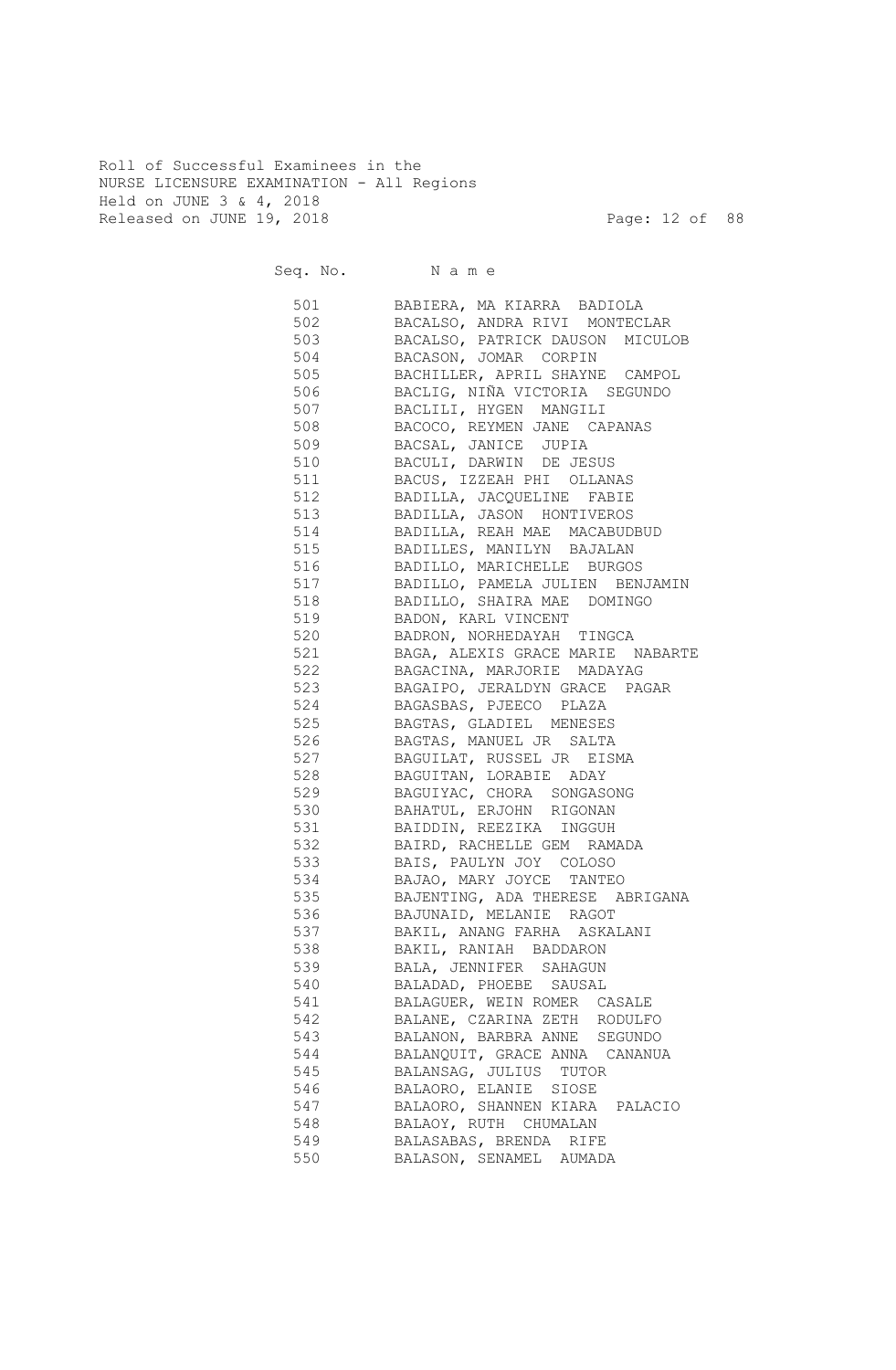Roll of Successful Examinees in the NURSE LICENSURE EXAMINATION - All Regions Held on JUNE 3 & 4, 2018 Released on JUNE 19, 2018 Page: 13 of 88

|       | Seq. No. Name                         |
|-------|---------------------------------------|
|       | 551 BALATBAT, KRISTINE MADEL ABREGADO |
|       | 552 BALAYMAN, JAWANI GUIAMADIL        |
|       | 553 BALAZON, GISSELLE NATO            |
|       | 554 BALBALIGO, KAREN CALUMPIT         |
|       | 555 BALBANIDA, EARL ANTONNETTE REYES  |
|       | 556 BALBIDO, VERGEL MARIE QUIÑO       |
|       | 557 BALBIN, JESSICA RIMAS             |
|       | 558 BALBUENA, ANGELI WEE              |
|       | 559 BALBUENA, ELGIN LOUIE VINUYA      |
|       | 560 BALCOS, MARK EDUARD CAPILI        |
|       | 561 BALDE, JOSEPHINE MAGSUMBOL        |
|       | 562 BALDEO, KAROL MYRA CANDELEJA      |
| 563 3 | BALDEVIESO, HERMA JANE FORTIN         |
| 564   | BALDEVIESO, LORRAINE MAE PAPILOTA     |
|       | 565 BALDICANO, JOSE JR II PRUDENCIADO |
|       | 566 BALDIMOR, JASON REHUM ESCOBAR     |
| 567   | BALDOMERO, MARGARET ANNE NAVARRO      |
| 568   | BALDONADO, KHRYSS PAULA SOMBILON      |
| 569   | BALDOZA, KRIZEL PAUNIL                |
| 570   | BALIATAN, MARK LOUIE MAGALLONES       |
| 571   | BALIBALOS, CHERISSE ANNE CABIARA      |
| 572   | BALIDA, MERRY GOLD LAURENTE           |
| 573   | BALILI, MARY BEA BARRIGA              |
| 574   | BALILI, ROMEO JR MAGSINO              |
| 575   | BALILI, SHAZANA HADJIRUL              |
| 576   | BALINDONG, HANZELIAH SARIP            |
| 577   | BALINGASA, ERWIN CHRISTIAN MATIVO     |
| 578   | BALIO, SHARA JANE MAE POLINGA         |
| 579   | BALLAHO, FERWISA MANSUL               |
| 580   | BALLAHO, JAN BAYDAR DAGALEA           |
| 581   | BALLOCANAG, RIO DJAEMIE BITON         |
| 582   | BALMES, MARILOU DIEGO                 |
| 583   | BALNIG, SHERRYLYN RESURRECCION        |
| 584   | BALO, JHAE ANNE BULILAN               |
| 585   | BALORIA, FEGIEL BATLE                 |
| 586   | BALSOMO, BIANCA BEATRISE SUMALDE      |
| 587   | BALSOTE, SHIRLEY MANAYON              |
| 588   | BAMBOA, ROCHAN TAHIL                  |
| 589   | BANAAG, BRYAN JASON CUDIAMAT          |
| 590   | BANAO, IRISH MONES                    |
| 591   | BANDA, ALMAIRA MAGUINDANAO            |
| 592   | BANDICO, JHELENA TABARES              |
| 593   | BANDOJO, MA RUTH KARLA BORGANIO       |
| 594   | BANDOY, JEIGFRED DAVE VALLESCAS       |
| 595   | BANG-ASAN, MOGEN ROBRIGADO            |
| 596   | BANGAHAN, MIRWAZIR JUMURIN            |
| 597   | BANGEN, REYHANA WAHAB                 |
| 598   | BANGHULOT, CHERRY ESPINA              |
| 599   | BANGHULOT, ZINGEL GRACE LLANES        |
| 600   | BANGKIRIG, PEACHES MJORN GENABE       |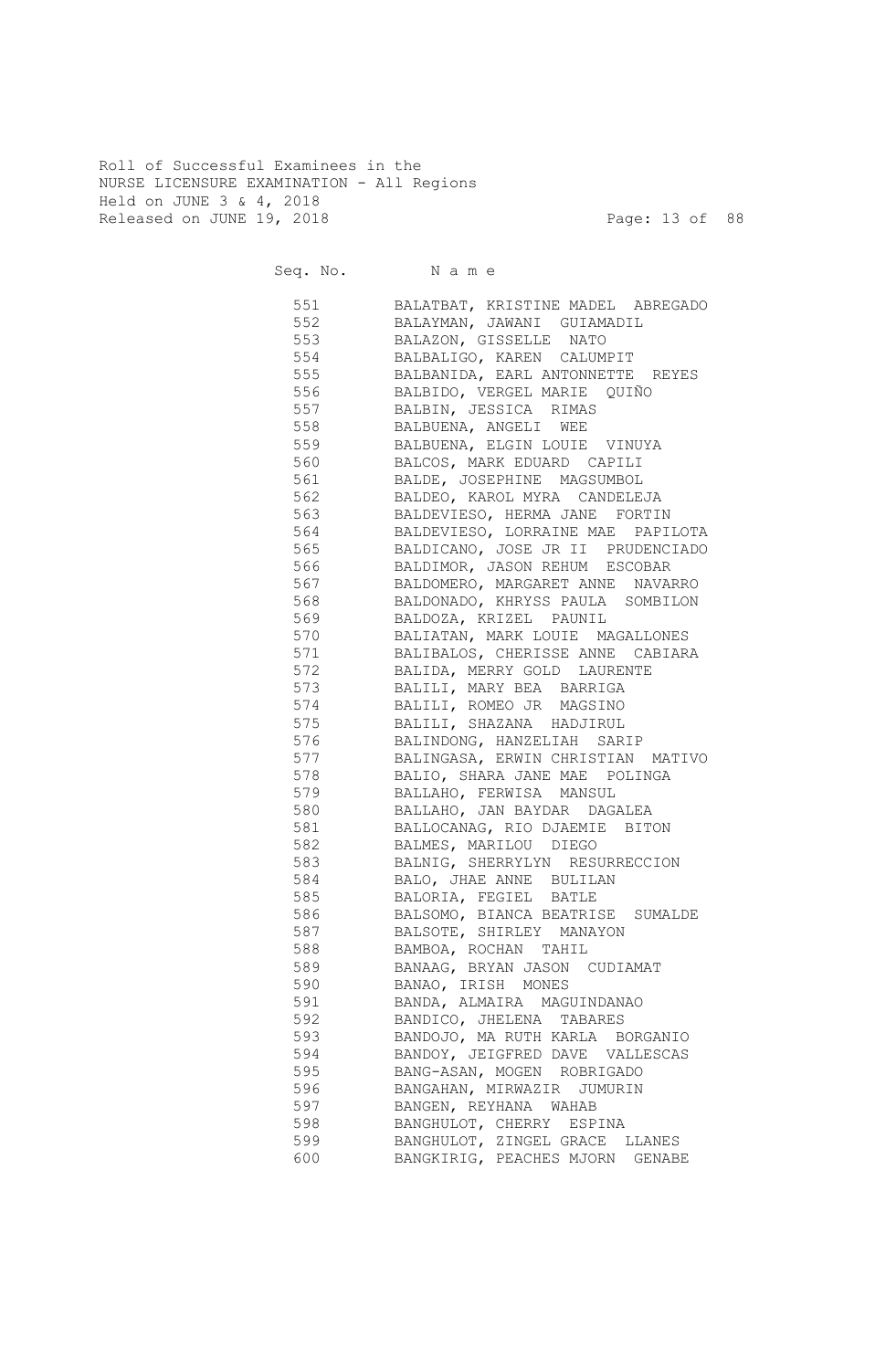Roll of Successful Examinees in the NURSE LICENSURE EXAMINATION - All Regions Held on JUNE 3 & 4, 2018 Released on JUNE 19, 2018 Page: 14 of 88

Seq. No. Name 601 BANGQUIAO, HONEY SHEEN GENGONE 602 BANGURAN, KAREN CALARA 603 BANO, MAUREEN KATE ESMERO 604 BANQUERIGO, LANA ALEGRA 605 BANSALES, MA CARMELA VILLAR 606 BANSIL, JULIE LOPEZ 607 BANTA, GERALDINE MIRANDA 608 BANTAWIG, GRICELLE SARABIA 609 BANTEGUI, KRICIA CECILIA ALPAJARO 610 BANTILIN, YRONETTE TEJANO 611 BANUA, JASHMIR JOYCE VILLAR 612 BANZON, HAZEL GAY ARCEO 613 BANZUELO, JANESSA HELYN PORTIGO 614 BAOY, PRINCESS JOY TOLEDO 615 BAQUERO, HANNA GRACE CONDES 616 BAQUIR, JAMES KENNETH CASINILLO 617 BARAGA, ANGELICA BALLATAN 618 BARAGUIR, HANNA ISRAIDA GUIAPAR 619 BARAIRO, JOY HERNANDEZ 620 BARAL, GAZZENDRA LAIZA ALSID 621 BARANGAN, CHRISTIAN JUMALON 622 BARBA, LOUIE ANDREW CASULLA 623 BARBA, MARIA ANA BEGATA 624 BARBERO, MARY GRACE DARNAYLA 625 BARCARSE, RAJANEI ARIANE VALENZUELA 626 BARCELON, ANGELA MARIE INABANGAN 627 BARCELON, MERJIE JABONILLO 628 BARCENA, RYDARLENE DIANA DAO-AYAN 629 BARCETA, ERIKA MAE REA 630 BARCUMA, RACHEL DELA CRUZ 631 BARGAMENTO, PRINCESS ALIZA VILLAMOR 632 BARILLO, THEA ROSE TOTING 633 BARIZO, YASMIN GIANNE DE OCAMPO 634 BARJA, KATE ERIT 635 BARLES, MAE PENELOPE DURIAS 636 BARNACHEA, MARJORIE GARCIA 637 BARNUEVO, JESA ASANZA 638 BARONA, PETER CAGUINDANGAN 639 BARORO, HISSOVI GWYN CUEVAS 640 BAROÑA, NOVELET BANGANAN 641 BARRAZA, KIM ANDREW YU 642 BARREDO, RAYMARK GUEVARA 643 BARRERA, KEELEY SHAYE BENSON 644 BARRERA, URSULA JAMIECA HALILI 645 BARRIDA, LILDIAN GRACE VILLALOBOS 646 BARRIENTOS, GERMAINE ANNE BACO 647 BARRIOS, MARIA TERESA BERGADO 648 BARRIOS, MARY ELLEN ALDRIENNE AGIL 649 BARRIOS, PATRICIA DORINA BALTAZAR 650 BARROGA, REMMON MARIA RAVELO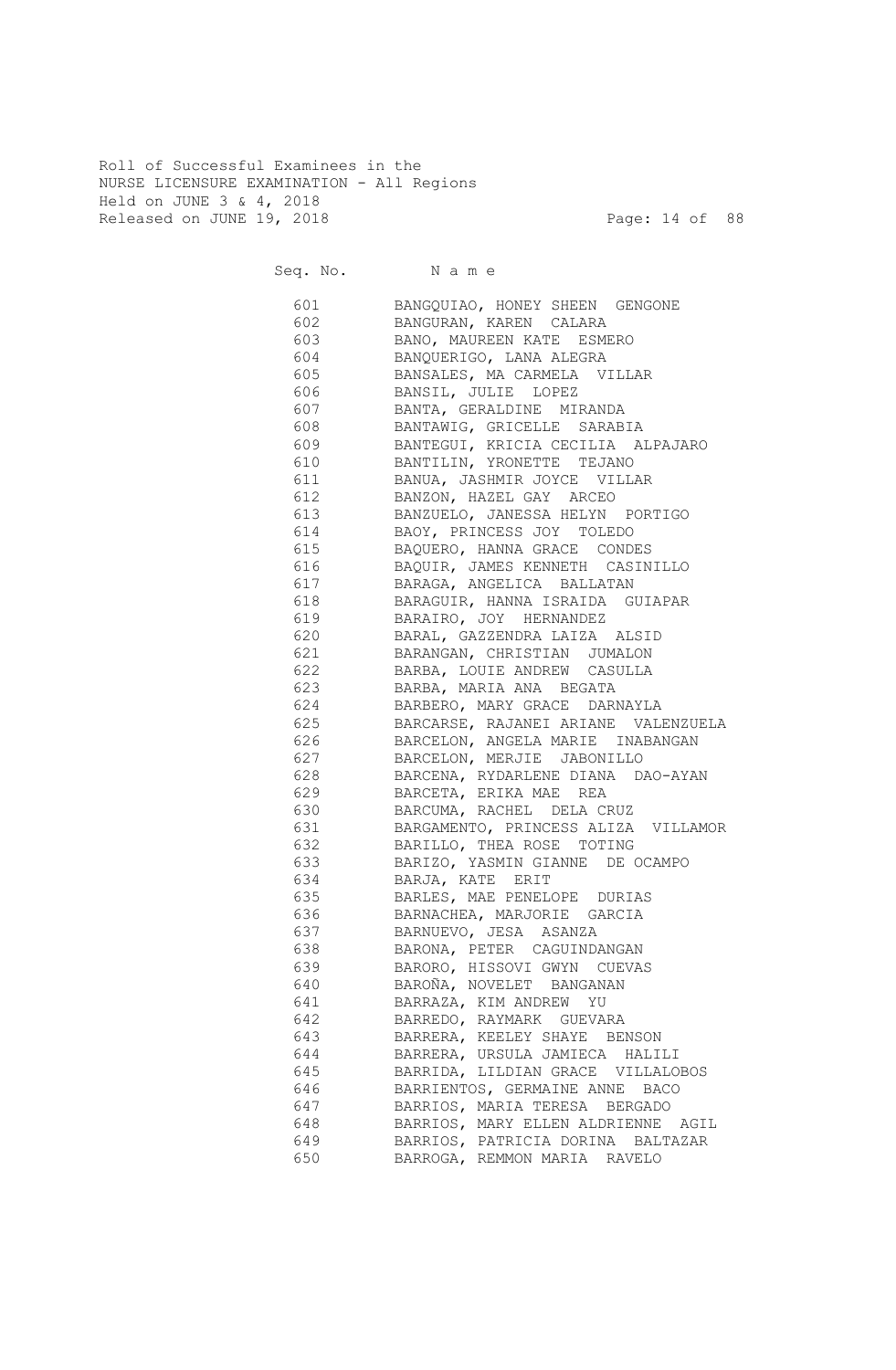Roll of Successful Examinees in the NURSE LICENSURE EXAMINATION - All Regions Held on JUNE 3 & 4, 2018 Released on JUNE 19, 2018 Page: 15 of 88

Seq. No. Name 651 BARROZO, PRINCE ASAB 652 BARTOLATA, ARRAH DESIREE FUERZAS 653 BARTOLAY, LORIEVIC RICARIO 654 BARTOLOME, ARIAN JELYN TAPAN 655 BARTOLOME, SHAIRA CAYE SORIANO 656 BASA, ROCHELE CLEOTES 657 BASACA, PRINCESS LADY FAIR VITOR 658 BASADRE, CRYSTAL GRACE LILOC 659 BASAL, KEVIN MARL CUSTER BAUTISTA 660 BASALI, SOLMINDA JAILANI 661 BASANTA, NICOLE TORREDA 662 BASARI, FATIMA NURUL-IN HUSIN 663 BASBAÑO, RACHEL CERVANTES 664 BASILAN, CHRISTINE CAÑADA 665 BASILIO, ADA MARIE SISON 666 BASILIO, MICHELLENE MAE TAN 667 BASILIO, MYCA TABAQUERO 668 BASINANG, KARIEZA GENESE ELUMBARING 669 BASIRIL, VORCAIZ MADJA 670 BASLOT, ROSE NECCA PADUALA 671 BASMALA, ASMIAH LIMBO 672 BASMAN, JUHAYSAH GUILING 673 BASQUIÑEZ, NEL GRACE COLATA 674 BASTATAS, KAIRA BATION 675 BATAC, SHEELA GALLEGA 676 BATALLON, MA FEVI LYN EGUALES 677 BATAN, PAULENE MALICDEM 678 BATAY-AN, MONA LIZA FIDEL 679 BATERNA, DOLORES DEGAMA 680 BATINGAL, GENEVIEVE CADAVEZ 681 BATINO, AMELYN CASTAÑEDA 682 BATUA, NORHANISA DATUMANONG 683 BAUNTO, JUDITH MARIE REYES 684 BAUTISTA, CRISTINA PAOLA JAO 685 BAUTISTA, FRANZ DOMINIC CODENIERA 686 BAUTISTA, JYAN PAULINE TORRENO 687 BAUTISTA, KHYLIE ANNE ENGUERRA 688 BAUTISTA, KRISTINA KAYE TAYO 689 BAUTISTA, LEWELYN MARTINEZ 690 BAUTISTA, MARICAR VILLARIN 691 BAUTISTA, MELODINA EBONDAS 692 BAUTISTA, PAOLA ANGELITA QUIZON 693 BAUTISTA, PRINCESS KAREN CHEUNG 694 BAUTISTA, RAZELLE-DANA OMAR 695 BAUTISTA, RENZ SIER BRUCAL 696 BAUTISTA, TRIXIA NINA ESPIRITU 697 BAYAN, JEAHANNIE BUISAN 698 BAYAWA, AIAH JAZHIEL DUMALAG 699 BAYAWA, BONEVIE AYUNTING 700 BAYETA, CHARITY JOY MANZO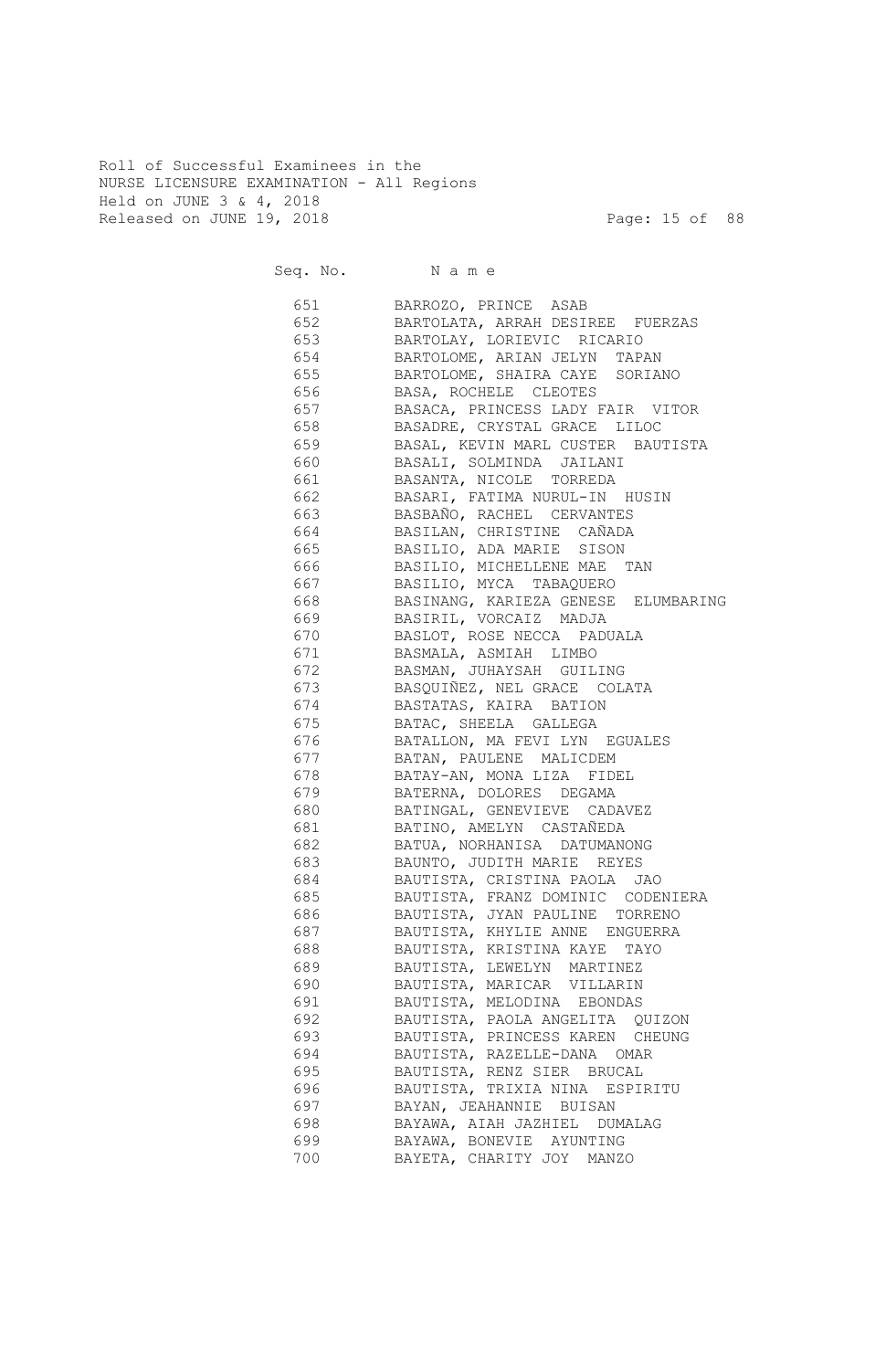Roll of Successful Examinees in the NURSE LICENSURE EXAMINATION - All Regions Held on JUNE 3 & 4, 2018 Released on JUNE 19, 2018 Page: 16 of 88

Seq. No. Name 701 BAYETA, JAYBHEE JOY MANZO 702 BAYLOSIS, IVEE SAN JUAN 703 BAYONETA, JINGKY ALVAREZ 704 BAYRON, WILAINE NYLA 705 BAYSANTOS, ALBERTO JR MACATANGAY 706 BAYTOC, MARIBEL YA-O 707 BAYUDAN, MARILOU SISON 708 BAÑARES, CHRISTINE JEAN PARDIÑAS 709 BAÑARIA, JOHANNA MARIE SERVINO 710 BAÑES, ALBERT BALAGAT 711 BEJER, BABY NIELYN BRUCAL 712 BEJER, KAYE DIANE BASCO 713 BEJERANO, RONNIE ROSE EUGENIO 714 BEJO, JOY ADOLFO 715 BELAGANTOL, FELIMAE MAYUELA 716 BELANGEL, ERIKA MAE ESCALA 717 BELEN, DAILYN ABELLAR 718 BELENO, JOSE LUIS AGNA 719 BELI, JOSHUA JAUSTIN LOTIVIO 720 BELICENA, JEEREL DELOSO 721 BELIGAN, VIVIENE LINDO 722 BELINGON, KEVINJUN CALYAEN 723 BELLEN, MA KHRISTINE CASIMIRO 724 BELLEZA, ANNABELLE MANTE 725 BELLEZA, BEN ARJAY PESEBRE 726 BELLEZA, MECHELLE SILLEZA 727 BELLEZA, SUNSHINE CRUZ 728 BELLOSILLO, ERIK JOHN OREDINA 729 BELLUGA, EDEN MAE SOMPIA 730 BELONIO, GLYDYL MAMON 731 BELOY, CYRIL ARKEE LOI PLAZA 732 BELTRAN, KEVYN JOSEPH AGUADILLA 733 BELZA, MADELINE SECUNDO 734 BENDANILLO, SHALOU OMALE 735 BENECIO, STEPHANY DEVIERTE 736 BENEGAS, MARIA JESSA REFUGIO 737 BENEGAS, NEIL JR BAGAYAWA 738 BENITEZ, JOHNNY ALIPE 739 BENITO, RACHELLE ANN SISON 740 BENITO, STEPHEN JOHN CALIAO<br>741 BENJAMIN, NUR-AISA JAMIRI BENJAMIN, NUR-AISA JAMIRI 742 BENJAMIN, ROSALINA PAMPANG 743 BENZON, PERFECTO JR TAN 744 BERAMO, MARIA JOVIACYN RONCALES 745 BERCERO, HONEY LYN DELA CRUZ 746 BERCERO, MARIANO III GESTA 747 BERGONIA, DANN FORD BARILA 748 BERICO, KAY LOUISE BAUTISTA 749 BERIOSO, MAY ANN BUTARAN 750 BERNABE, ADRIENNE PATRICIA CHANCO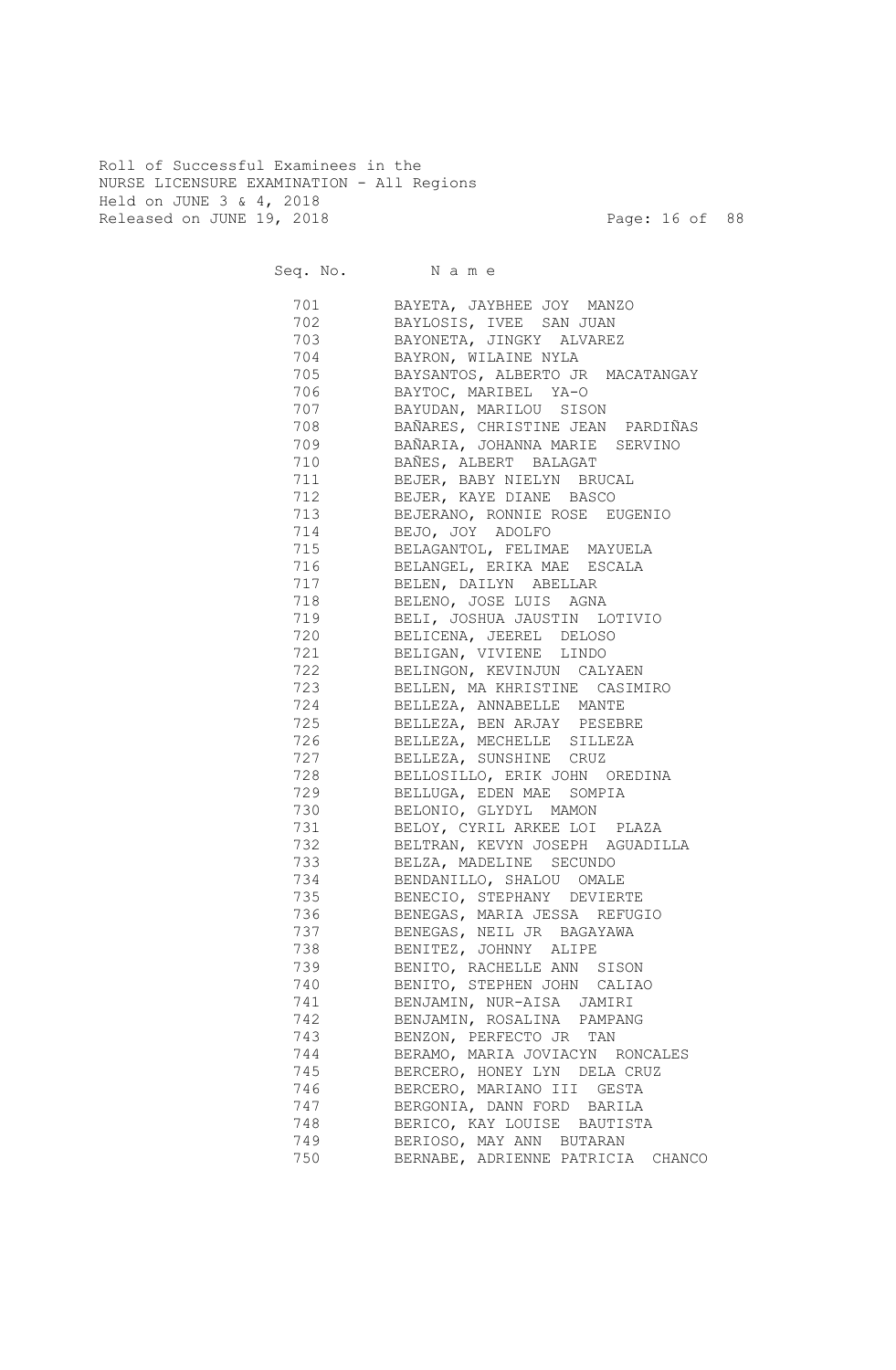Roll of Successful Examinees in the NURSE LICENSURE EXAMINATION - All Regions Held on JUNE 3 & 4, 2018 Released on JUNE 19, 2018 Page: 17 of 88

Seq. No. Name 751 BERNABE, REY LUIS ANTONIO ISIDRO 752 BERNABE, YEHRIEN AIRAN LLAMAS 753 BERNAL, CHRISTIAN PERDIGON 754 BERNARDEZ, ANNIE MANUEL 755 BERNARDINO, RUSSEL JIM JO VILLACRUZ 756 BERNARDO, ARRENE MAE AGUINALDO 757 BERNARTE, LEE MAJOR RUIZ 758 BERNAS, JANEIA 759 BEROSIL, KRISTEL EZRA SABINO 760 BETSUKI, SHELA TUBIL 761 BIAO, SHIEK HASSINA RADJAIE 762 BIASONG, KELLY JOHN ABOGADO 763 BIBIANO, APRIL JOY FAJARDO 764 BICLAR, WILDEN JUNE GALINATO 765 BIEN, JOYCE ELAINE BRITO 766 BIENDO, JAMES ARLAN ALCAIRO 767 BIHAG, MARY ANN DE LOS REYES 768 BILBAO, VENUS AGUNIAS 769 BILGERA, CZARINA MAE GAPUZ 770 BILLONES, JOSE RENATO JR DECLARO 771 BILLONES, ODESSA LUCHANA 772 BILO, KENNETH ERVIN DEL FIERRO 773 BINAG, LADY VI GAMMAD 774 BINAUHAN, JENNIFER ENCARNACION 775 BINGCANG, CHIARA MARIE FIO 776 BIRAO, GENLEN DAQUIL 777 BITUANAN, RACHELLE SALMA LU 778 BLANCAFLOR, ELICE LAILA VILLANUEVA 779 BLANCAFLOR, FLORENTINA ACOSTA 780 BLANCAFLOR, MA RUTH GOLONG 781 BLANCIO, NICOLE CABAYACRUZ 782 BLANCO, JOHN DENNIS SAGA 783 BLASCO, ELLA HORTELANO 784 BLISS, ALFONSO MIGUEL ALCONTIN 785 BLONES, GINALYN CERTIFICO 786 BO, KATHLYN PALOMA 787 BOADO, DIGI ANA VALDEZ 788 BOBIER, ERICKA MAMARADLO 789 BOC, IAN DANIEL PIQUERO 790 BOCALA, SUNSHINE ARROYO 791 BODOTA, RON ELI OTIL REARIO 792 BOJO, FRITZIE MAY DELIGERO 793 BOLALIN, JAMES KIRK PATRICK BULALACAO 794 BOLINGET, MARIA SUYAM 795 BOLIVAR, ELMER REI ALISBO 796 BOLNEO, CAMILLE GANIGAN 797 BOLORON, EMMANUEL CAÑABANO 798 BOMBALES, MA DIANA ROSE LAURETA 799 BOMBASE, CHARISS COLLANTES 800 BOMBASE, CLARISS COLLANTES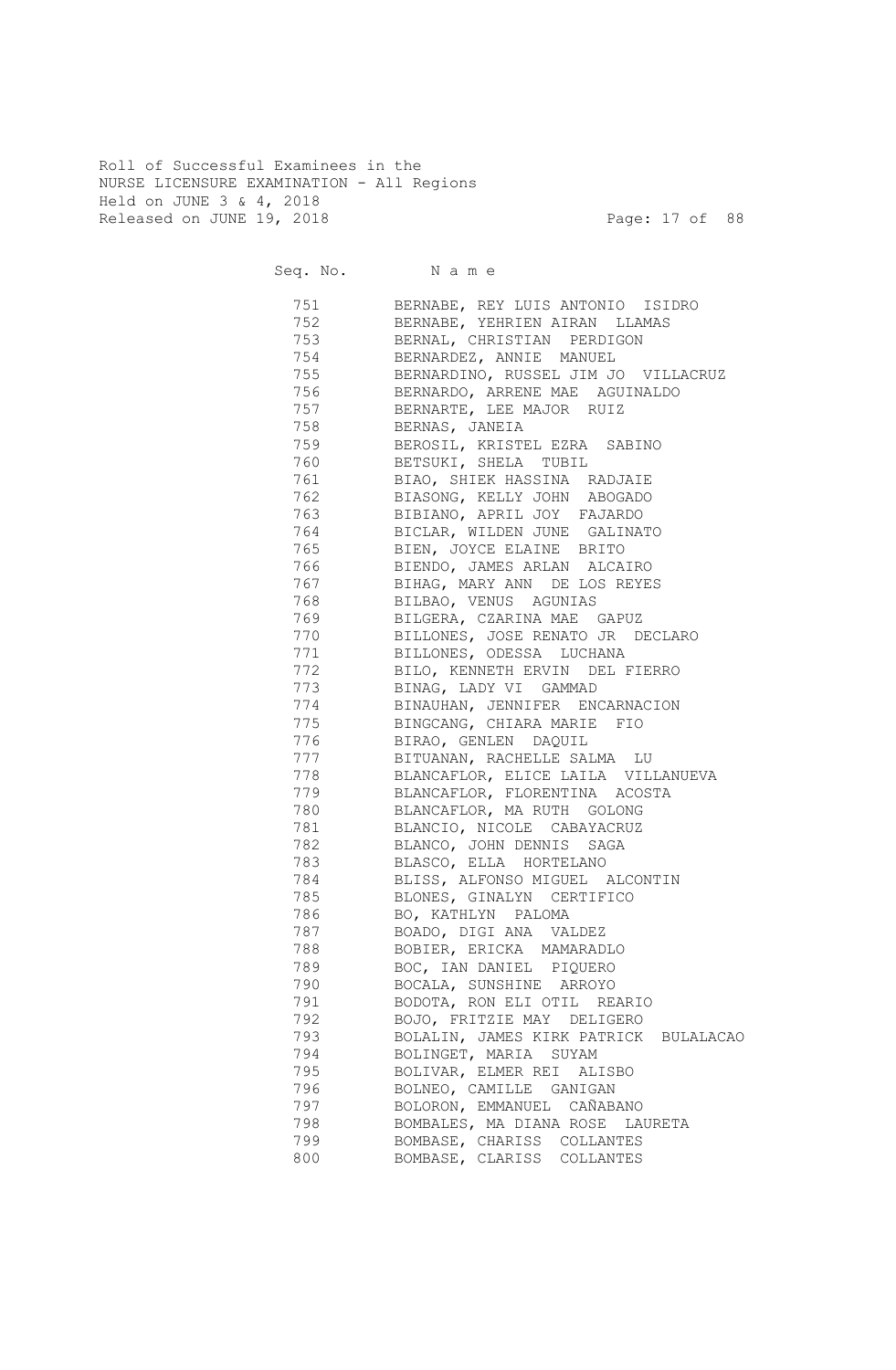Roll of Successful Examinees in the NURSE LICENSURE EXAMINATION - All Regions Held on JUNE 3 & 4, 2018 Released on JUNE 19, 2018 Page: 18 of 88

|     | Seq. No. Name                           |
|-----|-----------------------------------------|
|     | 801 BONACHITA, BENJIE ALMERES           |
|     | 802 BONDOC, KEITH RUZZEL QUIAMBAO       |
|     | 803 BONDOC, MARIA FELINA CRISTINA TAGLE |
|     | 804 BONDOC, MELVIN JOAQUIN              |
|     | 805 BONDOC, ZEUS ELIJAH GALAMITON       |
|     | 806 BONGCAWEL, DOVIE MARIANIE           |
| 807 | BONGLAY, MARY JULCRISCELL RANILE        |
| 808 | BONILLA, JAN MICHAEL DE GUZMAN          |
| 809 | BONILLA, NERISSA                        |
| 810 | BONO, MA JOJIELHET KRIZIA GERONA        |
| 811 | BONOTAN, JANELLE CHRISTINE GALANG       |
| 812 | BONTIA, CHESKA PORLARES                 |
| 813 | BONTILAO, GIAN RICKI MAGLASANG          |
| 814 | BONTUYAN, MARIE KRISTINE CANEN          |
| 815 | BOQUIREN, MARIA FE PINLAC               |
| 816 | BORASON, MARRIANE ROSE NAVARRO          |
| 817 | BORCES, LESTER VALMORES                 |
| 818 | BORGONIA, MICHILLE ALIMA                |
| 819 | BORJA, LORENZO MEDINA                   |
| 820 | BORJA, MARELA ANNE MENDOZA              |
| 821 | BORJA, SHANISHA RAE IMPERIAL            |
| 822 | BORLING, BRIANNE                        |
| 823 | BORNGO, HIDAYA CODAYE                   |
| 824 | BORNILLA, JANET BRITO                   |
| 825 | BORONGAN, LYN MECHIEL DUMANJUG          |
| 826 | BORROMEO, RENZ JOSHUA AVENDULA          |
| 827 | BRACAMONTE, HERMAN JR SALVARIA          |
| 828 | BRACERO, KENNETH AIZAH TOME             |
| 829 | BRAGA, ETHEL JOY TENTATIVA              |
| 830 | BRAGADO, BABY AMIE CABALOZA             |
| 831 | BRAGADO, JAN CHRIS ARAGON               |
| 832 | BRANDT, JENNIFER ABEJO                  |
| 833 | BRATO, LORY JEAN LANAJA                 |
| 834 | BRAZIL, JOVANNI FE ZAMORA               |
| 835 | BRIJUEGA, JEANELA REPOLIDON             |
| 836 | BRILLO, KELVIN JOHN BORBON              |
| 837 | BRINGAS, HANA LADJAHASAN                |
| 838 | BRIONES, DANNA SHANE CABACUNGAN         |
| 839 | BRIONES, FLORENCIO DENNIS JR DIMANLIG   |
| 840 | BRODIT, SHINE RUBATON                   |
| 841 | BUCALON, PATRICIA VILLANUEVA            |
| 842 | BUCAYAN, NIELSON DULAY                  |
| 843 | BUCAYU, ROCHELLE TURINGAN               |
| 844 | BUCOY, CZARINA RENELI LLUISMA           |
| 845 | BUCYOT, CHERUBIN MAE ADRIANO            |
| 846 | BUDONG, GLEN BEGUIS                     |
| 847 | BUE, MELISSA EVE TECSON                 |
| 848 | BUELLA, MARY MAE BERCACIO               |
| 849 | BUEN, MELANIE BANDOQUILLO               |
| 850 | BUENA, MICHAEL PAUL MALANA              |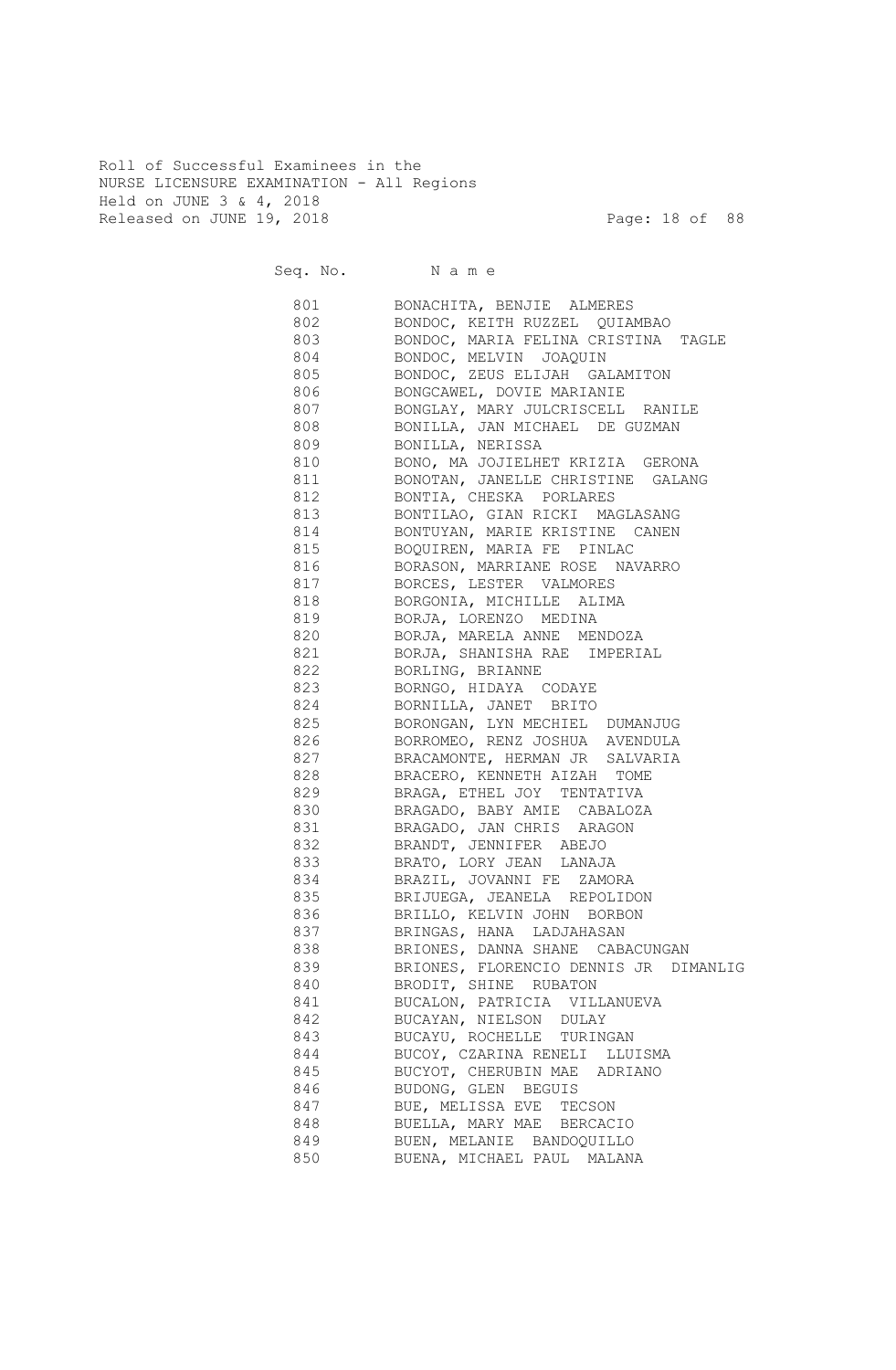Roll of Successful Examinees in the NURSE LICENSURE EXAMINATION - All Regions Held on JUNE 3 & 4, 2018 Released on JUNE 19, 2018 Page: 19 of 88

Seq. No. Name 851 BUENAFE, KYLA ERIKA INDUCIL 852 BUENAOBRA, DEAN WARREN GAMO 853 BUENAVISTA, DEANNE MARICE MARIQUIT 854 BUENAVISTA, MA LOURDES TABUCO 855 BUENSUCESO, CLAUDIA MARIE TIAPON 856 BUETA, ROGER JR TORRES 857 BUGARIN, JEPPERSON DE CASTRO 858 BUGTAI, KENON PADLAN 859 BUGTO, RONELYN GRANDE 860 BUHAT, JENYL ANN ASPRA 861 BUHATIN, ABEGAIL LEGION 862 BUHAWE, CAMILLE JOY SAUR 863 BUISAN, ALMA NAWAL 864 BUIZA, ALLYANA MARRI LLANERA 865 BULABON, AKEELA MARIE RITA MARTINEZ 866 BULARIN, ANGELICA CASUMPANG 867 BULILAN, DIVINE GRACE BITOS 868 BULING, CELCA BOKINGKITO 869 BULLA, VINCENT CABALLERO 870 BULLECER, AMABELLE MAE BAROLA 871 BULLOS, SHARLYN SALMORIN 872 BULOSAN, CHANDA CACACHO 873 BUNAG, HANAH ALYANA ACLAN 874 BUNAJAL, JENNELIE PUNDING 875 BURLAZA, SHADIE JAY VIDAD 876 BUSLIG, JIENA PAVO 877 BUSTALINO, ANA VICTORIA DIAZ 878 BUSTAMANTE, XYRA GALIAS 879 CABAGTONG, ZYRA FAYE COROCOTO 880 CABAILO, ALISSA MAE GERALO 881 CABAIS, CAMELA FAYE ARANAZ 882 CABALE, CAIRA SHYNN LENDIO 883 CABALIC, ERNIE ANN BIEN 884 CABALLA, JEAN LOUIE LIM 885 CABALLERO, JOSE BERNARD VILLACRUEL 886 CABALLERO, KRISTEL BALBIN 887 CABALLERO, QUENIE ANN MANZANO 888 CABALTERA, AIRA MAE AQUILER 889 CABANDE, JENNILYN CABIDO 890 CABANDING, CHENNY WEE SANTOS 891 CABANELA, MARY YOSHABEL TEAÑO 892 CABANG, CHARLO 893 CABANSAG, ANALYN MALLO 894 CABANSAG, DEXIE REAH MAE SEMBRANO 895 CABARDO, LIEZEL DE LUNA 896 CABARLE, JM PALMA 897 CABARLES, CLAIRE QUIACHON 898 CABATINGAN, JHELLYCA ANIÑON 899 CABATINGAN, RANDY ROY AMPARADO 900 CABATO, ROZAINE REMOLLO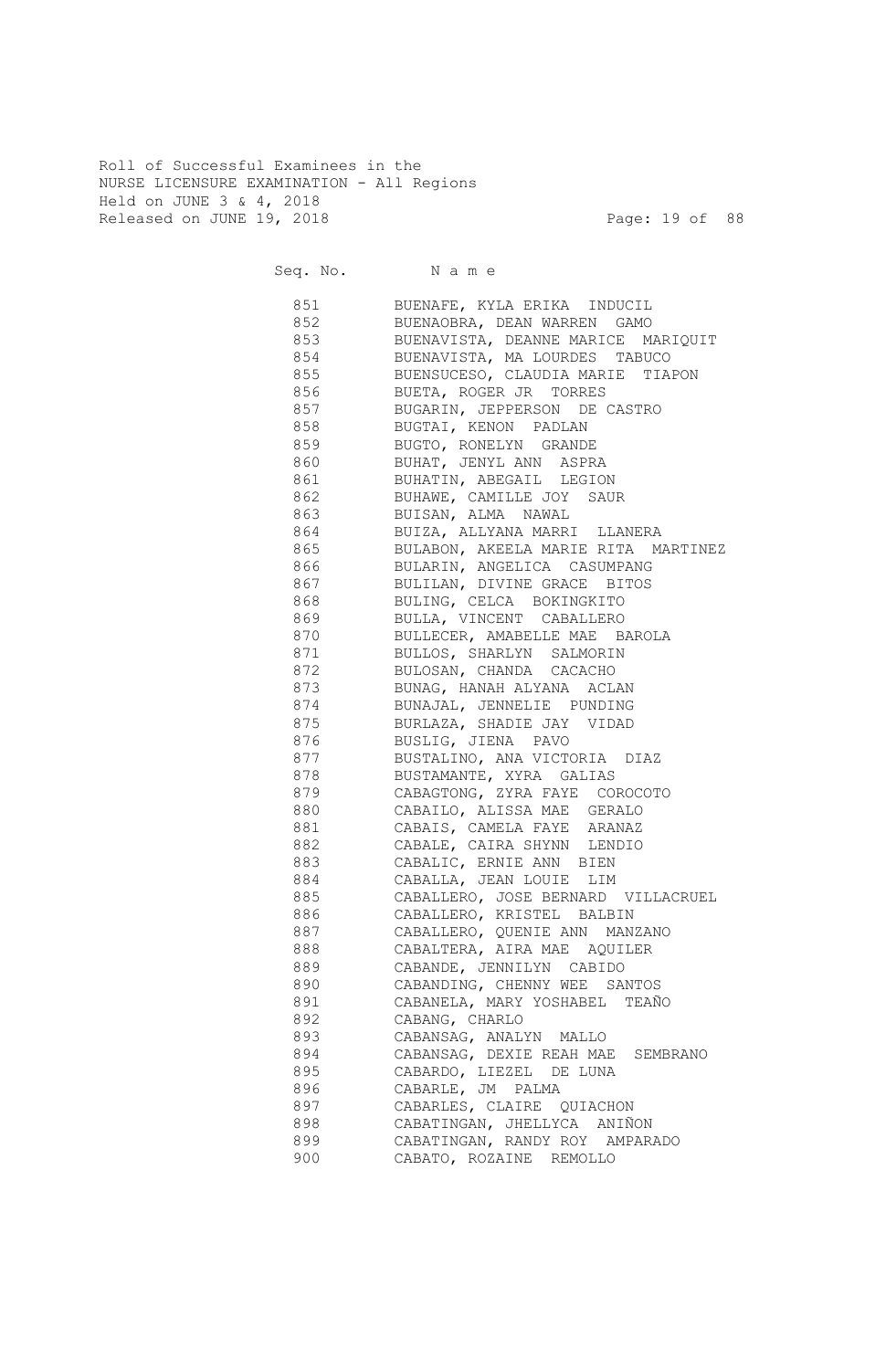Roll of Successful Examinees in the NURSE LICENSURE EXAMINATION - All Regions Held on JUNE 3 & 4, 2018 Released on JUNE 19, 2018 Page: 20 of 88

Seq. No. Name 901 CABAYACRUZ, TAMARA COLUMBRES 902 CABAÑERO, MARIE ABIGAIL TAMBOR 903 CABE, RANELLANE ROSE LATE 904 CABELIN, HONEY ROSE SELGAS 905 CABERTE, PEARL BEATRIX ALON 906 CABIGAO, LANCE NATHANIEL MACOMB 907 CABIGON, RYAN MAGABANG 908 CABINGAN, MONTE CARLO BARCELON 909 CABO, ELAINE JANE FERNANDEZ 910 CABRERA, KOLLIN ESTARES 911 CABRERA, KRIZHEILLE ANNE JOY SALUMBRE 912 CABURATAN, RAMIR JR BALABAT 913 CABURIAN, HAZEL IVY GUI HERMANO 914 CABUSAS, CARESSA MIA VILLANUEVA 915 CABUSAS, FREDE ANN FERNANDEZ 916 CACABELOS, KENNET ROSARIO 917 CACAYURAN, RIZA LLOBRERA 918 CACHERO, JUSTIN CALISAY 919 CACHIN, MARIE MARICAR SABELLO 920 CACHO, RITZ LOWENCE ABARRE 921 CACNIO, DAVE KRISTIAN INOCENCIO 922 CADAING, ROSELENE GENILAZO 923 CADUA, GENEVA PEARL DEMETERIO 924 CADUHADA, CASSIE SOLINAP 925 CAELIAN, ICE ABIGAIL DE LEON 926 CAESAR, ANGEL ASSUMPTION BUNANI 927 CAFE, CRESILDA TELLO 928 CAGANG, MARICOR SALPUSIAL 929 CAGAS, CYNTHIA TORINO 930 CAGIGAS, NESSA MARIE GUIRNELA 931 CAGUIMBAY, JAN MARIE ARELLANO 932 CAHILOG, KASSANDRA LUZANO 933 CAISIP, RAIZA ABONITA 934 CAJAYON, ARIANNE VIOLA 935 CALALANG, BISMARK VILLENA 936 CALAMUCHA, LYN ELIZABETH TATEL 937 CALANZA, ANGELICA PALERMO 938 CALANZA, JILL CUSTODIO 939 CALARA, RINALYN BALINGIT 940 CALDERON, ANALIZA OTAÑO 941 CALI, SITTIE RAISAH OLBINA 942 CALIJAN, HARRIET BARO 943 CALILAO, AUGUSTO CARLOS 944 CALIPES, DARRA AMOR ZAYAS 945 CALISAGAN, ANNALIZA 946 CALIZO, CHRISTYL MAE BANDO 947 CALLADA, KRYZELLE ANNE GARLAN 948 CALLANGA, KAMAR HAMSIRABI 949 CALLEJO, JOHANNA MAE RODRIGUEZ 950 CALLORINA, JANINE DE GUZMAN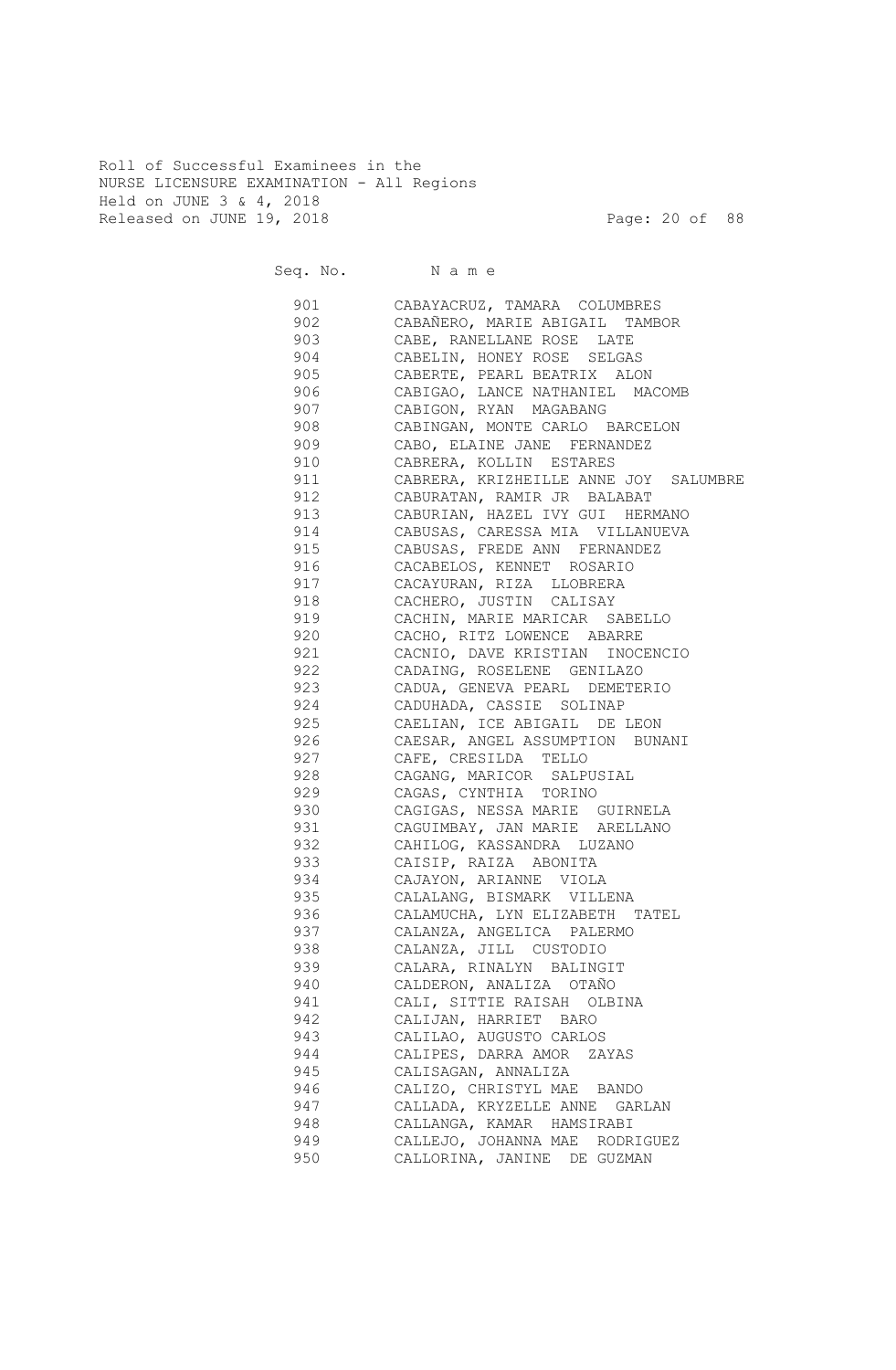Roll of Successful Examinees in the NURSE LICENSURE EXAMINATION - All Regions Held on JUNE 3 & 4, 2018 Released on JUNE 19, 2018 Page: 21 of 88

Seq. No. Name 951 CALLORINA, KNEISSL TRISHA ALARCON 952 CALMA, JENICA LEIGH CAISIP 953 CALSADO, LIZ PAULYN A 954 CALUBAYAN, JOLIMAR BAUTISTA 955 CALUDUCAN, ARLENE JOY NIONES 956 CALZADO, JOCELYN VILLAROSA 957 CAMAONGAY, PRICELLE IRISH CAPIN 958 CAMBA, VANESSA MAE MILALLOS 959 CAMBEL, RESLEY ANN ALLER 960 CAMILON, MARY JOY HINACAY 961 CAMMAGAY, SILVERIO ANTONIO DALANON 962 CAMPAÑANO, DIANA SALVADOR 963 CAMPECIÑO, JOELYNN EDQUILANG 964 CAMPO, ROCHELLE TUSCANO 965 CAMPO, ZAIRAH SUMOOK 966 CAMPOSANO, JANET CUDO 967 CAMSA, ZAMRA BACLID 968 CANALES, KENNETH BENIGA 969 CANANGCA-AN, CHRISTY MAE GARRINO 970 CANANGGA, LEAH PALERMO 971 CANARIA, CHLOE ANNE PORCINCULA 972 CANARIA, MELCHOR JR ZAPARITA 973 CANAY, ANNE NICOLE VERUECO 974 CANCERIL, DELVER FEBB CALUNSAG 975 CANCIO, ANA CHRISTY CAZON 976 CANDIDATO, PRINCESS EUNICE MENDOZA 977 CANE, GLYZA MAE BONGO 978 CANICULA, AZA KHRYZZEL LYKA NAPUSI 979 CANLAS, CASSANDRA JOYCE DELA SERNA 980 CANLAS, JACQUI LOUISE GLOVER 981 CANTERO, MARY JOY REYES 982 CANTON, VAL ADAM LIBRES 983 CANTRE, PELGIELOH BAÑARES 984 CAPACIO, KAREN KAY DUREMDEZ 985 CAPALUNGAN, DON JASON CRUZ 986 CAPATI, MA GEMIMA MERCADO 987 CAPATI, MARIE ALCHI BERSALES 988 CAPICIO, JHOEVINA DULCE CAGO 989 CAPILI, ALFREDO TORRES 990 CAPILITAN, ANTHEL LAPAZ 991 CAPILITAN, JOY SARCEDA 992 CAPIN, DARWEN AZCONA 993 CAPIRIG, EDISON II DESCALLAR 994 CAPISTRANO, FATIMA SUERTE FELIPE 995 CAPISTRANO, RECHEL JOY DIEZ 996 CAPORADO, HELSON LAGRIMAS 997 CAPUNO, JEAN ROSE PAMARANGLAS 998 CAPUNO, MARIA CHICANI MANINGO 999 CAPUZ, CHARMAINE GONZAGA 1000 CARA, BLESSELLE SAGNIP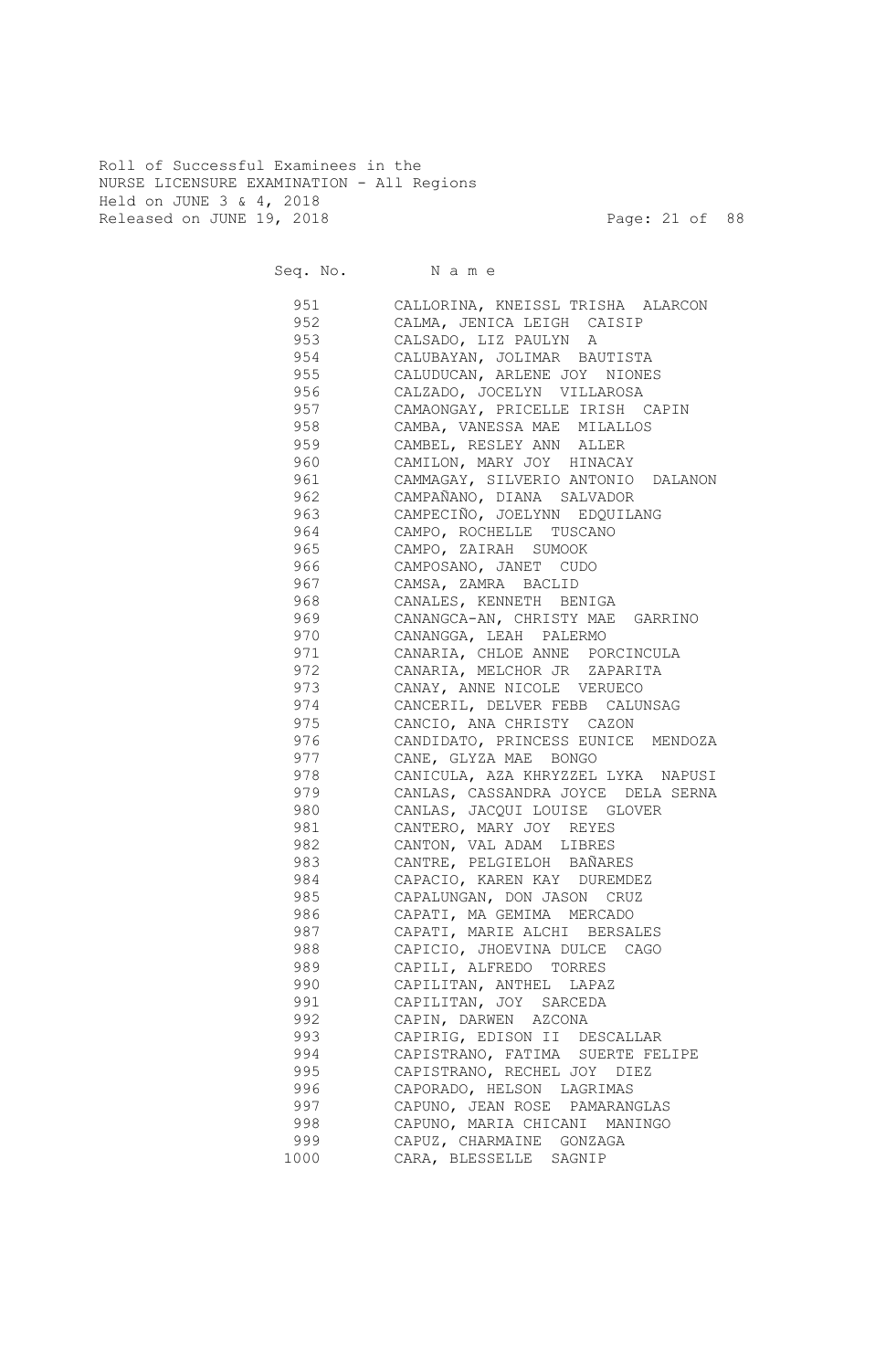Roll of Successful Examinees in the NURSE LICENSURE EXAMINATION - All Regions Held on JUNE 3 & 4, 2018 Released on JUNE 19, 2018 Page: 22 of 88

Seq. No. Name 1001 CARAMAT, KEESHA MAGPILI 1002 CARANDANG, JONAS KENT CUSI 1003 CARDENAS, KYLIE MAE SUAREZ 1004 CARDINO, CIARA MAE HUBAHIB 1005 CARIAGA, SHIELA MAY ENAD 1006 CARIAGA, VANESSA RUZZLE FAJARDO 1007 CARIAS, MA GRACIA DIEGO 1008 CARILO, FRITZ GABRIEL COBILE 1009 CARIÑO, SHEENA MORANO 1010 CARLOS, MA HILARY ROJAS 1011 CARLOS, MANUEL KONRAD GUTIERREZ 1012 CARMELO, JANN AARON CAPARIÑO 1013 CARMEN, DOMINIC KENT 1014 CARMONA, DONNA MACOY 1015 CARMONA, DONNA ROSE SORIANO 1016 CARO, FE ALEJANO 1017 CAROLINO, AREEJ ALEJO 1018 CARPENA, KYZYL HERO NOGRALES 1019 CARRANCHO, JANNA LUISA FIGUEROA 1020 CARREON, MIKAELA RONQUILLO 1021 CARRILLO, MAISARAH ADOC 1022 CARRILLO, SEAN PATRICK VENTURA 1023 CARTA, KATHLEEN ORUGA 1024 CARTAGENA, LINETTE DANNAH GENEROSO 1025 CARTAÑO, JENIE LYN MARBELLA 1026 CARULLO, CLEO AMOR MOLO 1027 CARUMBA, LL MAY DAVINES 1028 CASAGAN, MONETO FAMACION 1029 CASAL, RODGIE LANDICHO 1030 CASAS, BRANDON JOHN ALAP-AP 1031 CASEM, KRIZIA BAUTISTA 1032 CASIBANG, JULIET SAQUING 1033 CASIL, NEAHLIE BABE MALCO 1034 CASINAO, ALLEN MUÑOZ 1035 CASIO, APRIL JO DURANO 1036 CASIPIT, VICTOR FRANKLIN GONZALES 1037 CASIS, REYDEN BRON 1038 CASIÑO, DANIEL NERO LAI 1039 CASPE, RENARD JOHN CASTILLON 1040 CASTAÑEDA, EL CHASTELLIE DEL ROSARIO 1041 CASTAÑOS, CARL LAURENZ LENTEJAS 1042 CASTELO, ANGELICA EUNICE PAULO 1043 CASTEN, ALYZZA MARIE SULLIVAN 1044 CASTIL, LHEANNE RUTH IDOS 1045 CASTILLO, AZER II ABELGAS<br>1046 CASTILLO, BLESSCELLE GRACE CASTILLO, BLESSCELLE GRACE LUGATIMAN 1047 CASTILLO, DANIELLE ISABEL 1048 CASTILLO, HANNAH MAY GEMARINO 1049 CASTILLO, JEFFRY MARQUEZ 1050 CASTILLO, JENISE MABUTI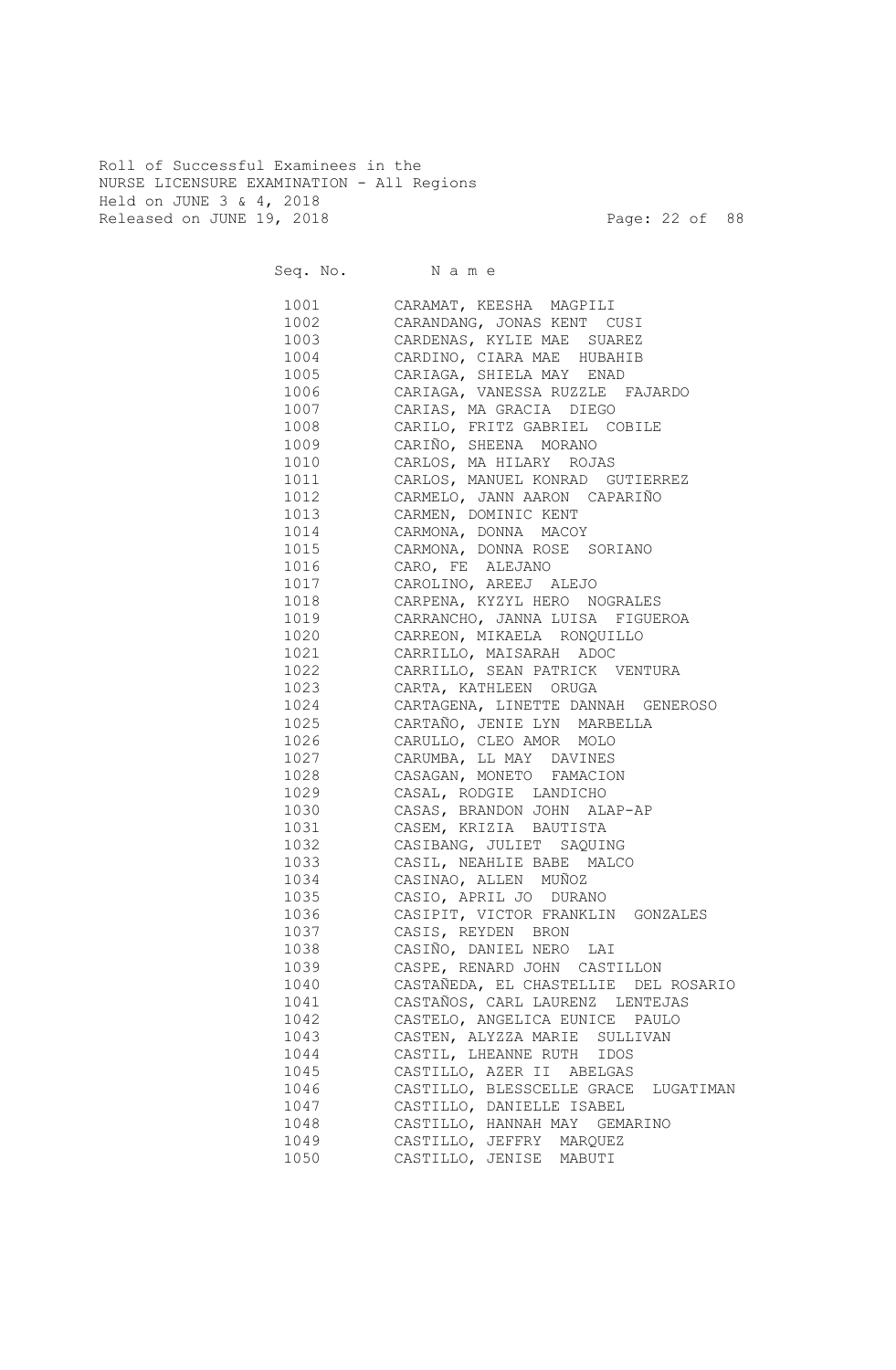Roll of Successful Examinees in the NURSE LICENSURE EXAMINATION - All Regions Held on JUNE 3 & 4, 2018 Released on JUNE 19, 2018 Page: 23 of 88

|          | Seq. No. Name                            |
|----------|------------------------------------------|
|          | 1051 CASTILLO, JOHANNES EBONDAS          |
|          | 1052 CASTILLO, KATHLEEN MHAE PAGDANGANAN |
| 1053     | CASTILLO, KRISTINE MAE MAGDARAOG         |
| 1054     | CASTILLO, LYNETTE DIMAAPI                |
| 1055     | CASTILLO, MARITES PAGUIRIGAN             |
| 1056 000 | CASTILLO, MARK ANTHONY EJERCITO          |
| 1057     | CASTILLO, NEAL HANS TALENTO              |
| 1058 700 | CASTILLO, PETER FRANCIS BALANCIO         |
| 1059     | CASTILLO, REA CUENCA                     |
| 1060     | CASTOR, CLAUDINE PIAMONTE                |
| 1061     | CASTOR, HANNA JADE GABRONINO             |
| 1062     | CASTOR, JAMIE BEE CHAN                   |
| 1063     | CASTRO, ALDRIN CHARLES SANICO            |
| 1064     | CASTRO, FERDINAND ESTRADA                |
| 1065     | CASTRO, MARILYN CO                       |
| 1066     | CASTRO, NIKKAELA THERESE IGNACIO         |
| 1067     | CASTRO, RACHELLE MESINA                  |
| 1068     | CASTRO, ROSE CAMILLE RAIT                |
| 1069     | CASTUERA, CHRISTIAN DAWAL                |
| 1070     | CASUGA, BENZ MIKA SORILLA                |
| 1071     | CASULANG, ANGELIC ANNE PEREZ             |
| 1072     | CATABAY, LEODOLF CREDO                   |
| 1073     | CATACUTAN, KASSANDRA AMILHAMJA           |
| 1074     | CATALAN, JENELYN FERRER                  |
| 1075     | CATALAN, MARREY VIVIENE OFENDOREYES      |
| 1076     | CATALAN, MARY JOYCE CAUSING              |
| 1077     | CATAN, AIZA CABALSA                      |
| 1078     | CATANES, WESLEY JOHN SOLIBA              |
| 1079     | CATAP, PHEGIEL JAP DELA PENA             |
| 1080     | CATAPANG, VINCENT NAMUCO                 |
| 1081     | CATEDRAL, GAY MALHI CONTRERAS            |
| 1082     | CATEDRAL, GLORY ROSE ARMADA              |
| 1083     | CATEDRAL, KEZIA MARIE JABONITE           |
| 1084     | CATIMBANG, BEVERLY MOISES                |
| 1085     | CATOSTOS, NESSA VALENCIA                 |
| 1086     | CATUBAY, AIRA DELOS SANTOS               |
| 1087     | CAUZON, MARY JEAN SALVADOR               |
| 1088     | CAVALIDA, KRYSTLE JANINE STICE           |
| 1089     | CAVAN, JAN MARY KIRSTEN ABELLON          |
| 1090     | CAYANAN, MIKKA ELIZZA REGALA             |
| 1091     | CAYMO, MAY GAMIAO                        |
| 1092     | CAÑA, JOHN MARK MADRIGAL                 |
| 1093     | CAÑABANO, JAMIE ROSE TANGENTE            |
| 1094     | CAÑEDA, SOPHIA JEANINE JURADO            |
| 1095     | CAÑEDO, IÑIGO PANER                      |
| 1096     | CAÑEDO, MARY ARIS STEPHANIE              |
| 1097     | CAÑETO, EMELYN POLISTICO                 |
| 1098     | CAÑEZAL, KRIZZEL ANNE<br>ZALZOS          |
| 1099     | CAÑO, HYACINTH ROSE ESCALANTE            |
| 1100     | CAÑO, MARVIN BONTO                       |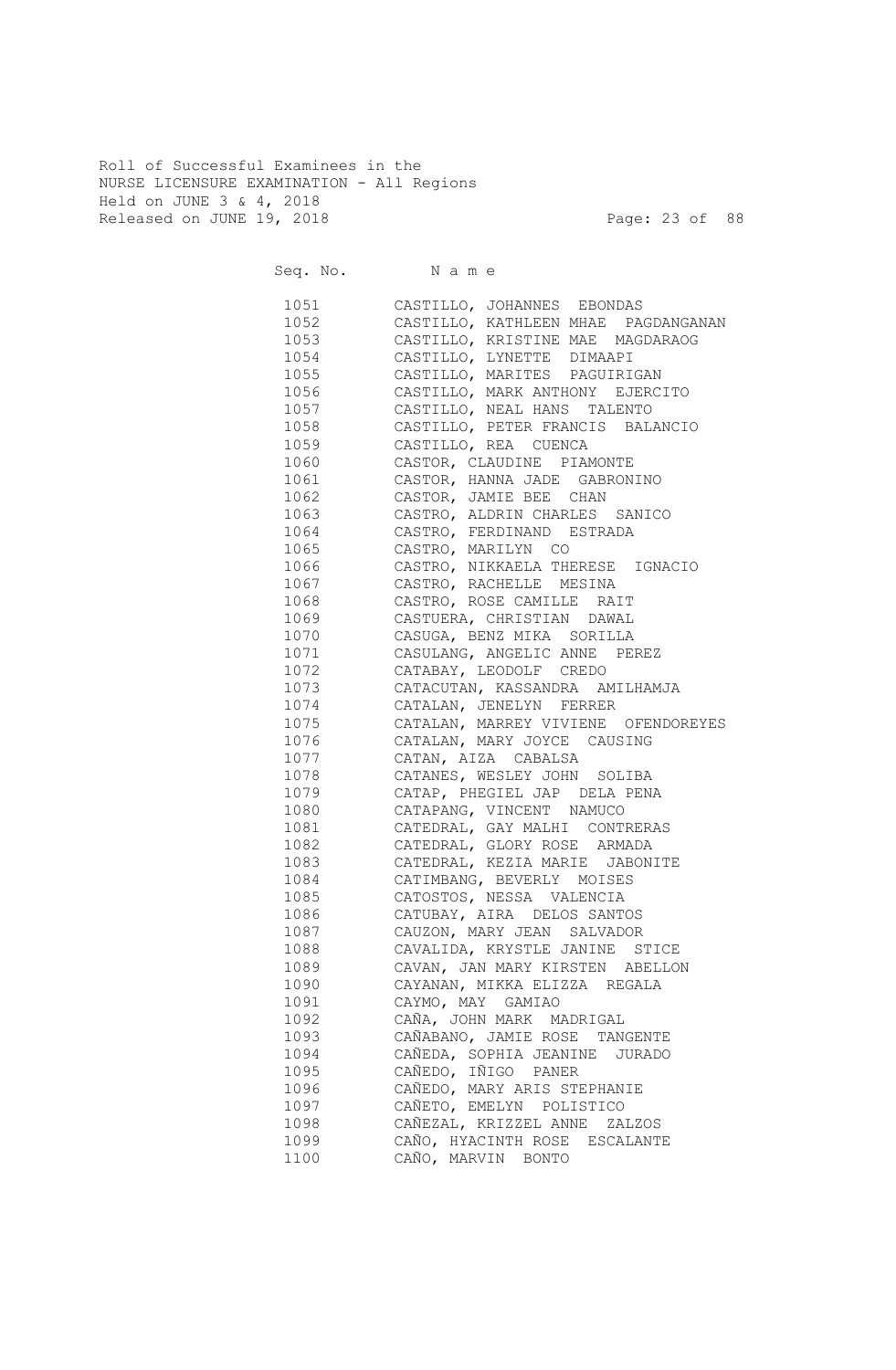Roll of Successful Examinees in the NURSE LICENSURE EXAMINATION - All Regions Held on JUNE 3 & 4, 2018 Released on JUNE 19, 2018 Page: 24 of 88

Seq. No. Name 1101 CAÑON, JINEDEN CASIPLE 1102 CEA, DIANE ASHLEY RAMOS 1103 CEBALLOS, CHRISTEL JAE 1104 CEDEÑO, KIRBY FRANZ GUZMAN 1105 CEJAS, KERSHA VERDERA 1106 CELDA, JULIE ANNE LACUPA 1107 CELEBRADO, ANGELIKA GAIL MIEN 1108 CELESTIAL, REINA ELLEN MAY TABANAO 1109 CENTENO, MARIA AURORA GOCE 1110 CENTENO, MAVERICK MENDOZA 1111 CEPRADO, AIGEL MAE SUMALPONG 1112 CEPRIANO, DARYLE ENOLPE 1113 CEQUIÑA, JALYN MAY JASPE 1114 CEQUIÑA, PATRICIA JOY ANTENOR CRUZ 1115 CERA, GIAN MAY TADEO<br>1116 CERBAS, KRIZYLL RIANNE CERBAS, KRIZYLL RIANNE GARCIA 1117 CERENO, GILLAN ABELLAR 1118 CERRADA, LUCIL DAISY ESTANISLAO 1119 CERVANTES, CASELYN DE JOYA 1120 CERVANTES, GENEVIEVE JOY CUADRA 1121 CERVANTES, IVON ABAN 1122 CERVAS, KHRISTINE NIKOLAE REYES 1123 CESANTE, JOHANNA TRICCIA JADOL 1124 CESTINA, CARMI NENA DIMANARIG 1125 CESTINA, KAREN NENA DIMANARIG 1126 CHAN, CHLOE JOYCE ALVA 1127 CHAVEZ, CHARISMA GRACE RIZA 1128 CHAVEZ, CLARINA NICOLE GODINEZ 1129 CHAVEZ, FRIENCES DIAN MADRIAGA 1130 CHAVEZ, GENEVIEVE DEGUIT 1131 CHAVEZ, ROSELYN BOLATA 1132 CHIONG, ABIGAIL FRONDA 1133 CHIONG, ARIELLE MARIE POLO 1134 CHIU, LANZ PAROJILLO 1135 CHIVA, TRESHA ANN TERENCE MANALO 1136 CHOCOWEN, ROWENA CAWED 1137 CHONG, BEVERLY KIM ZAMORA 1138 CHU, SHERLIE MAY GELERA 1139 CHUA, ALBERTO III REFUERZO 1140 CHUA, AUDRIS NACAR 1141 CHUA, LYNDON BRYAN TUPAZ 1142 CHUA, NINA ELAINE GO 1143 CIELO, IVY QUIO 1144 CIELO, JANELLE ANN GUILLERGAN 1145 CILOCILO, KEITH CHRISTIAN HOCINO 1146 CIPRIANO, CHRISTIAN SUMULONG 1147 CIRELOS, PATRICK CHARLES DE VERA 1148 CLAROS, MAUREEN DE LEON 1149 CLAUD, ALTHEA ZHENYA ANTONIO 1150 CLAVANO, JUDE VINCENT TAN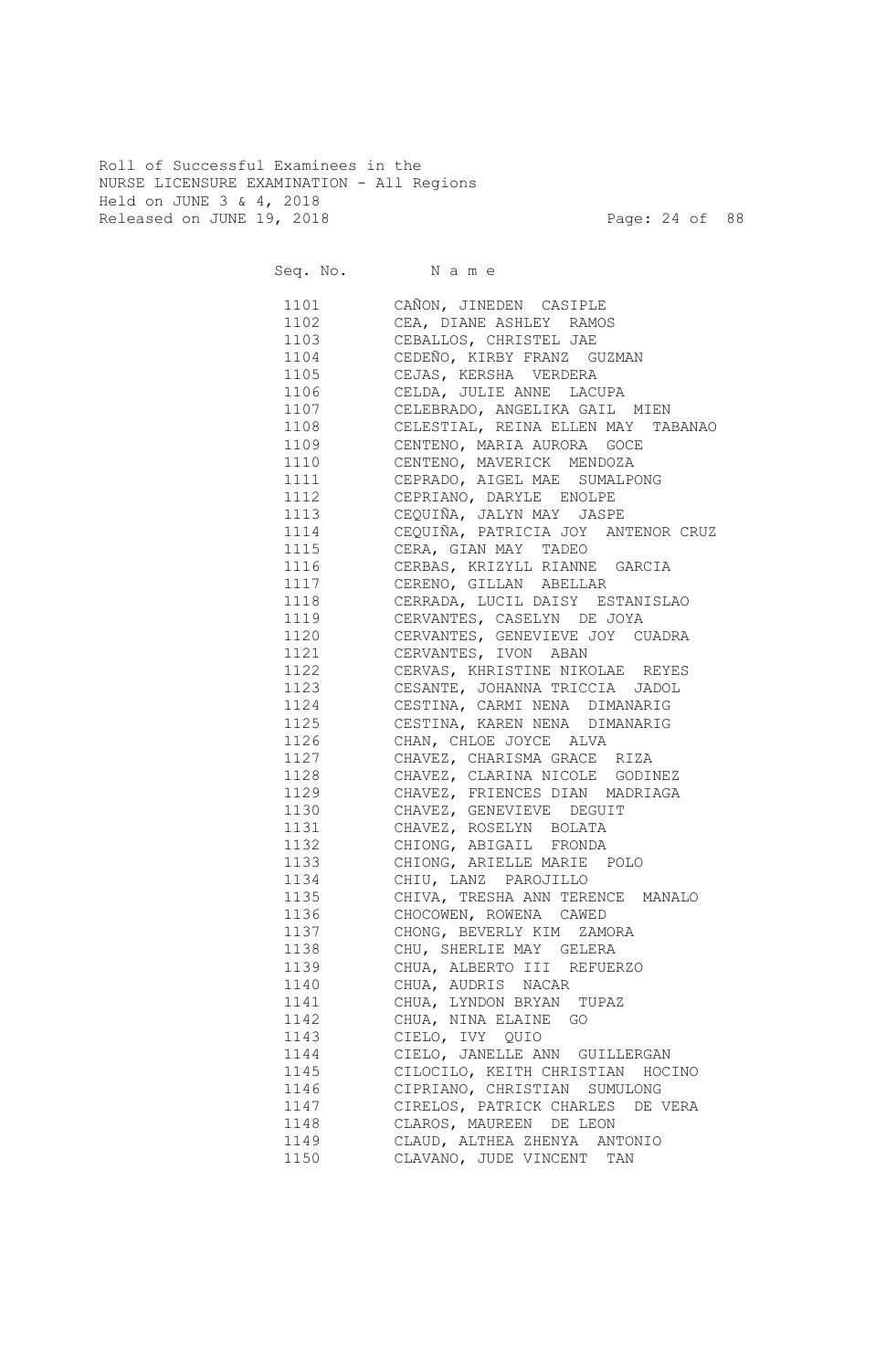Roll of Successful Examinees in the NURSE LICENSURE EXAMINATION - All Regions Held on JUNE 3 & 4, 2018 Released on JUNE 19, 2018 Page: 25 of 88

Seq. No. Name 1151 CLAVE, JAMES LAWAG 1152 CLAVIO, JOVELYN CLAROS 1153 CLAVITO, EUNICE CANDIE FAJARDO 1154 CLEOPAS, QUEENCEE GARBILES 1155 CLOSAS, MICHELLE IRAH GATCHALIAN 1156 CO, ALBERT GABRIEL LIMSIACO 1157 CO, CAMELLA ANNE ROSE PANLIBUTON 1158 CO, CUENNIE ABRIA 1159 CO, KRISTEL ARJELYN DILAG 1160 COATES, JONOTHON WHILCE CARLOS 1161 CODILLA, ELLA MAY LEGASPI 1162 COLANCE, GIEMAR NERI 1163 COLARINA, LADY MAE BAYTA 1164 COLDOVERO, SHAYNE BESA 1165 COLICOT, JOY JASMIN LORENA 1166 COLLAMAT, DALE ROS AVILES 1167 COLLERA, ELIJAH VIRGINIA CASERES 1168 COLOBONG, MYRTH PALPALLATOC 1169 COLOBONG, VALENTINA MALINAY 1170 COLOMA, AMIELAN RIVERA 1171 COLOMA, ANGELY GABRIEL 1172 COLOMA, GRETCHEN TARUBAL 1173 COMA, ROCHELLE GOMEZ 1174 COMBO, ALVIN CANILLO 1175 COMPUESTO, KRYZTAL JOYCE SALUTILLO 1176 CONCEPCION, FRANLEY ANN MONTEBON 1177 CONCEPCION, JONAMEL DELA CRUZ 1178 CONCEPCION, TWINKLE CKAZ ORAÑOLA 1179 CONCHA, REINE CHIARA BANTASAN 1180 CONDE, REZALY GRACE PEPITO 1181 CONEJOS, KERSTEN MAE TO 1182 CONSISTENTE, CHERISH LIEZEL BAYSA 1183 CONSOLACION, YVETTE SALANDO 1184 CONSTANTINO, MARY JOY HALAMANI 1185 CONTEMPLACION, LOVELY KATHLYN LUSTRE 1186 CONTILLO, HENNESSY SAMBAT 1187 COPINO, ABEGAIL PEREZ 1188 COQUIA, PATRICIA ANN BRAULIO 1189 CORDENILLO, MICHAEL ANGELO JR FABIAÑA 1190 CORDERO, CARMELA ALYSSA SUBONG 1191 CORDERO, TRISHA ANMARIE ORIAN 1192 CORDIAL, ERDYN KEZZIA LIM 1193 CORDIAL, MARIGOLD ARRIANE MANI 1194 CORDOVA, KAREN KAYE CONSTANTINO 1195 CORDOVA, MICA ELLA JACOB 1196 CORDOVA, VIRVON MAMMAH 1197 CORNISTA, MA ANGELICA SALGADO 1198 CORNISTA, MELODY MANONGDO 1199 CORONADO, COLYN RONNED REYES 1200 CORONEL, WELA GARCIA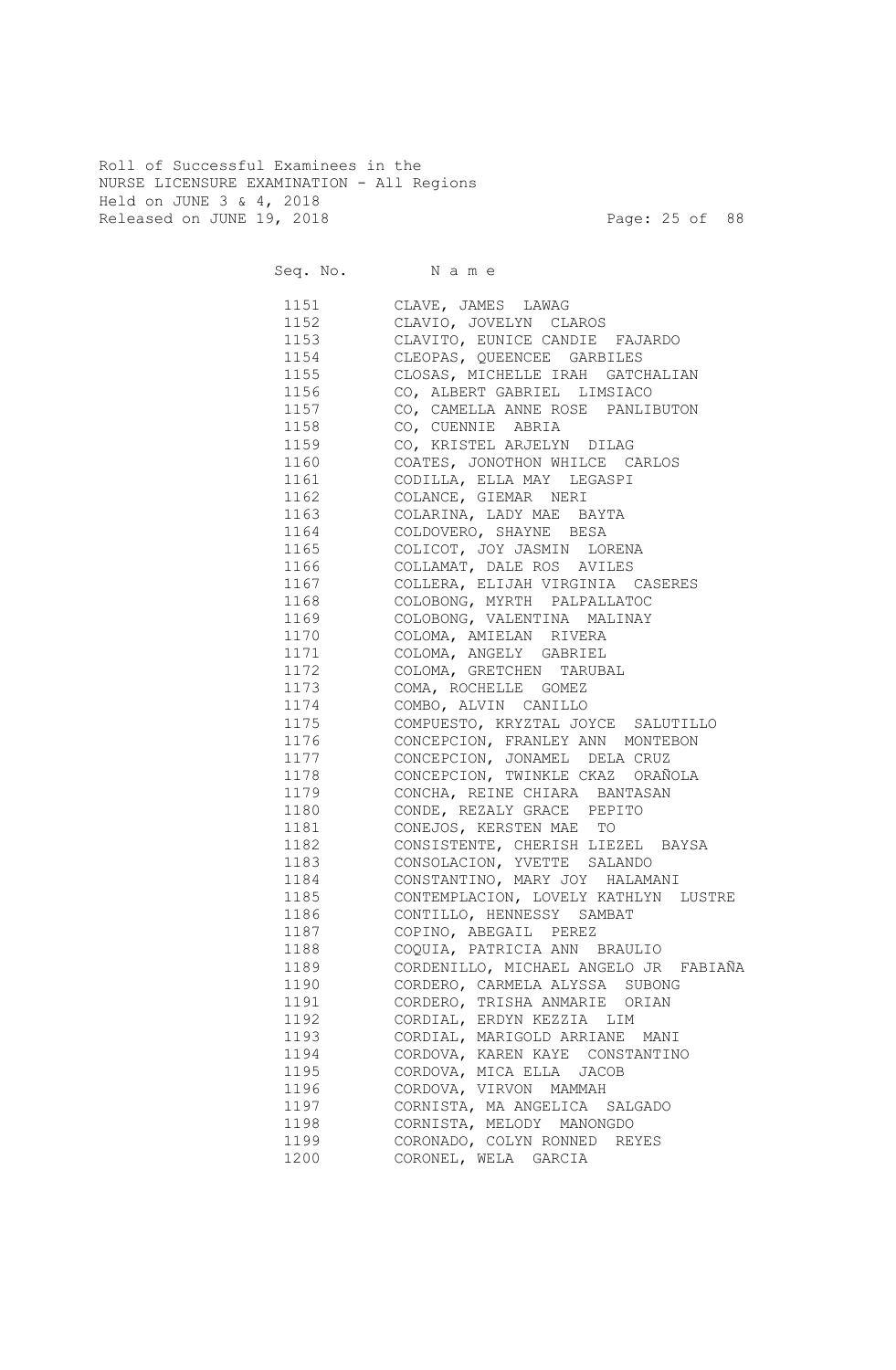Roll of Successful Examinees in the NURSE LICENSURE EXAMINATION - All Regions Held on JUNE 3 & 4, 2018 Released on JUNE 19, 2018 Page: 26 of 88

|      |                                                                                                              | Seq. No. Name                           |
|------|--------------------------------------------------------------------------------------------------------------|-----------------------------------------|
|      | 1201 — 1201 — 1202 — 1203 — 1204 — 1204 — 1204 — 1204 — 1205 — 1205 — 1205 — 1205 — 1205 — 1205 — 1205 — 120 | COROZA, KATHERINE SY TAMCO              |
|      |                                                                                                              | 1202 CORPUZ, AIZA DUGAY                 |
|      | 1203                                                                                                         | CORPUZ, RONNA JEAN CABALSE              |
|      | 1204                                                                                                         | CORRE, KRIZZIA DOMINIQUE ZAMORA         |
|      | 1205                                                                                                         | CORTADO, WIENDY GRACE NAVARRO           |
|      | 1206                                                                                                         | CORTES, CHRISTINE CABATINGAN            |
|      | 1207                                                                                                         | CORTES, DEXTER PEPITO                   |
|      | 1208                                                                                                         | CORTES, THEA MAE CUIZON                 |
|      | 1209                                                                                                         | CORTEZ, EUNICE ALISWAG                  |
|      | 1210                                                                                                         | COSEP, MAY STONE PINOTE                 |
|      | 1211                                                                                                         | COSME, EDWIN DELA CRUZ                  |
|      | 1212                                                                                                         | COSME, JOSELITO JR OMOLIN               |
|      | 1213                                                                                                         | COSTALES, MERCY LIBARIOS                |
|      | 1214                                                                                                         | CRISOSTOMO, JOVEN BATALLA               |
|      | 1215                                                                                                         | CRISOSTOMO, KRISTINA GAÑO               |
|      | 1216                                                                                                         | CRISTOBAL, RAYNARD JON VALENTON         |
|      | 1217                                                                                                         | CRUZ, DANN CHRISTIAN ENRIQUEZ           |
|      | 1218                                                                                                         | CRUZ, GABRIELLE ANNE LOUISE DELOS REYES |
|      | 1219                                                                                                         | CRUZ, GIA MARGARETTE PUNZALAN           |
|      | 1220                                                                                                         | CRUZ, KRISHA MAE OLAES                  |
|      | 1221                                                                                                         | CRUZ, LOREN JOYCE MANZANO               |
|      | 1222                                                                                                         | CRUZ, MARIA HENEDINA UMAYAM             |
|      | 1223                                                                                                         | CRUZ, MARIANNE ARAGONCILLO              |
|      | 1224                                                                                                         | CRUZ, MARIENETTE TRAJANO                |
|      | 1225                                                                                                         | CRUZ, NICOLE CAYETH JANE BALDERAS       |
|      | 1226                                                                                                         | CRUZ, PATRICIA JEN MARIE DE LOS REYES   |
|      | 1227                                                                                                         | CRUZANA, JENNIFER TERNIO                |
|      | 1228                                                                                                         | CRUZATA, DAN EMIL ERVIN YANZON          |
|      | 1229                                                                                                         | CUA, KIMBERLY AZOTEA                    |
|      | 1230                                                                                                         | CUAKI, ALYANNA NGEO                     |
|      | 1231                                                                                                         | CUBAR, ANA ROSE BINATERO                |
|      | 1232                                                                                                         | CUESTA, GENNEBIE ACASO                  |
|      | 1233                                                                                                         | CUESTAS, BRIGTHANIE LATOJA              |
|      | 1234                                                                                                         | CUETO, MARIE JASMINE ELAINE ALVARAN     |
| 1235 |                                                                                                              | CUEVA, JUDIE ANN MIRANDA                |
|      | 1236                                                                                                         | CUEVAS, JHENIZA BANCAYRIN               |
| 1237 |                                                                                                              | CUIZON, SALANIE MARY BATULAN            |
| 1238 |                                                                                                              | CULAJARA, KREZTINE JOI MARFE            |
| 1239 |                                                                                                              | CULANAG, GENNETH BIGNO                  |
| 1240 |                                                                                                              | CUMPIO, ANGELA ATIENZA                  |
| 1241 |                                                                                                              | CUNANAN, NICOLE ROSE DE LEON            |
| 1242 |                                                                                                              | CUNANAN, PATRICIA MAE BANAGAN           |
| 1243 |                                                                                                              | CUNANAN, SHANE MARIE VECINO             |
| 1244 |                                                                                                              | CUNTAPAY, KACEY GRACILLA                |
| 1245 |                                                                                                              | CURA, PAUL JOHN BADURIA                 |
| 1246 |                                                                                                              | CURAMMENG, LADY RACHELLE FONTELERA      |
| 1247 |                                                                                                              | CURIMAO, DEIRELL PASION                 |
| 1248 |                                                                                                              | CUSTODIO, JENNIFER ESPINOSA             |
| 1249 |                                                                                                              | CUTAMORA, CATHERINE MIGUEL              |
| 1250 |                                                                                                              | CUYOS, MARY CHRISTY GASCON              |
|      |                                                                                                              |                                         |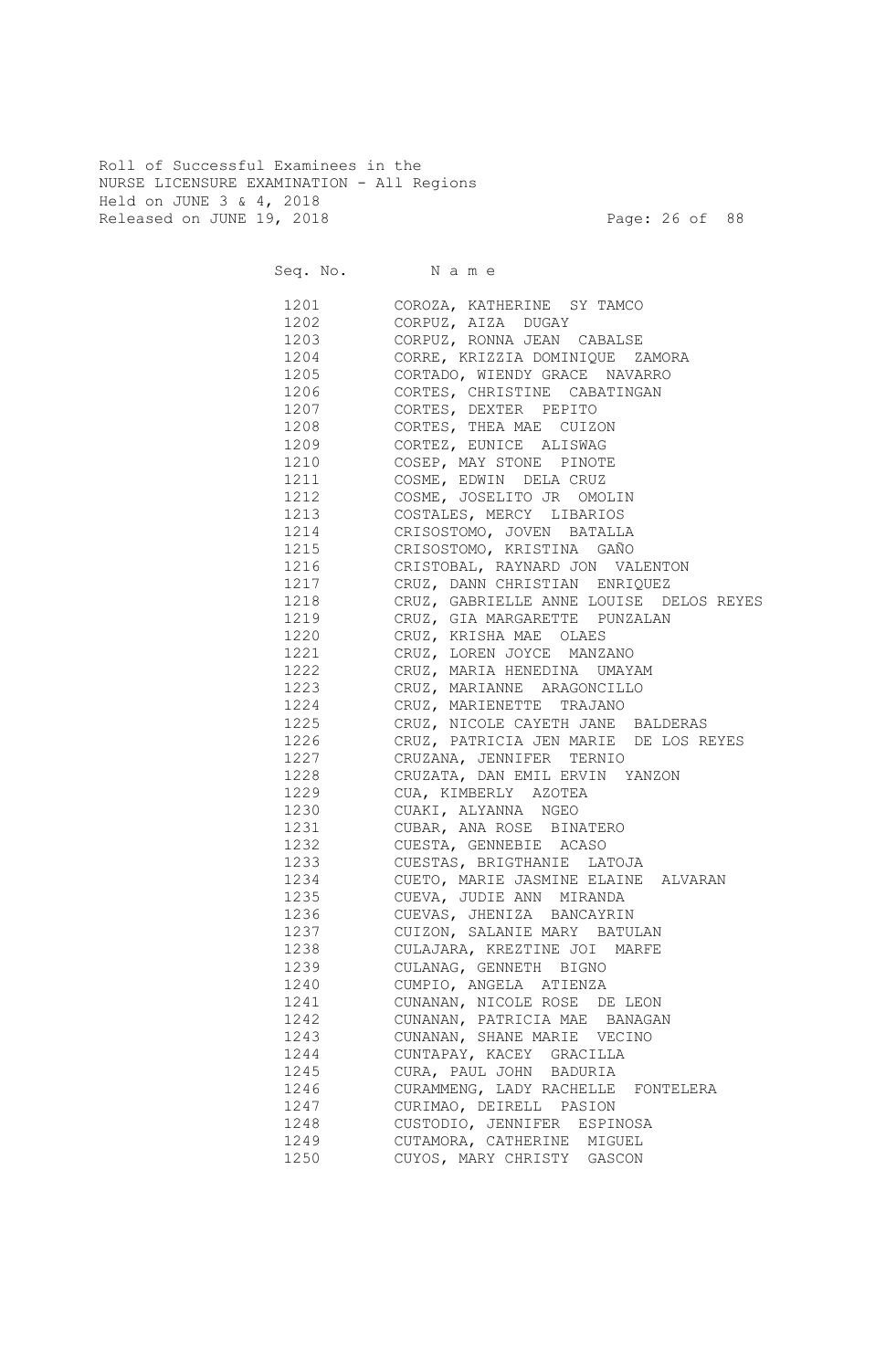Roll of Successful Examinees in the NURSE LICENSURE EXAMINATION - All Regions Held on JUNE 3 & 4, 2018 Released on JUNE 19, 2018 Page: 27 of 88

| Seq. No. Name                                                                                                |                                                               |
|--------------------------------------------------------------------------------------------------------------|---------------------------------------------------------------|
| 1251 — 1251 — 1252 — 1252 — 1252 — 1252 — 1252 — 1252 — 1252 — 1252 — 1252 — 1253 — 1253 — 1253 — 1253 — 125 | DA SILVA, CELINA VITORIA GUERRA                               |
| 1252                                                                                                         | DAAG, MIEL DABU                                               |
| 1253                                                                                                         | DAAROL, GLENDA DINGCONG                                       |
| 1254                                                                                                         | DABA, KRISSEL ROSE VELEZ                                      |
| 1255                                                                                                         | DABLIO, SOLMAE KIST'L PORTICOS                                |
| 1256                                                                                                         | DABUET, LOVELY JOYCE ARNEDO                                   |
| 1257                                                                                                         | DACALOS, DENALENE ROSE<br>ONG                                 |
| 1258                                                                                                         | DACO, PAULENE                                                 |
| 1259                                                                                                         | DADAY, LYNDE LOVE VICARIATO                                   |
| 1260                                                                                                         | DADIZ, IARA MAE AGCAOILI                                      |
| 1261                                                                                                         | DADO, JOHN VONNE CABALIDA                                     |
| 1262<br>1263                                                                                                 | DADOL, CHRISTIAN JADE AMBORGO                                 |
| 1264                                                                                                         | DAGARAG, ANALYN AGUILAR<br>DAGATAN, MARIA GLYDYL CABARRUBIAS  |
| 1265                                                                                                         | DAGLE, PAULETTE MAY MARIE SORONGON                            |
| 1266                                                                                                         | DAGONTON, MABEL IHZEL BALATONG                                |
| 1267                                                                                                         | DAHIROC, DIANA MARIE CAHATOL                                  |
| 1268                                                                                                         | DAHUM, EMELYN JAJI                                            |
| 1269                                                                                                         | DAHUM, JON-RYAN TAPSIRUL                                      |
| 1270                                                                                                         | DAIL, DARWINA ULOD                                            |
| 1271                                                                                                         | DAJANG, GLYN ARCAY                                            |
| 1272                                                                                                         | DAKIS, RAYMOND QUISAO                                         |
| 1273                                                                                                         | DALIJA, JOEL DAMO                                             |
| 1274                                                                                                         | DALILIS, MYLA ASTUDILLO                                       |
| 1275                                                                                                         | DALIPE, APRIL PEARL BALTAZAR                                  |
| 1276                                                                                                         | DALISAY, LIANEFEI TRIXIA SAMPAGA                              |
| 1277                                                                                                         | DALIT, ALPHA KEYTZ ESPIRITU                                   |
| 1278                                                                                                         | DALUMPINES, ALTHEA FABROA                                     |
| 1279                                                                                                         | DALUMPINES, ANTONIO II UYCOCO                                 |
| 1280                                                                                                         | DALUPIRIT, VANESSA LUMBO                                      |
| 1281                                                                                                         | DAMIAN, NIZZI PAYBA                                           |
| 1282                                                                                                         | DANAN, KRIS CASTILLO                                          |
| 1283                                                                                                         | DANDASAN, VAUGHN JOSEPH PAGOBO                                |
| 1284                                                                                                         | DANGLI, ALICIA CALAUNAN                                       |
| 1285                                                                                                         | DANIAL, SHEILA AFIZA<br>JALMAANI                              |
| 1286<br>1287                                                                                                 | DAPITON, ANNE RODENELLE LOGATOC<br>DAPO, NERJE MARIE PATRICIO |
| 1288                                                                                                         | DAQUIL, DOMICO CABALLERO                                      |
| 1289                                                                                                         | DAQUIOAG, CHRISTINE JOY HIPONA                                |
| 1290                                                                                                         | DARIA, MARY ANNE BARBOSA                                      |
| 1291                                                                                                         | DARILAG, MARITESS REYES                                       |
| 1292                                                                                                         | DASIG, KHIMBERLY GALLO                                        |
| 1293                                                                                                         | DATAR, MADZ ARCKIE GAJO                                       |
| 1294                                                                                                         | DATOY, ELISA CYRIL ALCAZARIN                                  |
| 1295                                                                                                         | DATUIN, JHON WILLIAM MAGBANUA                                 |
| 1296                                                                                                         | DAUB, MYLA                                                    |
| 1297                                                                                                         | DAUD, NORWESA AININ                                           |
| 1298                                                                                                         | DAUDEN, KATRINA FRANCESCA VILLANUEVA                          |
| 1299                                                                                                         | DAVID, GABRIEL WYLENGCO                                       |
| 1300                                                                                                         | DAVID, GLESSA LYN BORBON                                      |
|                                                                                                              |                                                               |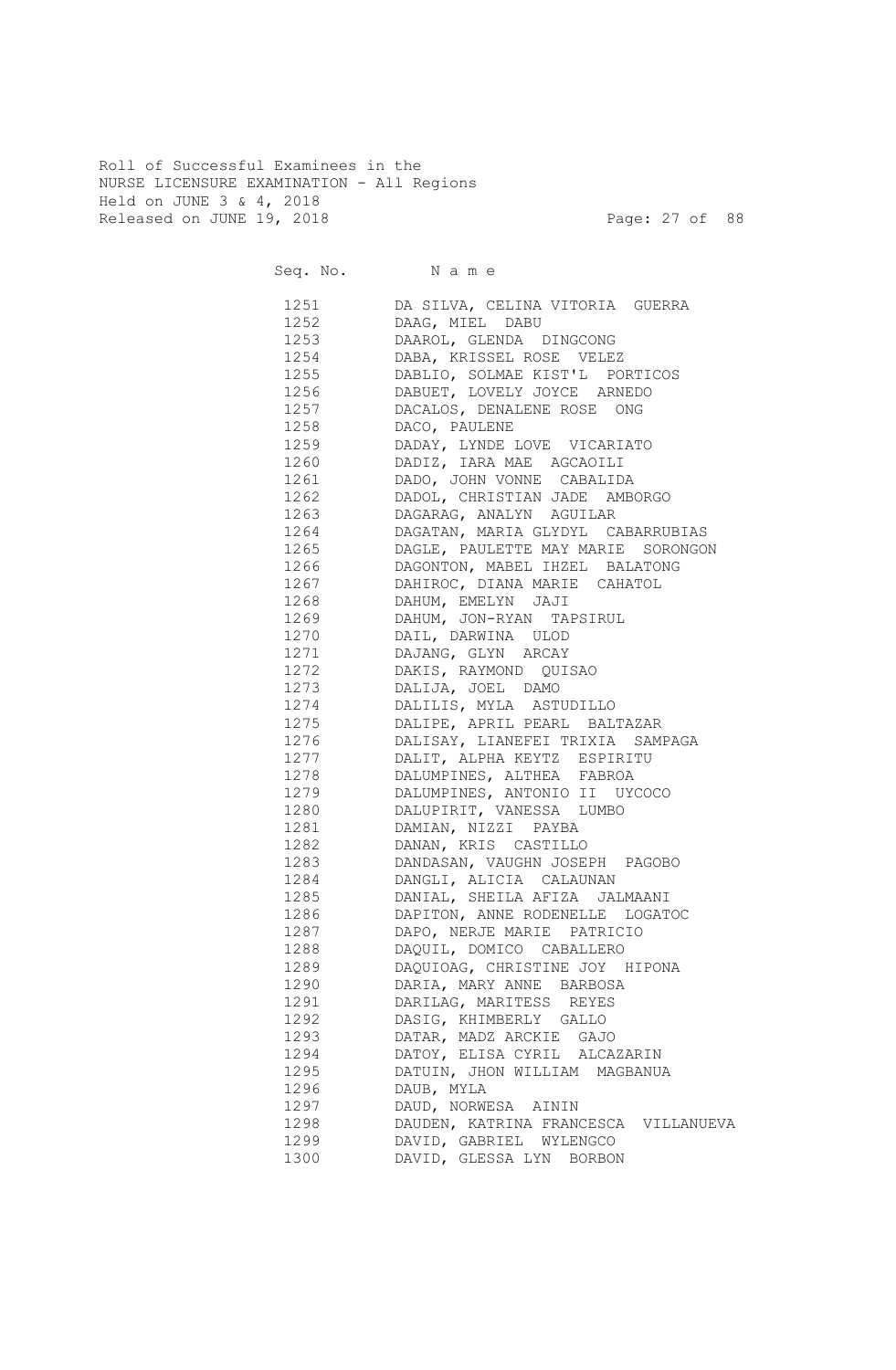Roll of Successful Examinees in the NURSE LICENSURE EXAMINATION - All Regions Held on JUNE 3 & 4, 2018 Released on JUNE 19, 2018 Page: 28 of 88

|                                                                                                                                                                                                                               | Seq. No. Name                          |
|-------------------------------------------------------------------------------------------------------------------------------------------------------------------------------------------------------------------------------|----------------------------------------|
| 1301 \                                                                                                                                                                                                                        | DAVID, GRACYL ARCIETE                  |
| 1302                                                                                                                                                                                                                          | DAVID, IRENE CATABONA                  |
| 1303   1303   1304   1305   1305   1305   1305   1305   1306   1306   1306   1306   1306   1306   1306   1306   1306   1306   1306   1306   1307   1308   1308   1308   1308   1308   1308   1308   1308   1308   1308   1308 | DAVID, JANE MAGTRAYO                   |
| 1304                                                                                                                                                                                                                          | DAVID, JOSEPH ROEL SINGIAN             |
| 1305                                                                                                                                                                                                                          | DAWAIM, SHARIHAN JAWALI                |
| 1306 130                                                                                                                                                                                                                      | DAWANG, DAVID CAMAROTE                 |
| 1307 — 1307 — 1307 — 1307 — 1307 — 1307 — 1307 — 1307 — 1308 — 1308 — 1308 — 1308 — 1308 — 1308 — 1308 — 1308 — 130                                                                                                           | DAYADAY, MARGRET COLLEN LONGNO         |
| 1308 30                                                                                                                                                                                                                       | DAYAK, MERLYN LACSON                   |
| 1309                                                                                                                                                                                                                          | DAYON, KISSYLYN KYAMKO                 |
| 1310                                                                                                                                                                                                                          | DAYPAL, ANGIE ROBLES                   |
| 1311                                                                                                                                                                                                                          | DAYRIT, JAMES SIBAL                    |
| 1312                                                                                                                                                                                                                          | DAÑGO, JAYE MARIE CANLAS               |
| 1313                                                                                                                                                                                                                          | DE ASIS, DENISE MARIE POJOL            |
| 1314                                                                                                                                                                                                                          | DE CASTRO, NENITA FRANCISCO            |
| 1315                                                                                                                                                                                                                          | DE DIOS, MYLENE ROCAFOR                |
| 1316                                                                                                                                                                                                                          | DE DIOS, STEPHANIE QUEEN PATINDOL      |
| 1317                                                                                                                                                                                                                          | DE GUIA, JAMESON MANGOHIG              |
| 1318                                                                                                                                                                                                                          | DE GUZMAN, ANGELIKA IBARRA             |
| 1319                                                                                                                                                                                                                          | DE GUZMAN, ANNE MARGARETH TALUSAN      |
| 1320                                                                                                                                                                                                                          | DE GUZMAN, ARZILYN ARUCAN              |
| 1321                                                                                                                                                                                                                          | DE GUZMAN, CHYL ANN BEDEO              |
| 1322                                                                                                                                                                                                                          | DE GUZMAN, JEAN ROSE SUYAT             |
| 1323                                                                                                                                                                                                                          | DE GUZMAN, JESSICA FLORA               |
| 1324                                                                                                                                                                                                                          | DE GUZMAN, KAREN ANCHETA               |
| 1325                                                                                                                                                                                                                          | DE GUZMAN, KARLA MAE LABADAN           |
| 1326                                                                                                                                                                                                                          | DE GUZMAN, LYCETTE ERMITAÑO            |
| 1327                                                                                                                                                                                                                          | DE GUZMAN, MARGIE TUBALLAS             |
| 1328                                                                                                                                                                                                                          | DE GUZMAN, MARK JOSEPH DOMINIC PATTAWI |
| 1329                                                                                                                                                                                                                          | DE GUZMAN, ROMMEL CORONEL              |
| 1330                                                                                                                                                                                                                          | DE GUZMAN, SIERA GERELLANA             |
| 1331                                                                                                                                                                                                                          | DE JESUS, ANA CRIS NAVARETTE           |
| 1332                                                                                                                                                                                                                          | DE JULIAN, DIVINE MERCY BRAZA          |
| 1333                                                                                                                                                                                                                          | DE LA CERNA, RICHELL ANNE              |
| 1334                                                                                                                                                                                                                          | DE LA CRUZ, FLORA BELLE LARBO          |
| 1335                                                                                                                                                                                                                          | DE LA CRUZ, GUIA YSABELLE PRIMA        |
| 1336                                                                                                                                                                                                                          | DE LA CRUZ, JOPERT REY CABOTE          |
| 1337                                                                                                                                                                                                                          | DE LA CRUZ, MA ARRIANE SANTIAGO        |
| 1338                                                                                                                                                                                                                          | DE LA CRUZ, MARY GRACE BARTOLOME       |
| 1339                                                                                                                                                                                                                          | DE LA CRUZ, REMYEL PADAGAS             |
| 1340                                                                                                                                                                                                                          | DE LA CRUZ, VALERIE GAYLE MABAQUIAO    |
| 1341                                                                                                                                                                                                                          | DE LA FUENTE, LEAH BORDAJE             |
| 1342                                                                                                                                                                                                                          | DE LA PEÑA, BEATRIZ PAULINE REFUGIO    |
| 1343                                                                                                                                                                                                                          | DE LEON, AILEEN MALABANAN              |
| 1344                                                                                                                                                                                                                          | DE LEON, BERNADINE ALEJO               |
| 1345                                                                                                                                                                                                                          | DE LEON, ELISA BORRE                   |
| 1346                                                                                                                                                                                                                          | DE LEON, ELOISA MICOLE SANTIAGO        |
| 1347                                                                                                                                                                                                                          | DE LEON, JHAIRA MAE TOGONON            |
| 1348                                                                                                                                                                                                                          | DE LEON, JOHN ROYETTE MOYA             |
| 1349                                                                                                                                                                                                                          | DE LEON, MA TERESA VALINADO            |
| 1350                                                                                                                                                                                                                          | DE LEON, MARCH ARIC LANTEZ MARIANO     |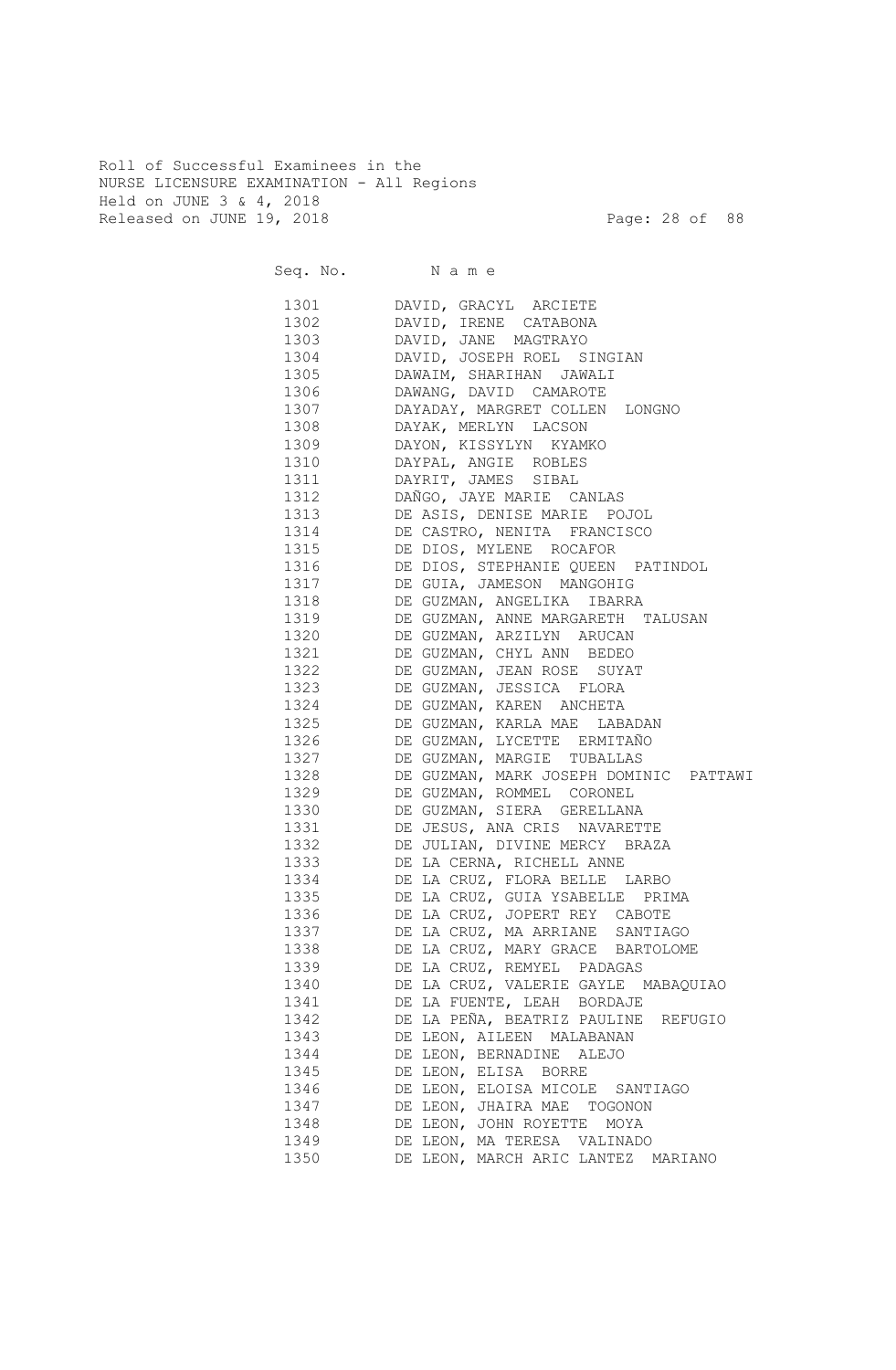Roll of Successful Examinees in the NURSE LICENSURE EXAMINATION - All Regions Held on JUNE 3 & 4, 2018 Released on JUNE 19, 2018 Page: 29 of 88

| Seq. No. Name |                                     |
|---------------|-------------------------------------|
| 1351 7        | DE LEON, MARIA FATIMA BARLOS        |
| 1352          | DE LEON, MARIA KRISTINE CONSTANTINO |
| 1353 and 1353 | DE LEON, ROMELY PANGAN              |
| 1354          | DE LIÑA, EUNICE SORIANO             |
| 1355          | DE LOS REYES, SHEENA MAE BIEN       |
| 1356 139      | DE LOS SANTOS, CRISTINE QUILBIO     |
| 1357          | DE LOS SANTOS, NANETH ALVAREZ       |
| 1358 31       | DE PAZ, SHALOM SOLEIL PAGE          |
| 1359 130      | DE QUIROZ, CONNIE BALDREZ           |
| 1360          | DE ROXAS, MARY JANE JARLOS          |
| 1361          | DE SILVA, JANELLE AMURAO            |
| 1362          | DE SILVA, ZEMIRA JOY MALDO          |
| 1363          | DE VALE, VANESSA FERRER             |
| 1364          | DE VERA, EVELYN TUCIAP              |
| 1365          | DE VERA, MARY-ANNE JACANG           |
| 1366          | DE VERA, NOVIE NUÑEZ                |
| 1367          | DE VERA, PAULENE JOY CLEMENTE       |
| 1368 130      | DE VILLA, DENISE THERESA AURE       |
| 1369          | DE VILLA, KEZIA DENISE AYSON        |
| 1370          | DE VILLA, MARRIANE CLARIZ LORENZO   |
| 1371          | DEBALOCOS, REY MAR NOJA             |
| 1372          | DECAMPONG, FATIMA ZSAREENA LUCMAN   |
| 1373          | DECEDA, DANIELLE BELETA             |
| 1374          | DECIERDO, EVELYN PANTOLLANA         |
| 1375          | DEFANTE, JONA NIKKA DIMALANTA       |
| 1376          | DEGAMO, JONALOU CIFRA               |
| 1377          | DEJANO, ZENITH PASTRANO             |
| 1378          | DEKIT, MARIA JESICA ABOYME          |
| 1379          | DEL FIERRO, ABIGAIL BALDRIC         |
| 1380          | DEL FIERRO, ANDREW REY LAO          |
| 1381          | DEL PILAR, DADELYN DAGUMAMPAN       |
| 1382          | DEL RIO, AYLENE CARPIO              |
| 1383          | DEL ROSARIO, ERIC BRYAN LAGAN       |
| 1384          | DEL ROSARIO, KEENO KARLO YABES      |
| 1385          | DEL ROSARIO, MA ANGELA MASCARIÑAS   |
| 1386          | DEL ROSARIO, MARY ROSE MIRA         |
| 1387          | DEL ROSARIO, MATHEW MANCIA          |
| 1388          | DELA CALZADA, CYD CHARIZ DABLIO     |
| 1389          | DELA CERNA, SHIELA MARIE MIÑOZA     |
| 1390          | DELA CRUZ, CAMILLE DE GUZMAN        |
| 1391          | DELA CRUZ, CARLA MAE BERNAL         |
| 1392          | DELA CRUZ, COLEEN BALDREZ           |
| 1393          | DELA CRUZ, ERIKA EDELL PESQUESA     |
| 1394          | DELA CRUZ, JEFFREY SUNGA            |
| 1395          | DELA CRUZ, JENNELYN DUNGCA          |
| 1396          | DELA CRUZ, LARA PATRICIA SALAZAR    |
| 1397          | DELA CRUZ, MALLORY JAY DABANDAN     |
| 1398          | DELA CRUZ, MARITES DE GUZMAN        |
| 1399          | DELA CRUZ, MARK ANTHONY APELADO     |
| 1400          | DELA CRUZ, MORITA ORSABIA           |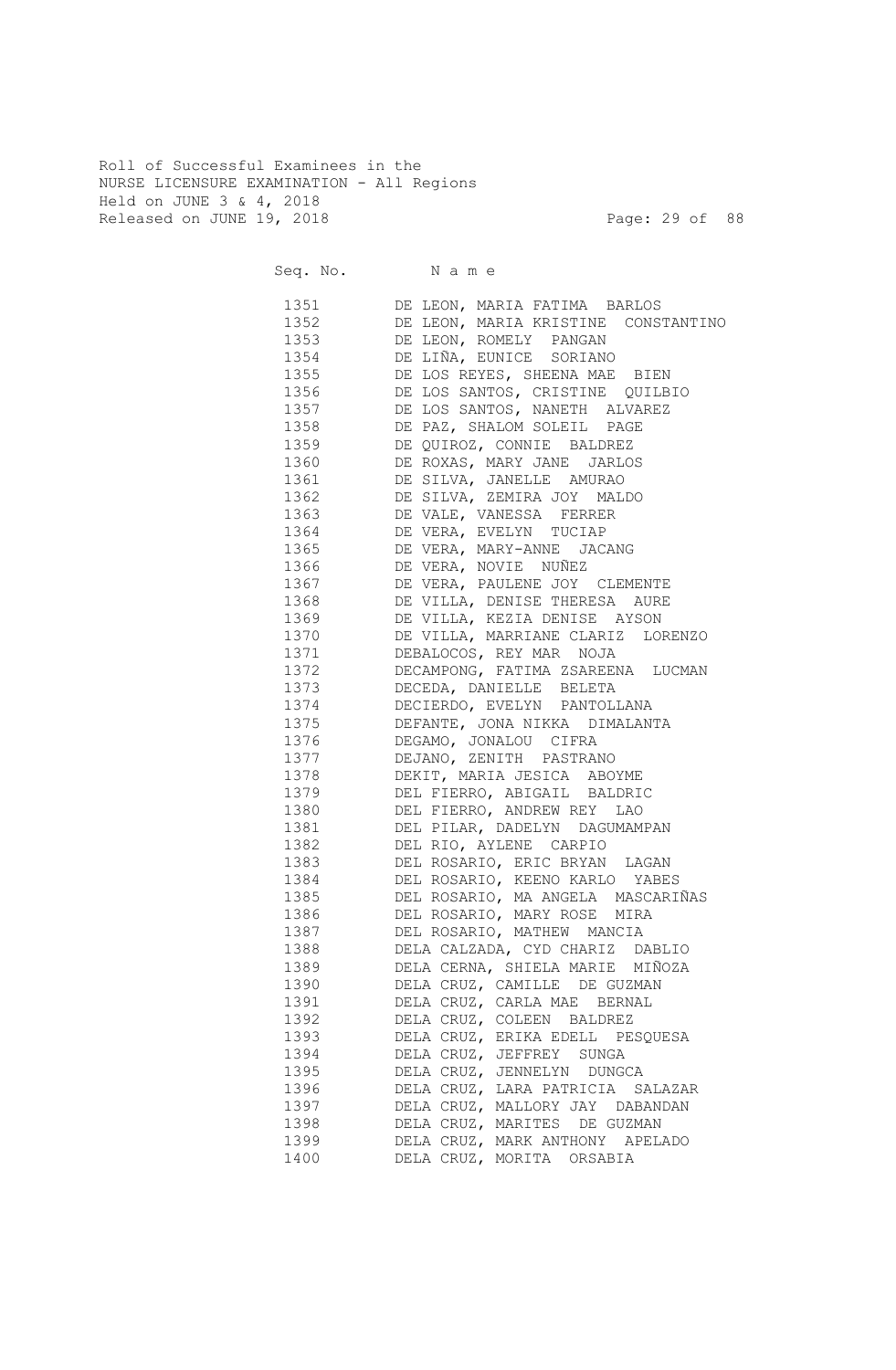Roll of Successful Examinees in the NURSE LICENSURE EXAMINATION - All Regions Held on JUNE 3 & 4, 2018 Released on JUNE 19, 2018 Page: 30 of 88

|                      | Seq. No. Name                                                                                   |
|----------------------|-------------------------------------------------------------------------------------------------|
| 1401<br>1402<br>1403 | DELA CRUZ, NOVE ZOILA BACOLOD<br>DELA CRUZ, REYNALYN JOY ANTONIO<br>DELA FUENTE, LUCEL ANN ANDO |
| 1404                 | DELA LLANA, CLARITA PIOL                                                                        |
|                      | 1405 DELA PAZ, IAN REA DACUYCUY                                                                 |
|                      | 1406 DELA PEÑA, FRANCIE JR ABITONA                                                              |
|                      | 1407 DELA REA, VANICE JOY CARO                                                                  |
|                      | 1408 DELA ROSA, JOSEPHINE COLLINE RAMO                                                          |
|                      | 1409 DELA SIERRA, NEIL STEVEN SIA                                                               |
|                      | 1410 DELA TORRE, ARIANNE SANTOS                                                                 |
|                      | 1411 DELA TORRE, ARIES AGUILAR                                                                  |
|                      | 1412 DELA TORRE, MICHAEL VERN JANAPON                                                           |
|                      | 1413 DELA TORRE, NORRIEL KIM NOBLEJAS                                                           |
|                      | 1414 DELA TRINIDAD, CHERRY HUIT                                                                 |
|                      | 1415 DELANTAR, RACQUEL MEDIALDIA                                                                |
|                      | 1416 DELANTERO, KHARIN PAMPAG                                                                   |
|                      | 1417 DELARIARTE, CAMILLE GO                                                                     |
|                      | 1418 DELFIN, GERALDINE DICOS                                                                    |
|                      | 1419 DELFIN, MERRY LUZ LUIB                                                                     |
|                      | 1420 DELGADO, MARTIN DE LA PEÑA                                                                 |
|                      | 1421 DELICA, JOHN JAYCOON VILLANUEVA                                                            |
|                      | 1422 DELICANO, VICENTE JR LAGNASON                                                              |
|                      | 1423 DELIZO, WILSON RIO CALATRAVA                                                               |
|                      | 1424 DELOS REYES, ALBERT JOSEPH DACPANO                                                         |
| 1425                 | DELOS REYES, ANGELLE PAGULAYAN                                                                  |
| 1426                 | DELOS REYES, AREEJ TEO                                                                          |
| 1427                 | DELOS REYES, JEPHUNEH DICDICAN                                                                  |
| 1428                 | DELOS REYES, KHATRINA MARIE PERNITO                                                             |
| 1429                 | DELOS REYES, LYNNETTE LORENZO                                                                   |
|                      | 1430 DELOS REYES, MA ESPERANZA DOMINGUEZ                                                        |
|                      | 1431 DELOS REYES, MARY ANGELINE RAZO                                                            |
|                      | 1432 DELOS REYES, RAYCE ANN DENICE ACCAD                                                        |
|                      | 1433 DELOS REYES, REYJOHN PANIZARES                                                             |
|                      | 1434 DELOS REYES, STEFFANY JULIAN                                                               |
| 1435                 | DELOS SANTOS, ARVIE PACANO                                                                      |
| 1436                 | DELOS SANTOS, DIANE MAMARIL                                                                     |
| 1437                 | DELOS SANTOS, GENNESSA MAE OSIAS                                                                |
| 1438                 | DELOS SANTOS, JOCELYN CABILLO                                                                   |
| 1439                 | DELUTA, CATHY ALAS                                                                              |
| 1440                 | DEMA-ALA, SHARMAINE DOROMAL                                                                     |
| 1441                 | DEMAGNAONG, BEAMS CANTONA                                                                       |
| 1442                 | DEMAISIP, OLIVIA MARIE PERALTA                                                                  |
| 1443                 | DEMATAIS, KATHLEEN KAY BANAGA                                                                   |
| 1444                 | DEMCO, RICED MAE OFENDOREYES                                                                    |
| 1445                 | DEMEGILLO, MARIE CHEN APOSAGA                                                                   |
| 1446                 | DEMETILLO, JOVIL LEE                                                                            |
| 1447                 | DEMOCRITO, JOVILYN AMOR ALAMBRA                                                                 |
| 1448                 | DEOCAMPO, BLESSY MHAR MALAY                                                                     |
| 1449                 | DEOCAREZA, JARED ANGELES                                                                        |
| 1450                 | DEQUIÑA, FRANCIS NIÑO LOFRANCO                                                                  |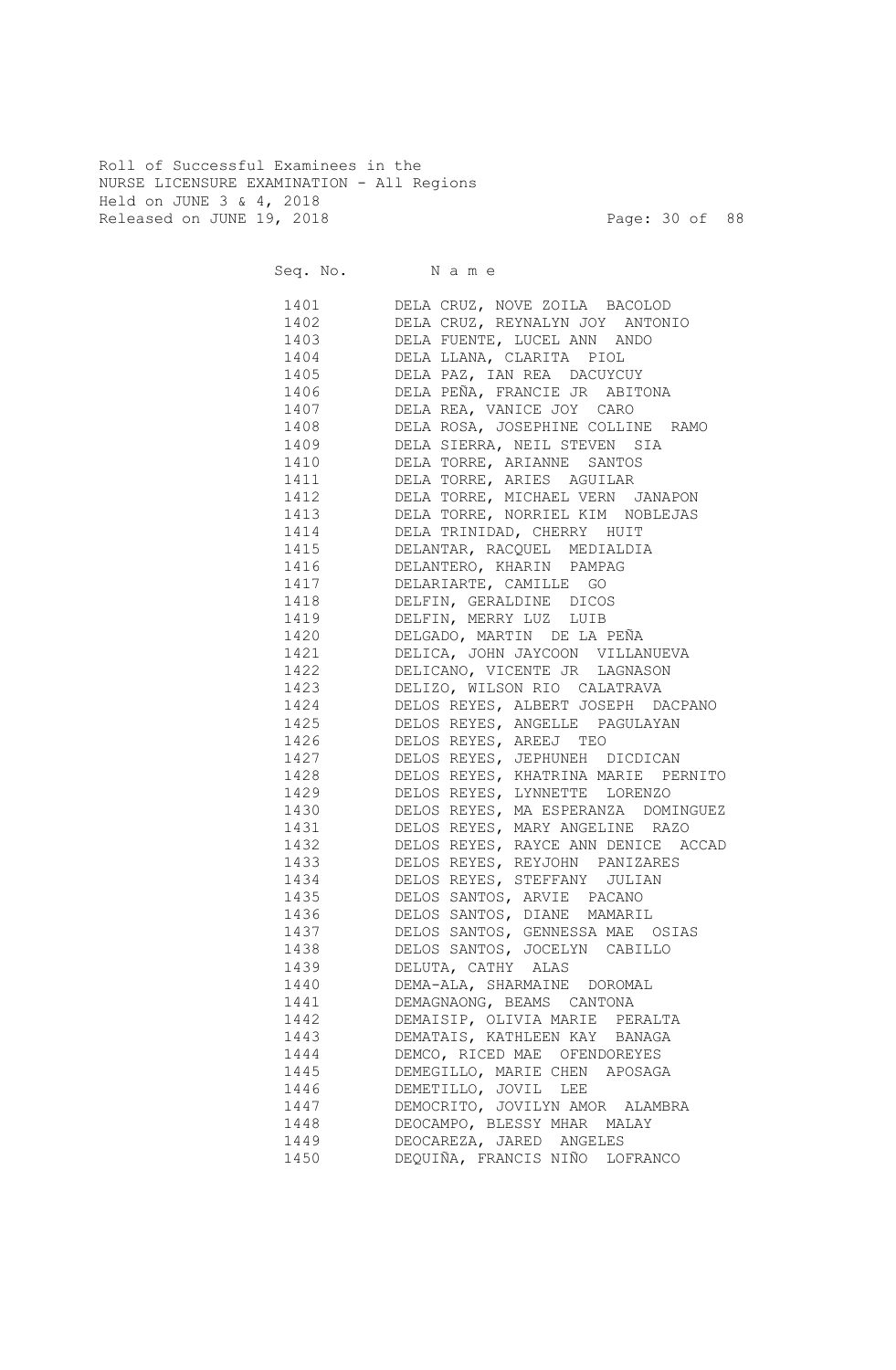Roll of Successful Examinees in the NURSE LICENSURE EXAMINATION - All Regions Held on JUNE 3 & 4, 2018 Released on JUNE 19, 2018 Page: 31 of 88

Seq. No. Name 1451 DERLA, VENUS QUEEN SUAREZ 1452 DESPI, ANDREAH MARI AGUILAR 1453 DESPONTE, PIA LUZ GRAN 1454 DESTURA, REGINALD DON VITUG 1455 DETUYA, ALLYSON FAITH ANSING 1456 DEVIBAR, JULIA ISABELLE HERNANDO 1457 DEWARA, ELLENE GRACE ABUTANMO 1458 DIAMANTE, KIM PAOLO DIOPOL 1459 DIANELA, BERNADETTE BERUNIO 1460 DIANGKINAY, JOHN KELVIN 1461 DIAZ, MARVIC ANDREW 1462 DIAZ, PAUZ CLEMENZ CRUZ 1463 DICHOSO, JAMAICA LOU GUIRUELA 1464 DIEGO, JAKE CRUZ 1465 DIESTA, REYNALDO JR MACARIOLA 1466 DIESTO, KRISTELLE MARI SILVEDERIO 1467 DIGA, JENNELYN DOLOR 1468 DILANGALEN, BAI JIONNY ANGAS 1469 DILLA, DAREDENNIA KYLE CUBA 1470 DIMAAMPAO, SHARMILA ALCANTARA 1471 DIMAANO, DEMIELY MANALO 1472 DIMAANO, PAULA BRIDGITTE RAMOS 1473 DIMAANO, ROSE ANN VILLAPANDO 1474 DIMAILIG, JEROME MONICA MORALES 1475 DIMAIN, MITZI BASA 1476 DIMALANTA, MINERVA LORESCO 1477 DIMAPASOC, ZANDRA LYN GOMEZ 1478 DIMAPILIS, JENNIFER MOLINAR 1479 DIMASUAY, EDNA LAUS 1480 DIMASUHID, JONATHAN ABILA 1481 DIMLA, MERYLL ANN CATACUTAN 1482 DINIAY, MARJORIE ROSE AMISTOSO 1483 DINOPOL, PSYCHE MARIE PARAGILI 1484 DINOY, LOVELY JALAD 1485 DIOLA, ETHYL RAMIREZ 1486 DIONESIO, MERRY ANNE JOY YAMBAO 1487 DIOPITA, MAYA SHEENA 1488 DIOQUINO, SHANDY DIMAANO 1489 DIOSO, MICHAEL ENJELLI 1490 DISOMIMBA, ROHAIMAH MANGONDAYA 1491 DISPO, JULIE MARIE LIM 1492 DISTRITO, EZRA MICAH ARBAS 1493 DIVINA, MARINEL 1494 DIVINAGRACIA, MIKAELA MARIA LACSON 1495 DIZON, FAITH GLORIENNE CUAYCONG 1496 DIZON, JB MIGGUI MATIC 1497 DIZON, RAY MARK YAMBAO 1498 DIZON, RINA GIE MARIE BUENAVENTURA 1499 DIÑO, DANIELLE AQUINO 1500 DOCTOLERO, DANICA FOLLOSO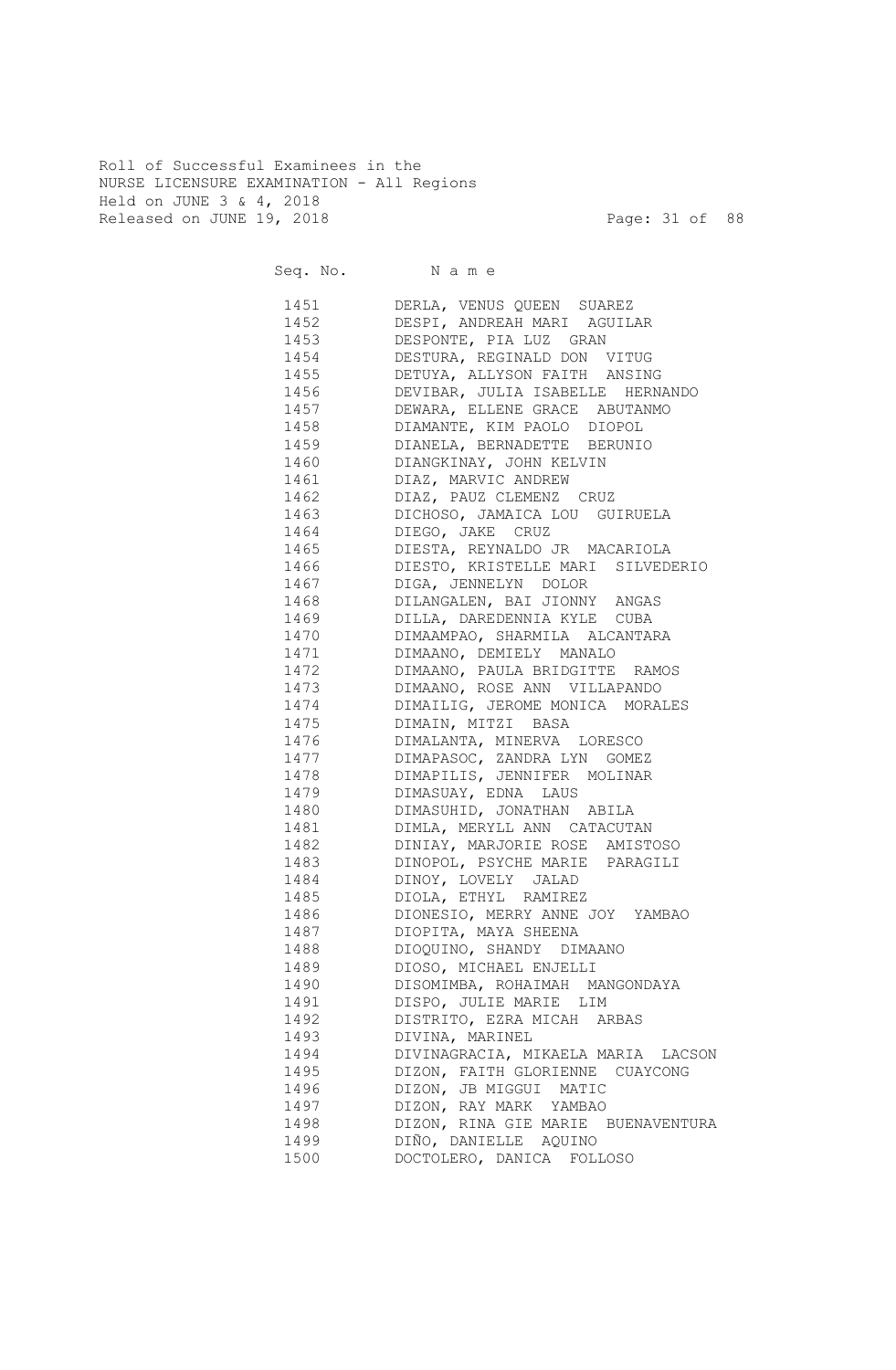Roll of Successful Examinees in the NURSE LICENSURE EXAMINATION - All Regions Held on JUNE 3 & 4, 2018 Released on JUNE 19, 2018 Page: 32 of 88

| Seq. No. Name |                                       |
|---------------|---------------------------------------|
| 1501          | DOGILLO, MARY JANE MONTEMAYOR         |
| 1502 and 1502 | DOJOLES, JECHOLIAH ESTHER QUIJANO     |
| 1503          | DOLAUTA, ANNA LOUISE CIRUNAY          |
| 1504          | DOLIGUEZ, MYRA FLOR FERNANDEZ         |
| 1505 150      | DOLLOSO, SITTI RASIDAM BANDAHALA      |
| 1506 150      | DOLOGMANDING, GLYDELL PALMA           |
| 1507          | DOLOGUIN, JESSAH CHRISTIANEH ALCANO   |
| 1508 31       | DOLOQUE, JIELYN JOYCE EVANGELISTA     |
| 1509          | DOMAGOS, JUNNEFER DUYAO               |
| 1510          | DOMDOMANO, CHARLOTTE ANN BARICAR      |
| 1511 72       | DOMINGO, EMILSON OLORVIDA             |
| 1512          | DOMINGO, JEFFREY MARQUEZ              |
| 1513          | DOMINGO, KRISTEL ANN MATTALOG         |
| 1514          | DOMINISAC, AISLE CHRISTINE YMBOL      |
| 1515          | DOMOCOL, MARIE JOANNE VILLOCILLO      |
| 1516          | DOMONDON, GENEVA OPEÑA                |
| 1517          | DON, AUGIE MARIE LAO                  |
| 1518          | DONAIRE, KAREN MAE VILLAMOR           |
| 1519          | DONAYRE, FAITH HANNAH CABRERA         |
| 1520          | DONAYRE, KESSA MAY MARAON             |
| 1521          | DORIE, LHEA JAMDANI                   |
| 1522          | DORMITORIO, CHRISTIAN JIM FUENTES     |
| 1523          | DOYUNGAN, JEAN KARYLLE NATIVIDAD      |
| 1524          | DUAZO, KARL VINCENT PALMA             |
| 1525          | DUCAY, MARICRIS LOUIE YUSON           |
| 1526          | DUERO, DEXTER JOHN TOLENTINO          |
| 1527          | DUGASAN, MINCHE MUTIA                 |
| 1528          | DUHAYLUNGSOD, LANCE CHRISTIAN SULAGUE |
| 1529          | DUJALI, AICELE PAMINTUAN              |
| 1530          | DULAY, MA CHRISTINE ACOSTA            |
| 1531          | DULAY, NICO ABEL PERALTA              |
| 1532          | DULFO, KYLE AXL RUBIO                 |
| 1533          | DUMAGUING, ALPHINE LAPEÑA             |
| 1534          | DUMAGUING, MA CARMELA MOLINA          |
| 1535          | DUMAGUIT, GLENN DAYLLE LABAO          |
| 1536          | DUMANGAS, AIZLE MAY DOMACENA          |
| 1537          | DUMANGAS, SIDNEY JASMIN               |
| 1538          | DUMARPA, NOLJAI LUMANTAS              |
| 1539          | DUMDUM, JUNEIL GENERALE               |
| 1540          | DUMDUM, RIZZ ANNE AGUILLON            |
| 1541          | DUMLAO, DONALYN SALDEVAR              |
| 1542          | DUMLAO, JOCELYN SIAPNO                |
| 1543          | DUMLAO, KARRIYAH JOY MORALES          |
| 1544          | DURAN, AN-NOOR SAMPANG                |
| 1545          | DURAN, JUNAVEL SECRETARIA             |
| 1546          | DURAN, TIMOTHY JOHN BALLE             |
| 1547          | DURBAN, LARA MARIE DESTACAMENTO       |
| 1548          | DUYON, MOISES BALTAZAR                |
| 1549          | EBALO, GRACE LEE EDQUILANG            |
| 1550          | EBBA, FADZRA ARASA                    |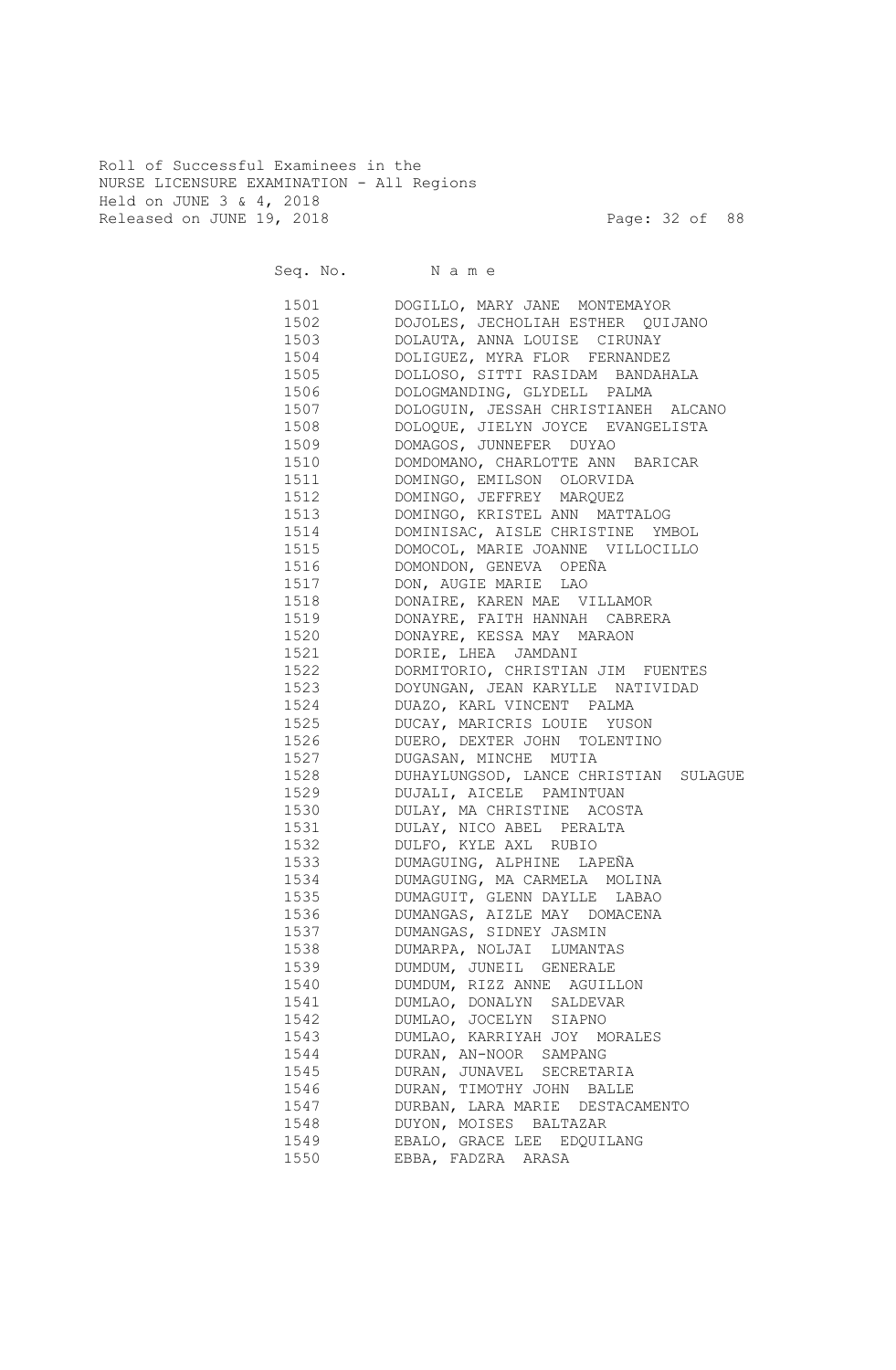Roll of Successful Examinees in the NURSE LICENSURE EXAMINATION - All Regions Held on JUNE 3 & 4, 2018 Released on JUNE 19, 2018 Page: 33 of 88

Seq. No. Name 1551 EBIO, KAREN DAPDAP 1552 EBORA, MARICEL TAFALLA 1553 ECARMA, DANILO JR NAZARETH 1554 ECHAVEZ, MARY GRACE PASILBAS 1555 ECHEM, CHRISTIANNE JAN MICUBO 1556 ECHEVERIA, ALENA MAE GOMEZ 1557 ECLAR, JERILE ALFEREZ 1558 ECLARINAL, LYKA MAE EBEN 1559 ECONAS, CHANELYN CAÑARES 1560 ECUBE, PAULA DENISE DITCHON 1561 EDANG, JEORGE JOCSON 1562 EDRADA, IVY ROSE JAWOD 1563 EFA, JOVIELYN FORMANES 1564 EGE, QUENNIE FLORES 1565 EGINO, JANELLE TICBAEN 1566 EGUANA, CARYLL PARAGAS 1567 EINMO, ALEXANDRA FAYE MANUBAG 1568 ELAURIA, SONNYLEEN BLANCO 1569 ELEGINO, FRANCISSE JOSEPH ABELLAR 1570 ELEVADO, TRISHA MAE TAGANAHAN 1571 ELEVAZO, PATRICIA DY 1572 ELIZARES, JODANNI IMASA 1573 ELLO, NIÑA ALEXANDRIA PASCUA 1574 ELMAN, ALMA PEREZ 1575 ELOPRE, FLOREFE DONATO 1576 ELPEDES, JUDIE MARIE TUBLE 1577 ELPEDES, LEO FRANK TANGUILEG 1578 ELPEDES, RICO IAN SOÑAS 1579 ELUM, FAREEZ FRONDIZI FABIAN 1580 ELUMBARING, AIRA ADOR 1581 ELVIÑA, JAKESON ENCILAY 1582 EMBESTRO, FACIE CHARLENE MAGALONA 1583 EMBUSCADO, AARON GRANT GABATO 1584 EMBUSCADO, PHIL MARTIN ENCELA 1585 EMORICHA, JOSHUA PEÑAESCOCIA 1586 EMPINADO, NIÑA FEB ABELLANA 1587 EMPREDO, MARIAN MALATE 1588 EMUL, DYAN EMA-NIZA MUSTAFA 1589 EMUL, RAIZA MATARUL 1590 ENCARGUEZ, VINCENT SANCHEZ 1591 ENCARNACION, MARY JHULLA LYSSANDRA VILLAVERT 1592 ENCARNACION, SHAWN MICHAEL DE JESUS 1593 ENCULESIO, NYREE BOCALA 1594 ENERO, CHRISTINE RELOX 1595 ENLOGADA, JILDEN ANN TAÑAÑA 1596 ENRIQUEZ, DIANNE HOPE 1597 ENRIQUEZ, IRISH ESPIRITU 1598 ENRIQUEZ, JOCELYN DAHINO 1599 ENRIQUEZ, MAY BERNADETTE BUSTAMANTE 1600 ENRIQUEZ, RACHELLE DIANNE ALPECHE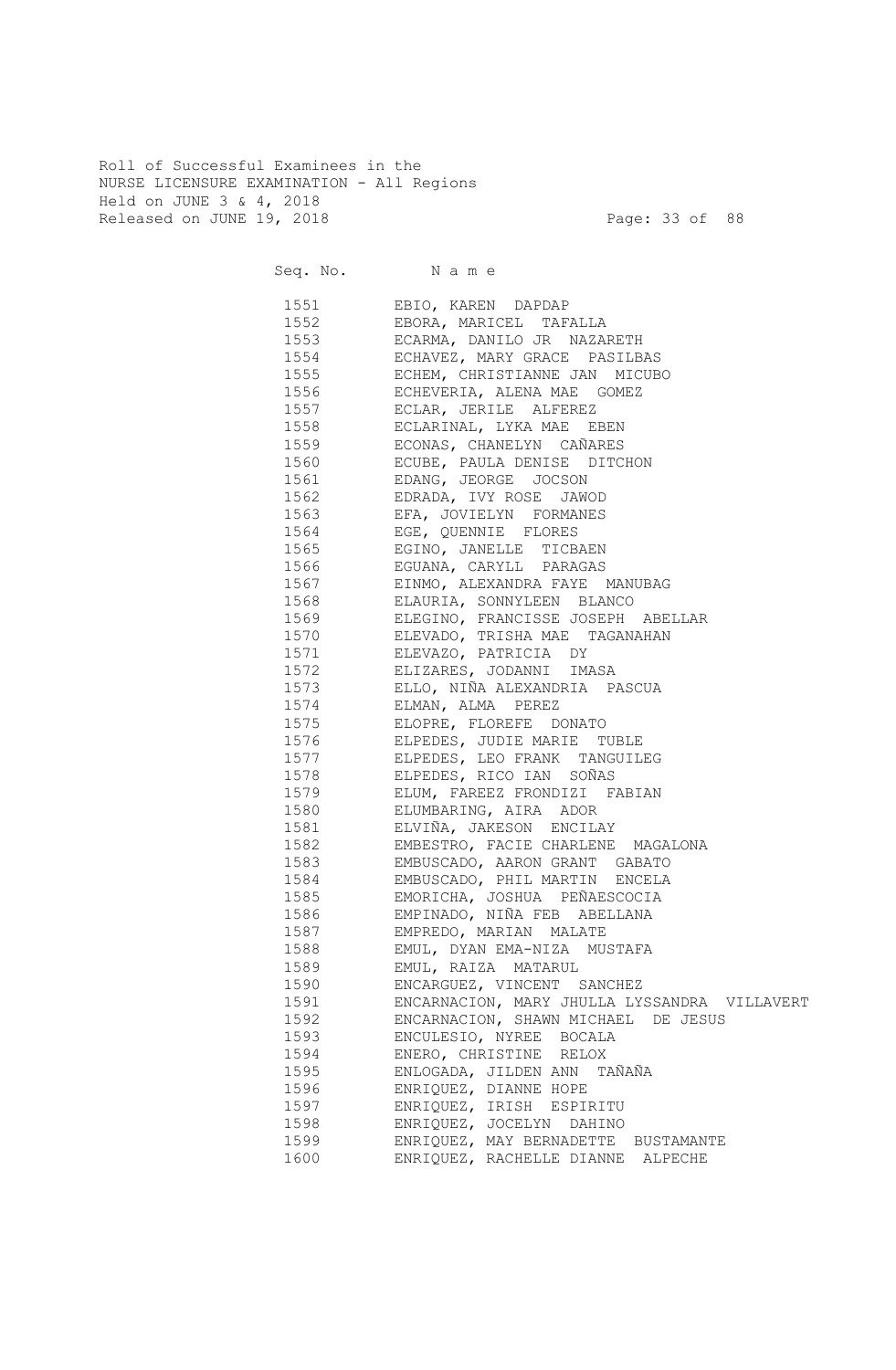Roll of Successful Examinees in the NURSE LICENSURE EXAMINATION - All Regions Held on JUNE 3 & 4, 2018 Released on JUNE 19, 2018 Page: 34 of 88

|              | Seq. No. Name                                             |
|--------------|-----------------------------------------------------------|
| 1601 160     | ENRIQUEZ, REBECCA ROSE BATAN                              |
| 1602         | ENRIQUEZ, RUVIE MAY ATIENZA                               |
| 1603         | ENTEA, KRISTEEN MARIELLE ARBOLY                           |
| 1604         | ENVERGA, FLORENCE MAY ANN CATIBOG                         |
| 1605         | EPINO, RABBIE KING ARANTON                                |
| 1606         | ERIBAL, REJENETH NAOME NARIO                              |
| 1607         | ERICE, JOSHUA FERDIE GACULA                               |
| 1608         | ERICE, REMELYN GUILLERMO                                  |
| 1609         | ERMAC, MA CONCEPCION HILBERO                              |
| 1610         | ERRO, MILAGROS ELEYDO                                     |
| 1611         | ESABIA, JULIE ANNE ELAGO                                  |
| 1612         | ESCALA, STEPHANIE JOY ANAYA                               |
| 1613         | ESCALONA, CHATY COQUILLA                                  |
| 1614         | ESCANILLA, CINDY DREO                                     |
| 1615         | ESCARIO, JOSEF LANDISCHE BREVA                            |
| 1616         | ESCAROLA, MARIA THERESA ARRIOLA<br>ESCOBAR, JEMIMA TOLEDO |
| 1617<br>1618 | ESCOMO, MARIE NICOLE PONCE                                |
| 1619         | ESCOTE, RONNA MARIE TERRADO                               |
| 1620         | ESCUADRA, RIZELLE FLORMIN PERBILLO                        |
| 1621         | ESCUETA, DIANA CAPILI                                     |
| 1622         | ESGUERRA, FRANCIS JANELLE ESTRADA                         |
| 1623         | ESGUERRA, JOICE-ANN ANCHETA                               |
| 1624         | ESLAVA, SHAIRA CORREA                                     |
| 1625         | ESMA, DOREEN ANGELIC PEÑARANDA                            |
| 1626         | ESMAEL, AL AFNAN PALWA                                    |
| 1627         | ESPEJO, LIEZLE RODRIGUEZ                                  |
| 1628         | ESPELETA, MARY ANN MAY RIVERA                             |
| 1629         | ESPINA, DOE JANE PECAOCO                                  |
| 1630         | ESPINA, RAESHIEL JUDE ONG CHUA                            |
| 1631         | ESPINILI, JUAN PAOLO OROÑA                                |
| 1632         | ESPINO, LEMUELLE MAR ALCARAZ                              |
| 1633         | ESPINO, PRESS FLOR AMANDA REBLEZA                         |
| 1634         | ESPINO, YVES ANGELO MARAÑON                               |
| 1635         | ESPINOL, CHARISMA                                         |
| 1636         | ESPINOLA, ARNOLD APOLONIO                                 |
| 1637         | ESPINOSA, IRISH ANTONIO                                   |
| 1638         | ESPINOSA, ROCHELLE PEREZ                                  |
| 1639         | ESPIRITU, ALLANA MARTHA BAUTISTA                          |
| 1640         | ESPIRITU, CAMILLE PRINCESA                                |
| 1641         | ESPIRITU, ETHEL FAYE BABAYEN-ON                           |
| 1642         | ESPIRITU, JESSA IDELIO                                    |
| 1643         | ESPIRITU, MELVIN SOLMAYOR                                 |
| 1644         | ESPIRITU, REA MARY GACULA                                 |
| 1645         | ESPIRITU, RHEA CAROLINE ROXAS                             |
| 1646         | ESPIRITU, VINCENT ARNEL RENDON                            |
| 1647         | ESPIÑA, DINAH CASA                                        |
| 1648         | ESQUIBEL, AILYN AILES                                     |
| 1649         | ESTALLO, NIKKA FOLLOSO                                    |
| 1650         | ESTANDARTE, DIANE MARIE RICO                              |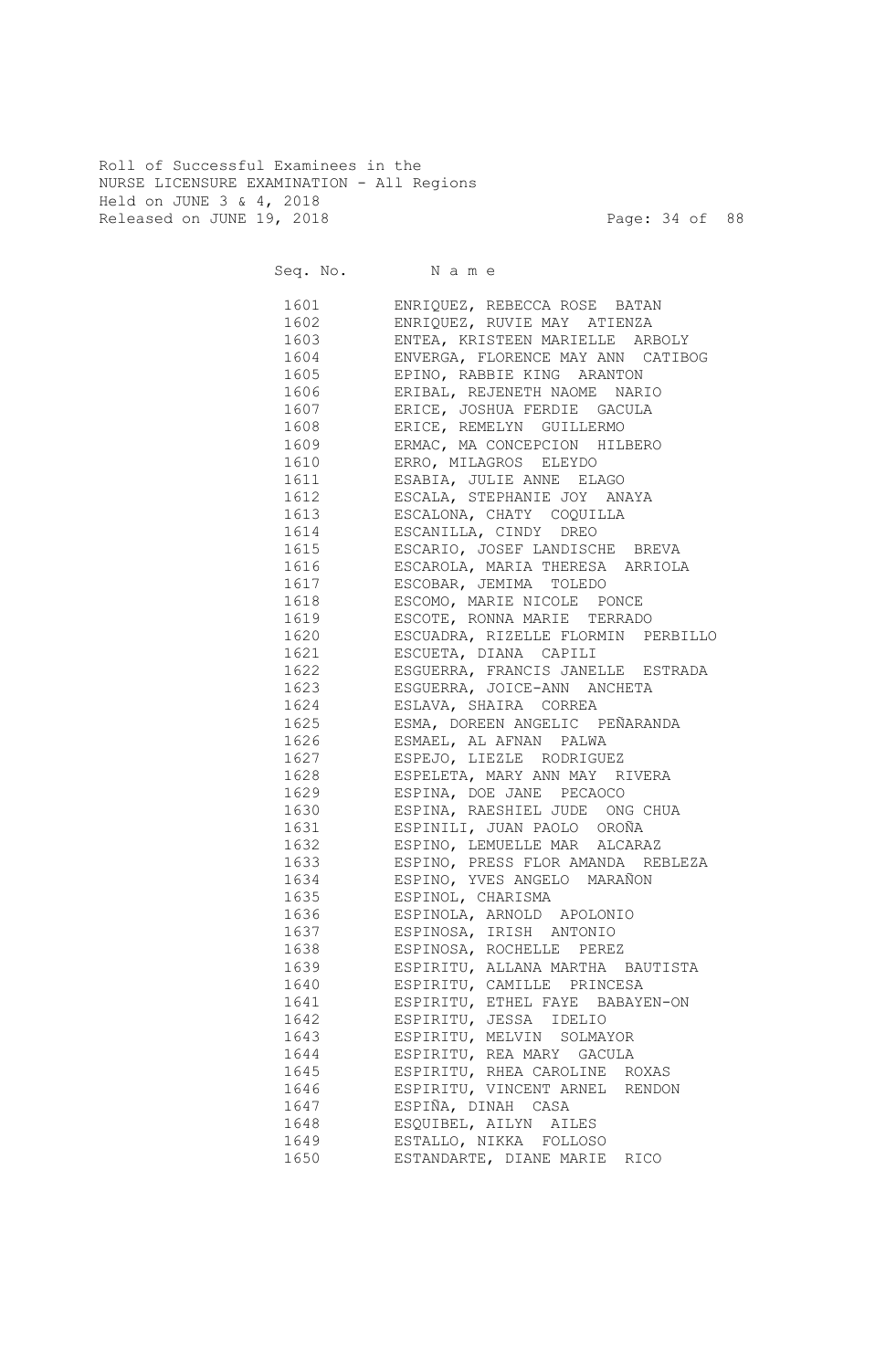Roll of Successful Examinees in the NURSE LICENSURE EXAMINATION - All Regions Held on JUNE 3 & 4, 2018 Released on JUNE 19, 2018 Page: 35 of 88

|      | Seq. No. Name                                                                     |
|------|-----------------------------------------------------------------------------------|
|      | 1651 ESTEBAN, JENALYN MANUEL                                                      |
| 1652 | ESTEBAN, RAYMUND GENETIANO                                                        |
|      | 1653 ESTELLA, MARIE CLAR POSTRADO                                                 |
|      | 1654 ESTERADO, MARIE RICHELLE ENRIQUEZ                                            |
|      | 1655 ESTEVE, STEPHANIE BOLIVAR                                                    |
|      | 1656 ESTIALBO, MICHELLE CEDRO                                                     |
|      | 1657 ESTILON, DOLORES GALOSMO                                                     |
|      | 1658 ESTOCAPIO, MARIA THERESA TOMINES                                             |
|      | 1659 ESTONILO, DIANA JEAN DULAY                                                   |
|      | 1660 ESTOQUIA, ROSANA RASONABLE                                                   |
|      | 1661 ESTOREON, ROSEL BULAGAO                                                      |
|      | 1662 ESTOSE, MARICHU CENIA                                                        |
|      | 1663 ESTRADA, ARHMIEN SAMSON                                                      |
|      | 1664 ESTRADA, CHESKA CLOI ABADAY                                                  |
|      | 1665 ESTRADA, HAZEL BARBIE GUMAGAY                                                |
|      | 1666 ESTRADA, JAYSON JOSON                                                        |
|      | 1667 ESTRADA, JULIE TACNA                                                         |
|      | 1668 ESTRADA, MIKEE ARTJEN CASTAÑARES                                             |
|      | 1669 ESTRAÑERO, LOVELY AVENILLA                                                   |
|      | 1670 ESTRELLA, ALBERN LUNES                                                       |
|      | 1671 ETRATA, KATHRENA ORPILLA                                                     |
|      | 1672 EUGENIO, NOVELYN DULNUAN                                                     |
|      | 1673 – EVA, ABIGAIL VIÑAS                                                         |
|      | 1674 EVANGELISTA, GIELAIZALYN SABLAON                                             |
|      | 1675 EVANGELISTA, JASPER IAN BENEDICTO                                            |
|      | 1676 EVANGELISTA, JESSE ISABELLE CRESCENCIO                                       |
|      |                                                                                   |
|      | 1677 EVANGELISTA, LYNGIE BERNE AREVALO<br>1678 EVANGELISTA, MARY GLYDEL NATIVIDAD |
|      |                                                                                   |
|      | 1679 EVORA, HARVIE GHAY MENDOZA                                                   |
|      | 1680 EWAY, MAY-AN GUSIMAT                                                         |
|      | 1681 EWICAN, MARY GRACE CERVANTES                                                 |
|      | 1682 FABELLA, JASPER ROY ERIBAL                                                   |
|      | 1683 FABIAN, MARY ANNE CALUMBA                                                    |
|      | 1684 FABON, MARJORIE JOY AZAMAR                                                   |
| 1686 | 1685 FABRE, BARBETTE DEANNE YOUNG                                                 |
|      | FABUL, FAYE AZCARRAGA                                                             |
| 1687 | FACTURAN, LEIZEL LINGCONG                                                         |
| 1688 | FAED, ANNAMARIE BUHAY                                                             |
| 1689 | FAELNAR, BERNADIN CASSANDRA CALATRAVA                                             |
| 1690 | FAGANGAN, MARK JASON FIANZA                                                       |
| 1691 | FAJARDO, JHANNIE JACINTO                                                          |
| 1692 | FAJARDO, JOSEPH ALVIN PACHECO                                                     |
| 1693 | FAJARDO, KRISTEL BARTOLOME                                                        |
| 1694 | FAJARDO, MARK DAVID ZUMEL                                                         |
| 1695 | FAJARDO, MIRZI JILLEAN ASTOVEZA                                                   |
| 1696 | FAJILAN, MAE BETH GOLOSINO                                                        |
| 1697 | FALCASANTOS, CRISTELLE LEI AIRAH ASAJAR                                           |
| 1698 | FALCO, KRISTEL MAY BOBON                                                          |
| 1699 | FANTONIAL, DARLYN CUBELO                                                          |
| 1700 | FARRALES, IAN JOSHUA SANJE                                                        |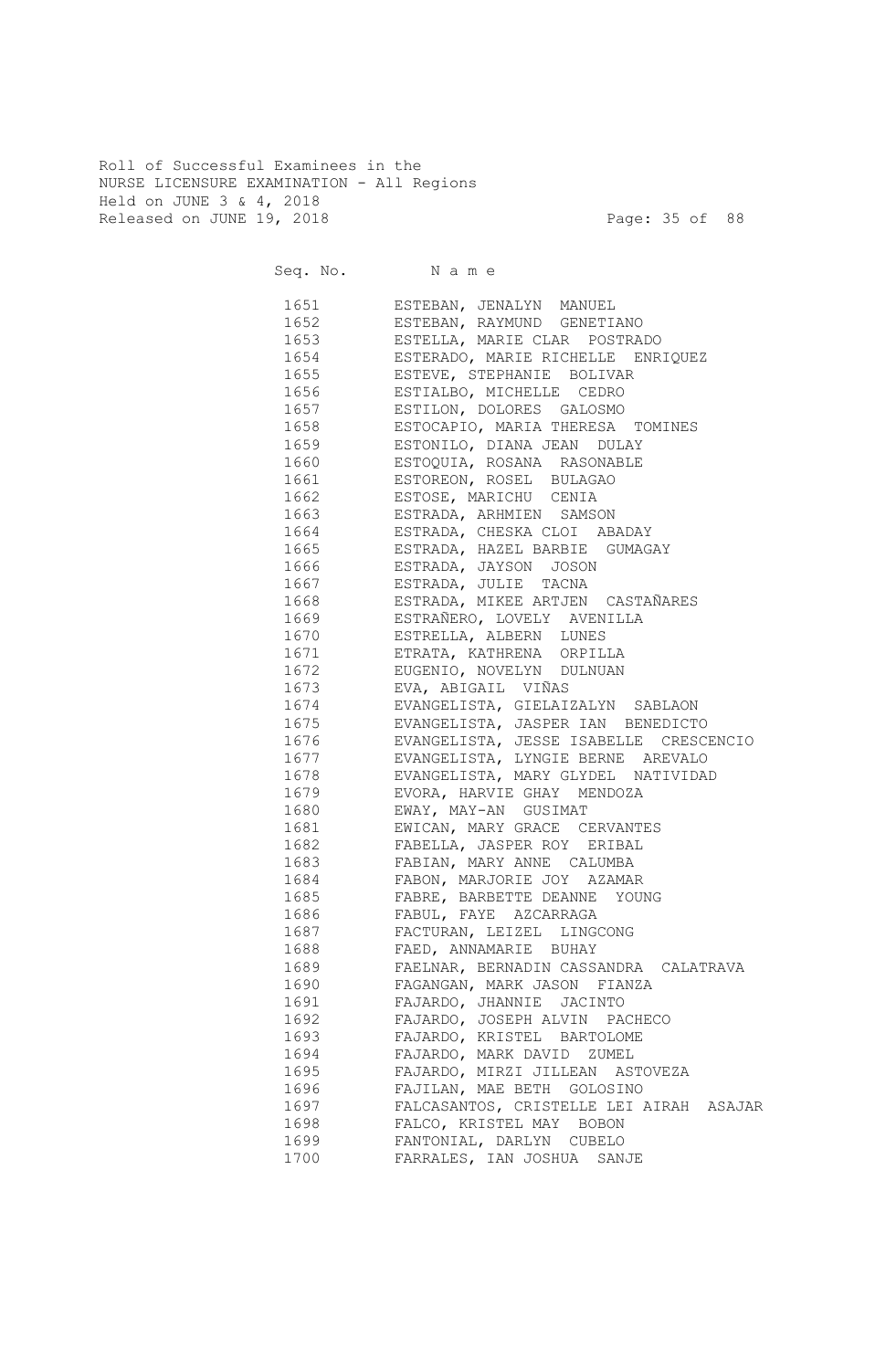Roll of Successful Examinees in the NURSE LICENSURE EXAMINATION - All Regions Held on JUNE 3 & 4, 2018 Released on JUNE 19, 2018 Page: 36 of 88

| Seq. No. Name |                                        |
|---------------|----------------------------------------|
| 1701          | FAVOR, GAY LEALYN MANICAD              |
| 1702          | FELICIANO, ANNA BHLEND LINGAOLINGAO    |
| 1703          | FELIMON, HARRIET RAPACON               |
| 1704          | FELISARTA, JOCELYN ANN BALDECAÑAS      |
| 1705          | FELIZARDO, JERRYMIL OLANDIO            |
| 1706          | FERNANDEZ, ARNEL PASTOR                |
| 1707          | FERNANDEZ, CAMELLE ALFIE ABANGAN       |
| 1708          | FERNANDEZ, CHARRIZA EUGENIO            |
| 1709          | FERNANDEZ, CHRISTINE GRACE ROSARIO     |
| 1710          | FERNANDEZ, DAISY ALBRIGHT FERNANDEZ    |
| 1711          | FERNANDEZ, JOANA BALBIN                |
| 1712          | FERNANDEZ, JOSE MARI CABARON           |
| 1713          | FERNANDEZ, KATHLEEN ANSAY              |
| 1714          | FERNANDEZ, MARLON POSERIO              |
| 1715          | FERNANDEZ, PATRICK MART REYES          |
| 1716          | FERNANDEZ, SHIRRA MAE OLINO            |
| 1717          | FERNANDO, AMINA LAYTO                  |
| 1718          | FERNANDO, ANGELIKA BENGIL              |
| 1719          | FERNANDO, JOHN CHRISTIAN LIWAG         |
| 1720          | FERNANDO, MYRON EUSEBIO ALBANO         |
| 1721          | FERRARIS, CHRISTIAN PHILLIP LUCERO     |
| 1722          | FERRER, FAYE REYNALI CORPUZ            |
| 1723          | FERRER, JENNY SISON                    |
| 1724          | FERRER, JESSICCA MENDOZA               |
| 1725          | FERRER, MARY JOY CALLAO                |
| 1726          | FERRER, MAURICE TABUYO                 |
| 1727          | FERRER, MERIELLE ASEQUIA               |
| 1728          | FERRER, TRICIA MARIE RABINO            |
| 1729          | FIAS-ILON, MAYROSE DIANO               |
| 1730          | FIDELINO, SARAH JANE DELA CRUZ         |
| 1731          | FLEJOLES, PAULA JAHNE BALTERO          |
| 1732          | FLORALDE, NIKKO LEANDRO GLIPO          |
| 1733          | FLOREMONTE, CRESTHEA JOY TINGGOY       |
| 1734          | FLORENDO, BENJAMIN RAPHAEL III LELIS   |
| 1735          | FLORENDO, JOYLYN LOGROSA               |
| 1736          | FLORENDO, LANCE OLIVER SANCHEZ         |
| 1737          | FLORENTINO, MARK RAFAEL RIÑON          |
| 1738          | FLORES, BERNADETTE CLARYZELLE ESGUERRA |
| 1739          | FLORES, HEARTZEL ROSHANE VARGAS        |
| 1740          | FLORES, JENIELYN CATANIS               |
| 1741          | FLORES, JOHN MICHAEL MAGALONG          |
| 1742          | FLORES, MELECERIO JR LOZANO            |
| 1743          | FLORES, REGINALD LORENZ SOLFELIX       |
| 1744          | FLORES, RIGEL KENT TORINO              |
| 1745          | FLORES, RIZZA JILL GONZAGA             |
| 1746          | FLORES, RUSTAP DE JESUS                |
| 1747          | FLORES, SHANE BAYLON                   |
| 1748          | FLORES, SHARMAINE MAE MENDOZA          |
| 1749          | FLORESCA, RANDEL REYES                 |
| 1750          | FLORIDA, MARGEAUX ZEN PERALTA          |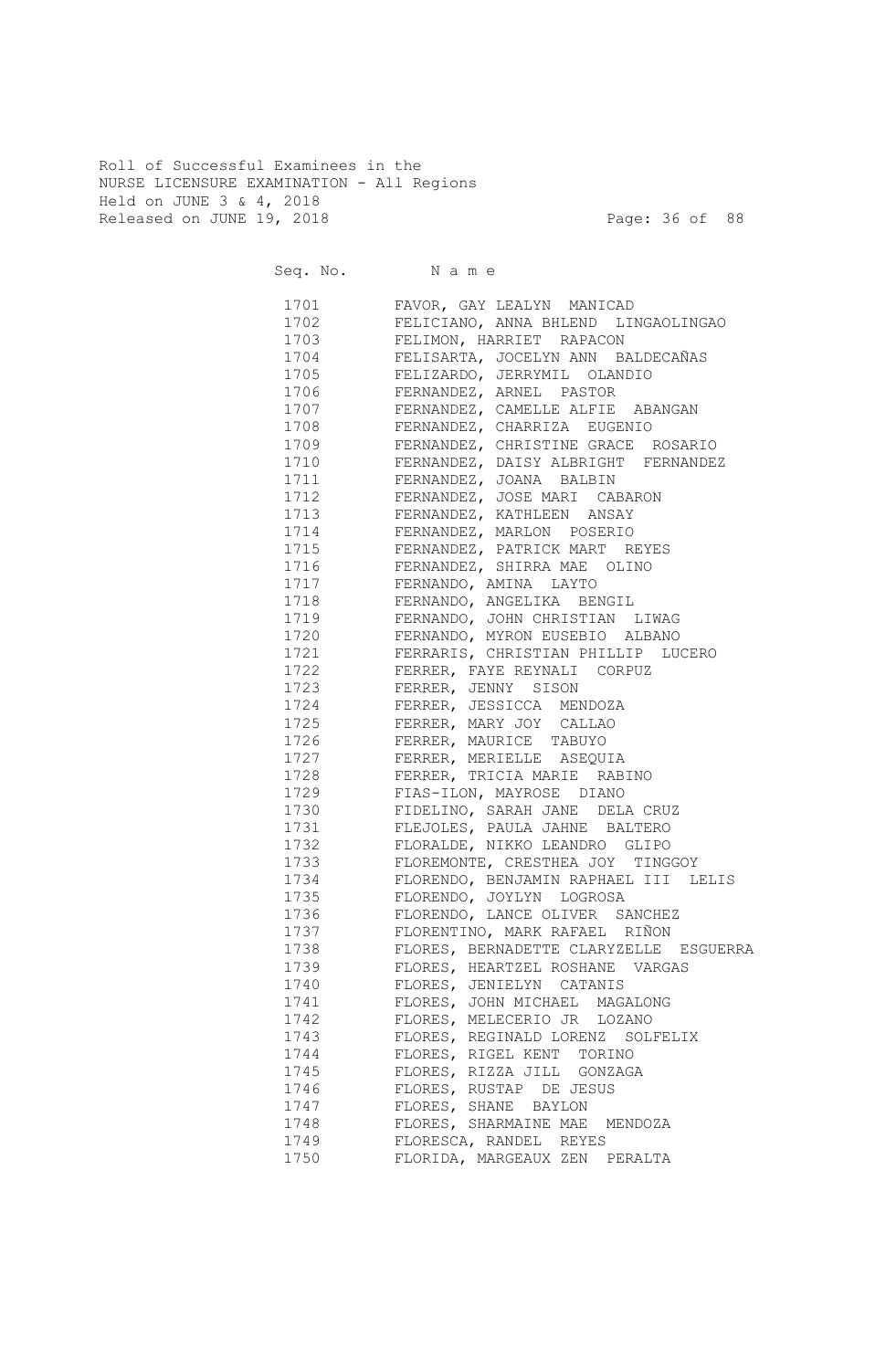Roll of Successful Examinees in the NURSE LICENSURE EXAMINATION - All Regions Held on JUNE 3 & 4, 2018 Released on JUNE 19, 2018 Page: 37 of 88

| Seq. No. Name |                                                                  |
|---------------|------------------------------------------------------------------|
| 1751          | FOLIENTE, ALTHENE KAY DUCALAN                                    |
| 1752          | FONTELARA, VIANDY<br>MENIANO                                     |
| 1753          | FORMOSO, BERYL AMANDA FUÑE                                       |
| 1754          | FORNEA, CARLO FORTALEZA                                          |
| 1755          | FORTALEZA, FRANCESCA ANNE MORANCIL                               |
| 1756          | FORTALEZA, RASSEL PROVENDIDO                                     |
| 1757          | FORTUNATO, JARIA SANCHEZ                                         |
| 1758          | FRANCE, EDUARD JULES ALVAREZ                                     |
| 1759          | FRANCISA, LYNNIEL DOCEJO                                         |
| 1760          | FRANCISCO, ANTONIO JR RACE                                       |
| 1761          | FRANCISCO, CHARLENE VALENCIA                                     |
| 1762          | FRANCISCO, ELVIE LUCERO                                          |
| 1763          | FRANCISCO, FRANCEE MAE LOPERA                                    |
| 1764          | FRANCISCO, MA LEZZETTE ZAFE                                      |
| 1765          | FRANDO, MARICEL TUAZON                                           |
| 1766<br>1767  | FREJOLES, CLETT SHELDON ANIÑON<br>FRESNOZA, MA SOLEDAD SAN DIEGO |
| 1768          | FRIAL, ELLYN SHAYNE CLEMENTIR                                    |
| 1769          | FRIVALDO, MARY ANTOINETTE REBALLOS                               |
| 1770          | FRONDARINA, ALYSSA JANE FRANCIA                                  |
| 1771          | FUDALAN, DOMINIQUE PUTIAN                                        |
| 1772          | FUENTEBELLA, FRANZ JOHANN JARINA                                 |
| 1773          | FUENTES, JAMAICA FRANZUELA                                       |
| 1774          | FUENTES, RHEA RICA SANTOS                                        |
| 1775          | FUENTES, SARAH JANE                                              |
| 1776          | FUNDAL, MA ISABEL FAJANIL                                        |
| 1777          | FUNELAS, LEE ANN LEMON                                           |
| 1778          | FUNGO, GIA MAE CORREA                                            |
| 1779          | GAAS, JENNILA MAE ASOTILLA                                       |
| 1780          | GABACA, PATRICIA MAE                                             |
| 1781          | GABAISEN, GLENN KRISTIAN ARADILLA                                |
| 1782          | GABATHULER, KAINA ANGELIQUE BONONO                               |
| 1783          | GABISAN, GLORIA LEONISA ALFANTE                                  |
| 1784          | GABITO, FRENZY KAYE NEBRIA                                       |
| 1785          | GABITO, THARA ANN FUNGO                                          |
| 1786          | GABRIEL, EIHN-RIA CAÑAVERAL                                      |
| 1787          | GABRIEL, JOHN GENESIS MADAMBA                                    |
| 1788          | GABRIEL, JORINA JANE SANTOS                                      |
| 1789          | GABRIEL, RENZ JOSEPH GERONIMO                                    |
| 1790          | GABRIEL, SHANNON MARICH MUÑOZ                                    |
| 1791          | GABRINO, ALEXANDER JAMES MIRANO                                  |
| 1792          | GABUTERO, ROSELIA TORMIS                                         |
| 1793          | GABUYO, MARIA ANNE NINA BACANI                                   |
| 1794          | GACAL, NEIL BRYAN ENCARNACION                                    |
| 1795          | GACINA, CATHERINE GRACE PARPAN                                   |
| 1796          | GACOTARA, DAISY DELA CRUZ                                        |
| 1797          | GACUTAN, NOE JULITO ANDRES                                       |
| 1798          | GADIA, ELSIE SUMANGIL                                            |
| 1799          | GADJALI, ANORA ABDUSALIM                                         |
| 1800          | GADJALI, FATIMA TASHNEEM USMAN                                   |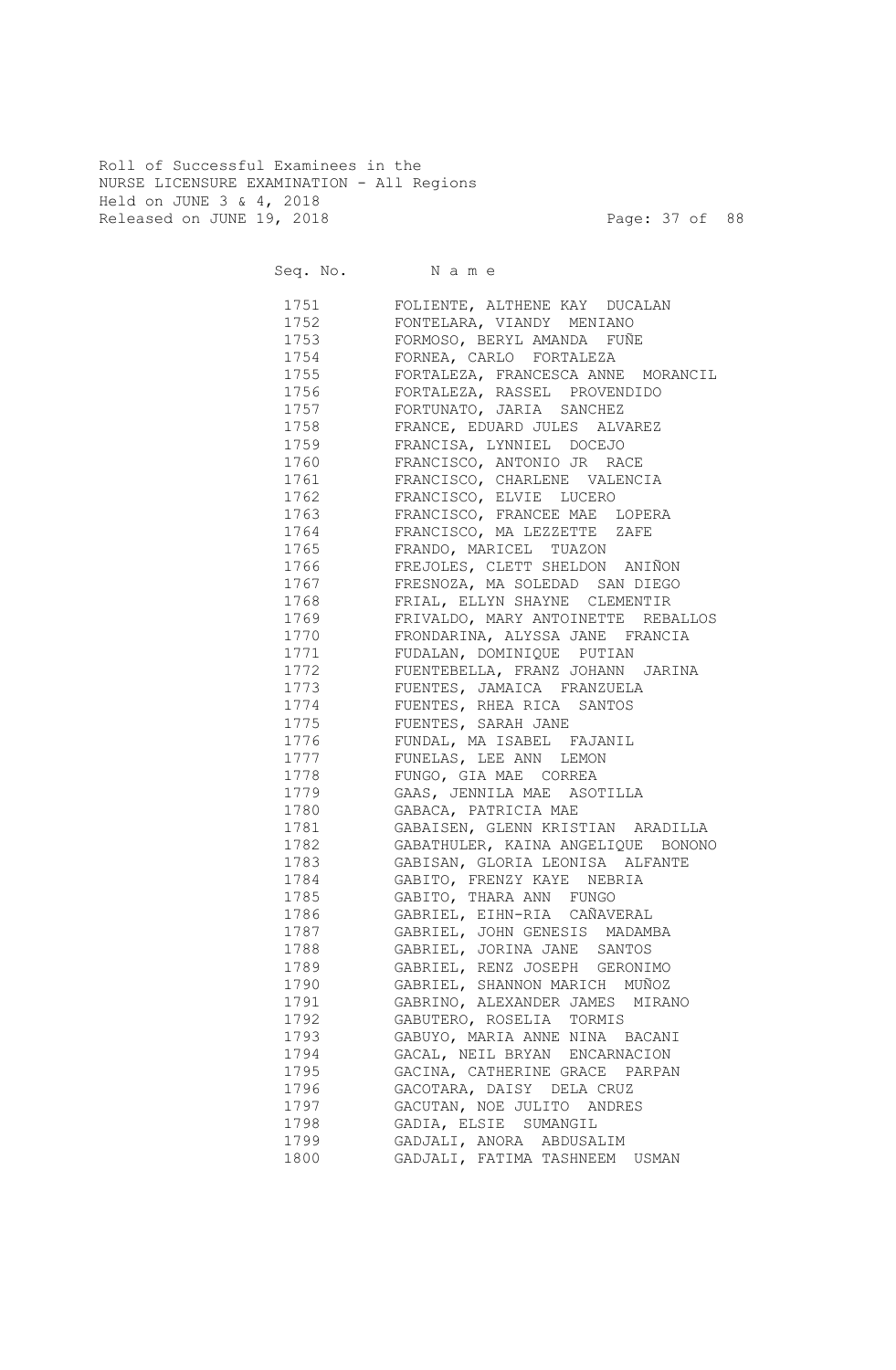Roll of Successful Examinees in the NURSE LICENSURE EXAMINATION - All Regions Held on JUNE 3 & 4, 2018 Released on JUNE 19, 2018 Page: 38 of 88

| Seq. No. Name |                                                       |
|---------------|-------------------------------------------------------|
| 1801          | GAERLAN, HAZEL RAE VENERACION                         |
| 1802          | GAERLAN, JENNIFER PILAR                               |
| 1803          | GAGALAC, FLOYD CEDRIC JORVINA                         |
| 1804          | GAGASA, EVERLYN FLORES                                |
| 1805          | GAJE, OASISJ REVILLA                                  |
| 1806          | GALAM, HERMOSA COLLEEN BALLADA                        |
| 1807          | GALAMAY, MAYBELLE RABINA                              |
| 1808          | GALANG, CLARE FAJARDO                                 |
| 1809          | GALANG, PAMELA MARIE REFORSADO                        |
| 1810          | GALANZA, FRANCHEZCA JOYCE QUIBILAN                    |
| 1811          | GALAROSA, JOLISSA MAE TAN                             |
| 1812          | GALARPE, HANNAH DALE ZULUETA                          |
| 1813          | GALAS, MA CORAZON ENRIQUEZ                            |
| 1814          | GALERIA, MARIA ISABELA BARLIN                         |
| 1815          | GALICIA, ANDRIAN DE LUNA                              |
| 1816<br>1817  | GALIGO, TRISTAN MANANON<br>GALINDO, RAI-SHA MAE HAJAN |
| 1818          | GALIT, FRANKLAINA FRIAS                               |
| 1819          | GALITO, ALJANE-MAE HENDIVE                            |
| 1820          | GALLARDO, CRISTAL JOY ASPRIN                          |
| 1821          | GALLARDO, MONICA MARIE BILLONES                       |
| 1822          | GALLARDO, MYRA ELLANA                                 |
| 1823          | GALLARDO, NORISABEL BARUT                             |
| 1824          | GALLARDO, REYMAR VALLEJO                              |
| 1825          | GALLARZA, JUSTIN ACE PEREZ                            |
| 1826          | GALLEGO, JAYA TERESA LIRA                             |
| 1827          | GALLINERO, BIANCA GLAYS BUENAVIDES                    |
| 1828          | GALON, MONICA RICCI SANCHEZ                           |
| 1829          | GALUBA, LOUELLA PAN-OY                                |
| 1830          | GALURA, ALEXANDRA JEAN BERNABE                        |
| 1831          | GALVADORES, CHRISTIAN CARATAY                         |
| 1832          | GALVAN, ZYRAMAE LAGUARDIA                             |
| 1833          | GALVANTE, RONA MAE DAZA                               |
| 1834          | GAMBAL, RHODELAINE LEONIDO                            |
| 1835          | GAMIL, ANGELA BAGASBAS                                |
| 1836          | GAMINDE, EVANDER TURALLO                              |
| 1837          | GANAPIN, APRILYNE PASTOR                              |
| 1838          | GANDAMRA, QUEEN NAHARIA PIMPING                       |
| 1839          | GANDINO, LUCHELYN FUENTES                             |
| 1840          | GANDIONCO, THEA ELLOISE CURAMBAO                      |
| 1841          | GANIH, NASRA MADJALIS                                 |
| 1842          | GANIR, GLAIZA GALAMAY                                 |
| 1843          | GAPASIN, IRENE BANGYAY                                |
| 1844          | GARCHITORENA, SHERRIDA MENDOZA                        |
| 1845          | GARCIA, ARVIN TOMAS                                   |
| 1846          | GARCIA, BRIX DATU                                     |
| 1847          | GARCIA, BRYAN PAOLO QUIAMBAO                          |
| 1848          | GARCIA, CHARIE REYES                                  |
| 1849          | GARCIA, CHRIS ANNE CIELO YTURRALDE                    |
| 1850          | GARCIA, DANIELE JONES COMETA                          |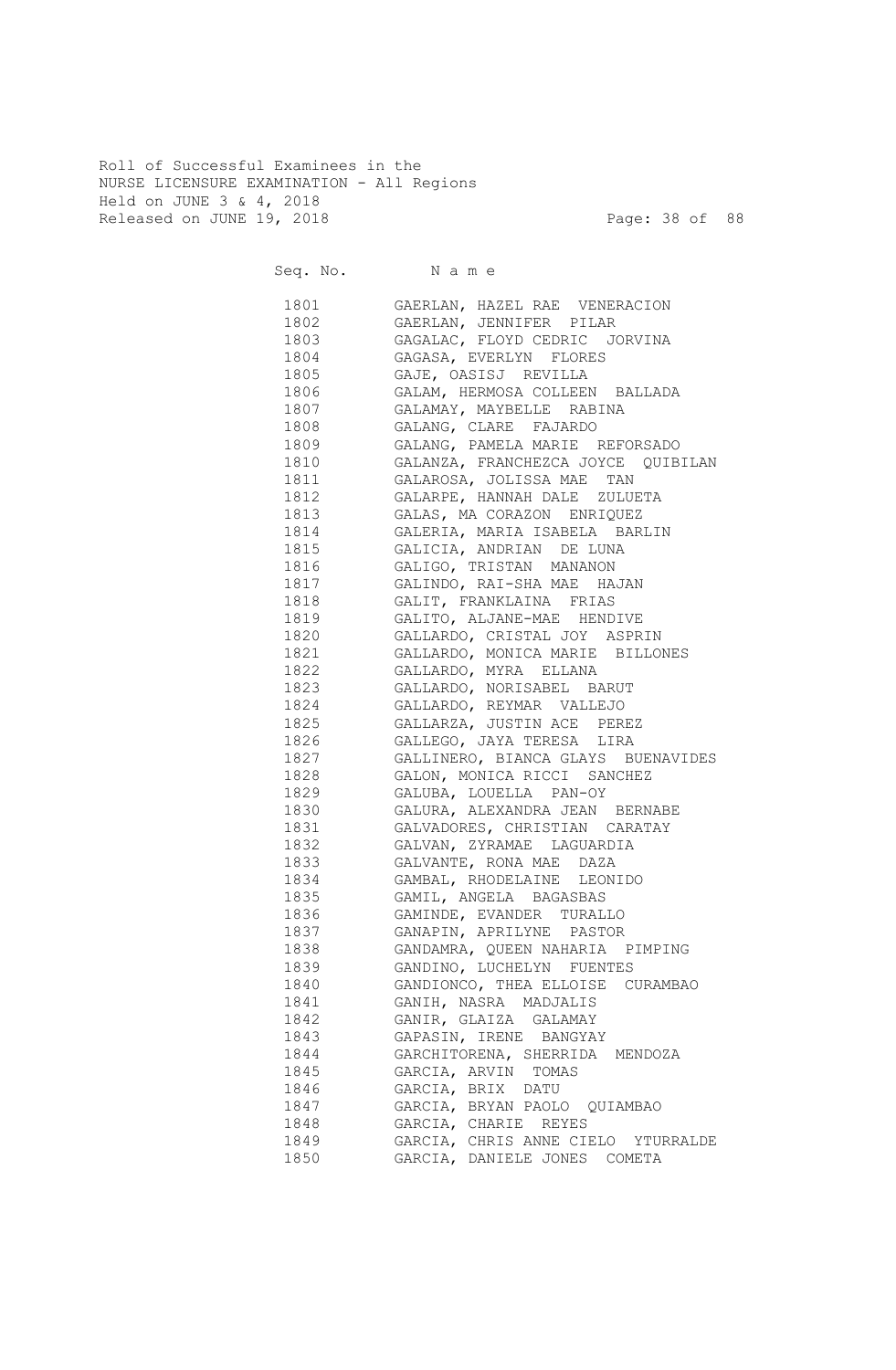Roll of Successful Examinees in the NURSE LICENSURE EXAMINATION - All Regions Held on JUNE 3 & 4, 2018 Released on JUNE 19, 2018 Page: 39 of 88

|                                                                                                            | Seq. No. Name                            |
|------------------------------------------------------------------------------------------------------------|------------------------------------------|
| 1851 — 1870                                                                                                | GARCIA, ELVIRA CAMUA                     |
| 1852                                                                                                       | GARCIA, FLORENCE RECINTO                 |
|                                                                                                            | GARCIA, GILLIAN ERIKA SILVESTRE          |
| 1854                                                                                                       | GARCIA, JAKYLINE PAYOS                   |
| 1855 — 1865                                                                                                | GARCIA, JESSICA GRACELL DELA CRUZ        |
| 1856 18                                                                                                    | GARCIA, KIM MARLO LACAP                  |
| 1857 — 1857 — 1868 — 1868 — 1868 — 1868 — 1868 — 1868 — 1868 — 1868 — 1868 — 1868 — 1868 — 1868 — 186      | GARCIA, LESLIE ANN GARCIA                |
| 1858 — 1858 — 1858 — 1858 — 1858 — 1858 — 1858 — 1858 — 1858 — 1858 — 1858 — 1858 — 1858 — 1858 — 185      | GARCIA, MA WENCY RICA ALFARO             |
| 1859 — 1859 — 1860 — 1860 — 1860 — 1860 — 1860 — 1860 — 1860 — 1860 — 1860 — 1860 — 1860 — 1860 — 1860 — 1 | GARCIA, MICHELLE BUNGABONG               |
| 1860 1860                                                                                                  | GARCIA, NICA FE LANSANG                  |
| 1861 1880                                                                                                  | GARCIA, PAULINE CLAIRE SARMIENTO         |
| 1862                                                                                                       | GARCIA, RIZ ANJO HIJARA                  |
| 1863 — 1863 — 1870 — 1870 — 1870 — 1870 — 1870 — 1870 — 1880 — 1880 — 1880 — 1880 — 1880 — 1880 — 1880 — 1 | GARCIA, SHAUN VALLIDO                    |
| 1864                                                                                                       | GARCIA, SHERYL ANNE RAYMUNDO             |
| 1865 — 187                                                                                                 | GARDE, JAMIE NICOLE GARCIA               |
| 1866 18                                                                                                    | GARFIN, KATHERINE FERMO                  |
| 1867                                                                                                       | GARGACERAN, DYNA SOTILLO                 |
| 1868                                                                                                       | GARIL, KRISTINE TANDAS                   |
| 1869                                                                                                       | GARRIDO, JINKY VILUAN                    |
| 1870                                                                                                       | GASPAR, CRISTINE ANNE BONAOY             |
| 1871                                                                                                       | GASPARD, CHARINETTE MACARUBBO            |
| 1872                                                                                                       | GASTADOR, JOHN LORENZO OLITA             |
| 1873                                                                                                       | GATA, MANUEL ANGELO III BOBILES          |
| 1874                                                                                                       | GATBUNTON, MARY ANN LUCERNAS             |
| 1875                                                                                                       | GATCHALIAN, LEONCIO MACANLALAY           |
| 1876                                                                                                       | GATCHALIAN, MARK LENNIN SAGAYNO          |
| 1877                                                                                                       | GATMAITAN, KACELYN CAMAÑA                |
| 1878                                                                                                       | GAURANA, ARGELYN ZYNAMAY ALEFANTE        |
| 1879                                                                                                       | GAVERIA, PAMELA AÑONUEVO                 |
| 1880                                                                                                       | GAYOSO, TREESHA LLEN CALUNSOD            |
| 1881                                                                                                       | GAZA, JAMES MARK GUEVARRA                |
| 1882                                                                                                       | GECOSALA, JOHN SHERWIN TOLENTINO         |
| 1883                                                                                                       | GELUA, NESTOR JOHN GAVINO                |
| 1884                                                                                                       | GEMAO, LANI MARIE BADIANG                |
| 1885                                                                                                       | GEMENIANO, MICHAEL DIVINE TERO           |
| 1886                                                                                                       | GENCIANEO, JERRICK GENTAPANAN            |
| 1887                                                                                                       | GENDRALA, FRANCESCA ROYA PEDRESO         |
| 1888                                                                                                       | GENERAO, MARIMAR DE GUZMAN               |
| 1889                                                                                                       | GENOTIVA, CELINA MAE ESPENIDA            |
| 1890                                                                                                       | GENOTIVA, JEMIMA FAITH POMARCA           |
| 1891                                                                                                       | GENTURALEZ, DELIGHT SARAH DEIPARINE      |
| 1892                                                                                                       | GEONZON, DARLYNN RACHO                   |
| 1893                                                                                                       | GERALDIZO, MARY ANN ORIEL                |
| 1894                                                                                                       | GERALDO, LUISA CALUNSAG                  |
| 1895                                                                                                       | GERALI, MARY KRISTINE TAGRA              |
| 1896                                                                                                       | GERMAN, VANESSA BEARMESA                 |
| 1897                                                                                                       | GEROCHI, JULIENNE MAY LIRA               |
| 1898                                                                                                       | GERON, KAREN JOY SORIANO                 |
| 1899                                                                                                       | GERONIMO, KAILA RIZA BULATAO             |
| 1900                                                                                                       | GERONIMO, MARY GENINA ANTONETTE BAUTISTA |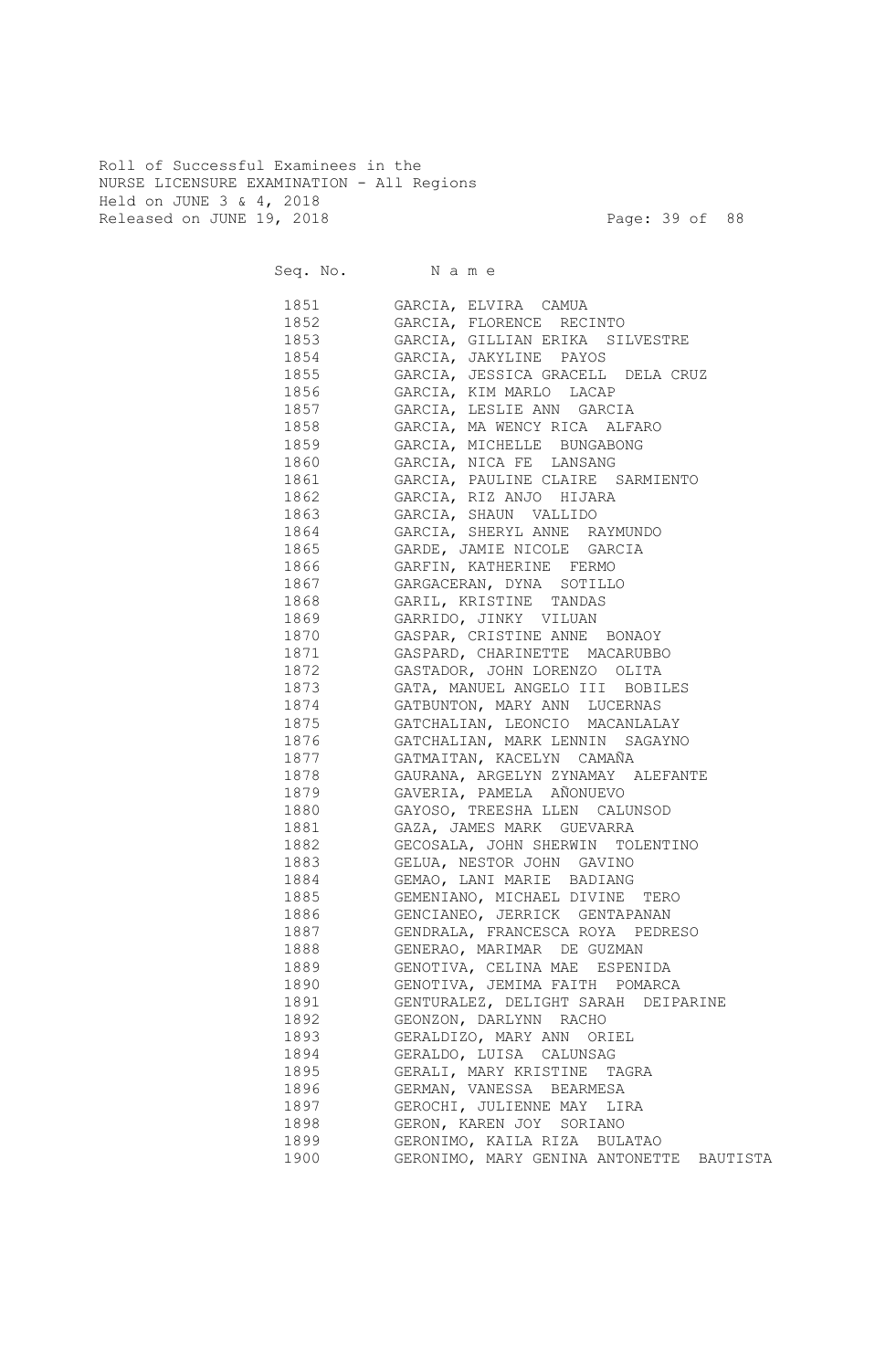Roll of Successful Examinees in the NURSE LICENSURE EXAMINATION - All Regions Held on JUNE 3 & 4, 2018 Released on JUNE 19, 2018 Page: 40 of 88

Seq. No. Name 1901 GERZALINO, MARIA JESUSA GILO 1902 GESTA, MARY ANN COÑADO 1903 GETIZO, LEA TINAY 1904 GEULLEGUE, SHEILLAMAE VENTURA 1905 GIANAN, GIANNI IAN CEA 1906 GICALE, JOVELYN CASULLA 1907 GIDOR, RACHELLE JOYCE ALVARAN 1908 GILANA, CAROLYN CARLSON 1909 GILE, GLYDEL TORRALBA 1910 GILLAMAC, JOHAIRA RICARTO 1911 GIMENA, HONEYGAIL GOJAR 1912 GIMOTEA, PHILIP GABRIEL GILLEGAO 1913 GINGCO, JOHN LESTER TAÑEDO 1914 GIPA, MARIANNE 1915 GO, ANA JANE TIARA UY 1916 GO, KENNETH NOEL LAMZON 1917 GO, SEAN ALLISON YANG 1918 GODIN, HANNAH MARIE MANALO 1919 GOLETA, ROCKY ROMANCE 1920 GOLOSINO, CHARLENE SANTIAGO 1921 GOLOSINO, RICA MAE 1922 GOMEZ, DEXTER REDD URBANO 1923 GOMEZ, HENRY MAURICE GUALINGCO 1924 GOMEZ, RONALD DIASANTA 1925 GOMINTONG, HELEN CELADES 1926 GONGOB, NATHALIE UCAB 1927 GONGONA, JAN KAYZEL BELGAR 1928 GONO, JONATHAN TY 1929 GONOWON, PATRICIA ANNE GARCIA 1930 GONZAGA, EDDESS KARL ARCILLAS 1931 GONZAGA, JONAME BARON 1932 GONZAGA, MAE ANN GORERO 1933 GONZALES, CHARLENE JALLORES 1934 GONZALES, CHELSEA JOHANN OLALIA 1935 GONZALES, DICK ALLEN MANAGTAG 1936 GONZALES, ELAINE GAIL CHUA 1937 GONZALES, ERIKA ROSE AMANTILLO 1938 GONZALES, EVAN ELOISA LOCADING 1939 GONZALES, JEANETH BUTAD 1940 GONZALES, JORDAN AARON DIMARUCUT 1941 GONZALES, KATE CRUZ 1942 GONZALES, KATRINA OBILLO 1943 GONZALES, MARIEZON MAGNO 1944 GONZALES, MICHELLE QUIOGUE 1945 GONZALES, NEILA PAULA CERILLO 1946 GONZALES, SHERMALYN MAWADIL 1947 GOPIO, MARIANE JOYCE GRANADOS 1948 GORDON, LORLAINE MIANO 1949 GORDONCILLO, MA TARA FORTICH 1950 GOROSPE, DESEREE DIESTA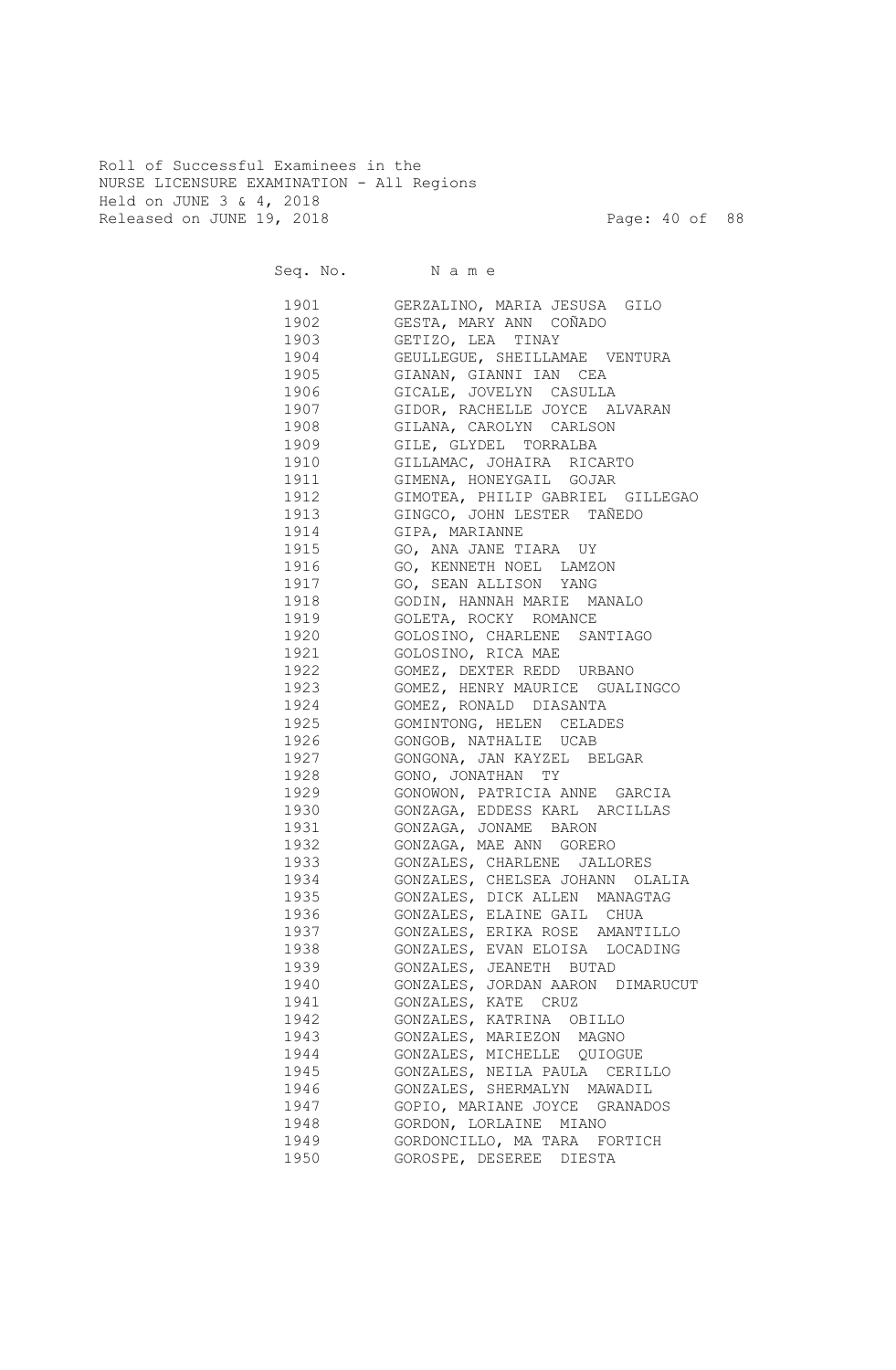Roll of Successful Examinees in the NURSE LICENSURE EXAMINATION - All Regions Held on JUNE 3 & 4, 2018 Released on JUNE 19, 2018 Page: 41 of 88

Seq. No. Name 1951 GOROSPE, JOEWAYNE MAGSINO 1952 GOROSPE, MICHELLE GASCON 1953 GORRA, LIZA FERNANDEZ 1954 GORRERO, ROSEMAE BIGWAS 1955 GOZE, DARLES LOUIE VALDEZ 1956 GOZE, DONNA ORIGINES 1957 GOZE, MICHAEL RABANAL 1958 GOZE, SPENCER ORIGINES 1959 GOZUN, JULIE ANN BONDOC 1960 GOZUN, SARAH JANE MANACMOL 1961 GRADO, MELANIE DAGPIN 1962 GRAJO, QUEEN-MEL DE GRACIA 1963 GRANTOS, MARELI PABILONA 1964 GRATEJA, JOANNE PAULINE ROSAS 1965 GRAVADOR, SYDELLE THELMA PERA 1966 GRAVIDES, KATRINA MAE MOSTOLES 1967 GREGORIO, XENITA DELLE BARNEDO 1968 GROTH, JENNIFER 1969 GRUTA, JUSTINE DANILLEE MARCO 1970 GUADALUPE, MARIA JARISHA VARGAS 1971 GUALDE, MARICAR APARICIO 1972 GUAMOS, ARIS MILAGROSA 1973 GUANGCO, AYESHA JASMINE BOLTRON 1974 GUANGCO, HAISAN MARIE LAGMAY 1975 GUARIN, KRISTIN ABEE ESPINO 1976 GUBA, MICHELLE LOUELLA ARBAS 1977 GUERRERO, JOHN DEXTER BROSAS 1978 GUERRERO, KRISTEL MARIE DALUMPINES 1979 GUETA, DIANA BAUTISTA 1980 GUEVARA, FRANCES CAMILLE IMUS 1981 GUEVARRA, ANNA MARIE LAO 1982 GUEVARRA, GLENNA FE MANGLANLAN 1983 GUIAO, MARYCRIS OCAMPO 1984 GUIBELONDO, TRISTAN KYLE FLORES 1985 GUIGAYOMA, JESALINNE LUZ OCHEA 1986 GUILARAN, KEZZIAH GALE GEOCADIN 1987 GUILLARTE, JOAN LORELEI GUEVARRA 1988 GUILLARTE, JOJE JUDE ANCIANO 1989 GUILLERGAN, GELLI ANN PLAGA 1990 GUILLERMO, GUINO PIERRE ANDRE SATURNINO 1991 GUILLERMO, IRENE TALAVERA 1992 GUILLERMO, JELMORE DINERO 1993 GUILLERMO, JILIANNE FAYE RIMAS 1994 GUILLERMO, MARTHY GEE PEREZ 1995 GUILLERMO, ROELISHA MAE GUERRERO 1996 GUIMAY, LEVINN MERC GARCIA 1997 GUINA, DENISE DE GUZMAN 1998 GUINGAB, MARIA ELENA LOPEZ 1999 GULAM, FATIMA SHYKA MADJA 2000 GULAM, NUR-AINA WADJAD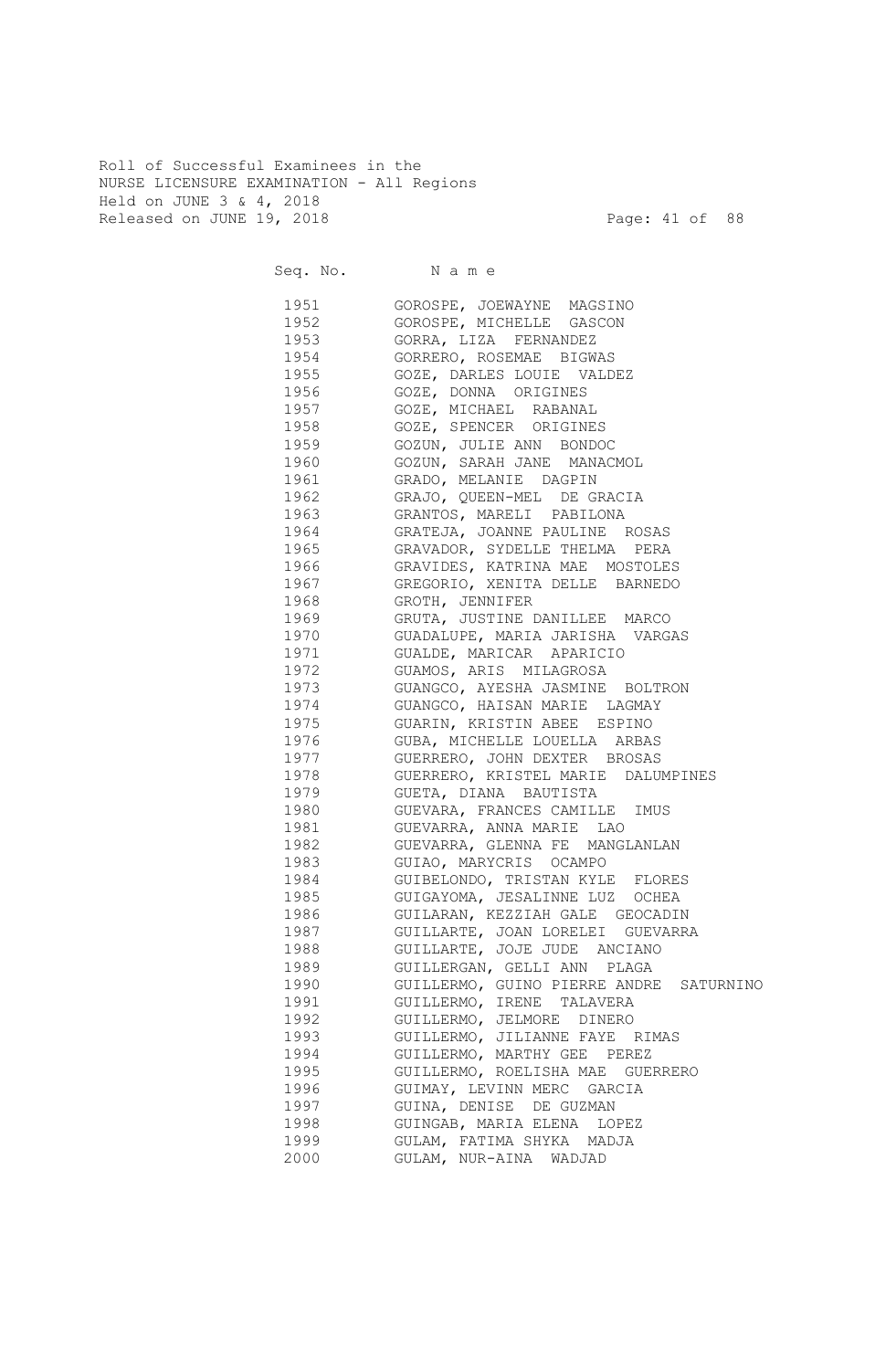Roll of Successful Examinees in the NURSE LICENSURE EXAMINATION - All Regions Held on JUNE 3 & 4, 2018 Released on JUNE 19, 2018 Page: 42 of 88

Seq. No. Name 2001 GULAM, SAIMAH ALIMAN 2002 GULENG, JUSTINE HUMPREY BERMEJO 2003 GULFAN, CHARLES NICOLE VENTIC 2004 GULTIANO, LOVESEL CENTINALES 2005 GUMANSING, CARNALYN CAMACHO 2006 GUMBAN, VINA TRICHIE SULILAPSI 2007 GUMBOC, AIREA KATHREEN BUENAVISTA 2008 GUMPAY, KISSA KRYL ABROGUEÑA 2009 GUNDAYA, ARNEL PEÑERO 2010 GURREA, CHRISTINE GARCIA 2011 GUTIERREZ, ALVIN FRIANEZA 2012 GUTIERREZ, JONATHAN OLLER 2013 GUZMAN, FERNANDO BATARA 2014 GUZMAN, MARIE ANGIELYN MIRALLES 2015 GUZMAN, MARK GLENSON SORITA 2016 GUZMAN, NIKKI FAITH GONZAGA 2017 H EDRIS, ASHIRA SULOG 2018 HABERSTROH, CHRISTIAN GEORG 2019 HABIL, OSHEEN LUBATON 2020 HABON, MARS JOSHUA SANCHEZ 2021 HADDIMAH, FATIMAH FADZ-RIYA SADJAIL 2022 HADJARANI, NUR-KAIDA SAHIRON 2023 HADJI AHMAD, YASSER BIRWA 2024 HADJI JAMAL, HANAN ABBAS 2025 HADJI NOOR, BAI RONA SAMBOLAYAN 2026 HADJI SIRAD, ABDUL JALIL ROMERO 2027 HADJIRUL, JULMALINA MUDJAHIRIN 2028 HADJIRUL, NUR-SAIYIDA UDDIN 2029 HADJULA, NASSER FERNANDO 2030 HADJULANI, BENHAR GUSTAHAM 2031 HAJIHIL, RUHANA KALBI 2032 HALAIN, EMELJIM PAGADOR 2033 HALIL, DESEREE MIRASOL 2034 HALIL, RAWIYA HARAYIN 2035 HALLARE, MARIE THERESE NICOLE VICENTE 2036 HALOG, FELIX ALFRED BERCERO 2037 HALOG, JOHN LOUIE CAHIGAN 2038 HALOS, MELCHOR CRISTOBAL 2039 HAMID, SHARIFA LOVELY RUFFA NAWALI 2040 HAMID, SITI ROZIANA JAMIUL 2041 HAMJALI, ANN-AISHA UMDA 2042 HAMOAY, CLARENCE LAGUMBAY 2043 HAMSAJI, MARYJEAN ARAO 2044 HANDAYAN, CHERYL ROMAGUERA 2045 HANIF, HANIYA RADIAMODA 2046 HAPAL, LUCILO EMILIO GERONA 2047 HARO, KAYE MARIE ROBIDE 2048 HASHIM, NUR-HAINA ABDURAJI 2049 HASHIM, THIDZRADA JANE SALIKALA 2050 HASSAN, JASMIN SAMSI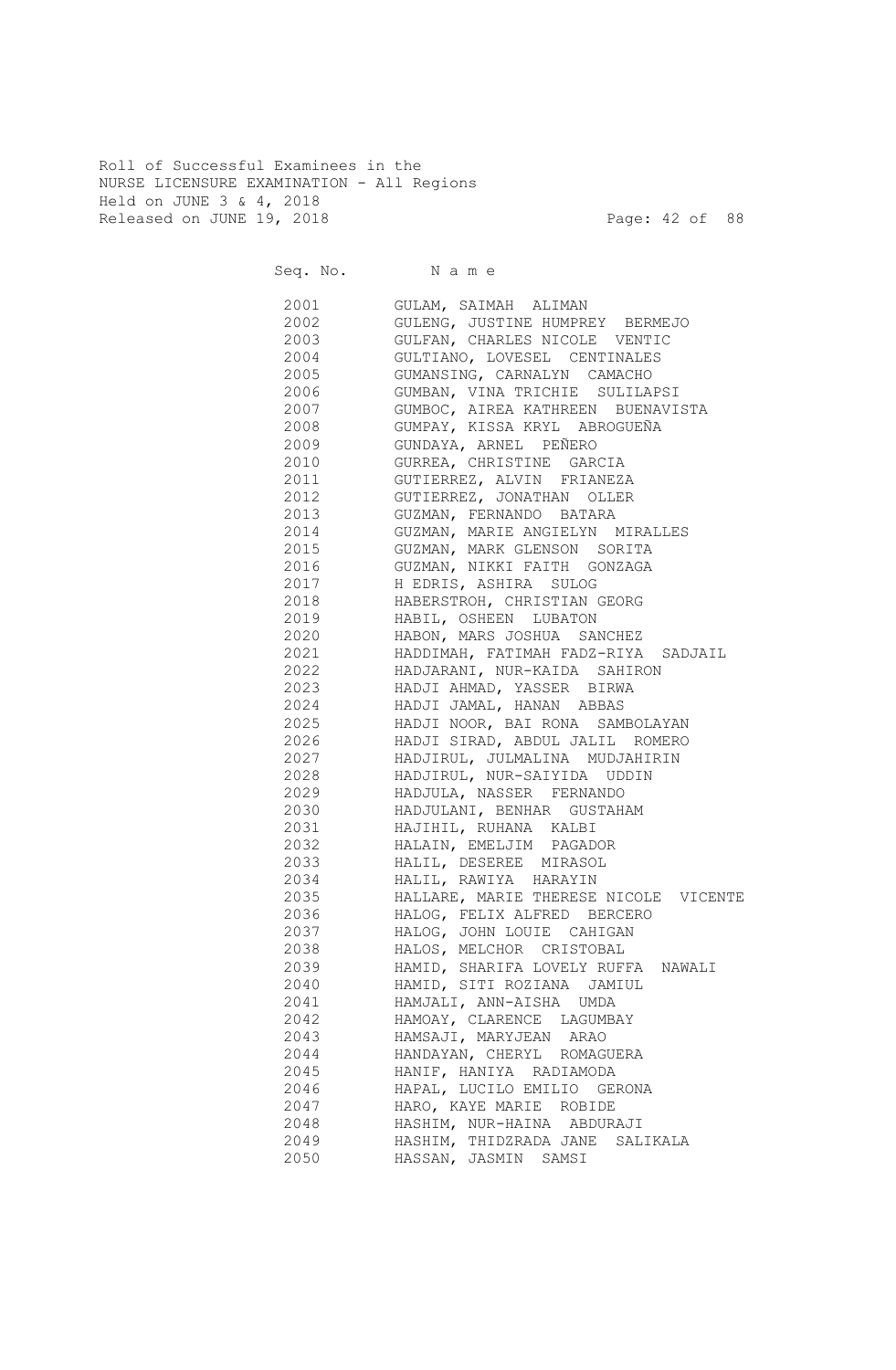Roll of Successful Examinees in the NURSE LICENSURE EXAMINATION - All Regions Held on JUNE 3 & 4, 2018 Released on JUNE 19, 2018 Page: 43 of 88

Seq. No. Name 2051 HASSAN, MOHAMMAD REENZAN SALI 2052 HATAE, WADHA SAHIBUDDIN 2053 HAYUDINI, FATIMA RIZANUR BAYBAYAN 2054 HECHANOVA, BEVERLY ANNE JAMOLO 2055 HEMEDEZ, MARIE JEO CAJANO 2056 HERA, LOUIE CHRISTIAN DE LOS REYES 2057 HERBITO, JINA FAY MISA 2058 HERCO, KIM KATHLEEN YUTUC 2059 HERMO, HONEY RUTH CERNAL 2060 HERMOSO, SHANE DWIGHT UMPAD 2061 HERNANDEZ, JESSOFEL PAGLINAWAN 2062 HERNANDEZ, KATHLEEN CAYE SUCILAN 2063 HERNANDEZ, LORENA BATTUNG 2064 HERNANDEZ, ROBERTO SEBASTIEN CASTILLO 2065 HERRAS, BENAZIR DONES 2066 HILA, MA JESSA CLIT 2067 HILARIO, NICOLE JOY SOLLEGUE 2068 HILARIO, RUSSELLE DIVINAGRACIA 2069 HIPONIA, ANDREA YVONE SOLTIS 2070 HIPONIA, SHELYN GAMILLA 2071 HISO, CHARLIE II FEÑOLA 2072 HO, RAHIMA ABUBAKAR 2073 HOFILEÑA, MERIAME GALLEMIT 2074 HOGUE, EDNA OYANGURIN 2075 HUBAHIB, PRINCESS ROSE ESCABUSA 2076 HUERVANA, ROTHIA MARIE PRIETOS 2077 HUGO, RAMIL TUBALE 2078 HULBERT, CARREL SIGUE 2079 HUMINIS, JOVANIE TEALAN 2080 HUSSAM, JASLINA ABDURASAD 2081 IBARRA, ANJO AZURA 2082 IBARRIENTOS, HAIDEE TOLEDANA 2083 IBAYA, DHIANE AMOR SALVACION 2084 IBAÑEZ, CLAIRE CORTES 2085 IBAÑEZ, JANICE BERNAL 2086 IBAÑEZ, LANIE MONTECALVO 2087 IBBANG, DIVINA ADIN 2088 IBIAS, LARNNY ALISON TEBRIO 2089 IBRAHIM, AL-RAYYAN IBRAHIM 2090 IBRAHIM, NURBELYN WALSAN 2091 IBRAHIM, SAKUR TAN 2092 ICO, RICHMOND JOPHON 2093 ICOY, REESHA GALE LABIS 2094 IDALA, HOUNISSE ANAYA MANZANO 2095 IDALA, JAYSON RELIMBO 2096 IDJAO, CLARIZA REGINA HERNANDEZ 2097 IDJIRAIE, VRENDALYN SAHIBUL 2098 IGNACIO, ANGELICA LUCES 2099 IGNACIO, CHARMINE LANDINGIN 2100 IGNACIO, CHERRY ANN REYES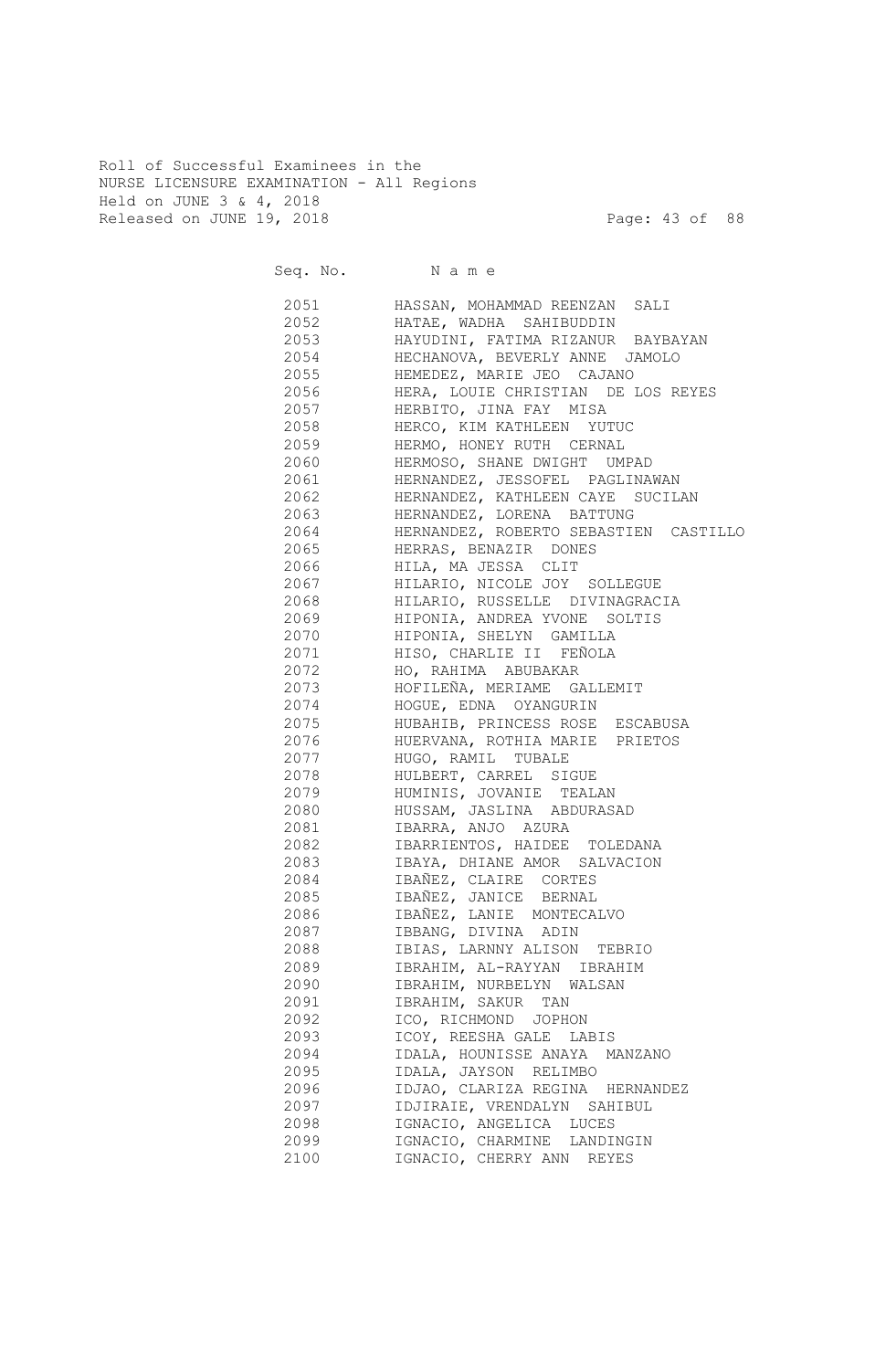Roll of Successful Examinees in the NURSE LICENSURE EXAMINATION - All Regions Held on JUNE 3 & 4, 2018 Released on JUNE 19, 2018 Page: 44 of 88

| Seq. No. Name |                                       |
|---------------|---------------------------------------|
| 2101          | IGNACIO, LOUISEA MARIE BAJET          |
| 2102          | IGNACIO, PATRISHA TARA JAVIER         |
| 2103          | ILAO, DONABEL ROSALES                 |
| 2104          | ILIMIN, SHARINA PALINTA               |
| 2105          | ILUL, ALNA SATRA ASAMA                |
| 2106          | IMLAN, FATIMA AIRA ESMAEL             |
| 2107          | IMPORTANTE, CHRISTINE FAITH VILLAFLOR |
| 2108          | INABANGAN, MARIVIC CHUA               |
| 2109          | INAJADA, LAURA RESUJENTO              |
| 2110          | INCOGNITO, DIANA LYNN PEÑAMORA        |
| 2111          | INDASAN, ROWENA JUAIDI                |
| 2112          | INDICIO, REGINE MULLET                |
| 2113          | INGAL, MARK DANVER SANTOS             |
| 2114          | INGKOH, YASMIN JULKARNAIN             |
| 2115          | INGRAM, VICTORIA LESLIE OBINQUE       |
| 2116          | INHUMANG, JOANA NISSI BINIAHAN        |
| 2117          | INIL, SALVIA YAHIYA                   |
| 2118          | INOCENTES, YZA LE DAMALI              |
| 2119          | INOGADA, PATRICIA ANNE ORTIZ          |
| 2120          | INOJALES, KATHLEEN JANE RANARA        |
| 2121          | INOSANTO, ANGELA SHYNE BARRERA        |
| 2122          | INTIA, RONA ANNE LAVARIAS             |
| 2123          | INZON, MARTINA LAVARO                 |
| 2124          | IRIBANI, FATIMA ALKHAIZA SAHIBUL      |
| 2125          | IRIKANI, MARIA ELLAINE JANE SIAO      |
| 2126          | ISERAIL, NURSHELYNE MATUGOL           |
| 2127          | ISHIKAWA, AIKA AGUSTIN                |
| 2128          | ISMAEL, ALMAYDA ALIH                  |
| 2129          | ISMAEL, FHYRUS-AIRA PALAHUDDIN        |
| 2130          | ISMAIL, FATIMA NASHRA DEVERA          |
| 2131          | ISNANI, NADZRAIFA BUYONG              |
| 2132          | ISNANI, NIDIEZA SANGKA                |
| 2133          | ISON, ABIGAIL DE VERA                 |
| 2134          | ISORENA, JEHAN EVANGELISTA            |
| 2135          | ISRAEL, CRIZZY AUSTIN AGATI           |
| 2136          | ISRAEL, IVONY CORAZON VENGANO         |
| 2137          | JABAY, JEZZA PILAPIL                  |
| 2138          | JACALA, JOSEL JORDAN MARA TORRES      |
| 2139          | JACINTO, CRISTINE ANN BAYRON          |
| 2140          | JACINTO, JOSEPH DENN EMPEYNADO        |
| 2141          | JADIE, MURADA MAHMON                  |
| 2142          | JAILANI, MUSLIMA JUMADIL              |
| 2143          | JAJALIS, SITTI NORMA SUMANGSANG       |
| 2144          | JALMASCO, JANETTE ALVAREZ             |
| 2145          | JALON, DENZEL SAAVEDRA                |
| 2146          | JAMAUDDIN, JULIET TUDTUD              |
| 2147          | JAMER, RENIE MERTO                    |
| 2148          | JAMERO, ADELAIDA RIOS                 |
| 2149          | JAMERO, JOSHUA ROMMEL VARGAS          |
| 2150          | JAMIH, NADINE DAUD                    |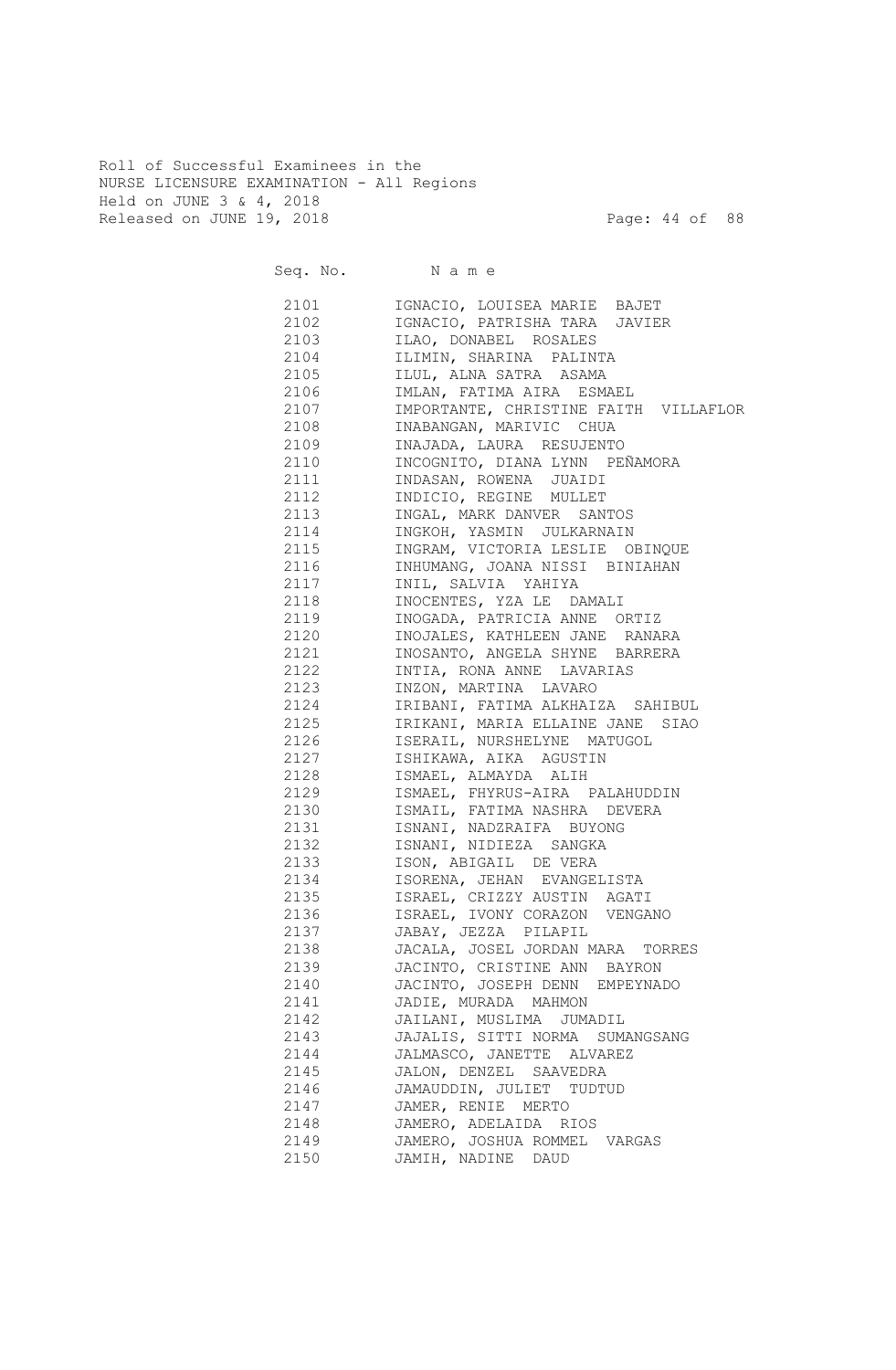Roll of Successful Examinees in the NURSE LICENSURE EXAMINATION - All Regions Held on JUNE 3 & 4, 2018 Released on JUNE 19, 2018 Page: 45 of 88

| Seq. No. Name |                                                               |
|---------------|---------------------------------------------------------------|
| 2151          | JAMIL, RAJIYA SAHIBUDDIN                                      |
| 2152          | JAMIRI, TERMA SALI                                            |
| 2153          | JAMITO, JOJO EGOS                                             |
| 2154          | JAMJIRON, ABDELKARIM BUQUEG                                   |
| 2155          | JAMON, KRISTINE JANE PESCADERO                                |
| 2156 70       | JANANI, NURIYADHA MALI                                        |
| 2157          | JANCILAN, RALPH JOSEPH PALABRICA                              |
| 2158          | JANDAYAN, MARIA SHARON AMPLAYO                                |
| 2159          | JANER, KENNA MONIQUE DINOPOL                                  |
| 2160          | JARA, CARYLE JANE BRIONES                                     |
| 2161          | JARAHA, RASNA LADJASALI                                       |
| 2162          | JARAMILLO, MARK JOSEPH DOMINGO                                |
|               | 2163 JARANILLA, JHON REY TOSIO                                |
| 2164          | JARINA, JAZMIN BILAOS                                         |
| 2165          | JARLEGO, JOHN ERIC BORROMEO                                   |
| 2166 70       | JARLOC, JOAN MARIE SUGANOB                                    |
| 2167          | JAVAR, MARY GRACE ABENOJA                                     |
| 2168          | JAVELLANA, CASSANDRA JANE CARBONILLA                          |
| 2169          | JAVIEN, JARREL JAY RABE                                       |
| 2170<br>2171  | JAVIER, EMIL LAWRENCE DEL ROSARIO<br>JAVIER, JENNIFER SINGSON |
| 2172          | JAVIER, JHERLYN MAGTOTO                                       |
| 2173          | JAVIER, ROSE IRA COTINGJO                                     |
| 2174          | JAWOOD, KAREN MUYCO                                           |
| 2175          | JAYME, APPLE MAE TEJANO                                       |
| 2176          | JAYME, REINALLY KATE QUIÑO                                    |
| 2177          | JEREZA, BLAZEY MAE BUCAIS                                     |
| 2178          | JERUSALEM, JESSIELYN PENUWANG                                 |
| 2179          | JERUSALEM, JEZABETH JALE CONCHA                               |
| 2180          | JIHIM, AMYLOU GRACE SANGOAN                                   |
| 2181          | JILAH, MIKA IWI ABDULLA                                       |
| 2182          | JIMENEA, KAREN TEJADA                                         |
| 2183          | JIMENEZ, CHAMAINE DAMASCO                                     |
| 2184          | JIMENEZ, IVY JOY DAYAG                                        |
| 2185          | JIMENEZ, JENNIBETH NACUA                                      |
| 2186          | JIPOS, JEAN PLASENCIA                                         |
| 2187          | JIUTORO, MARIA ANGELIE ABADIEZ                                |
| 2188          | JOAQUIN, PAUL JORGE<br>SEVERO                                 |
| 2189          | JOHN, JERRY MADINO                                            |
| 2190          | JOLLOSO, JANNIE MAY DOOC                                      |
| 2191          | JORDAN, CHERRY PADUA                                          |
| 2192          | JORNADA, MILD DANDOY                                          |
| 2193          | JOSE, DEVINA NGOABAN                                          |
| 2194          | JOSE, JOHANNAH MARIE TIZO                                     |
| 2195          | JOSE, RANIEL SODELA                                           |
| 2196          | JOSE, REONALYN PILON                                          |
| 2197          | JOSON, BENEDICT CHRISTIAN LIWAG                               |
| 2198          | JOSON, JENINA VIEL MALICLIC                                   |
| 2199          | JOSON, LYRA ROLDAN                                            |
| 2200          | JOSUE, ERIC LORENZ CELIZ                                      |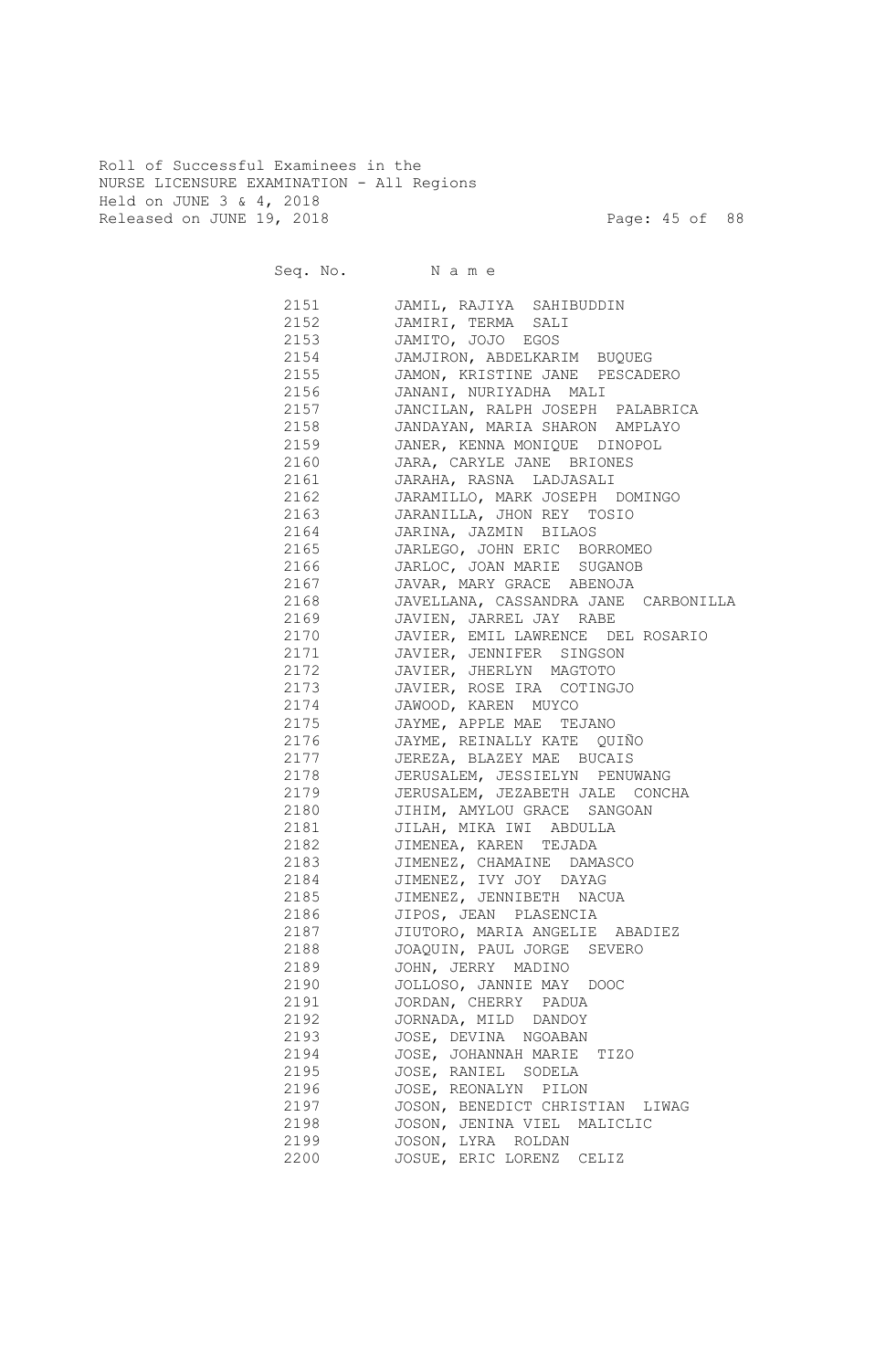Roll of Successful Examinees in the NURSE LICENSURE EXAMINATION - All Regions Held on JUNE 3 & 4, 2018 Released on JUNE 19, 2018 Page: 46 of 88

| Seq. No. Name |                                   |
|---------------|-----------------------------------|
| 2201          | JOTOJOT, AIMIE AYOP               |
| 2202          | JOVER, CHRISTELA CLAIRE GADONG    |
| 2203          | JOYNO, MARYJOY ACULA              |
| 2204          | JUAN, ALEXIA MARIE                |
| 2205          | JUAN, JILL EDEN DALISAY           |
| 2206          | JUANICH, DRAKE FERNANDEZ          |
| 2207          | JUANILLO, JOSEPH JOJI MERCADO     |
| 2208          | JUBILO, JHOANNE ESTIBAL           |
| 2209          | JUDILLA, CAROLYN BROÑOLA          |
| 2210          | JUL-ASPI, NUR-AIN BADDANG         |
| 2211          | JULHIJI, WENCESS CZIANA HALIPA    |
| 2212          | JULIAN, BRYAN TINIOLA             |
| 2213          | JULIAN, CHRISTIAN RAY PASCUA      |
| 2214          | JULONG, RADIKA SAMPANG            |
| 2215          | JULPA, NURISA HASSAN              |
| 2216          | JUMAHALI, NURSIDA KIRAM           |
| 2217          | JUMANGIT, JANNEEN MAE SARAL       |
| 2218          | JUMAO-AS, JAN VER                 |
| 2219          | JUMARITO, ANNE FRANCESS QUIMADA   |
| 2220          | JUMAWAN, KATE WINSLET CARBAJAL    |
| 2221          | JUMAWAN, LAUDEMER JR MONTAÑEZ     |
| 2222          | JUNAID, NADZLA BAKIL              |
| 2223          | JUNDAK, CHANEILE JUBILO           |
| 2224          | JUNI, JOHN CYNTH CADUA            |
| 2225          | JUNIN, MYRNALYN HINOLAN           |
| 2226          | JUNSAY, JANNE PATRICE NECESITO    |
| 2227          | JUNTO, TED PELLEJO                |
| 2228          | JUPURIE, FARRAH HADJIULA          |
| 2229          | JUSTO, JEREMIAH DE LEON           |
| 2230          | KAGUYUTAN, RALPH LOUIE CAGANDAHAN |
| 2231          | KAHAR, NAILA LUMCAT               |
| 2232          | KALAING, RUCAIYA ISNIRI           |
| 2233          | KALAM, NURFAINA AHMADAL           |
| 2234          | KANDANG, SITTI ASHIYA RIDJIKIH    |
| 2235          | KARANAIN, WYNNERAZHIER LAJA       |
| 2236          | KARON, BAI NORMINA ANGKAD         |
| 2237          | KASIM, BAI ZANDREA JAINAL         |
| 2238          | KASIM, YASMIN DAUD                |
| 2239          | KATIGBAK, MARYVIC FHAYE BOLNEO    |
| 2240          | KAW, KEEJEE JUCABAN               |
| 2241          | KAW, MARVIC JOY CORPUZ            |
| 2242          | KEE, KIRL JOAN ESPINOSA           |
| 2243          | KIAMCO, LILIANE FABROS            |
| 2244          | KIDANGEN, ROMEO JR SIAL           |
| 2245          | KIERULF, PAULINE BENDEJO          |
| 2246          | KIM, ARLLY ATACADOR               |
| 2247          | KIMPA, NUR-HIDAYAH MADJILON       |
| 2248          | KIRAM, ZARA LOU PROBADORA         |
| 2249          | KITANG, ELIZAH ENRIQUEZ           |
| 2250          | KNIAZEFF, DIVINE ASTORGA          |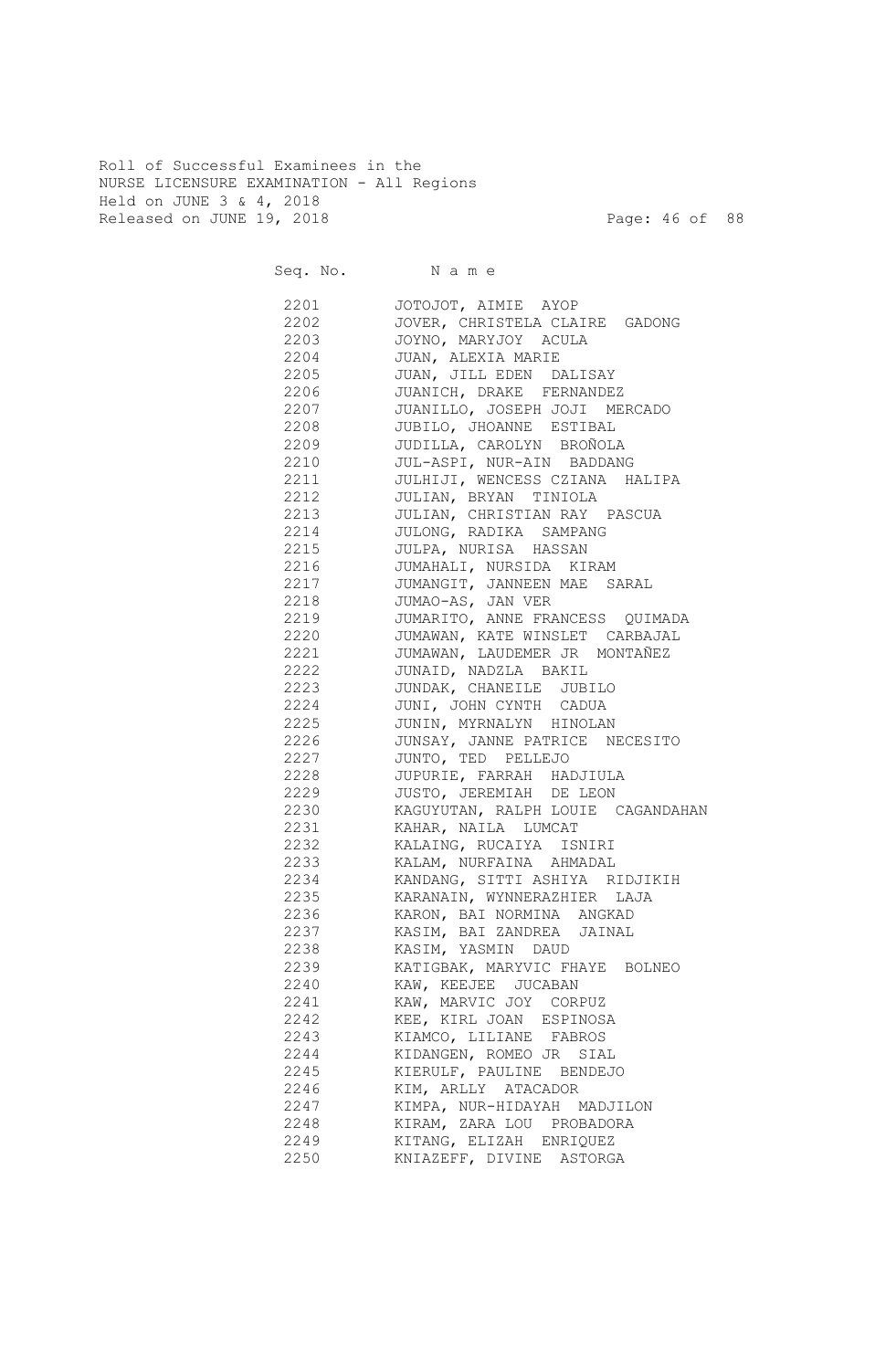Roll of Successful Examinees in the NURSE LICENSURE EXAMINATION - All Regions Held on JUNE 3 & 4, 2018 Released on JUNE 19, 2018 Page: 47 of 88

|      | Seq. No. Name                      |
|------|------------------------------------|
| 2251 | KOLLIN, FORREST JULIUS PEANG       |
| 2252 | KUK, I OH                          |
| 2253 | KULONG, PEARL RICHEL SIASON        |
| 2254 | KUMBAN, RHODA MAJIRUL              |
| 2255 | KUSAIN, NARSIA KUAYA               |
| 2256 | KUSHIDA, YOUKO MORATA              |
| 2257 | LAAD, JULIE ANNE MARIE QUILAPIO    |
| 2258 | LABAJO, ARIANE ALBARANDO           |
| 2259 | LABAJO, MARIE CHRISTINE RAMOS      |
| 2260 | LABASBAS, CYRYL HEAZIL SAMPAYAN    |
| 2261 | LABITAD, SHEILA FAITH TIANZON      |
| 2262 | LABITORIA, JEWEL SUELLO            |
| 2263 | LABORTE, ROCHELLE PULGO            |
| 2264 | LABRADO, HONEYLEY EMNACEN          |
| 2265 | LABRADOR, LORRAINE MAE DESTURA     |
| 2266 | LABRADOR, MARITESS                 |
| 2267 | LABRO, CINDY GRACE LACORTE         |
| 2268 | LABSAN, HANNAH DATO-ON             |
| 2269 | LABUSNOG, JUDITH LACQUIAS          |
| 2270 | LACADEN, CLAUDINE LADIA            |
| 2271 | LACANARIA, PHOABE BULLECER         |
| 2272 | LACANLALE, ANGELICA JOY SANCHEZ    |
| 2273 | LACARAN, JHEA BAGARINAO            |
| 2274 | LACASTESANTOS, VEA-IRISH BADON     |
| 2275 | LACAYA, NELISA MUIT                |
| 2276 | LACDANG, JEANNE ROSE DIME          |
| 2277 | LACKIAN, INDAH TADZMALYN HASSAN    |
| 2278 | LACSINA, KIMBERLY ANNE LUGTU       |
| 2279 | LACSON, JOSE II VIDAL              |
| 2280 | LACSON, RONNIE RABOT               |
| 2281 | LADAO, GEN LEE MAGNAMPO            |
| 2282 | LADJA, YENTIZARNEEN SAMPANG        |
| 2283 | LADJALAWAN, FATIMA AISHINE SANAANI |
| 2284 | LADJAMATLI, NAILA MOHAMMAD         |
| 2285 | LADORES, CARMELA ISABEL SAAVEDRA   |
| 2286 | LAGALA, JOYCE MARIE BUDIONGAN      |
| 2287 | LAGAPA, CLAIRE ANGELI BUSALANAN    |
| 2288 | LAGAT, DANICA IVES COSENILLO       |
| 2289 | LAGCAO, EVAN BUHAT                 |
| 2290 | LAGDAAN, TAMARA JEAN AYSON         |
| 2291 | LAGRIO, MARY ANN MAGADAN           |
| 2292 | LAGUDAS, ALJEAN PIEDAD             |
| 2293 | LAGUDAS, THERENCE CLYDE POJAS      |
| 2294 | LAGUNA, IRISH ROSELLE NAVALLE      |
| 2295 | LAGUNDAY, GINA MAE CALAMBRO        |
| 2296 | LAGURAS, CHRISTELLE JANE LAJATO    |
| 2297 | LAJA, LYRA ISMAEL                  |
| 2298 | LAJO, SUZETTE AGUILLON             |
| 2299 | LAJOM, JOHNADELLE ROMANO           |
| 2300 | LAKIBUL, NURUNNISAH ASSUNG         |
|      |                                    |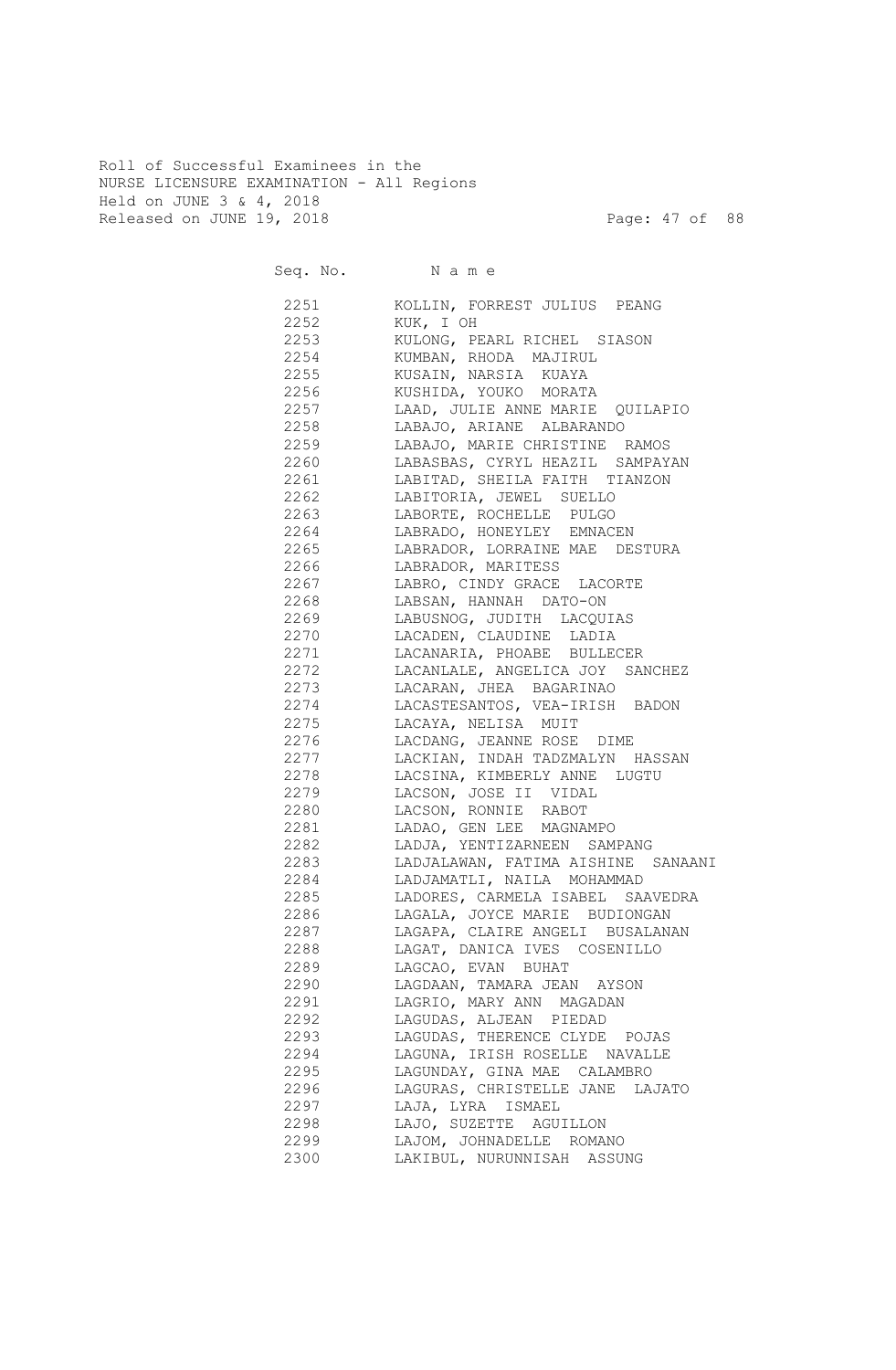Roll of Successful Examinees in the NURSE LICENSURE EXAMINATION - All Regions Held on JUNE 3 & 4, 2018 Released on JUNE 19, 2018 Page: 48 of 88

|              | Seq. No. Name                                                   |
|--------------|-----------------------------------------------------------------|
| 2301         | LALUAN, DEBRA LEE MARIE AMONTE                                  |
| 2302         | LAMASLIG, MARIELLE PATRICE SOLIS                                |
| 2303         | LAMBITCO, BERNADINE CARLA TAUYAN                                |
| 2304         | LAMERA, CRYSTAL HYACINTH RUIZ                                   |
| 2305         | LAMIS, EXZYL MAY PENKIAN                                        |
| 2306         | LAMPARAS, ALEXANDRIA FRAN BUTRON                                |
| 2307         | LANDICHO, BRANDON LAUDENCIA                                     |
| 2308         | LANDIZA, LUZ CHRISTINE<br>MANTILLA                              |
| 2309         | LANGA, YARAH TAHIR                                              |
| 2310         | LANGKI, MIKAELA BRUSSETT                                        |
| 2311         | LANON, MONICA SORIANO                                           |
| 2312         | LANORIAS, TRISHA DOMINIQUE REOMA                                |
| 2313         | LANUZA, JUSTINE KATE MACASIEB                                   |
| 2314         | LANUZO, LOUISE MAY SAMBAS                                       |
| 2315         | LAO, ANDREA CLAUDETTE PEDRAJAS                                  |
| 2316         | LAO, CHRISTINE JOY CAGAS                                        |
| 2317         | LAO, MARK LIAM WAYNE SOLEDAD                                    |
| 2318         | LAO, MYLENE DELA ROSA                                           |
| 2319         | LAPITAN, PAULINE ANMARI AUSTERO<br>LAPITAN, VINCENT DEO DOLLOSA |
| 2320<br>2321 | LAPIZ, ALYSSA KAY CORTEZ                                        |
| 2322         | LAPUZ, JOJI MARK BERNABE                                        |
| 2323         | LAQUIHON, ARIADNA CLARISSE LABISTE                              |
| 2324         | LARA, MARY ROSE GUMBAN                                          |
| 2325         | LARAGA, JANE AIREE CABRERA                                      |
| 2326         | LARGO, MARIEGOLD TORREJOS                                       |
| 2327         | LARIOSA, FEELYNE ANNE GABUTERO                                  |
| 2328         | LASACA, KRISTEL JANE DALAGAN                                    |
| 2329         | LASPIÑAS, HARVEY JOHN SIMEON                                    |
| 2330         | LASTIMOSO, CECILE DOUGLASH                                      |
| 2331         | LAT, KRISTINE MENDOZA                                           |
| 2332         | LATIDO, ARFY BANAWA                                             |
| 2333         | LAUREA, ANALYN CONSTANTINO                                      |
| 2334         | LAURENTE, CHLOIE MARWIN MATABILAS                               |
| 2335         | LAURENTE, FLORA MAE<br>JOYOHOY                                  |
| 2336         | LAURENTE, NIKKA MARIE AREVALO                                   |
| 2337         | LAURESTA, PRECIOUS MARIETH LLORITO                              |
| 2338         | LAVEZARES, CHERRY LOU CUEVA                                     |
| 2339         | LAYACAN, MARK GERALD TAÑADA                                     |
| 2340         | LAYLO, JENNYLYN BHON BALISI                                     |
| 2341         | LAYUG, JOAIZA DE VERA                                           |
| 2342         | LAZARO, FERLANZ AXLE MONZON                                     |
| 2343         | LAZARO, LILIBETH CAPOY                                          |
| 2344         | LAZARO, MA ROMMELLIE CAPOY                                      |
| 2345         | LEBITE, FREDY PENIALVA                                          |
| 2346         | LECTURA, JANINE LORRAINE CAJIPE                                 |
| 2347         | LEDESMA, ALLAN VICTOR JR ALINAS                                 |
| 2348         | LEDESMA, EDEN JOY VALEROS                                       |
| 2349         | LEDESMA, MIKE KERBY SAQUIBAL                                    |
| 2350         | LEDESMA, WILFORD LEN CATACUTAN                                  |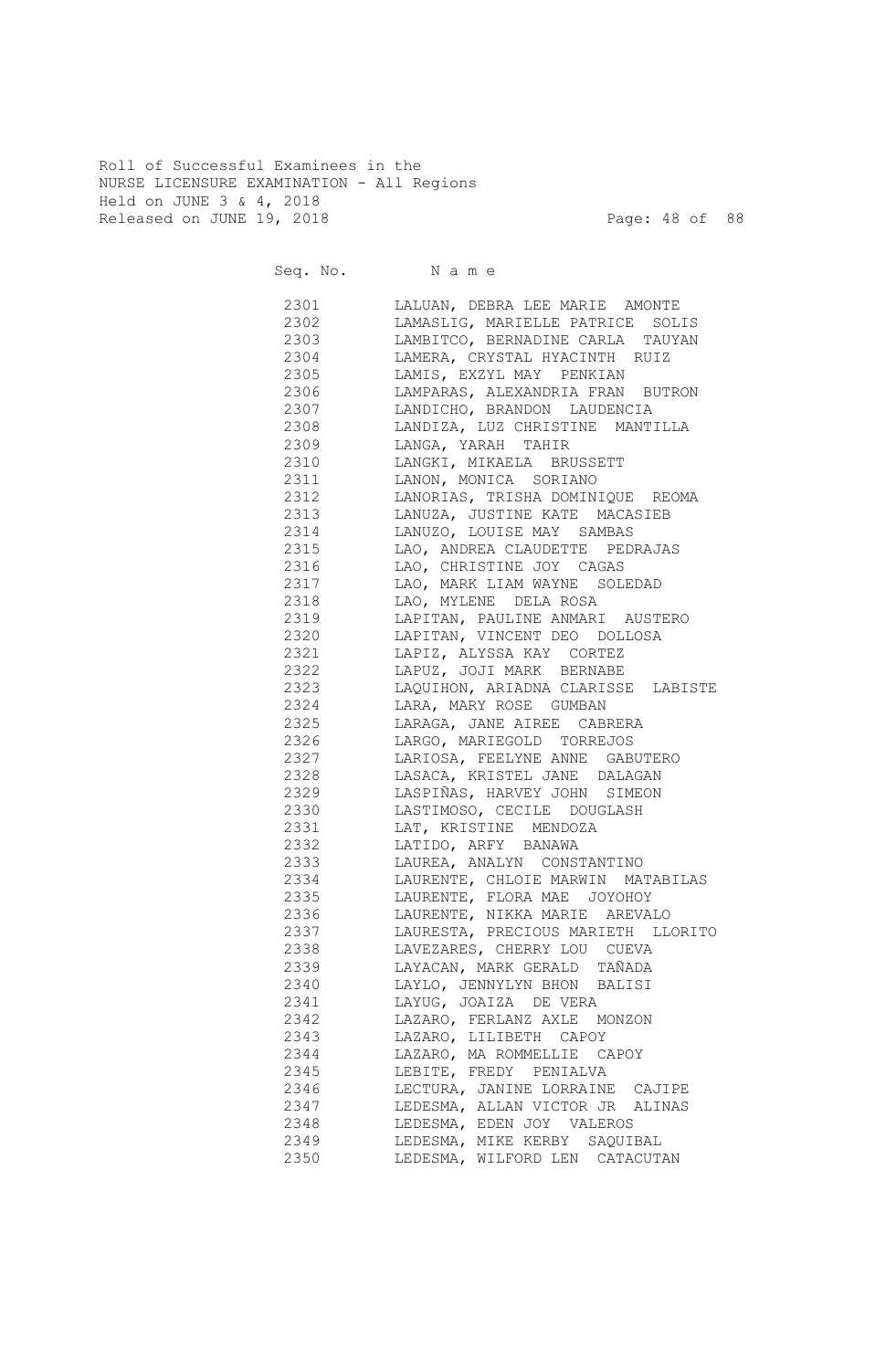Roll of Successful Examinees in the NURSE LICENSURE EXAMINATION - All Regions Held on JUNE 3 & 4, 2018 Released on JUNE 19, 2018 Page: 49 of 88

| Seq. No. Name |                                        |
|---------------|----------------------------------------|
|               | 2351 LEE, JANICE LAGASCA               |
| 2352          | LEGACION, RALF MAGTOTO                 |
| 2353          | LEGASPI, CRISTINE JOY DIONISIO         |
| 2354          | LEGASPI, JEMAE BLESS GOROSPE           |
| 2355          | LEGASPI, NEOVY LOVE BAYNO              |
| 2356          | LEGASPI, NICOLE CLAIRE MANA-AY         |
| 2357          | LEGISTA, MARITES                       |
| 2358          | LEGUERA, JOHN BRIAN CABARRUBIAS        |
| 2359          | LEJANO, CLAUDETTE FELICIANO            |
|               | 2360 LENOGON, ANDREA                   |
|               | 2361 LENTON, ESTELLE FAYE PELENIO      |
| 2362          | LEONAR, RAHMARIE DENCE TRINIDAD        |
|               | 2363 LEONARDO, PATRICIA DENISE LAGUMAY |
|               | 2364 LEONI, JEMAICALYN CARPIO          |
|               | 2365 LEPARDO, ASTHER MAE GENTEROLA     |
|               | 2366 LERIA, KATHLEEN JOY CABUAG        |
|               | 2367 LEYRITA, MARIA THERESA BASAS      |
|               | 2368 LI, STEPHANIE BEATRIZ GREGORI     |
|               | 2369 LIBANTE, DWIGHT ARVIN CALUMIA     |
|               | 2370 LIBRE, AIMEE LAYGAN               |
|               | 2371 LIBUNAO, RESSIE ALCAIDE           |
|               | 2372 LICCO, BRYAN ACAYAN               |
|               | 2373 LICOBEN, MARIA ANGELICA BITARA    |
|               | 2374 LICPA, BEVERLEY GALVEY            |
|               | 2375 LIGPIT, AMAMILA ESTOESTA          |
|               | 2376 LIM, HAZEL IVANNAH DELA CRUZ      |
|               | 2377 LIM, JAMES EARL MADAYAG           |
|               | 2378 LIM, MARY KATHLEEN ANN GUARDIAN   |
|               | 2379 LIM, MICHELLE MAPANAO             |
|               | 2380 LIM, NATHALIE CANDICE MENDOZA     |
|               | 2381 LIM, TIFFANY NADINE SALIENTE      |
|               | 2382 LIMBAGA, JULIE GRACE MARIE BATO   |
|               | 2383 LIMBO, NIKA JANE ABECIA           |
| 2384          | LIMEN, JENNYLYN ISLA                   |
| 2385          | LIMPAO, ALNIZA SHYRRAH LANTO           |
| 2386          | LIMPOCO, MARIE NELLE ESCRIBA           |
| 2387          | LIMSIC, ISAH FRANZ BANAWIS             |
| 2388          | LIMUN, CATHRENE RAMOS                  |
| 2389          | LINAN, MARK JOSEPH GREGORIO            |
| 2390          | LINAO, XERXYLL XYREANE DEPALOBOS       |
| 2391          | LINGALING, SHANE LANGKIA               |
| 2392          | LINGO, ALYSSA MARIE JAMISOLA           |
| 2393          | LIQUIRAN, FLORENCE DOMINGO             |
| 2394          | LITERAL, LIZA MAITA DALMAN             |
| 2395          | LIWAG, AUDRIC CHARLES GACUTAN          |
| 2396          | LIWANAG, LAUREN LESLIE DEANG           |
| 2397          | LIWANAGAN, LISA MIKAELA CRUZ           |
| 2398          | LIWAS, JENSEN TEJERO                   |
| 2399          | LLAGAS, ANGELA MAE DACULA              |
| 2400          | LLAGAS, SHIRLYN MAE DACULA             |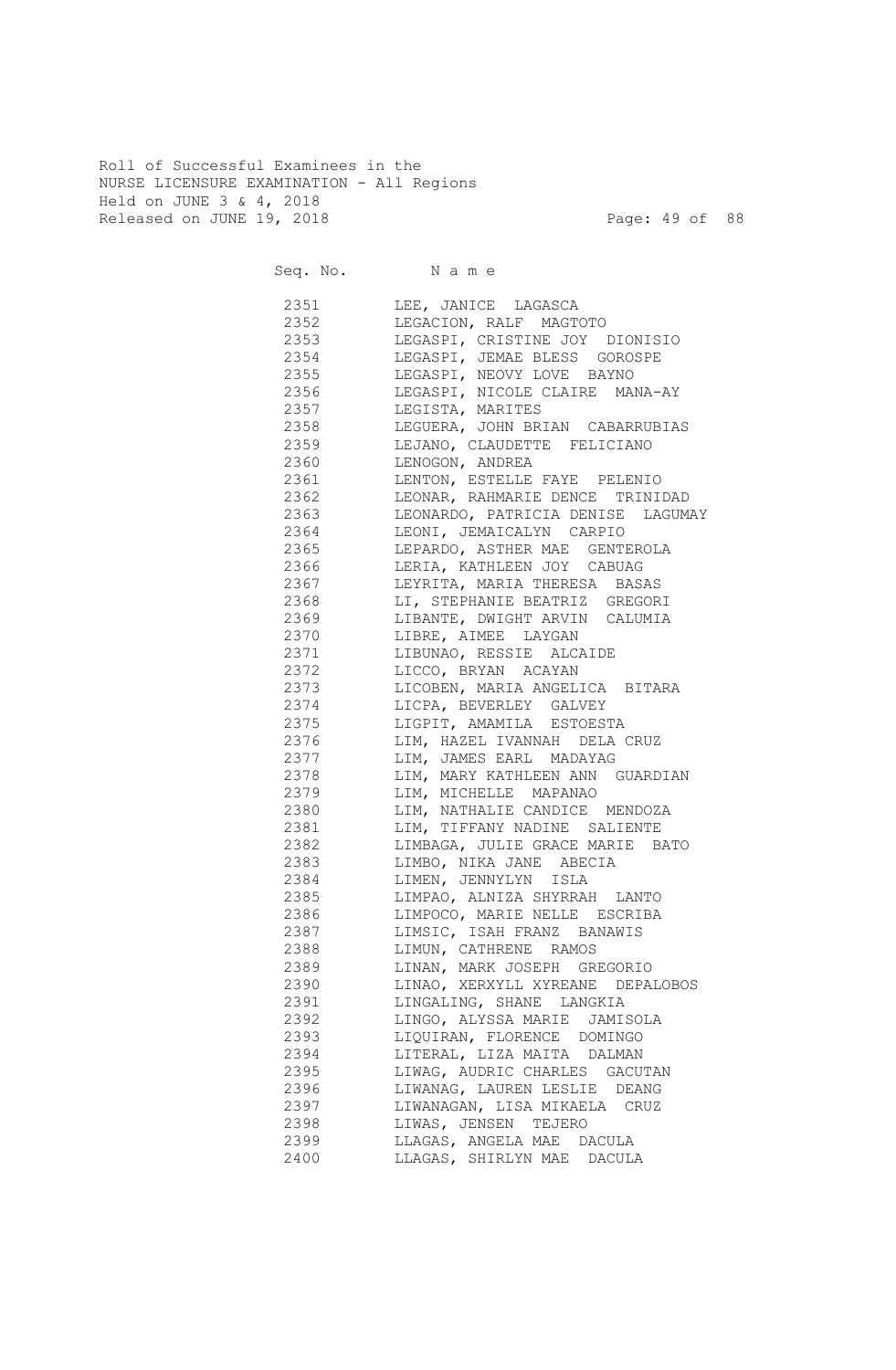Roll of Successful Examinees in the NURSE LICENSURE EXAMINATION - All Regions Held on JUNE 3 & 4, 2018 Released on JUNE 19, 2018 Page: 50 of 88

| Seq. No. Name |                                      |
|---------------|--------------------------------------|
| 2401          | LLAMAS, DARA ADRIENNE DERECHO        |
| 2402          | LLANOS, MARY ROSE LUCERO             |
| 2403          | LLANTO, PRINCESS MAGNOLIA FRANCISCO  |
| 2404          | LLARENA, AYANA JAMILA ESPELIMBERGO   |
| 2405          | LLARENAS, GERMA MADRIAGA             |
| 2406          | LLARINAS, KRENZ REIJ CABER           |
| 2407          | LLEDO, JULIE ANN GABRIEL             |
| 2408          | LLENOS, ELKAN CABALLES               |
| 2409          | LLERIN, CHRISTIAN EMMANUEL           |
| 2410          | LLEVE, JONAS PALARPALAR              |
| 2411          | LLONA, RIZZA LOVENDINO               |
| 2412          | LLONILLO, PATRIKA LOVECHILD BROQUEZA |
| 2413          | LOBO, JUDITH CLAIRE POLENDEY         |
| 2414          | LOBOS, JANICE PAYAD                  |
| 2415          | LOCQUIAO, ROSIELYN RONDILLA          |
| 2416          | LOFAMIA, RICA FRANCIAL               |
| 2417          | LOFRANCO, MARYGIN NOAH PALBAN        |
| 2418          | LOGENIO, JESSEL MALANA               |
| 2419          | LOGUINZA, JERANN GAMBONG             |
| 2420          | LOLOY, ROSE PALINGPINGAN             |
| 2421          | LOMAAD, JEREMIAH BERMUNDO            |
| 2422          | LOMEHOC, REBECCA MAE YABUT           |
| 2423          | LOMOD, BERNEL LOUIE PASCUAL          |
| 2424          | LOMOD, MARIE NELLE OLARITA           |
| 2425          | LOMONGO, MARIAH GRAZELLE GACUTAN     |
| 2426          | LONGAZA, JOHN CESAR MAGDASOC         |
| 2427          | LOPEZ, CORAZON LAURIO                |
| 2428          | LOPEZ, DAISY MARIE VELASQUEZ         |
| 2429          | LOPEZ, JOHANNA MARIE CABAÑOG         |
| 2430          | LOPEZ, KIM VENZAR CABANILLA          |
| 2431          | LOPEZ, KIMBERLY GLARINO              |
| 2432          | LOPEZ, LILENCE BEDOYA                |
| 2433          | LOPEZ, PEACH ANGELICA AYA-AY         |
| 2434          | LOPEZ, RIZA DACUYCUY                 |
| 2435          | LOQUE, JASPER PLAZA                  |
| 2436          | LOQUIAS, MA JOLEEN JOY OLEA          |
| 2437          | LOQUIAS, MADZNI MOHAMMAD             |
| 2438          | LORCA, MARY ANNE MACATIAG            |
| 2439          | LORENZO, ROWELL CADELIÑA             |
| 2440          | LORENZO, ROYCE MANUZON               |
| 2441          | LORILLA, MICHAEL JEFFREY DAMASCO     |
| 2442          | LORZANO, MARY JOY CASTAÑEDA          |
| 2443          | LOSARIA, JOSEPH DANUEL SUBADE        |
| 2444          | LOSBAÑES, LENE THERESE TRIBUNAL      |
| 2445          | LOVINDINA, MA KAY ABEJO              |
| 2446          | LOYOLA, DON VIC NAING                |
| 2447          | LOZANO, JERICA JILL REQUISO          |
| 2448          | LU, SEAN PATRICK PAALISBO            |
| 2449          | LUAYON, LUIS JR MANON-OG             |
| 2450          | LUBATON, SHIELA MAY BARRIETA         |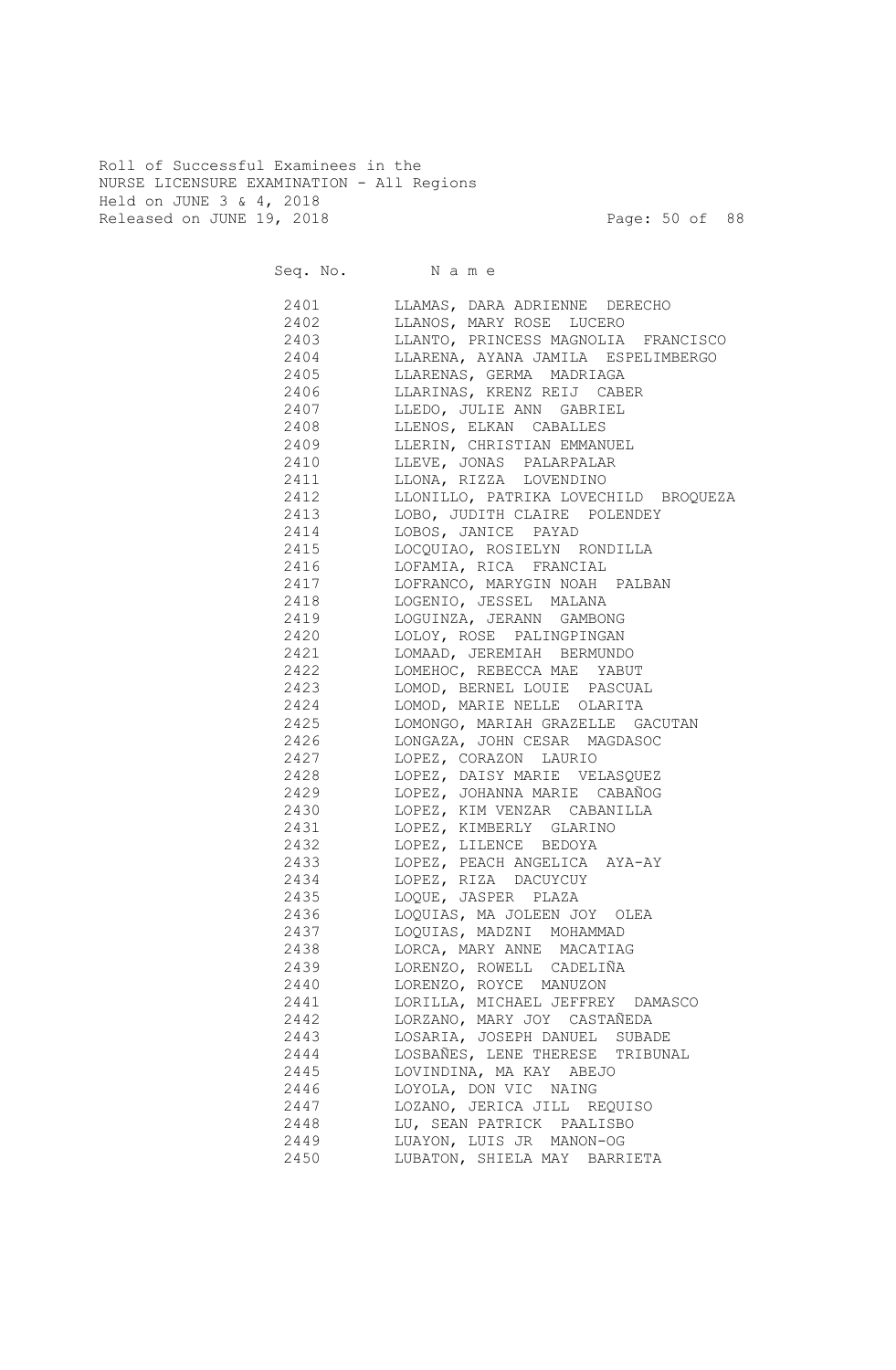Roll of Successful Examinees in the NURSE LICENSURE EXAMINATION - All Regions Held on JUNE 3 & 4, 2018 Released on JUNE 19, 2018 Page: 51 of 88

Seq. No. Name 2451 LUCATIN, SHIRLEY TAYLAN 2452 LUCERO, HERLYN ALOJADO 2453 LUCERO, JONNA PATRICIA VELUZ 2454 LUCERO, KRIZZA ROSE NARCISO 2455 LUCES, ANNA LORRAINE MENDOZA 2456 LUCES, CHRIS DERYL JUMAO-AS 2457 LUCES, JENNIFE ITURIAGA 2458 LUCES, KAREN MAE DIONEDA 2459 LUCHANA, CHIN LURESOL SALUBRE 2460 LUCHAVEZ, IVY KAYE CAHUCOM 2461 LUCIANO, JOHN MICHAEL DEPALAC 2462 LUCIO, CATHY PAYAKIT 2463 LUGAY, MAY CHEALLANE LEE MATA 2464 LUJAN, JANELENE JOY ALAGOS 2465 LUKBAN, AILEEN CEZAR 2466 LUMABI, GLECY MAE MIRANDA 2467 LUMAIN, DIANNA ROSE RASONABLE 2468 LUMANGGAL, SARAH KANAPIA 2469 LUMAPAY, JOY MARIE IBIS 2470 LUMAYA, JOHN CLYDE BARRANCO 2471 LUMBAB, MARCO LOWEN RAMIREZ 2472 LUMBRE, RIZA CABUG-OS 2473 LUMIBAO, JHOMAR AGUSTIN 2474 LUMIGUID, CRISTEL GONZALES 2475 LUMINARIAS, SHAIRA JANE MARCOJOS 2476 LUMINARIO, ANA MARISS PERBES 2477 LUMONGSOD, ELIZAH MARIE BADAYOS 2478 LUNA, ARIANNE JOYCE SALAZAR 2479 LUNA, CHERIE MAE ALVAREZ 2480 LUNASIN, REXZYLLE JOYCE CORONADO 2481 LUNGAY, JO PHILLIP 2482 LUNZON, JEEVA MAE SARASPE 2483 LUPAGUE, MA BERNADETTE VILLAREN 2484 LUPANGO, ALEXA FABILA 2485 LURA, HANNA IVY INTAWON 2486 LUSTRIA, BLEAU GENE ABEQUIBEL 2487 LUTIAN, RADZMA TABAMO 2488 LUZANO, WINILYN MAQUINAD 2489 MA-AT, ESSIE GAIL GIANZON 2490 MAALA, NATIVIDAD TUAZON 2491 MABAGOS, STEPHEN KURT TOLEDO 2492 MABALOT, KAREN CAMILLE FORTICH 2493 MABASA, CLIFF RICHARD TOBIAS 2494 MACA-ALANG, SITTIE NOR-FATMAH MAYO 2495 MACABABBAD, FRIENDLYN TAMANA 2496 MACABALES, GRANT HILL PICCIO 2497 MACADATAR, RAYHANA DIMALA 2498 MACADENDEN, DOREEN CASTAÑEDA 2499 MACALA, SANAIRA CASIM 2500 MACALINO, PRINCESS GLORIA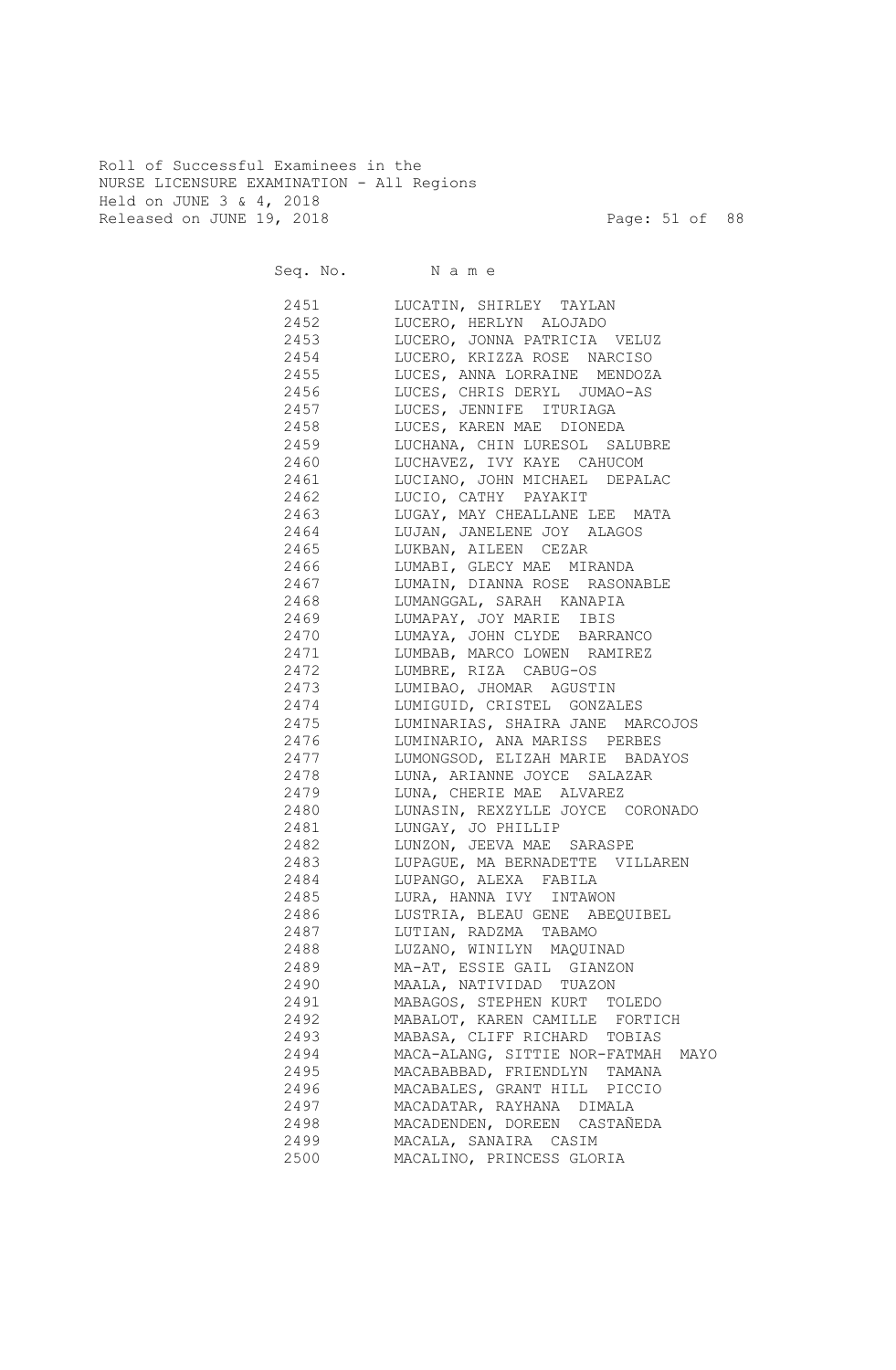Roll of Successful Examinees in the NURSE LICENSURE EXAMINATION - All Regions Held on JUNE 3 & 4, 2018 Released on JUNE 19, 2018 Page: 52 of 88

Seq. No. Name 2501 MACALINTAL, COLLEEN MUSKETER 2502 MACALOS, MARIEL ALJAY GUITA 2503 MACAOCOM, MOHAIMEN RESEMILLA 2504 MACARAEG, RICHELLE ARCANGEL 2505 MACARAIG, EUNICE CRUZ 2506 MACARIO, RACHEL ANNE DELA CRUZ 2507 MACASLING, ALMA RECANIL 2508 MACASLING, GEROME KERSEY CORPUZ 2509 MACASOCOL, ANGEL NABUA 2510 MACATANGAY, CARLA MAY CIELO 2511 MACATANTAN, ROSCELLYN TOLENTINO 2512 MACATON, SHERMAHAL TULAWI 2513 MACEDA, MARY JANE MACANAS 2514 MACIAS, DAISY ANNE PEROCHO 2515 MADAG, NAIRA LUMBOS 2516 MADDATU, JANE FRANCELLE POONIN 2517 MADDATU, PRINCESS JHACILLE SAQUING 2518 MADEJA, MARIA DAISY QUITORIO 2519 MADELO, JOHN MICHAEL LAMDAGAN 2520 MADJANI, FATIMA DYANN ASRI 2521 MADRIGAL, AMIEL RAMIREZ 2522 MADRIGAL, MA CHRISTINE DE CHAVEZ 2523 MAESTRO, MARY ROSE GUTIERREZ 2524 MAGABILIN, MAXELL ALEXIS CABIDA 2525 MAGALLON, CLEO IVY MAGBANUA 2526 MAGANDIA, IBRAHIM DIMACALING 2527 MAGARO, RIZA JANE PETAGARA 2528 MAGAT, JUNE BAÑAGA 2529 MAGBUJOS, RENAN HERMOGENES 2530 MAGCALAS, PAULA MARIE GENANDA 2531 MAGELNA, MARISSA BAGUMAMA 2532 MAGHARI, MARIEDITH JUANITAS 2533 MAGHARI, SALLY MAE SABELLO 2534 MAGHINAY, DANA MARIE JOVEN 2535 MAGISTRADO, ELIZAH KATE LLAGAS 2536 MAGLAJOS, INGRID MAY LUSICA 2537 MAGLAYA, JOYCE BAUTISTA 2538 MAGLAYA, MAC DONELE GALLARDO 2539 MAGLENTE, TERENZ FAYE BAGUIO 2540 MAGLO-YOAN, LOREN NAMOCATCAT 2541 MAGNO, HANE MAY LAROA 2542 MAGNO, MA JOSSA MAE LEGASPI 2543 MAGNO, MAY QUIRINO 2544 MAGPAYO, MIKAELA NICOLAS 2545 MAGSALAY, JOSE BIEN PAULO SEGUNDO 2546 MAGSIANO, ALMA SABOG 2547 MAGSOMBOL, PAUL CHRISTIAN NIMEDES 2548 MAGTALAS, WILLINE MARIE VIZCONDE 2549 MAHIDLAON, ARCELY REYES 2550 MAHIDLAWON, MARY GRACE ABAN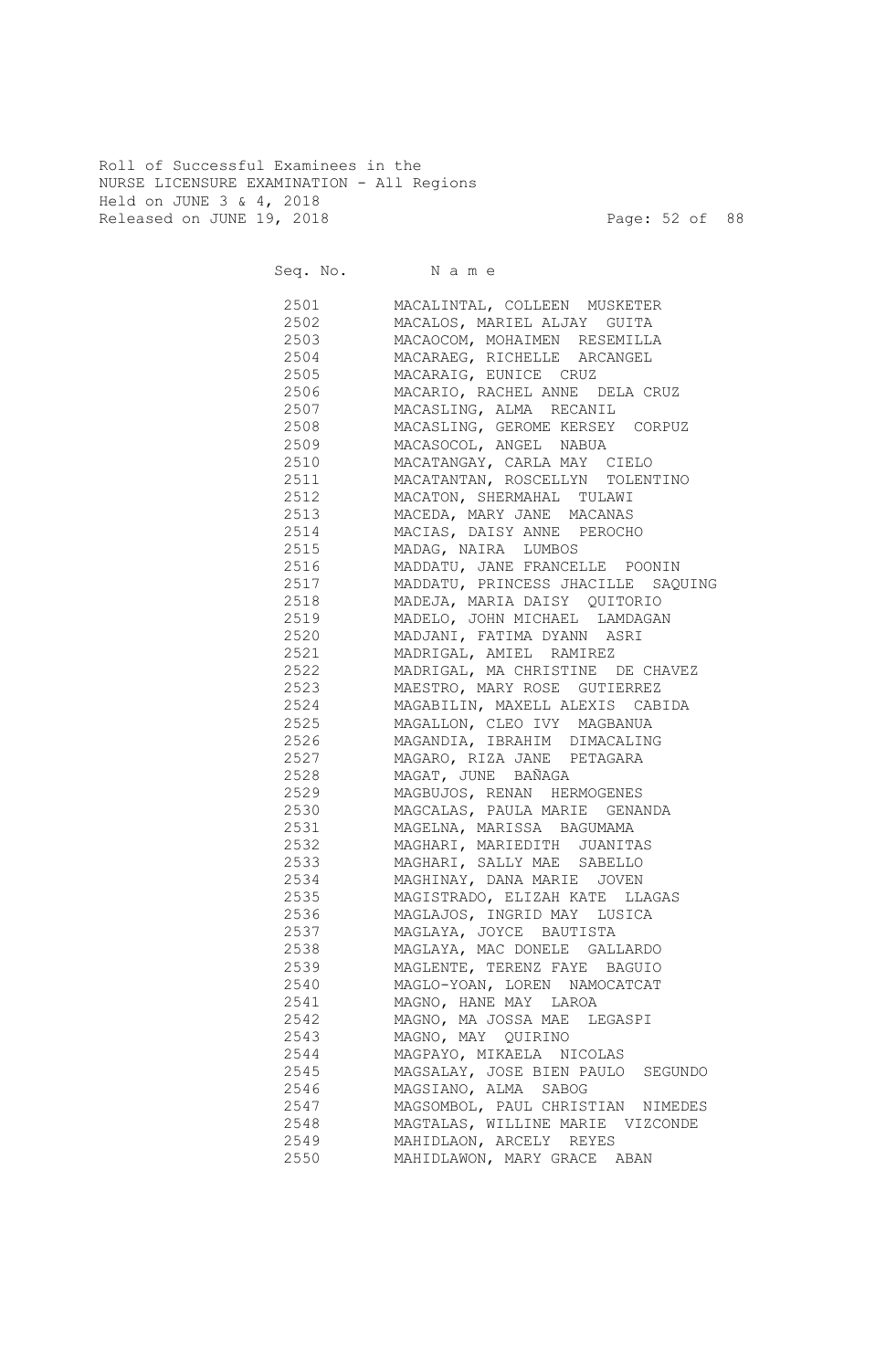Roll of Successful Examinees in the NURSE LICENSURE EXAMINATION - All Regions Held on JUNE 3 & 4, 2018 Released on JUNE 19, 2018 Page: 53 of 88

|              | Seq. No. Name                                                |
|--------------|--------------------------------------------------------------|
|              | 2551 MAHILOM, JEROME PASCO                                   |
|              | 2552 MAHILUM, JASMIN LIWANAGAN                               |
|              | 2553 MAHINAY, NIZA MARIE GERENTE                             |
| 2554         | MAHUSAY, BRIDGET BULA                                        |
|              | 2555 MAJUK, AL-MOQNEY HADJIRUL                               |
|              | 2556 MAKASIAR, WINONA TORIBIO                                |
| 2557         | MALABUYOC, MERVIN LUNA                                       |
| 2558         | MALACA, MARIJOY VILLANUEVA                                   |
| 2559         | MALAGA, CHASTINE CAJURAO                                     |
| 2560         | MALAKI, MARY JUDITH CASTILLO                                 |
| 2561         | MALAYLAY, CASSANDRA MARIE FUENTES                            |
| 2562         | MALCABA, GABRIEL CABLAS                                      |
| 2563         | MALEJANA, MYRA MORGA                                         |
| 2564         | MALENAB, EDNA TAYONG                                         |
| 2565         | MALIA, AMABELLA CALIMUTAN                                    |
| 2566         | MALIBIRAN, JOAN VERGARA                                      |
| 2567         | MALIGSAY, MARK JOSEPH REATE                                  |
| 2568         |                                                              |
| 2569         | MALIK, SOHAINA SARIP<br>MALINAO, GENEVIVE BARRENTO           |
| 2570         | MALINGCO, ABEGAIL LU                                         |
| 2571         | MALISOD, NIDALYN ARELLANO                                    |
| 2572         | MALIXI, ARA MARHIELA TUAZON                                  |
| 2573         | MALLARI, MA AIKA GEENEL CABRAL                               |
| 2574         | MALLARI, PRINCESS MARIE IBAY                                 |
| 2575         | MALLO, CLARABHEL BUENO                                       |
| 2576         | MALLORCA, JOYCE AGREDA                                       |
| 2577         | MALONES, MARIA LYN MAR ALBANCIA                              |
| 2578         | MALUNDA, SERGIE GIL CHISNO                                   |
| 2579         | MAMAC, MADELINE CERENEO                                      |
|              | 2580 MAMISCAL, NORHAMIDAH GOLGOL                             |
| 2581         | MANABAT, STEVEN GALE MAGTANONG                               |
|              | 2582 MANAHAN, OBADIAH ENRIQUEZ                               |
|              | 2583 MANALANG, JEPTE FLORES                                  |
|              | 2584 MANALAS, AMEERA LANGA                                   |
|              | 2585 MANALESE, ZION JESTER MERCADO                           |
| 2586         | MANALO, ANNE GELEENE TEOPE                                   |
| 2587         | MANALO, LEANNE CARLIEZLE MANAAY                              |
| 2588         | MANALO, OLIVIA BORJA                                         |
| 2589         | MANALO, PEACHES FREA DE GRACIA                               |
| 2590         | MANANGU, KIMBERLY LOU VENERACION                             |
| 2591         | MANANQUIL, KATHRINA ALFONSO                                  |
| 2592         |                                                              |
| 2593         | MANAO, LORRAINE ETHEL APACHE<br>MANAOG, RHONZEN ALLEN AQUINO |
| 2594         |                                                              |
|              | MANCERA, HILLARY GUADA SABELLA                               |
| 2595         | MANDAH, SHERMAHAL SALIBANGSA                                 |
| 2596<br>2597 | MANDAP, JANINE MENDOZA<br>MANDIA, CHRIS ANNE CRUZ            |
| 2598         |                                                              |
|              | MANDILAG, KIMBERLY SUBADE                                    |
| 2599         | MANEBPEL, AL-AMIN SANGKI                                     |
| 2600         | MANGALILI, WILMER PATRICIO                                   |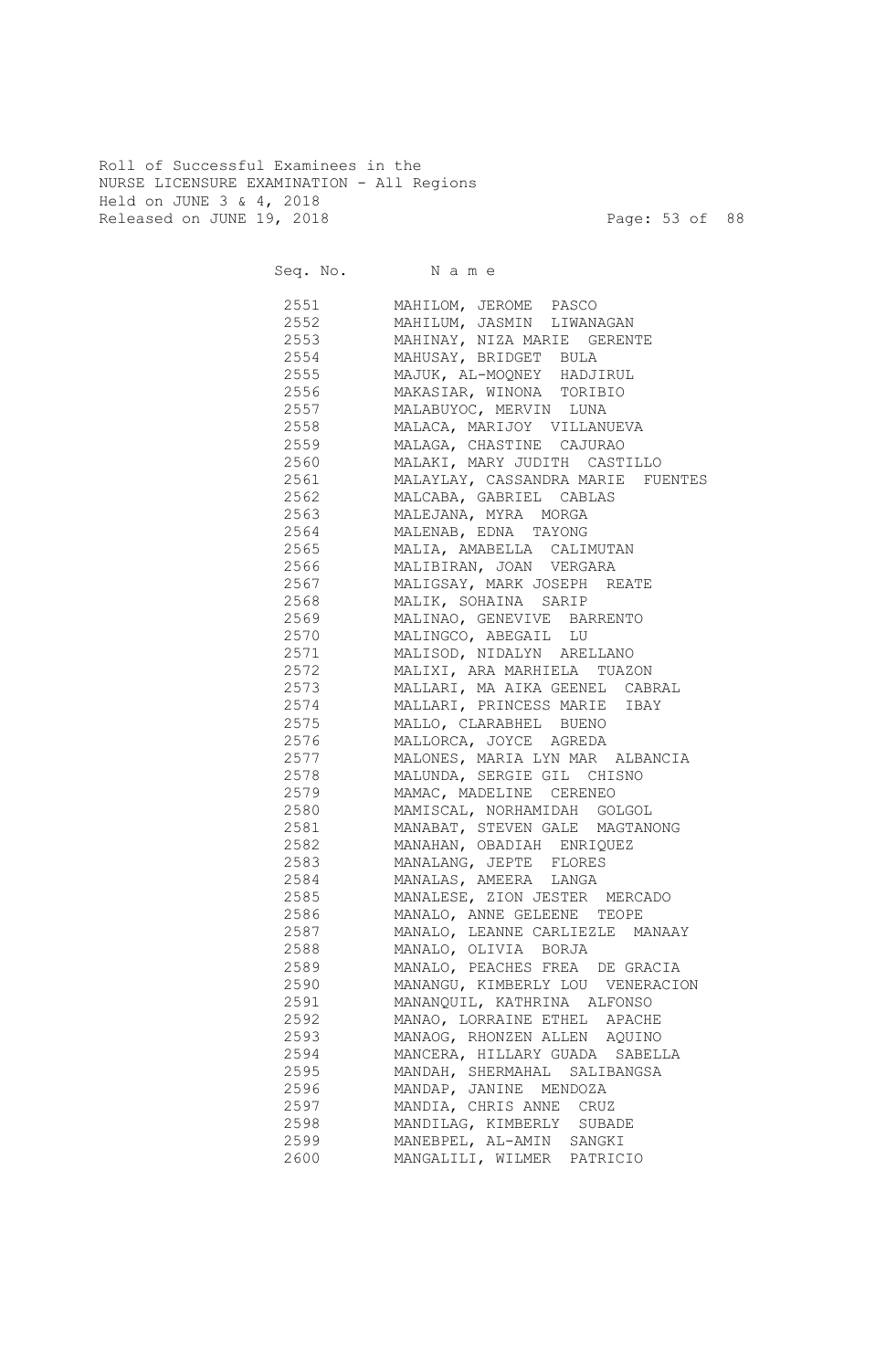Roll of Successful Examinees in the NURSE LICENSURE EXAMINATION - All Regions Held on JUNE 3 & 4, 2018 Released on JUNE 19, 2018 Page: 54 of 88

|          | Seq. No. Name                          |
|----------|----------------------------------------|
| 2601     | MANGANA, JUNREY FRITZ SOLEDAD          |
| 2602     | MANGARIN, PHOEBE KATES TIONGCO         |
| 2603 260 | MANGASER, BEVERLY BITOS                |
| 2604     | MANGINSAY, RICHEL HIDLAO               |
| 2605     | MANGLAPUS, CHARLENE MAY DASILAG        |
| 2606     | MANGOROBAN, ATHENA LOUISE<br>SARTAGUDA |
| 2607     | MANGUBAT, CLIEMVE TOLOSA               |
| 2608     | MANGUIAT, MARIA CARLA ENATE            |
| 2609     | MANGUIOB, OLIN ORPHEUS GOZALO          |
| 2610     | MANGUNAY, YANI DUMON                   |
| 2611     | MANIAGO, CINDY JOY TAPIZ               |
| 2612     | MANILA, KATHERINE ESTACIO              |
| 2613     | MANIMBO, JENNELYN LANUZA               |
| 2614     | MANIO, ALYZZA SHANE MUNAR              |
| 2615     | MANLAPAZ, MEYNARD DE ROXAS             |
| 2616     | MANLIGOY, SONETTE BADANG               |
| 2617     | MANLINCON, ARLYN GONZALES              |
| 2618     | MANLONGAT, ZEITH DEPUTADO              |
| 2619     | MANN, MA CAITLIN TELEN                 |
| 2620     | MANSILLA, RAHINA SABTAL                |
| 2621     | MANSOR, NOROLAIN HADJI OMAR            |
| 2622     | MANTILES, SIKHANDER GABIL              |
| 2623     | MANUEL, JESSELITA ALONZO               |
| 2624     | MANUEL, JHEASSA BAÑADA                 |
| 2625     | MANUEL, MARINELLE                      |
| 2626     | MANUEL, PITCHY PEARL PITOS             |
| 2627     | MANUEL, RUBY ROSE NGOHO                |
| 2628     | MANZANO, RONIE BARRAMEDA               |
| 2629     | MANZO, JEMIMAH MAZO                    |
| 2630     | MAPANOO, RAM CEDRICK CO                |
| 2631     | MARALIT, KRYSTEEN ZETH                 |
| 2632     | MARASIGAN, MICHELLE METIN              |
| 2633     | MARAY, ANN PAULINE LIBATO              |
| 2634     | MARAÑO, JAN RELLORA                    |
| 2635     | MARAÑON, MAYSHELL DAPAT                |
| 2636     | MARBAN, CHARLEMAGNE IV CANEOS          |
| 2637     | MARBAS, ROSE MIKAELA GABISAN           |
| 2638     | MARCELO, MA CARINA PALMA               |
| 2639     | MARIANO, RAFAEL MIGUEL BONIFACIO       |
| 2640     | MARIGOMEN, ANGELE YCOT                 |
| 2641     | MARIKIT, ALJUHN CUYOS                  |
| 2642     | MARINO, ARIELLE MEG ZAFE               |
| 2643     | MARISCOTES, ALDWIN TARUC               |
| 2644     | MARIÑAS, ORVILYN HADUCANA              |
| 2645     | MARJUL, AIZZA AMIL                     |
| 2646     | MAROHOM, ASLIA LAGUINDAB               |
| 2647     | MAROHOM, NOR-AIN SARIP                 |
| 2648     | MAROLIÑA, AYRA JAMIE CARADO            |
| 2649     | MARQUEZ, JOHN PAULO DIMAANO            |
| 2650     | MARQUEZ, MARIEL BELANDRES              |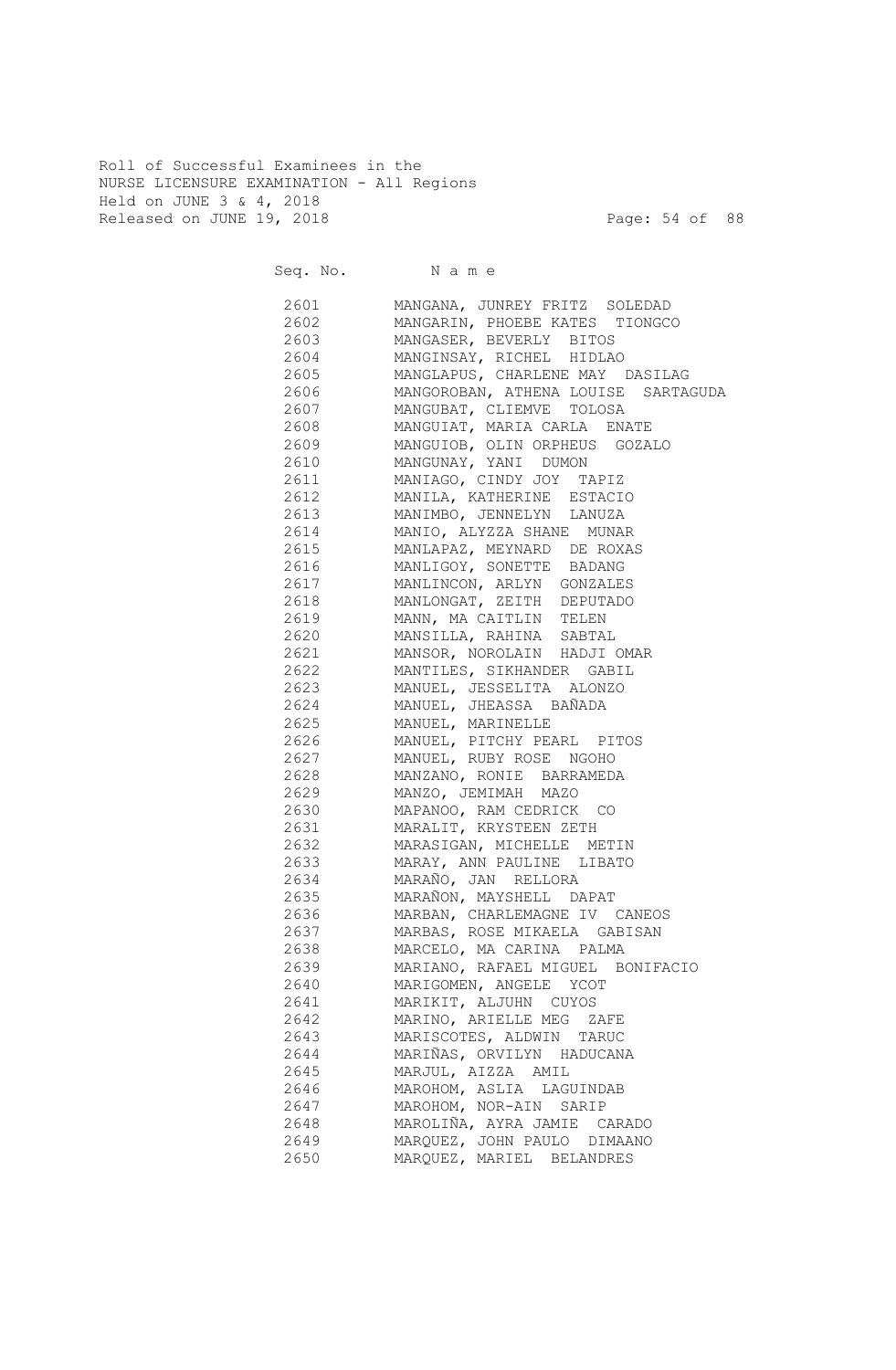Roll of Successful Examinees in the NURSE LICENSURE EXAMINATION - All Regions Held on JUNE 3 & 4, 2018 Released on JUNE 19, 2018 Page: 55 of 88

|              | Seq. No. Name                                                     |
|--------------|-------------------------------------------------------------------|
| 2651 200     | MARQUEZ, SHEILA COLAO                                             |
| 2652         | MARSAMOLO, GRACE JANE SALIGUMBA                                   |
| 2653         | MARTIN, JENNIFER PIZA                                             |
| 2654         | MARTIN, JOVELYN BURBANO                                           |
| 2655         | MARTIN, MARK GIL PANGANIBAN                                       |
| 2656         | MARTIN, MARY GRACE MARCOS                                         |
| 2657         | MARTINEZ, ANDREA LOUISE SEVILLEJA                                 |
| 2658         | MARTINEZ, KIMBERLY INTON                                          |
| 2659         | MARTINEZ, MAE THERESE IBARRA                                      |
| 2660         | MARTINEZ, MARIA XZ MAGNO                                          |
| 2661         | MARTINEZ, MARJORIE MOLINA                                         |
| 2662         | MARTINEZ, MARRY JOY AGON                                          |
| 2663         | MARTINEZ, NATHALIE ISAR<br>MARTINEZ, RODOLF APOLLOON GEMORA       |
| 2664<br>2665 | MARZAN, CARLA LORETA JAPZON                                       |
| 2666         | MARZO, MELANIE ESTANISLAO                                         |
| 2667         | MASAUD, SHEILAMER SAMUNUD                                         |
| 2668         | MASIAS, FRANCIS EJ CODILLA                                        |
| 2669         | MASISAY, RHEA LOU NAMOC                                           |
| 2670         | MASNAR, SITTIE AYNAH LININDING                                    |
| 2671         | MASSALANG, MAHALIA ASUELA                                         |
| 2672         | MATAMOROSA, MA CARMELLE MENDEZ                                    |
| 2673         | MATANOG, ASNIA LOTAO                                              |
| 2674         | MATIAS, ELLAINE HIPOLITO                                          |
| 2675         | MATIAS, GENICA MANUEL                                             |
| 2676         | MATIC, JOHN LERRY DANTES                                          |
| 2677         | MATUMADI, AMINA VALERA                                            |
| 2678         | MAULANA, AMERAH OMAR                                              |
| 2679         | MAURILLO, MARIA REINA DE VEYRA                                    |
| 2680         | MAXIMO, MARK ANDRIE ANCHETA                                       |
| 2681         | MAXINO, JONARD AYATON                                             |
| 2682         | MAYO, BIENVINIDO JR INAO                                          |
| 2683         | MAYOR, BENNA ABABA                                                |
| 2684         | MAYORDOMO, BLESS CABILOGAN                                        |
| 2685         | MAZON, JIAN HAROLD COSTALES                                       |
| 2686         | MAÑADA, YASMIN ISABELLE GANABAN                                   |
| 2687         | MAÑALAS, SADAM NASSER                                             |
| 2688         | MAÑIBO, RENERICK THEODORE DIMAILIG<br>MAÑOSCA, ALYANNA SALANGUSTE |
| 2689<br>2690 | MEANA, BEVERLYN ROA                                               |
| 2691         | MEDALLA, KRIZIA MARIE SALUTILLO                                   |
| 2692         | MEDALLA, PATRICIA ANDREA MARTINEZ                                 |
| 2693         | MEDES, MARIANNE VETTE MANGOSING                                   |
| 2694         | MEDIODIA, GAIL KRIZELLE VIDAL                                     |
| 2695         | MEJIA, KIMROSE MANGILA                                            |
| 2696         | MEJIA, MARIA VICTORIA MASING                                      |
| 2697         | MEJIAS, KATHLEEN JANE CAYLAN                                      |
| 2698         | MEJORADA, JOHN CARLO GACUSAN                                      |
| 2699         | MELENDEZ, KAMILLE KARINA GABUYA                                   |
| 2700         | MELENDRES, MARJORIE LAURENTE                                      |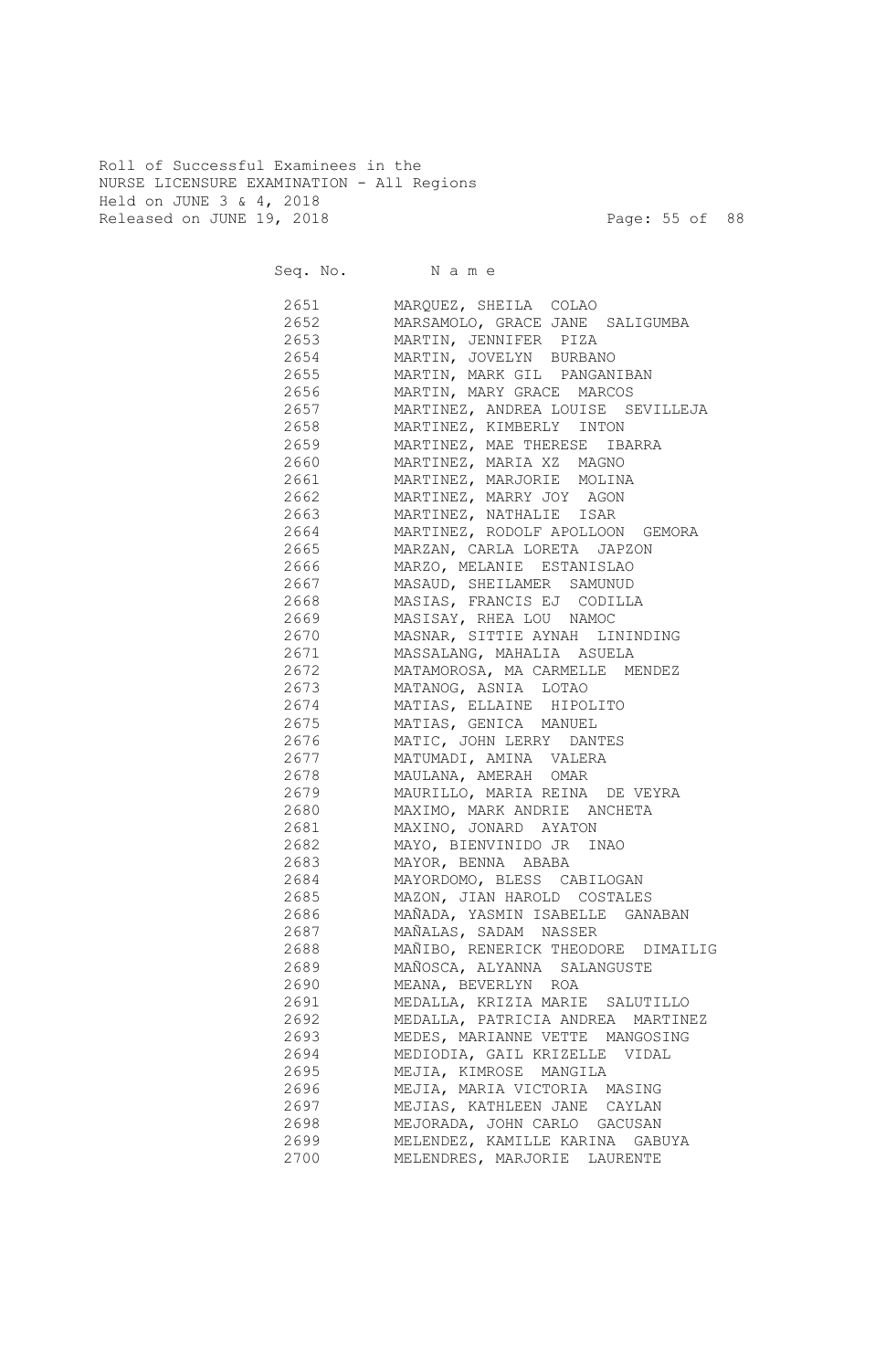Roll of Successful Examinees in the NURSE LICENSURE EXAMINATION - All Regions Held on JUNE 3 & 4, 2018 Released on JUNE 19, 2018 Page: 56 of 88

|      | Seq. No. Name                                                                   |
|------|---------------------------------------------------------------------------------|
|      | 2701 MELLIJOR, MARJAKE PHILIP RACHO                                             |
|      | 2702 MEMIS, ROSA JOY SOLIS                                                      |
|      | 2703 MENARDO, JEROME MERCADO                                                    |
|      | 2704 MENARDO, KYRA ANGELI BISQUERA                                              |
|      | 2705 MENDEZ, MARVIN LEGASPINO                                                   |
|      | 2706 MENDEZ, RYAN MANALO                                                        |
| 2707 | MENDOZA, ALLAN MARTIN ALAO                                                      |
|      | 2708 MENDOZA, BENJIE DELA ROMA                                                  |
|      | 2709 MENDOZA, CLARAENZE BON CASTAÑETO                                           |
|      | 2710 MENDOZA, ELIDALE OLMEDO                                                    |
|      | 2711 MENDOZA, ERLIE YANA                                                        |
|      | 2712 MENDOZA, JENNY ROSE ALARCON                                                |
|      | 2713 MENDOZA, JIMCORLYN GARCIA                                                  |
| 2714 | MENDOZA, JOSEPH RELOZA                                                          |
| 2715 | MENDOZA, KAYE MARIE                                                             |
| 2716 | MENDOZA, KENNETH ROGER CATALUÑA                                                 |
| 2717 | MENDOZA, KIM TOLENTINO                                                          |
| 2718 | MENDOZA, MARK IAN GALVEZ                                                        |
| 2719 | MENDOZA, RAE DANIELLE ENRIQUEZ                                                  |
| 2720 | MENDOZA, ROMMEL EVANGELISTA                                                     |
| 2721 | MENDOZA, SHAIRA RAMIREZ                                                         |
| 2722 | MENESES, VERA ANNE LAURESTA<br>MENGULLO, CRYSTAL GAYLE BASILIO<br>MENGNATI TILL |
| 2723 |                                                                                 |
| 2724 | MENONCIA, ELLA MAE BALADJAY                                                     |
| 2725 | MENOR, HENESSY RIOLA                                                            |
| 2726 |                                                                                 |
| 2727 | MENOR, JESSA MARIE CHAN<br>MEPIEZA, CHRISELLE MARGIE ANNE BANSAG                |
| 2728 | MERCADER, JANICE MARAVELES                                                      |
| 2729 | MERCADO, ANNIE PINCALIN                                                         |
| 2730 | MERCADO, CHRISLYN MARIE NACUA                                                   |
| 2731 | MERCADO, CRISTEL RIZZA GO                                                       |
| 2732 | MERCADO, JIANNE MEG GOMEZ                                                       |
| 2733 | MERCADO, RAHYA LAUDDIN                                                          |
| 2734 | MERCADO, RAY NINO GACUS                                                         |
| 2735 | MEREZ, MAYLLENNE ANN PLAZA                                                      |
| 2736 | MERIOLES, ROLYN PARAJAS                                                         |
| 2737 | MERLE, RHIANNIE FUNDAN                                                          |
| 2738 | MERLUZA, JESSICA LOUISE DANAO                                                   |
| 2739 | MESINA, MAJA KASMERE GALANG                                                     |
| 2740 | METRAN, MARIA THERESA VALINO                                                    |
| 2741 | METRILLO, LIZA CHAVEZ                                                           |
| 2742 | MIANO, DONNA MAE ELCANA                                                         |
| 2743 | MICLAT, KARLA FULGUERAS                                                         |
| 2744 | MICO, PAUL CASIANE MADRIGAL                                                     |
| 2745 | MIGALLEN, IMEE SARIO                                                            |
| 2746 | MIGUEL, CIENNAH MARANTAL                                                        |
| 2747 | MIGUEL, REIGNE ANCHETA                                                          |
| 2748 | MIJAN, NORDIRA YASIN                                                            |
| 2749 | MILAG, BELINDA LOYZAGA                                                          |
| 2750 | MILAN, SHERLYN MAE PEJANA                                                       |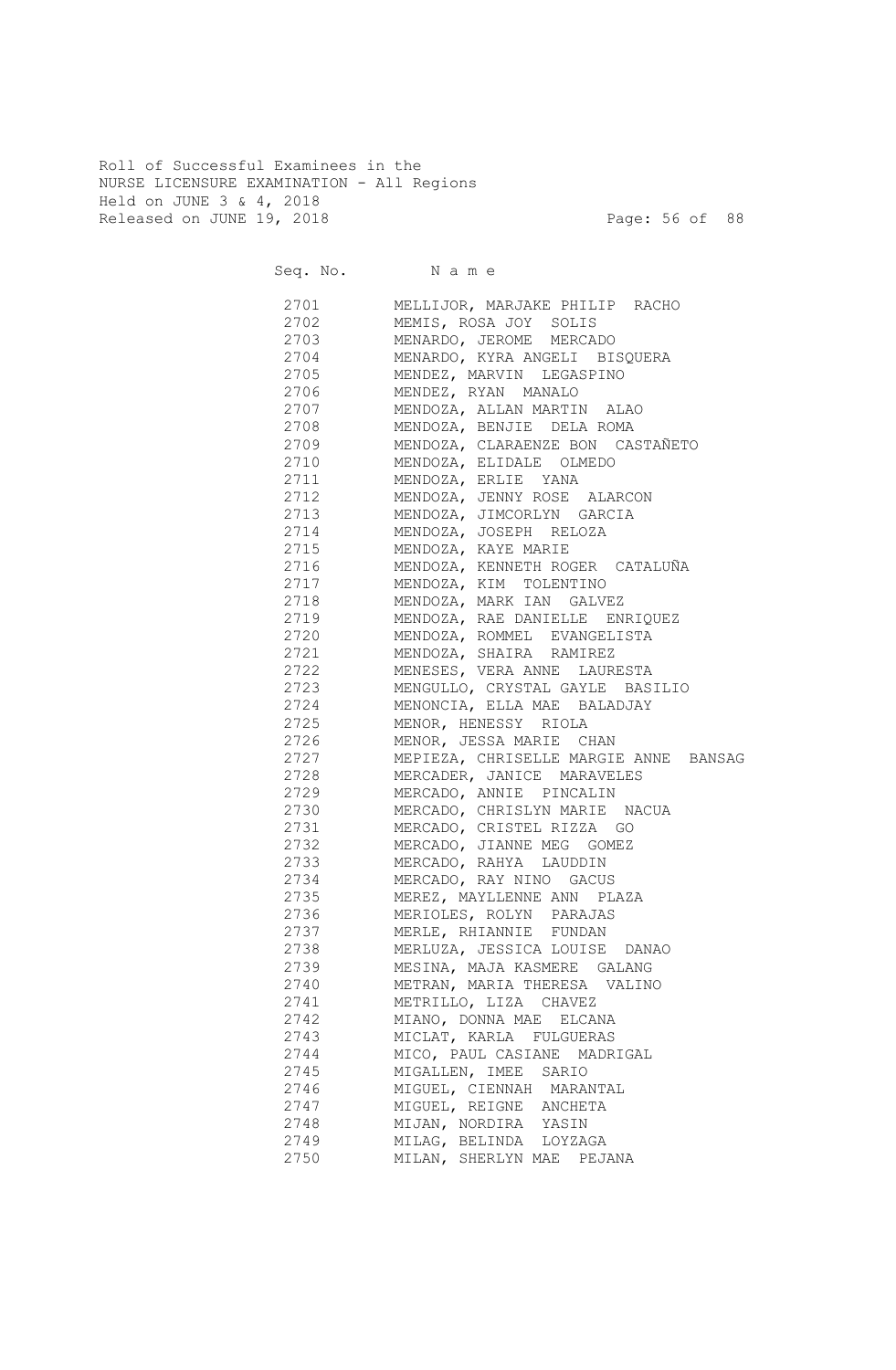Roll of Successful Examinees in the NURSE LICENSURE EXAMINATION - All Regions Held on JUNE 3 & 4, 2018 Released on JUNE 19, 2018 Page: 57 of 88

| 2751<br>MILLAN, NELSON DIABAKID<br>2752<br>MILLENA, ALBIE MARIE ADVINCULA<br>2753<br>MILLETE, KRISTINE BERNADETTE BOLINA<br>2754<br>MINA, ANGELIE MANZANO<br>2755<br>MINGOA, KLAUSE CHRISTIAN VEL FAMILARA<br>2756<br>MIPAÑA, KRISTINE TERRADO<br>2757<br>MIRABONA, GLADYS NASTOR<br>2758<br>MIRAFLOR, NOVAH CAMILLE ZERNA<br>2759<br>MIRANDA, ABIGAIL TRINIDAD<br>2760<br>MIRANDA, HARRIETTE PAULINE DELA CRUZ<br>2761<br>MIRANDA, PRECELYN AMORIN<br>2762<br>MIRANDE, JECYLENE DUCOS<br>2763<br>MIRO, PRINCESS NORHANA USOP<br>2764<br>MISUARI, ROSALYN JUL<br>2765<br>MISUARI, SHERWINA<br>JAANI<br>2766<br>MOCARAM, REEZAN ARJAN<br>2767<br>MOCTAR, FATIMA RAHWA SAMUD<br>2768<br>MODINA, JENNIKA RUALES<br>2769<br>MOGAWAN, AGAKHAN GLANG<br>2770<br>MOGELLO, JUNAMAE CHEREY ACABAL<br>2771<br>MOHAMAD, NOR-HANNA ANGUINDARAT<br>2772<br>MOHAMMAD-NUR, SITTI MASHRIFA BARA<br>2773<br>MOHAMMADSALI, SITTI NERVANA ISMULA<br>2774<br>MOLAGA, TAMARAH ANGELICA JUANITAS<br>2775<br>MOLINA, ELYSSE GANZON<br>2776<br>MOLINA, MA CARMELLA MANLAPAZ<br>2777<br>MOLINA, MICAH INGAL<br>2778<br>MOLINA, REVILYN CANOY<br>2779<br>MOLINO, NADIA BALLAHO<br>2780<br>MOLO, SHEEN AHSLEI VALENCIANO<br>2781<br>MONDERO, KATHRINE MATO<br>2782<br>MONEDA, JOSHUA LOZANO<br>2783<br>MONGE, ANALETH VILLAFLOR<br>2784<br>MONGHIT, SHANE MARY ANGAB<br>2785<br>MONIN, KRISTINE ANTONETTE PINGAL<br>2786<br>MONSALUD, DAVID CRES GAYOMA<br>2787<br>MONSALVE, MA PAULA BIANCA ORBON<br>2788<br>MONSANTO, ANGELICA MAE LALATA<br>MONSANTO, JOHANNES MARIUS TINDICK<br>2789<br>2790<br>MONTALLANA, MA EUGENE ALCONABA<br>MONTANCES, IVAN NICOLE ALJIBE<br>2791<br>MONTAUS, NICOLE JOY AROSTIQUE<br>2792<br>MONTAÑER, REEHAN QUE<br>2793<br>MONTE, IRMA MAE HIPOLITO<br>2794<br>MONTE DE RAMOS, CLARISSE MAE LOPINA<br>2795<br>MONTE DE RAMOS, RICA VE MANOLONG<br>2796<br>MONTECALVO, CHENNIE TRISHA RABINA<br>2797<br>MONTECALVO, CHESKA LORELLIE NACARIO<br>2798<br>2799<br>2800<br>MONTELIBANO, MARIA ESTRELLA OSCIANAS | Seq. No. Name                            |
|--------------------------------------------------------------------------------------------------------------------------------------------------------------------------------------------------------------------------------------------------------------------------------------------------------------------------------------------------------------------------------------------------------------------------------------------------------------------------------------------------------------------------------------------------------------------------------------------------------------------------------------------------------------------------------------------------------------------------------------------------------------------------------------------------------------------------------------------------------------------------------------------------------------------------------------------------------------------------------------------------------------------------------------------------------------------------------------------------------------------------------------------------------------------------------------------------------------------------------------------------------------------------------------------------------------------------------------------------------------------------------------------------------------------------------------------------------------------------------------------------------------------------------------------------------------------------------------------------------------------------------------------------------------------------------------------------------------------------------------------------------------------------------------------------------------------------------------------------------------------------------------------------------------------------------------------------------------------------------------------------------------|------------------------------------------|
|                                                                                                                                                                                                                                                                                                                                                                                                                                                                                                                                                                                                                                                                                                                                                                                                                                                                                                                                                                                                                                                                                                                                                                                                                                                                                                                                                                                                                                                                                                                                                                                                                                                                                                                                                                                                                                                                                                                                                                                                              |                                          |
|                                                                                                                                                                                                                                                                                                                                                                                                                                                                                                                                                                                                                                                                                                                                                                                                                                                                                                                                                                                                                                                                                                                                                                                                                                                                                                                                                                                                                                                                                                                                                                                                                                                                                                                                                                                                                                                                                                                                                                                                              |                                          |
|                                                                                                                                                                                                                                                                                                                                                                                                                                                                                                                                                                                                                                                                                                                                                                                                                                                                                                                                                                                                                                                                                                                                                                                                                                                                                                                                                                                                                                                                                                                                                                                                                                                                                                                                                                                                                                                                                                                                                                                                              |                                          |
|                                                                                                                                                                                                                                                                                                                                                                                                                                                                                                                                                                                                                                                                                                                                                                                                                                                                                                                                                                                                                                                                                                                                                                                                                                                                                                                                                                                                                                                                                                                                                                                                                                                                                                                                                                                                                                                                                                                                                                                                              |                                          |
|                                                                                                                                                                                                                                                                                                                                                                                                                                                                                                                                                                                                                                                                                                                                                                                                                                                                                                                                                                                                                                                                                                                                                                                                                                                                                                                                                                                                                                                                                                                                                                                                                                                                                                                                                                                                                                                                                                                                                                                                              |                                          |
|                                                                                                                                                                                                                                                                                                                                                                                                                                                                                                                                                                                                                                                                                                                                                                                                                                                                                                                                                                                                                                                                                                                                                                                                                                                                                                                                                                                                                                                                                                                                                                                                                                                                                                                                                                                                                                                                                                                                                                                                              |                                          |
|                                                                                                                                                                                                                                                                                                                                                                                                                                                                                                                                                                                                                                                                                                                                                                                                                                                                                                                                                                                                                                                                                                                                                                                                                                                                                                                                                                                                                                                                                                                                                                                                                                                                                                                                                                                                                                                                                                                                                                                                              |                                          |
|                                                                                                                                                                                                                                                                                                                                                                                                                                                                                                                                                                                                                                                                                                                                                                                                                                                                                                                                                                                                                                                                                                                                                                                                                                                                                                                                                                                                                                                                                                                                                                                                                                                                                                                                                                                                                                                                                                                                                                                                              |                                          |
|                                                                                                                                                                                                                                                                                                                                                                                                                                                                                                                                                                                                                                                                                                                                                                                                                                                                                                                                                                                                                                                                                                                                                                                                                                                                                                                                                                                                                                                                                                                                                                                                                                                                                                                                                                                                                                                                                                                                                                                                              |                                          |
|                                                                                                                                                                                                                                                                                                                                                                                                                                                                                                                                                                                                                                                                                                                                                                                                                                                                                                                                                                                                                                                                                                                                                                                                                                                                                                                                                                                                                                                                                                                                                                                                                                                                                                                                                                                                                                                                                                                                                                                                              |                                          |
|                                                                                                                                                                                                                                                                                                                                                                                                                                                                                                                                                                                                                                                                                                                                                                                                                                                                                                                                                                                                                                                                                                                                                                                                                                                                                                                                                                                                                                                                                                                                                                                                                                                                                                                                                                                                                                                                                                                                                                                                              |                                          |
|                                                                                                                                                                                                                                                                                                                                                                                                                                                                                                                                                                                                                                                                                                                                                                                                                                                                                                                                                                                                                                                                                                                                                                                                                                                                                                                                                                                                                                                                                                                                                                                                                                                                                                                                                                                                                                                                                                                                                                                                              |                                          |
|                                                                                                                                                                                                                                                                                                                                                                                                                                                                                                                                                                                                                                                                                                                                                                                                                                                                                                                                                                                                                                                                                                                                                                                                                                                                                                                                                                                                                                                                                                                                                                                                                                                                                                                                                                                                                                                                                                                                                                                                              |                                          |
|                                                                                                                                                                                                                                                                                                                                                                                                                                                                                                                                                                                                                                                                                                                                                                                                                                                                                                                                                                                                                                                                                                                                                                                                                                                                                                                                                                                                                                                                                                                                                                                                                                                                                                                                                                                                                                                                                                                                                                                                              |                                          |
|                                                                                                                                                                                                                                                                                                                                                                                                                                                                                                                                                                                                                                                                                                                                                                                                                                                                                                                                                                                                                                                                                                                                                                                                                                                                                                                                                                                                                                                                                                                                                                                                                                                                                                                                                                                                                                                                                                                                                                                                              |                                          |
|                                                                                                                                                                                                                                                                                                                                                                                                                                                                                                                                                                                                                                                                                                                                                                                                                                                                                                                                                                                                                                                                                                                                                                                                                                                                                                                                                                                                                                                                                                                                                                                                                                                                                                                                                                                                                                                                                                                                                                                                              |                                          |
|                                                                                                                                                                                                                                                                                                                                                                                                                                                                                                                                                                                                                                                                                                                                                                                                                                                                                                                                                                                                                                                                                                                                                                                                                                                                                                                                                                                                                                                                                                                                                                                                                                                                                                                                                                                                                                                                                                                                                                                                              |                                          |
|                                                                                                                                                                                                                                                                                                                                                                                                                                                                                                                                                                                                                                                                                                                                                                                                                                                                                                                                                                                                                                                                                                                                                                                                                                                                                                                                                                                                                                                                                                                                                                                                                                                                                                                                                                                                                                                                                                                                                                                                              |                                          |
|                                                                                                                                                                                                                                                                                                                                                                                                                                                                                                                                                                                                                                                                                                                                                                                                                                                                                                                                                                                                                                                                                                                                                                                                                                                                                                                                                                                                                                                                                                                                                                                                                                                                                                                                                                                                                                                                                                                                                                                                              |                                          |
|                                                                                                                                                                                                                                                                                                                                                                                                                                                                                                                                                                                                                                                                                                                                                                                                                                                                                                                                                                                                                                                                                                                                                                                                                                                                                                                                                                                                                                                                                                                                                                                                                                                                                                                                                                                                                                                                                                                                                                                                              |                                          |
|                                                                                                                                                                                                                                                                                                                                                                                                                                                                                                                                                                                                                                                                                                                                                                                                                                                                                                                                                                                                                                                                                                                                                                                                                                                                                                                                                                                                                                                                                                                                                                                                                                                                                                                                                                                                                                                                                                                                                                                                              |                                          |
|                                                                                                                                                                                                                                                                                                                                                                                                                                                                                                                                                                                                                                                                                                                                                                                                                                                                                                                                                                                                                                                                                                                                                                                                                                                                                                                                                                                                                                                                                                                                                                                                                                                                                                                                                                                                                                                                                                                                                                                                              |                                          |
|                                                                                                                                                                                                                                                                                                                                                                                                                                                                                                                                                                                                                                                                                                                                                                                                                                                                                                                                                                                                                                                                                                                                                                                                                                                                                                                                                                                                                                                                                                                                                                                                                                                                                                                                                                                                                                                                                                                                                                                                              |                                          |
|                                                                                                                                                                                                                                                                                                                                                                                                                                                                                                                                                                                                                                                                                                                                                                                                                                                                                                                                                                                                                                                                                                                                                                                                                                                                                                                                                                                                                                                                                                                                                                                                                                                                                                                                                                                                                                                                                                                                                                                                              |                                          |
|                                                                                                                                                                                                                                                                                                                                                                                                                                                                                                                                                                                                                                                                                                                                                                                                                                                                                                                                                                                                                                                                                                                                                                                                                                                                                                                                                                                                                                                                                                                                                                                                                                                                                                                                                                                                                                                                                                                                                                                                              |                                          |
|                                                                                                                                                                                                                                                                                                                                                                                                                                                                                                                                                                                                                                                                                                                                                                                                                                                                                                                                                                                                                                                                                                                                                                                                                                                                                                                                                                                                                                                                                                                                                                                                                                                                                                                                                                                                                                                                                                                                                                                                              |                                          |
|                                                                                                                                                                                                                                                                                                                                                                                                                                                                                                                                                                                                                                                                                                                                                                                                                                                                                                                                                                                                                                                                                                                                                                                                                                                                                                                                                                                                                                                                                                                                                                                                                                                                                                                                                                                                                                                                                                                                                                                                              |                                          |
|                                                                                                                                                                                                                                                                                                                                                                                                                                                                                                                                                                                                                                                                                                                                                                                                                                                                                                                                                                                                                                                                                                                                                                                                                                                                                                                                                                                                                                                                                                                                                                                                                                                                                                                                                                                                                                                                                                                                                                                                              |                                          |
|                                                                                                                                                                                                                                                                                                                                                                                                                                                                                                                                                                                                                                                                                                                                                                                                                                                                                                                                                                                                                                                                                                                                                                                                                                                                                                                                                                                                                                                                                                                                                                                                                                                                                                                                                                                                                                                                                                                                                                                                              |                                          |
|                                                                                                                                                                                                                                                                                                                                                                                                                                                                                                                                                                                                                                                                                                                                                                                                                                                                                                                                                                                                                                                                                                                                                                                                                                                                                                                                                                                                                                                                                                                                                                                                                                                                                                                                                                                                                                                                                                                                                                                                              |                                          |
|                                                                                                                                                                                                                                                                                                                                                                                                                                                                                                                                                                                                                                                                                                                                                                                                                                                                                                                                                                                                                                                                                                                                                                                                                                                                                                                                                                                                                                                                                                                                                                                                                                                                                                                                                                                                                                                                                                                                                                                                              |                                          |
|                                                                                                                                                                                                                                                                                                                                                                                                                                                                                                                                                                                                                                                                                                                                                                                                                                                                                                                                                                                                                                                                                                                                                                                                                                                                                                                                                                                                                                                                                                                                                                                                                                                                                                                                                                                                                                                                                                                                                                                                              |                                          |
|                                                                                                                                                                                                                                                                                                                                                                                                                                                                                                                                                                                                                                                                                                                                                                                                                                                                                                                                                                                                                                                                                                                                                                                                                                                                                                                                                                                                                                                                                                                                                                                                                                                                                                                                                                                                                                                                                                                                                                                                              |                                          |
|                                                                                                                                                                                                                                                                                                                                                                                                                                                                                                                                                                                                                                                                                                                                                                                                                                                                                                                                                                                                                                                                                                                                                                                                                                                                                                                                                                                                                                                                                                                                                                                                                                                                                                                                                                                                                                                                                                                                                                                                              |                                          |
|                                                                                                                                                                                                                                                                                                                                                                                                                                                                                                                                                                                                                                                                                                                                                                                                                                                                                                                                                                                                                                                                                                                                                                                                                                                                                                                                                                                                                                                                                                                                                                                                                                                                                                                                                                                                                                                                                                                                                                                                              |                                          |
|                                                                                                                                                                                                                                                                                                                                                                                                                                                                                                                                                                                                                                                                                                                                                                                                                                                                                                                                                                                                                                                                                                                                                                                                                                                                                                                                                                                                                                                                                                                                                                                                                                                                                                                                                                                                                                                                                                                                                                                                              |                                          |
|                                                                                                                                                                                                                                                                                                                                                                                                                                                                                                                                                                                                                                                                                                                                                                                                                                                                                                                                                                                                                                                                                                                                                                                                                                                                                                                                                                                                                                                                                                                                                                                                                                                                                                                                                                                                                                                                                                                                                                                                              |                                          |
|                                                                                                                                                                                                                                                                                                                                                                                                                                                                                                                                                                                                                                                                                                                                                                                                                                                                                                                                                                                                                                                                                                                                                                                                                                                                                                                                                                                                                                                                                                                                                                                                                                                                                                                                                                                                                                                                                                                                                                                                              |                                          |
|                                                                                                                                                                                                                                                                                                                                                                                                                                                                                                                                                                                                                                                                                                                                                                                                                                                                                                                                                                                                                                                                                                                                                                                                                                                                                                                                                                                                                                                                                                                                                                                                                                                                                                                                                                                                                                                                                                                                                                                                              |                                          |
|                                                                                                                                                                                                                                                                                                                                                                                                                                                                                                                                                                                                                                                                                                                                                                                                                                                                                                                                                                                                                                                                                                                                                                                                                                                                                                                                                                                                                                                                                                                                                                                                                                                                                                                                                                                                                                                                                                                                                                                                              |                                          |
|                                                                                                                                                                                                                                                                                                                                                                                                                                                                                                                                                                                                                                                                                                                                                                                                                                                                                                                                                                                                                                                                                                                                                                                                                                                                                                                                                                                                                                                                                                                                                                                                                                                                                                                                                                                                                                                                                                                                                                                                              |                                          |
|                                                                                                                                                                                                                                                                                                                                                                                                                                                                                                                                                                                                                                                                                                                                                                                                                                                                                                                                                                                                                                                                                                                                                                                                                                                                                                                                                                                                                                                                                                                                                                                                                                                                                                                                                                                                                                                                                                                                                                                                              |                                          |
|                                                                                                                                                                                                                                                                                                                                                                                                                                                                                                                                                                                                                                                                                                                                                                                                                                                                                                                                                                                                                                                                                                                                                                                                                                                                                                                                                                                                                                                                                                                                                                                                                                                                                                                                                                                                                                                                                                                                                                                                              |                                          |
|                                                                                                                                                                                                                                                                                                                                                                                                                                                                                                                                                                                                                                                                                                                                                                                                                                                                                                                                                                                                                                                                                                                                                                                                                                                                                                                                                                                                                                                                                                                                                                                                                                                                                                                                                                                                                                                                                                                                                                                                              |                                          |
|                                                                                                                                                                                                                                                                                                                                                                                                                                                                                                                                                                                                                                                                                                                                                                                                                                                                                                                                                                                                                                                                                                                                                                                                                                                                                                                                                                                                                                                                                                                                                                                                                                                                                                                                                                                                                                                                                                                                                                                                              |                                          |
|                                                                                                                                                                                                                                                                                                                                                                                                                                                                                                                                                                                                                                                                                                                                                                                                                                                                                                                                                                                                                                                                                                                                                                                                                                                                                                                                                                                                                                                                                                                                                                                                                                                                                                                                                                                                                                                                                                                                                                                                              |                                          |
|                                                                                                                                                                                                                                                                                                                                                                                                                                                                                                                                                                                                                                                                                                                                                                                                                                                                                                                                                                                                                                                                                                                                                                                                                                                                                                                                                                                                                                                                                                                                                                                                                                                                                                                                                                                                                                                                                                                                                                                                              |                                          |
|                                                                                                                                                                                                                                                                                                                                                                                                                                                                                                                                                                                                                                                                                                                                                                                                                                                                                                                                                                                                                                                                                                                                                                                                                                                                                                                                                                                                                                                                                                                                                                                                                                                                                                                                                                                                                                                                                                                                                                                                              |                                          |
|                                                                                                                                                                                                                                                                                                                                                                                                                                                                                                                                                                                                                                                                                                                                                                                                                                                                                                                                                                                                                                                                                                                                                                                                                                                                                                                                                                                                                                                                                                                                                                                                                                                                                                                                                                                                                                                                                                                                                                                                              | MONTECLARO, MARIA YENLEN ROSARIO AMISTAD |
|                                                                                                                                                                                                                                                                                                                                                                                                                                                                                                                                                                                                                                                                                                                                                                                                                                                                                                                                                                                                                                                                                                                                                                                                                                                                                                                                                                                                                                                                                                                                                                                                                                                                                                                                                                                                                                                                                                                                                                                                              |                                          |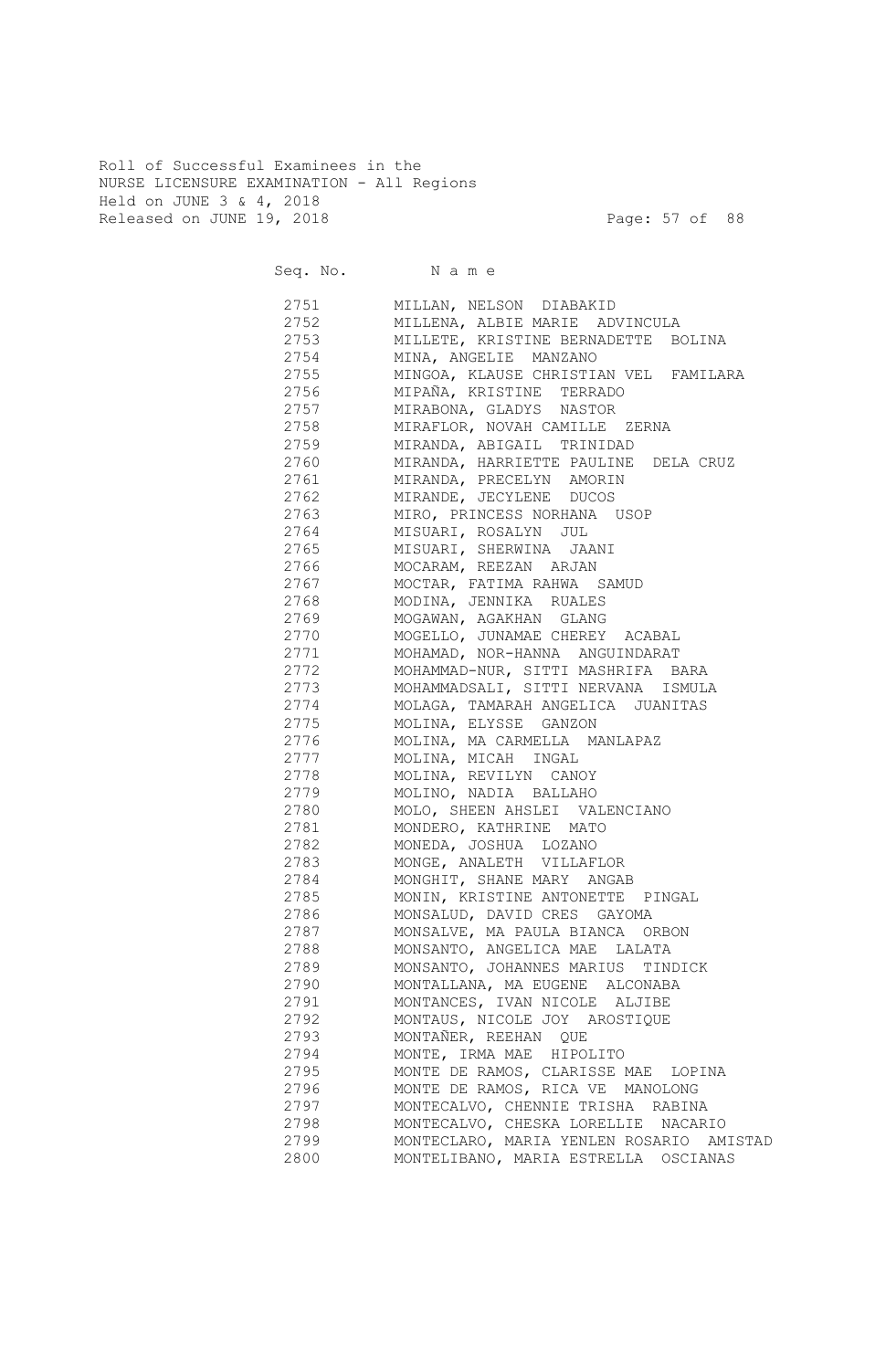Roll of Successful Examinees in the NURSE LICENSURE EXAMINATION - All Regions Held on JUNE 3 & 4, 2018 Released on JUNE 19, 2018 Page: 58 of 88

|      | Seq. No. Name                         |
|------|---------------------------------------|
| 2801 | MONTEMAYOR, JESSEL ANNE SARCOL        |
| 2802 | MONTEMAYOR, MA ROVI MICHELLE BALICOCO |
| 2803 | MONTENEGRO, CHRISTINE ANDICO          |
| 2804 | MONTEROLA, JEROME GRIN TOLIBAS        |
| 2805 | MONTES, JHEA PAULINE FRANCO           |
| 2806 | MONTILLA, ANA FE CALDEA               |
| 2807 | MONTUERTO, RUSSELLE MAE DAGUM         |
| 2808 | MONZON, JONATHAN SEGARRA              |
| 2809 | MOOG, JESSAH MAE ABELLA               |
| 2810 | MORADA, NIÑA TOGÑI                    |
| 2811 | MORADO, FATIMA SHAIRA SALEH           |
| 2812 | MORAL, IVY TALON                      |
| 2813 | MORALDE, ELIZABETH ANNE ERASMO        |
| 2814 | MORALDE, JHULIAN PAUL ROSALES         |
| 2815 | MORALES, LUCKY VINCENT JOSE           |
| 2816 | MORALES, MAYEN SONGCO                 |
| 2817 | MORALES, MICHAELA PULONGBARIT         |
| 2818 | MORALES, SHAINA SYLVIA ANGELES        |
| 2819 | MORAN, EUNICE PATRICIA IGDANES        |
| 2820 | MORANTE, MARGIE GRACE DINERO          |
| 2821 | MORENO, JOHN PAUL LANABAN             |
| 2822 | MOREÑO, JAN-SEBASTIAN HINOLAN         |
| 2823 | MORGA, ISABELLA DIANNE LEE            |
| 2824 | MORTEGA, CHARLY JOY SACAY             |
| 2825 | MORTEGA, DIANNE KARISS GUZMAN         |
| 2826 | MOSQUEDA, CHRISTIAN CLYDE GALES       |
| 2827 | MOSQUITO, MICHELLE KHAN NONAN         |
| 2828 | MOTIN, MICHELLE CASTILLO              |
| 2829 | MOVIDA, JOLINA ANN REYES              |
| 2830 | MOYER, LEONA LORENZA PARAGSA          |
| 2831 | MUAÑA, DIANA MARIE BURWELL            |
| 2832 | MUJALLA, ALKHAN BRYLE AKALAL          |
| 2833 | MUKTADER, JENAIDA MUSA                |
| 2834 | MULA, TRYSTAN FRANCIS UGPO            |
| 2835 | MULSID, AYESHA MOHAMMAD               |
| 2836 | MUMPAR, ANALENE TOYADO                |
| 2837 | MUNALIM, KARL BRYANT ROM              |
| 2838 | MURAJIL, FARISA JAAFAR                |
| 2839 | MURAO, JERSON DIAZ                    |
| 2840 | MURGUIA, FELYNN JADE JAPSAY           |
| 2841 | MURILLO, KATRINA ANGELI GALEON        |
| 2842 | MUSA, JOYCE GARCIA                    |
| 2843 | MUSHAR, FATIMA CRISHAR JOY ALFAD      |
| 2844 | MUSNGI, KYLE BENZ CHAVEZ              |
| 2845 | MUSTHAN, AMAL SAMPANG                 |
| 2846 | MUÑEZ, MARGIE VICENTE                 |
| 2847 | MUÑOZ, KIM JUSTINE TUMALE             |
| 2848 | NABABLIT, ALEXANDRAE JOSE             |
| 2849 | NABE, SALMA SANDAY                    |
| 2850 | NACALABAN, ANDREW RANAN               |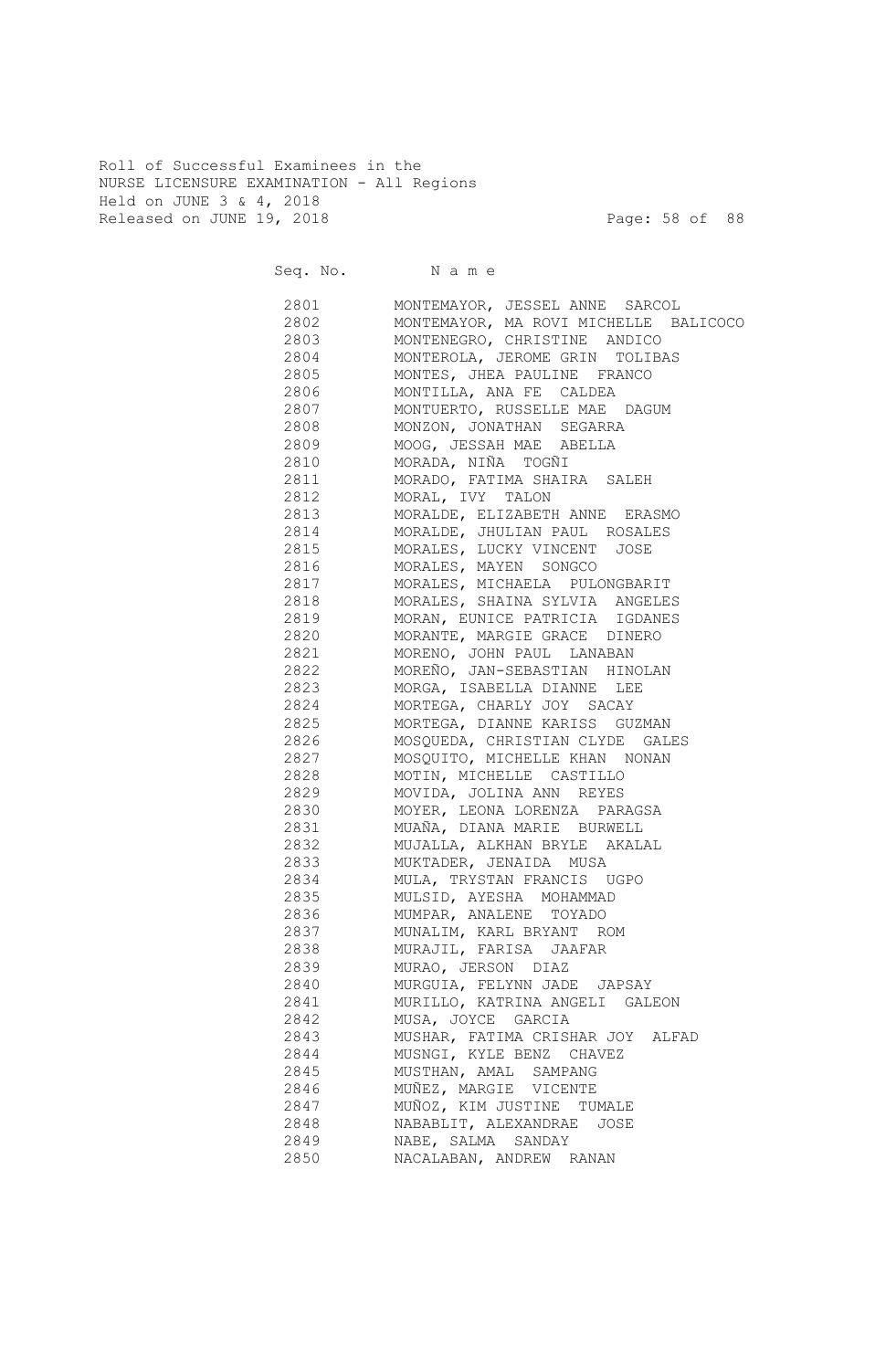Roll of Successful Examinees in the NURSE LICENSURE EXAMINATION - All Regions Held on JUNE 3 & 4, 2018 Released on JUNE 19, 2018 Page: 59 of 88

|              | Seq. No. Name                                                 |
|--------------|---------------------------------------------------------------|
| 2851 285     | NACARIO, KIMBERLYNN SONGAHID                                  |
| 2852         | NACARIO, MARY JANE MAIMOT                                     |
| 2853         | NACHOR, ARMIE YAGO                                            |
| 2854         | NACIS, RALPH JHANN DINAMLING                                  |
| 2855         | NACORDA, MARY SHERALYN DIAZ                                   |
| 2856         | NAGAÑO, CHARLOTTE MERCY NOVENCIDO                             |
| 2857         | NAGRAMPA, ELAINE SOPEÑA                                       |
| 2858         | NAHUDAN, HUDJAIFA SADJAIL                                     |
| 2859         | NAIG, SHANEN PAMA                                             |
| 2860         | NAIN, AISHA ESCANDAR                                          |
| 2861         | NAINGUE, KRISTY CLARUS                                        |
| 2862<br>2863 | NAKAMURA, CARISSA GRACILLA<br>NALIPONGUIT, LUKE ISRAEL BALABA |
| 2864         | NALLOS, MARY ROSE RONQUILLO                                   |
| 2865         | NANAS, LIZA MARIE TORRES                                      |
| 2866         | NANO, JEFFREY FRANCISCO                                       |
| 2867         | NAPANA, DARYL ANDREA ALBAÑO                                   |
| 2868         | NAPOLES, FRANCIA PARPAN                                       |
| 2869         | NARAISO, BABY JANE ADAPTAR                                    |
| 2870         | NARANJO, LILIBETH GUMAPON                                     |
| 2871         | NARCISO, APRIL AUBREY JUSTO                                   |
| 2872         | NARES, ROSE ANN NIADAS                                        |
| 2873         | NARRA, SUZANNE MARIE FAELMARIN                                |
| 2874         | NARVAS, NEIL ADAM GUTIERREZ                                   |
| 2875         | NASILIN, NADZRIKA ABDULLA                                     |
| 2876         | NASIS, KRISTINE BEATRIZ PROLLES                               |
| 2877         | NASOL, CHEYENNE CHELSEA LLANDER                               |
| 2878         | NASSER, JOHNRON ERMAC                                         |
| 2879         | NASTOR, JIMMEL ABARCA                                         |
| 2880         | NATANGCOP, AISAH ZAIN PAUDAC                                  |
| 2881         | NATE, WENNY MARCOS                                            |
| 2882         | NATIVIDAD, FRANZ ELEAZAR DELA CRUZ                            |
| 2883         | NAVARES, GLYCELLE ACHURRA                                     |
| 2884         | NAVARRETE, ANGELA NICOLE JARDIOLIN                            |
| 2885         | NAVARRO, ANDREA MAE DE VERA                                   |
| 2886         | NAVARRO, CARLA MAE MAGNO                                      |
| 2887         | NAVARRO, DAFFODIL CAÑADORA                                    |
| 2888         | NAVARRO, DANICA LOUIE FULGENCIO                               |
| 2889         | NAVARRO, FRANCES LOIS TAN                                     |
| 2890         | NAVARRO, JESSA MAY LAURON                                     |
| 2891         | NAVARRO, MEG JEFFERSON RAPIRAP                                |
| 2892         | NAVARRO, RICA LINGAD                                          |
| 2893         | NAVO, JOVELYN VENTURINA                                       |
| 2894<br>2895 | NAZARENO, MANILYN PAJE<br>NELLAS, DANIELLE LAMIG              |
| 2896         | NENIZA, SHIENA MAY CHU                                        |
| 2897         | NEPOMUCENO, JACEL ANN PANTE                                   |
| 2898         | NEPUMOCENO, DENIELYN VALLAR                                   |
| 2899         | NG, ANN KIN CABANES                                           |
| 2900         | NGITNGIT, EMMI JANE MONANA                                    |
|              |                                                               |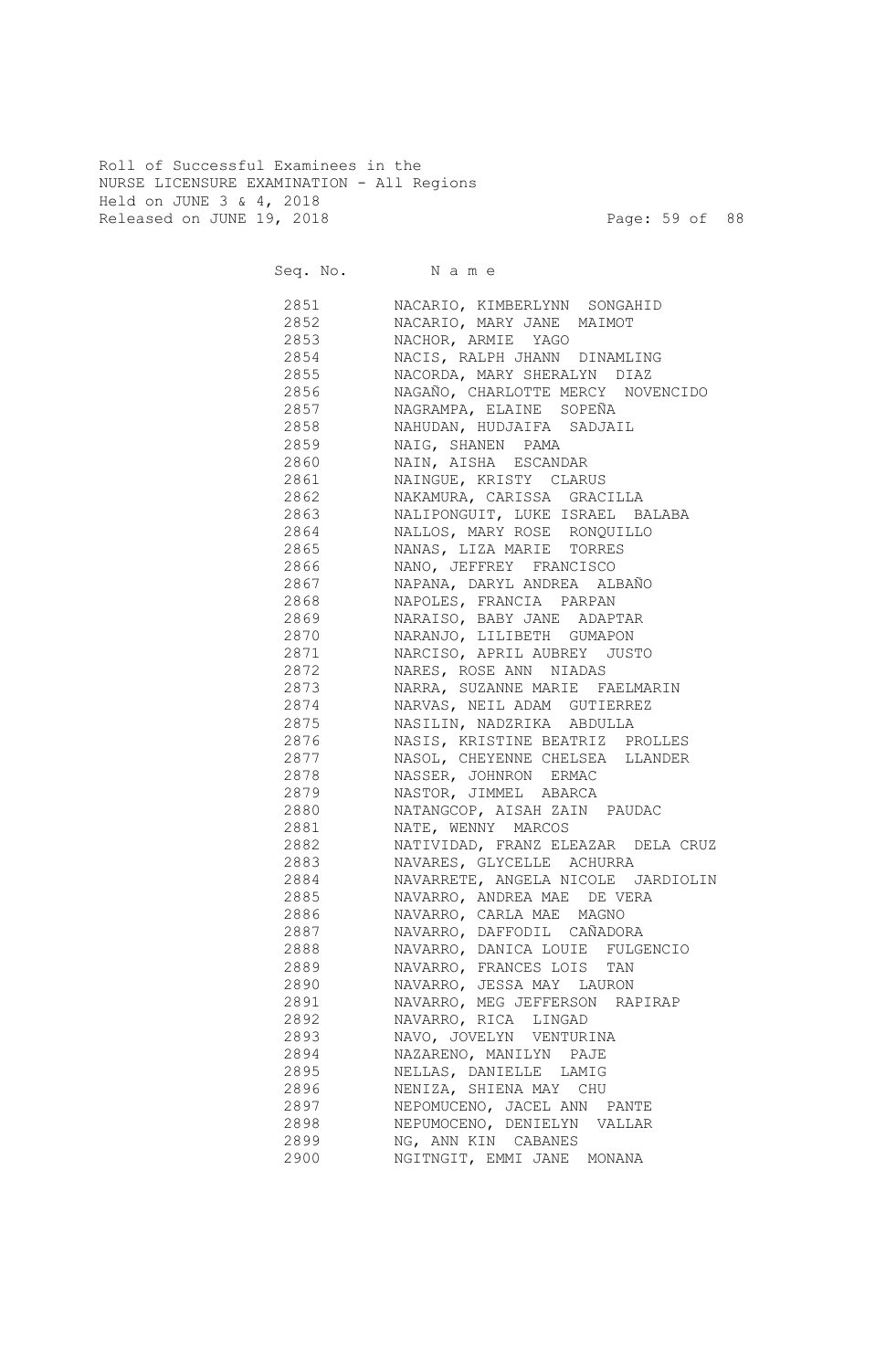Roll of Successful Examinees in the NURSE LICENSURE EXAMINATION - All Regions Held on JUNE 3 & 4, 2018 Released on JUNE 19, 2018 Page: 60 of 88

|      | Seq. No. Name                             |
|------|-------------------------------------------|
| 2901 | NICOLAS, EDSELLE CORTEZ                   |
| 2902 | NICOLAS, JEANALYN NUGAL                   |
| 2903 | NICOLAS, JONNALIZ CONSERMAN               |
| 2904 | NIELES, JONICE DIAHNN SABIT               |
| 2905 | NIERVA, KATE ROLEN VIRTUDAZO              |
| 2906 | NIETO, WILFRED                            |
| 2907 | NINOBLA, JHENINA DIONGCO                  |
| 2908 | NITOR, ROY SILVESTRE                      |
| 2909 | NIU, RENEI IZA MORATALLA                  |
| 2910 | NIÑO, PAULO JAMES LUMBO                   |
| 2911 | NOBLE, OBERT GO                           |
| 2912 | NOBLE, THERESA RAYRUBY ENOT               |
| 2913 | NOBLEZA, IRENE MAE BIO                    |
| 2914 | NOBLEZA, KENNETH PAULO PASTOR             |
| 2915 | NOCELLADO, JESSA DIANNE PUERTA            |
| 2916 | NOFUENTE, ELIZE AELA BAYOGOS              |
| 2917 | NOLEAL, RAPHAEL RODOLFO MENESES           |
| 2918 | NONAN, IVY JOY SANDRITA                   |
| 2919 | NOORA, AMALLY CUSTODIO                    |
| 2920 | NOPIA, PATRICK ADRIAN CHIN                |
| 2921 | NOTARIO, SHWEETZIE ESPAÑO                 |
| 2922 | NOTARTE, JAN CHRISTINE JUNE PASCUA        |
| 2923 | NOULLETT, LIZETTES MORALLAS               |
| 2924 | NOVALES, REYJOYCE NALLANA                 |
| 2925 | NOVENCIDO, KEITH CASADRA PANITAN          |
| 2926 | NOVICIO, DIVINA GRACIA ESCAÑO             |
| 2927 | NOVIO, JENNIFER FELIPE                    |
| 2928 | NUCOM, JOHN KENNETH REAL                  |
| 2929 | NUEZ, EMILYN SABELLANO                    |
| 2930 | NUGUIT, MARY JEANELOU IRINCO              |
| 2931 | NULUD, SAMANTHA SUSAN                     |
| 2932 | NUQUE, LESTER VALLEJO                     |
| 2933 | NUR, SANDRA SAMPIANO                      |
| 2934 | NUYAD, RIZZI FERN GRACE ALABOT            |
| 2935 | NUÑEZ, AMECEL THERESE RELOTA              |
| 2936 | NUÑEZ, HARRIS TORRALBA                    |
| 2937 | NUÑEZ, KRISTIN ARMARIO                    |
| 2938 | NUÑEZ, MODESTO JOHN BENJAMIN III LOFRANCO |
| 2939 | OARDE, CHRISTINE NAPICOG                  |
| 2940 | OBATAY, KATHLEEN DADANG                   |
| 2941 | OBEDENCIO, MONIQUE JESSA PALOMARES        |
| 2942 | OBILLE, JALLEN NAVIDAD                    |
| 2943 | OBRA, PRINCESS SAMOSA                     |
| 2944 | OBRA, RONALYN ALVARADO                    |
| 2945 | OBRERO, KIMBERLY ANN CATUDIO              |
| 2946 | OCAMPO, JAO ANTON REYES                   |
| 2947 | OCAMPO, MA BERNADETTE ROMAN               |
| 2948 | OCAMPO, TRISHA MANALANG                   |
| 2949 | OCAMPOS, DELAINE MICHELLE REAL            |
| 2950 | OCATE, CHRISTY ANNE LUCHING               |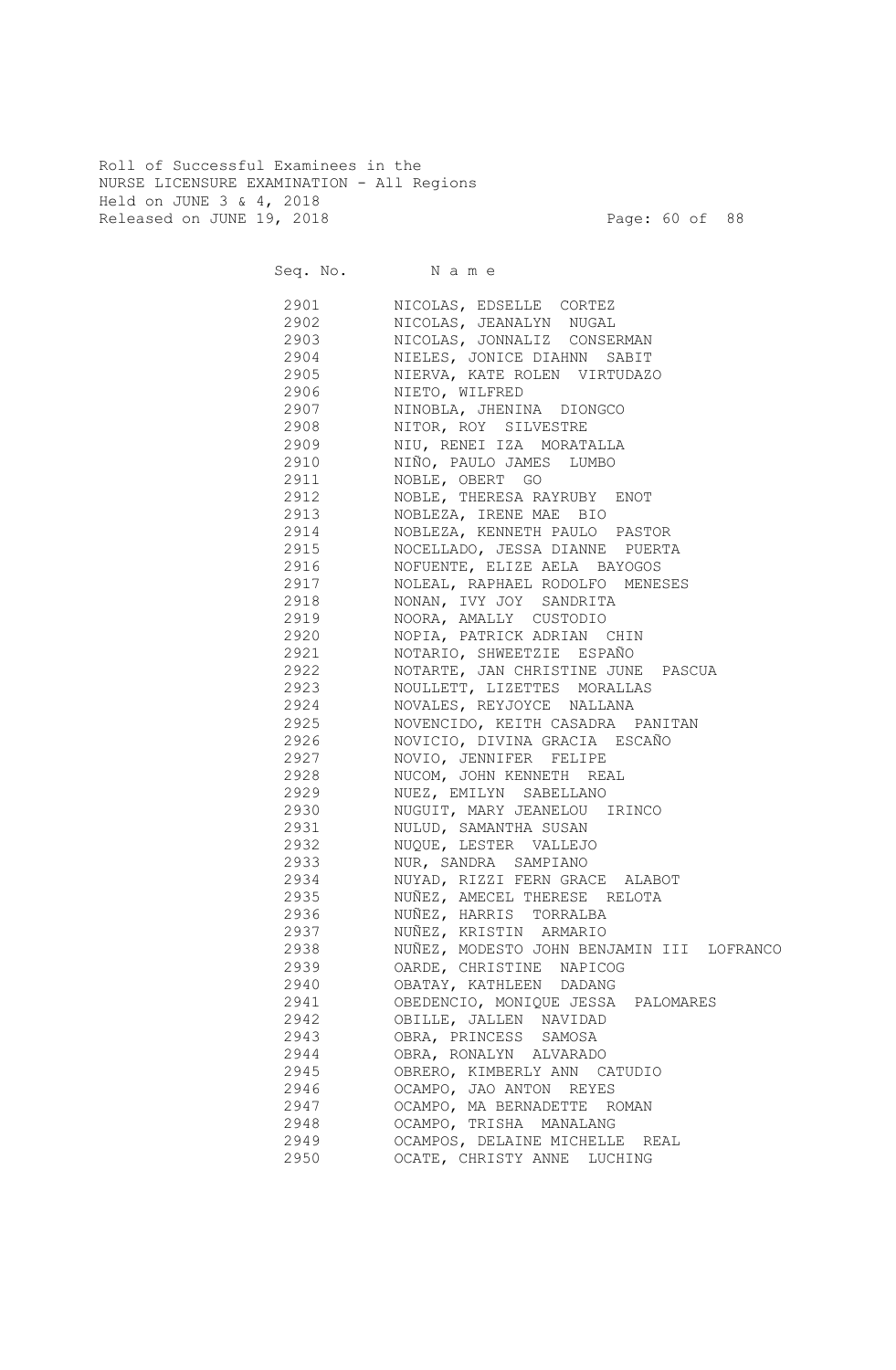Roll of Successful Examinees in the NURSE LICENSURE EXAMINATION - All Regions Held on JUNE 3 & 4, 2018 Released on JUNE 19, 2018 Page: 61 of 88

Seq. No. Name 2951 OCAYA, JEFFERSON ATIENZA 2952 OCCEÑO, DIANA ROSE BUSTAMANTE 2953 OCHAVILLO, STIFFANY IMAM 2954 OCHIA, CARSTIEN MAE SALOGAOL 2955 OCHOA, JAMILLAH FATIMA REPLAN 2956 OCHOTORENA, YANCY KYLE SUGANOB 2957 OCMER, ALYSSA ZENN NALDO 2958 ODIAMAN, HANISA YUSOP 2959 ODIN, ATHLEYAH FARHAIDA TATO 2960 ODITA, ALEJO ARSENIO AGPALO 2961 ODOYA, KIM FRANCO ESTACA 2962 ODOYA, KIT FRANCIS ESTACA 2963 ODTOJAN, LOVELY JOY LABITA 2964 OGANG, JENNIFER LYN AGILLON 2965 OGENA, MARY NITZ LAVIÑA 2966 OJASTRO, GENE YNA ASPRER 2967 OJEDA, DANA JOCELA NAVIO 2968 OLACO, MARY NORIEL MIRANDA 2969 OLAIVAR, LYNCE DAWN ABAYON 2970 OLAIVAR, ROXANNE ARON 2971 OLANKA, ROXY DESERINE QUINTANA 2972 OLAPE, DANIEL CONCEPCION 2973 OLARTE, JEA MARIE BELANO 2974 OLAYAN, MARY MAE BAQUIAL 2975 OLAYAN, PRINCESS KRISTINE LIM 2976 OLAYRES, AILYN RONDA 2977 OLAYRES, MARIAN GINA CORBITO 2978 OLEDAN, JAYSON SALINO 2979 OLIS, MA CHRISTINE GARILLOS 2980 OLIVA, GLYNDA MAYAO 2981 OLIVEROS, ALEXANDRA MARELLA GO 2982 OLIVEROS, CATHY PLANDEZ 2983 OLVERA, ROGILYN PANAGUE 2984 OLVIDA, JOSEPHINE QUIETA 2985 OMAR, AISHA RADZNA AHAJAN 2986 OMAR, JAYSON MAMOLO 2987 OMAR, SARIPA MOL 2988 OMBAO, MARIA MARA GARNICA 2989 OMBLERO, HANNAH NNEKA INTUD 2990 OMILIG, EUGENE GUANCO 2991 OMPAD, ELAINE TAGHOY 2992 OMUGTONG, ANGELO ATEGA 2993 ONCE, JOAN VALDEZ 2994 ONCIANO, ROBIE BALINAS 2995 ONG, CHEMIAN CUMAD 2996 ONG, HELENE RIZZAMARI LIM 2997 ONG, IRIS LORRAINE SALVADOR 2998 ONG, JANEE LAURENE CAUTIVAR 2999 ONG, SHAINA RAE LIM 3000 ONGPAUCO, LOUISE MIKHAELLA VARILLA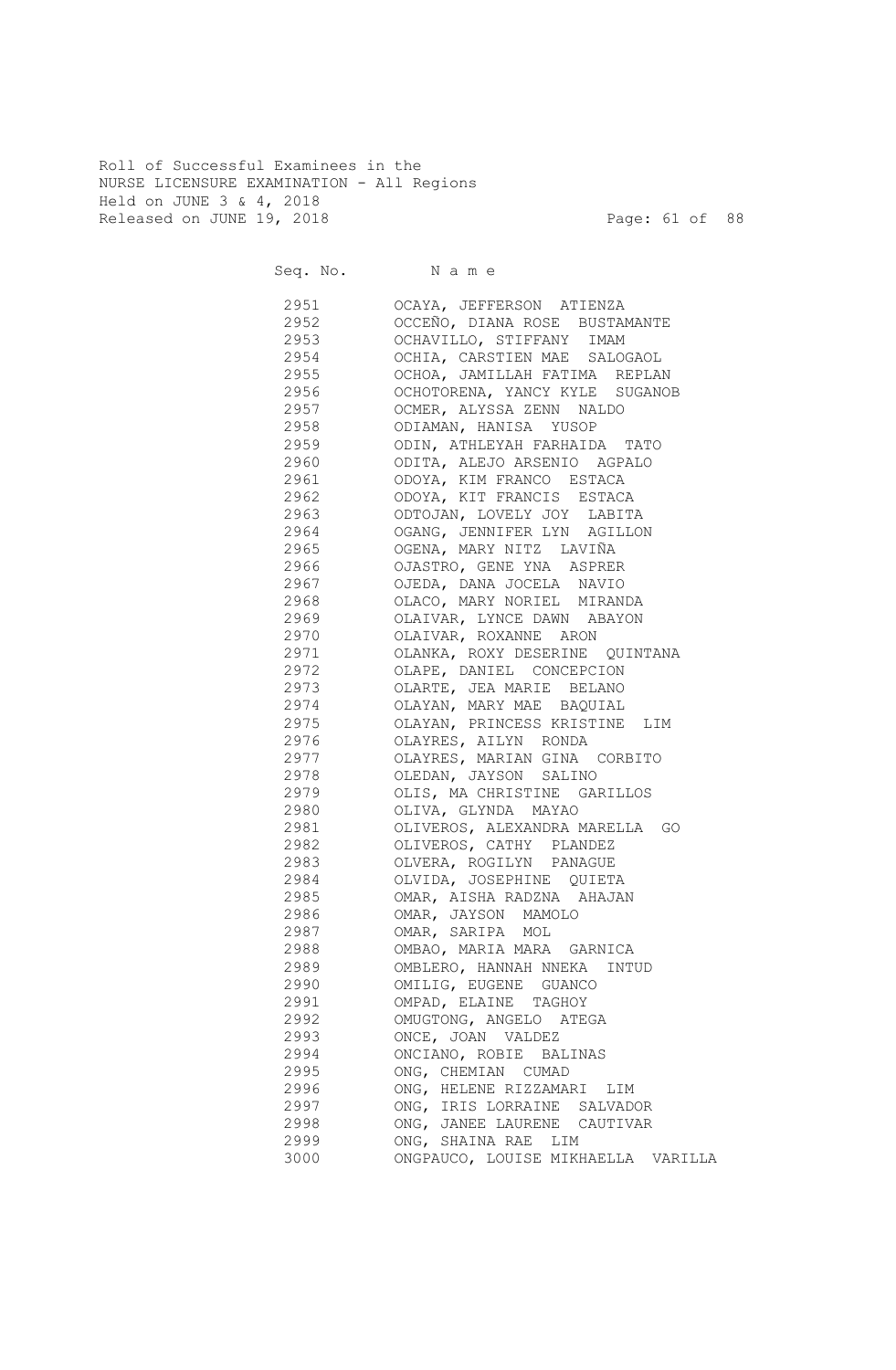Roll of Successful Examinees in the NURSE LICENSURE EXAMINATION - All Regions Held on JUNE 3 & 4, 2018 Released on JUNE 19, 2018 Page: 62 of 88

Seq. No. Name 3001 ONOTAN, TARHATA AMPATUAN 3002 OPAY, LOVESA YOCOGO 3003 OPELINIA, LEA APARICI 3004 OPEMIA, MEGAN BON 3005 OPINION, ABIGAIL LAS MARIAS 3006 OPON, DONA FAYE LIMOSNERO 3007 OPRIAZA, MARY MAE RICO 3008 OQUENDO, FERINEE GABRIELLE CONTRERAS 3009 ORACION, GAYLE PADIOS 3010 ORACION, MECHELLE ROBLES 3011 ORAIS, HANNAH PAULA MONTE DE RAMOS 3012 ORAIS, JERGEN AMORES 3013 ORAIS, RESLYN JOEFEL CASAS 3014 ORAPA, JANINE VICTORIA FLORES 3015 ORBETA, ERIKA JOY VICARIO 3016 ORBON, TRISHA MARIE TONGI 3017 ORCAJO, KARLA BUTED 3018 ORDAS, LYKA MATIAS 3019 ORELLANO, JAMIE LEEN FAMARAN 3020 ORENCIA, JANELLE ALLYSSA SIMON 3021 ORENSE, ANGELO CHRISTIAN CORTES 3022 ORGANO, KATRINA LAUREN GRACE ESPINOSA 3023 ORGO, CHRISTOFF JOHANN VILLOJAN 3024 ORIBIO, IRENE GALVAN 3025 ORK, SAHARA LUMINOG 3026 ORNEDO, PEACHES ARIANNE JARDIN 3027 OROPIO, THEMI JEN VILLAMOR 3028 ORTALEZA, QUINNY PARKS SUMAWANG 3029 ORTEGA, ERIKA ZAPANTA 3030 ORTEGA, JAMES ANTHONY DURAN 3031 ORTIZ, KAREL MACASERO 3032 OSSI, MARGIE LAZAR 3033 OSTOL, COLEEN URCIA 3034 OTA, QUEEN JHARON JAYUBO 3035 OTARRA, RONALYN TAMPUS 3036 OTBOT, SHIELANI LEOCARIO 3037 OTONG, RUSSEL GALVEZ 3038 OXALES, RIZA NUYLES 3039 OYARDO, KAREN MAE BAÑOLA 3040 OZOA, SHAINE MARIÑO 3041 PAA, GLAIZAMIE PATINGO 3042 PABIA, CAREEN MICAH GALLARDO 3043 PABILANDO, VALERIE MAE ORBINA 3044 PABLO, GABBY ANNE KIM DELFIN 3045 PABLO, JHONADEL DE CASTRO 3046 PABLO, KRISTINE MAE SANTOS 3047 PABLO, PAOLO SEBASTIAN DIAZEN 3048 PABLO, VHIA JOY SARMIENTO 3049 PABRO, BENETTE NEGRANZA 3050 PACABIS, RYAN APAS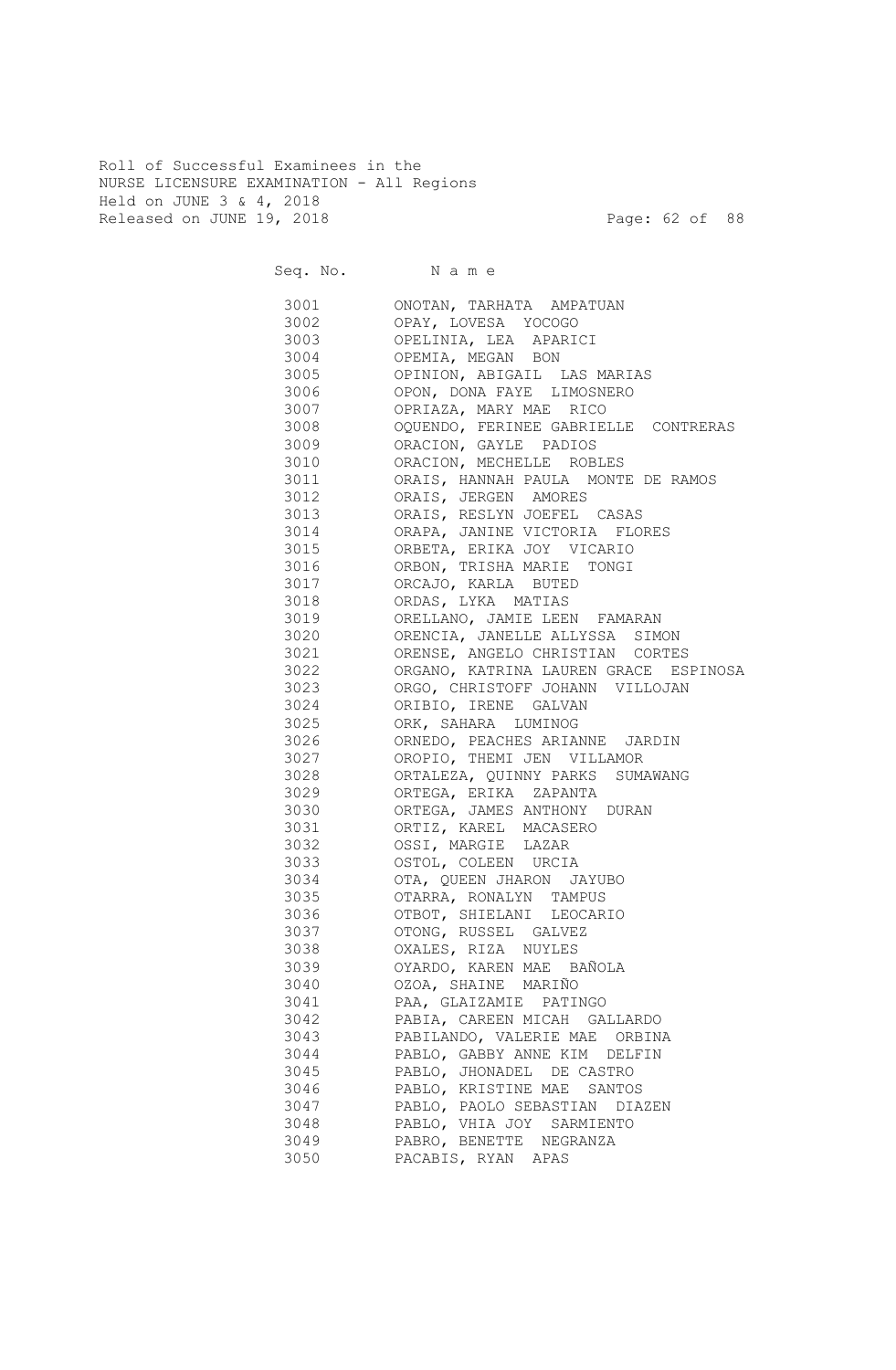Roll of Successful Examinees in the NURSE LICENSURE EXAMINATION - All Regions Held on JUNE 3 & 4, 2018 Released on JUNE 19, 2018 Page: 63 of 88

Seq. No. Name 3051 PACIA, OLIVER TAPNIO 3052 PACIO, DHOMARK ESTEBAN 3053 PACIS, PETITE LOREAL MARAMAG 3054 PACQUING, CHRISTIAN BAUTISTA 3055 PACUNDO, SITTI SHEIA MUALLAMIN 3056 PADA, APRIL JOY GONZALES 3057 PADAEN, ROSELYN GABAEN 3058 PADALAPAT, RANIBETH GIDE 3059 PADAMA, JANICE LOBENDINO 3060 PADAYAO, MELANIE BADILLA 3061 PADAYAO, MIRASOL SALAZAR 3062 PADAYHAG, JESSA GAPOL 3063 PADDAM, NAZIRA SIHDI 3064 PADERANGA, JEORGE V BAGABOYBOY 3065 PADERANGA, MA ELYZA ALLENE NABONG 3066 PADILLA, JAMES FASTIDIO 3067 PADILLA, PATRICIA ANN ENCABO 3068 PADLAN, MERYL LYNE PANALIGAN 3069 PAE, SHANIN KAMLIAN 3070 PAGANGPANG, RACHEL GALAPATE 3071 PAGARITA, JOSHUA REY ROSE 3072 PAGARUAN, NADIA WAHIRUL 3073 PAGAYAO, BAI SITTIE AISA GUIAMADIL 3074 PAGLINAWAN, ABIGAIL MARIE PABINGUIT 3075 PAGLINAWAN, CHRISTINE TUASTUMBAN 3076 PAGLUANAN, MERCY PURUGGANAN 3077 PAGUIO, DAWNA FAITH CASTILLON 3078 PAGUIRIGAN, RAVINE MAE PERFECTO 3079 PAGULONGAN, RHEA LAGADAN 3080 PAIGAN, ANDREW JEAN-ALLAN VALLESPIN 3081 PAJARILLO, GRETCHEN TABAL 3082 PAJARILLO, ROMA LYNN SIBULBORO 3083 PAKIB, CHERUB IGOT 3084 PALAHUDDIN, CAMILLE FERMIN 3085 PALAO, ALISTAIR ADALID 3086 PALASAN, KRISTINA CASSANDRA GALARPE 3087 PALBAN, DANNAH ROSE 3088 PALENCIA, MAX MICHAEL DESCAYA 3089 PALERMO, MOSES GLIMA 3090 PALERO, FRANZ EDWARD III CALIPAYAN 3091 PALINGAYAN, JONA MAY CARBONELL 3092 PALLER, MERLYNDA PADILLA 3093 PALMA, AMANDA PAULA FERNANDEZ 3094 PALWA, LAILANIE GULOY 3095 PAMA, HARVEY SUAREZ 3096 PAMA, JOAO ARTEMIO LORENZO PESTAÑO 3097 PAMA, MARY NIL CORDOVA 3098 PAMPLONA, HEDA RIGELA MANIWANG 3099 PANAGA, PAUL ANGELO GARCIA 3100 PANCHO, APPLE GAY PLANDIANO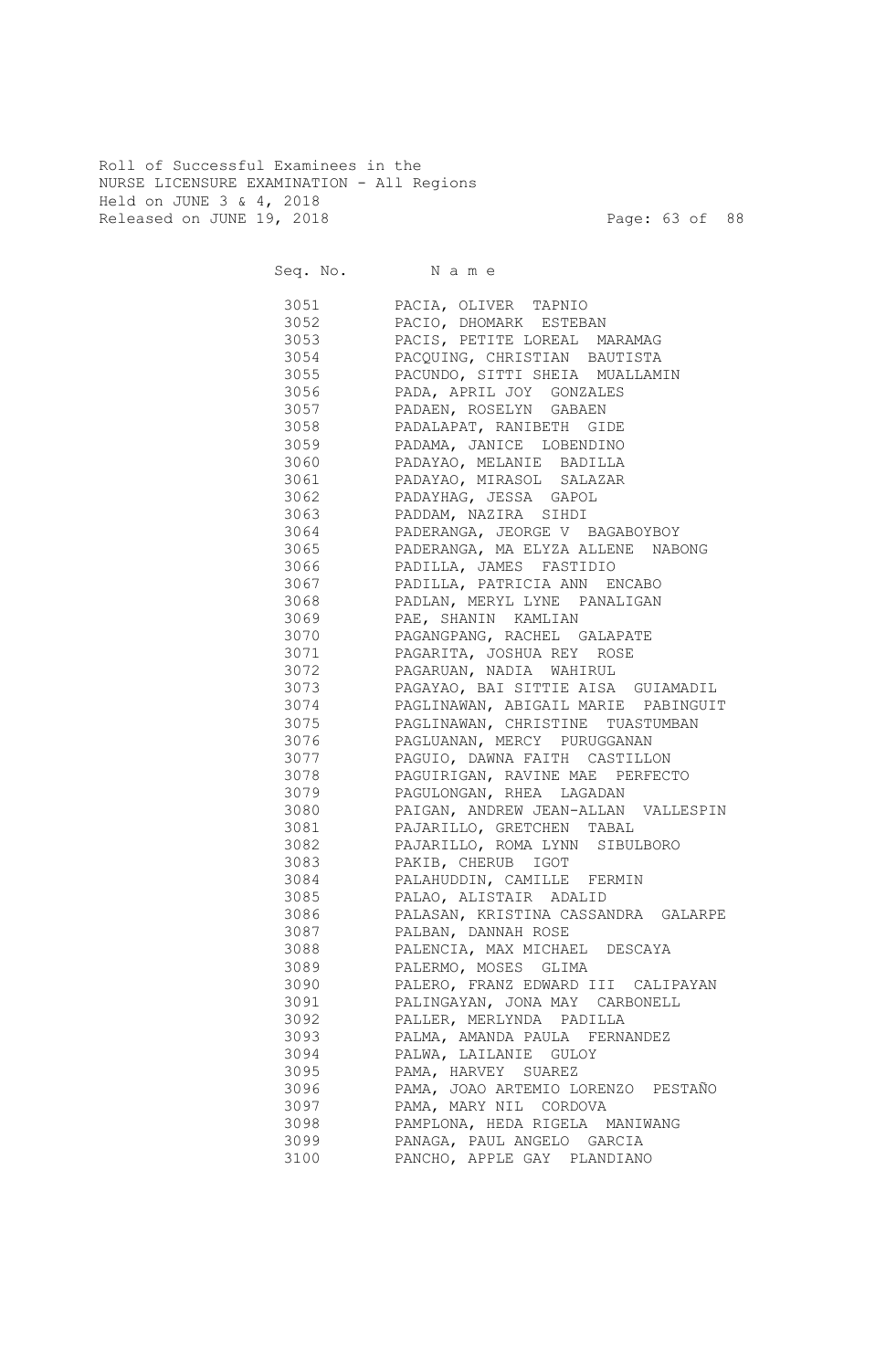Roll of Successful Examinees in the NURSE LICENSURE EXAMINATION - All Regions Held on JUNE 3 & 4, 2018 Released on JUNE 19, 2018 Page: 64 of 88

Seq. No. Name 3101 PANCHO, JUHAYRIA DAYMIEL 3102 PANDAN, PAMELAH CORREA 3103 PANDAPATAN, JUHAIMA ALIMAN 3104 PANDIS, CHRISTINE BALDEVIESO 3105 PANES, IGNATIA MARIE ALLONES 3106 PANES, MYKA COLEEN GERONIMO 3107 PANGANTING, FELIZE CHELLE MAE QUINDO 3108 PANGAT, MARK PHILIP FONTANILLA 3109 PANGILINAN, JUSTIN JEROME GAMBOA 3110 PANICAN, ROSELLE ANN SABADO 3111 PANIS, ERYLYN LIBO-ON 3112 PANIS, PATRICIA ANN SANTILLAN 3113 PANSACALA, CHARIZ BATHAN 3114 PANTINOPLE, JACELLE GRACE CASERES 3115 PANTUA, SHIELA FULAY 3116 PANUELOS, JOHN VINNIE CABANBAN 3117 PAPA, MARY JOIEMIE REYES 3118 PAPILLA, MIKAELA ANGELA OLIVA 3119 PAQUEO, JESSA JASMIN PUNZALAN 3120 PAQUITOL, JENNIFER TOBANES 3121 PARAGAS, LINDY LOU SANA 3122 PARAGAS, VENUS IRIS CACATIAN 3123 PARAGELE, HOOVER DAIGNE 3124 PARAISO, BREGETTE EVERLY VILLASANTA 3125 PARAMIO, ANGELIQUE STA MARIA 3126 PARANGUE, EMMAN MABILANGA 3127 PARARUAN, FEBIE BARRIENTOS 3128 PARCASIO, GILBERT BALA 3129 PARDIÑAS, JONATO MARK OROPESA 3130 PARIN, BRYAN ZARA 3131 PARINAS, REYNALYNE BONALOS 3132 PAROGINOG, NICO NAGTALON 3133 PAROLA, DANTE BORROMEO 3134 PARONABLE, HANNAH COLLEEN GARCIA 3135 PARTOSA, ANGEL 3136 PARULAN, JADE ANN RIVERA 3137 PASAGOY, JEWEL MAY CRUZ 3138 PASASADABA, SHALIMAR IBRAHIM 3139 PASCUA, ABIGAIL REXIE MARRON 3140 PASCUA, CLEAVE DIANE APOSTOL 3141 PASCUA, CRECELLE JOYCE ABE 3142 PASCUA, MELISSA ROSE PITPIT 3143 PASCUA, NELSON DOMINGO 3144 PASCUAL, AIRA JULIENNE SERRANO 3145 PASCUAL, ALVA CLAIRE PACLAO 3146 PASCUAL, CIELA LORRAINE STOPA 3147 PASCUAL, GRACIAN MAE AREOLA 3148 PASCUAL, JOSEPHINE DOMBRIGUE 3149 PASION, FE BEARNADETH HIDALGO 3150 PASION, MOISES JR QUINTIN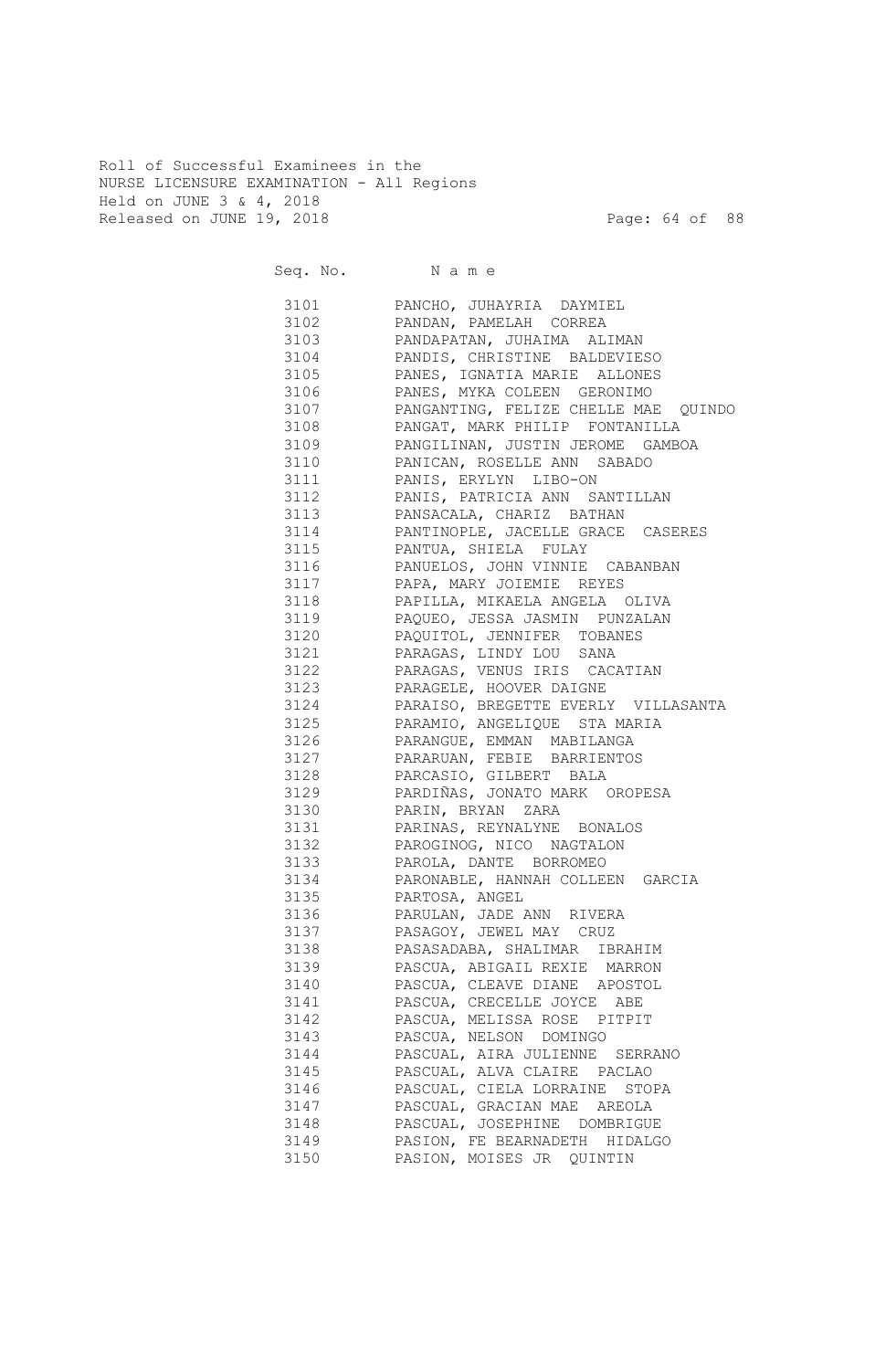Roll of Successful Examinees in the NURSE LICENSURE EXAMINATION - All Regions Held on JUNE 3 & 4, 2018 Released on JUNE 19, 2018 Page: 65 of 88

| Seq. No. Name |                                                       |
|---------------|-------------------------------------------------------|
|               | 3151 PASSI, MARIZEL AGUILAR                           |
|               | 3152 PASTOR, INGRID SHANARRI CRISOSTOMO               |
|               | 3153 PASTOR, JONNAH PEARCY CASTANDIELLO               |
|               | 3154 PATADON, FERGUIANDA MALA                         |
|               | 3155 PATALINGHUG, ABEGAIL SOTTO                       |
|               | 3156 PATALINGHUG, MARCO JAVELONA                      |
|               | 3157 PATALINGHUG, MAYBELLE MODILLAS                   |
|               | 3158 PATALINGHUG, NICOLETTE ANN BELANDRES             |
|               | 3159 PATANINDAGAT, ILENE KAYE ESTANDARTE              |
|               | 3160 PATLINGRAO, FEMALYN PESCADERO                    |
|               | 3161 PATRICIO, DAPHNE MILAN                           |
|               | 3162 PATULAY, MARY JEAN VILLAMIN                      |
|               | 3163 PAULAR, JAYNNE LORRAINE LOVE YANOC               |
|               | 3164 PAVERICIO, LEIRISSA GRACE CAHIWAT                |
|               | 3165 PAVIA, ANA LOPEZ                                 |
|               | 3166 PAWAH, KHRYSSIE CARINE VILLANUEVA                |
|               | 3167 PAYAG, SHAIRA CLAUDINE KASUYO                    |
|               | 3168 PEDIDA, NINO VOLTAIRE AGUNIAS                    |
|               | 3169 PEDRALVEZ, JAN BENJIE TELAN                      |
|               | 3170 PEDRIGAL, KAYCEE MAE HIPE                        |
|               | 3171 PELAYO, WARREN RABAÑEZ                           |
|               | 3172 PELINA, SALVACION DOB                            |
| 3173          | PELINGON, VICTORINO JR FABILA                         |
| 3174          | PELO, CZARINA ARIANNE ORTECIO                         |
| 3175          | PENDATON, JANIFA BATUA                                |
| 3176          | PENDON, KENT JUDE DELALAMON                           |
| 3177          | PENGLA, NOVELIA MANMAN                                |
| 3178          | PENKIAN, GAY LOURD                                    |
| 3179          | PENOLIO, CARL ANGELO ACOSTA                           |
| 3180          | PERALTA, FEONA SAMANTHA FLORIDA                       |
| 3181          | PERALTA, JESSE IMMANUEL LOLARGA                       |
| 3182          | PERALTA, MIKAELA KRISTEL RAMOS                        |
| 3183          | PERDIGUEROS, MEGAN PEDALIZO<br>PEREZ, ANICIA TENEPERE |
| 3184          |                                                       |
| 3185          | PEREZ, BEATRICE NIÑA FABIAN                           |
| 3186          | PEREZ, CHRISTIAN BICO                                 |
| 3187          | PEREZ, ELAINE JANE FRANCISCO                          |
| 3188          | PEREZ, ERVIN CHUMACERA                                |
| 3189          | PEREZ, GERALD ALVIN CACHO                             |
| 3190          | PEREZ, MARIA CECILIA POLIDO                           |
| 3191          | PEREZ, MARICEL RAMIREZ                                |
| 3192          | PEREZ, MARK KENNETH BUAN                              |
| 3193          | PEREZ, NICCA RECUERDO                                 |
| 3194          | PEREZ, SHEENA ELANIE DAMANCE                          |
| 3195          | PERIO, DANICA VILLANUEVA                              |
| 3196          | PERONILLA, KARA JANE LOVINO                           |
| 3197          | PERRA, MA AMIE PACLIBAR                               |
| 3198          | PERRION, KATHLEEN CASPILLO                            |
| 3199          | PESITO, MA VERONICA PADILLA                           |
| 3200          | PETANCIO, EUNICE FAITH CAÑETE                         |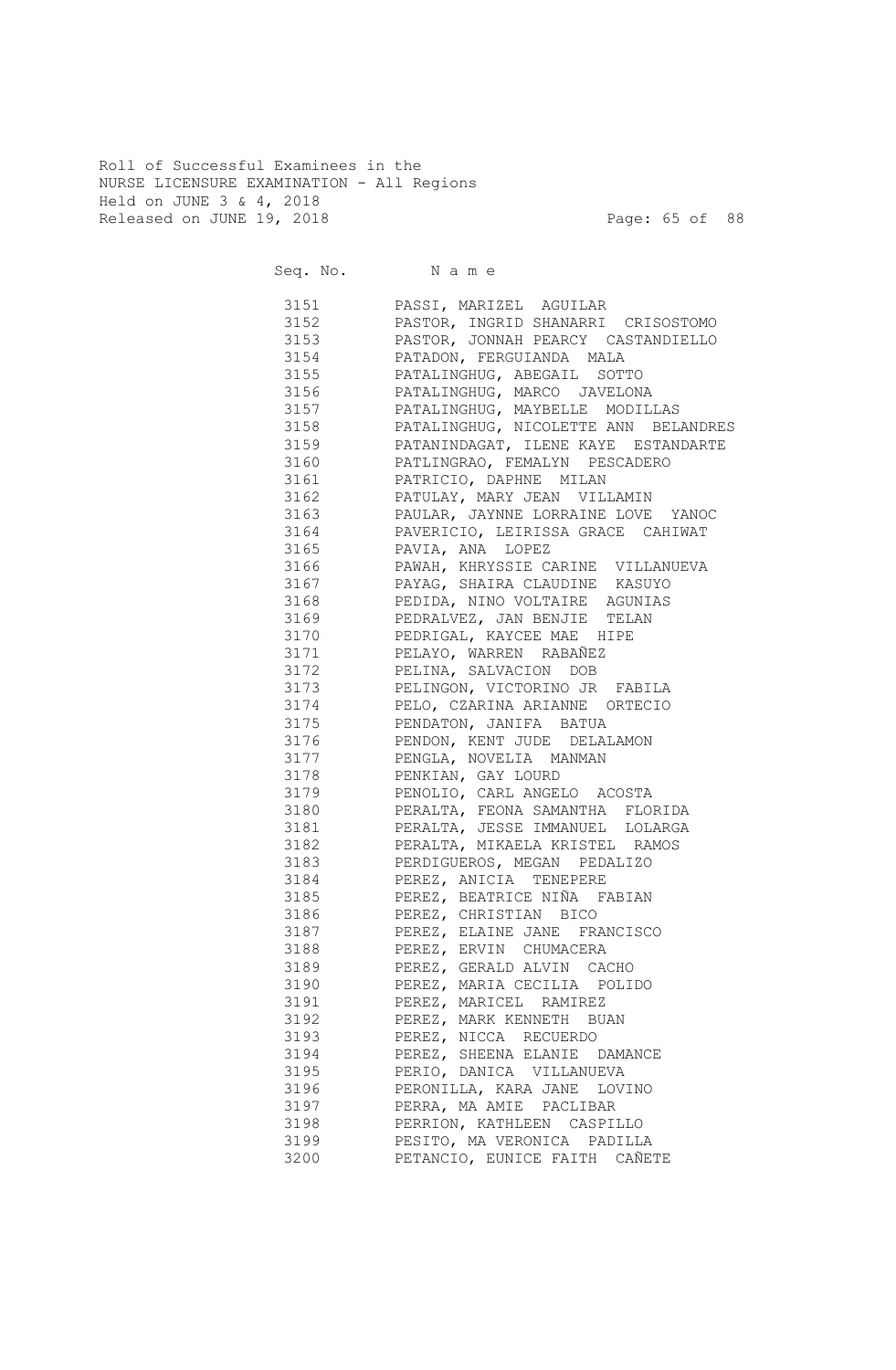Roll of Successful Examinees in the NURSE LICENSURE EXAMINATION - All Regions Held on JUNE 3 & 4, 2018 Released on JUNE 19, 2018 Page: 66 of 88

|      | Seq. No. Name                             |
|------|-------------------------------------------|
| 3201 | PETROLA, DIWATA RAMOS                     |
| 3202 | PEÑAFLOR, ANGELIC MAE GABITO              |
| 3203 | PEÑAFLOR, ARBELLE JOY TUPAZ               |
| 3204 | PEÑAFLOR, MARY JANELA BARTOLOME           |
| 3205 | PEÑARANDA, MAY JOY GUIPITACIO             |
| 3206 | PHARI, NORHANA BATAO                      |
| 3207 | PHUA, SHAWNTEL TRACY HAYES RABI           |
| 3208 | PIAD, MARLO VELARDE                       |
| 3209 | PICAR, DEXTER ORTEGA                      |
| 3210 | PICAR, KATHERINE GLIANE                   |
| 3211 | PICHON, CELINE VALERIE DEODOR             |
| 3212 | PIDLAOAN, NESTLEE GUTIERREZ               |
| 3213 | PIG-AO, JAN COLEEN GAGE ALCON             |
| 3214 | PILAR, KERUBIN GAYLE MALUYO               |
| 3215 | PIMENTEL, CATHERINE ANCHETA               |
| 3216 | PIMENTEL, MARK RYAN PONTILLAS             |
| 3217 | PINED, JANICE RIVERA                      |
| 3218 | PINEDA, PRINCESS EVELYN PAMA              |
| 3219 | PINGAY, NURHALIZA NAWALI                  |
| 3220 | PINGOL, DEBBIE ANN SULLANO                |
| 3221 | PINILI, PRECIOUS JULIENNE LUMAPGUID       |
| 3222 | PINLAC, PAULA JANE                        |
| 3223 | PINLAC, RIKKIMAE ALVEAR                   |
| 3224 | PINOTE, GLENDA PADAYAO                    |
| 3225 | PINOTE, LOWELA JEANNE TALADUA             |
| 3226 | PINTO, VINCE HARRY ARELLANO               |
| 3227 | PIQUIT, KHREZNA JAN OKYO                  |
| 3228 | PISAO, GUINEVERE BUOT                     |
| 3229 | PITOGO, MARIA CECILLE TOLENTINO           |
| 3230 | PIWIT, JOHRIM VALLE                       |
| 3231 | PIZARRO, CHARLESTON ANGELO SINAY          |
| 3232 | PIZAÑA, DIANNE TADENA                     |
| 3233 | PIÑERO, CHRISTILLE ANNE TUBALLA           |
| 3234 | PLACENTE, EMY ROSE JURIDICO               |
| 3235 | PLANTERAS, ESTRELLA ROYANDOYAN            |
| 3236 | PLAZA, DANICA MELDRID SAN GABRIEL         |
| 3237 | POL-OCAN, ABEGAIL LIBONGEN                |
| 3238 | POLINES, NOEMI PERERO                     |
| 3239 | POLLOJAN, ANNA DOMINIQUE MORENO           |
| 3240 | POLO, KRISTINE JOY FLORALDE               |
| 3241 | POLOYAPOY, ASHLIEGH MAE SAYSON            |
| 3242 | POMBO, ROGER DURAY                        |
| 3243 | PONCE, TRICIA KATE CABATINGAN             |
| 3244 | PONSARAN, KRISTOFFERSON VLADIMIR GONZALES |
| 3245 | PONTERES, ANGELA MAE ANDIGAN              |
| 3246 | PONTILLAS, CARLA JEAN TOLENTINO           |
| 3247 | POOT, SARAH JANE LYN RAGUB                |
| 3248 | POQUITA, CECILE BALBIN                    |
| 3249 | PORCAL, PHOEBE PANES                      |
| 3250 | PORCIONCULA, CIARA MARI BLANCO            |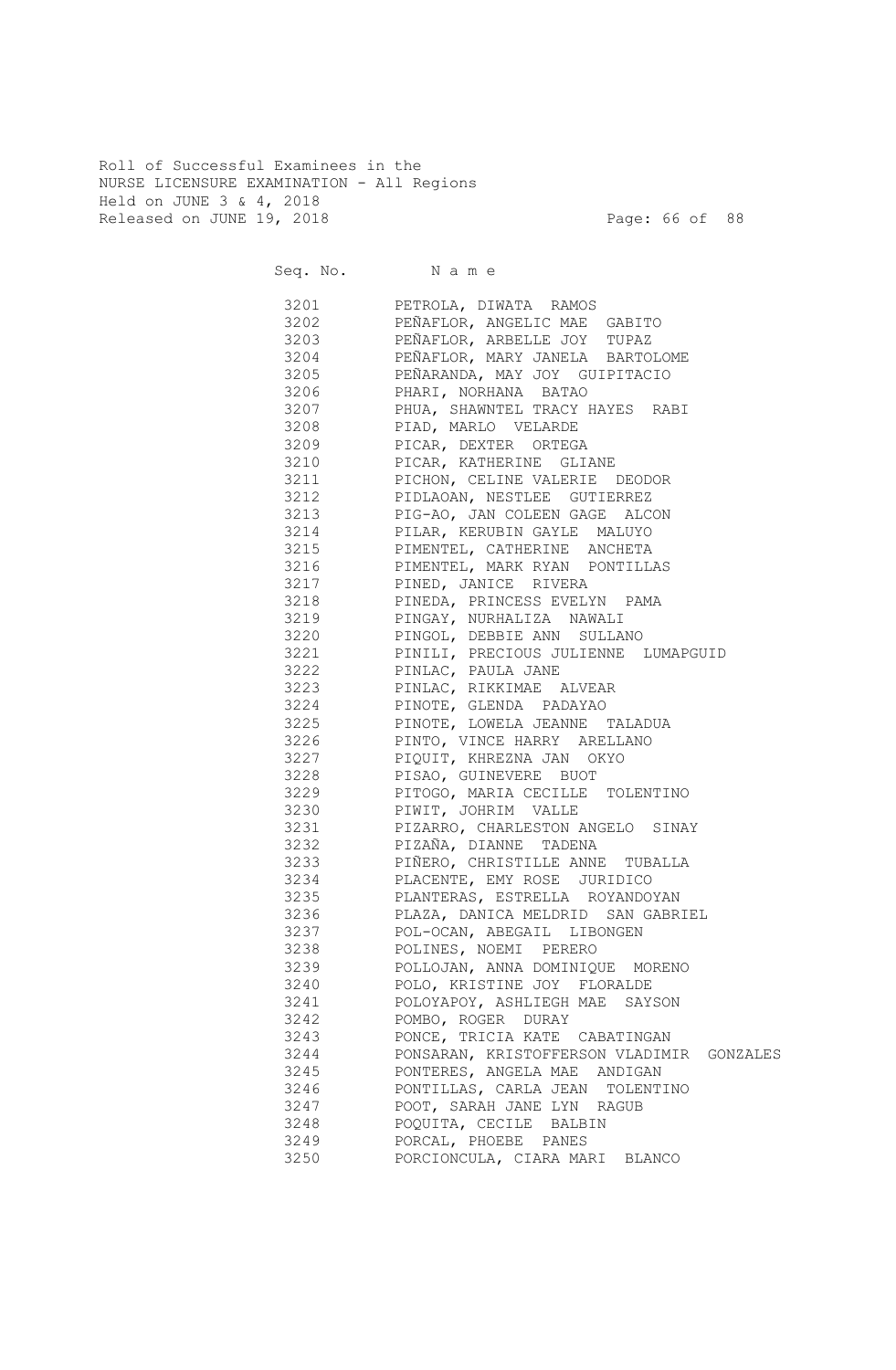Roll of Successful Examinees in the NURSE LICENSURE EXAMINATION - All Regions Held on JUNE 3 & 4, 2018 Released on JUNE 19, 2018 Page: 67 of 88

Seq. No. Name 3251 PORE, ROSELLE BARDELOSA 3252 PORLARES, RONALYN SERBIÑAS 3253 POROL, GENE MARY GRACE DELA CALZADA 3254 PORRAS, VHLESSY REE JANAN SOUREBIO 3255 PORTIGO, RENZ RICHARD MARGOMA 3256 POTENCIANO, LADY JAN LAFUENTE 3257 POTENTE, GERALD DELIS 3258 POTONIA, JEAHAN GOMEZ 3259 POTOT, ERICA JEAN TABUDLONG 3260 POWAO, IRENE CANOY 3261 PRADO, MARIE NIÑA LOPEZ 3262 PRAXIDES, GERALDINE BARDONADO 3263 PRAYLES, MARK ROBIN MAIQUEZ 3264 PRECHE, ALTHEA PATUBO 3265 PRECILLA, HAZEAL MARIANO 3266 PRESBITERO, HAZEL KAY PLAZA 3267 PRIMERO, LEDDEN HUERVANA 3268 PRUDENCIO, JASMINE CHERRIE PATTAWI 3269 PRUDENTE, JANE ALAYON 3270 PUBLICO, ALANA CELEXA JAMISON 3271 PUERTA, KYLA ANGELA 3272 PUERTA, ROBERT MARTIN RIVERA 3273 PULA, FATIMAH ANESHA AMILASAN 3274 PULGO, PRINCESS SHEANE TIK-ING 3275 PULIDO, DIANA TERESA GACUTAN 3276 PUNAY, KRYZ ANTHONY TIOZON 3277 PUNO, ARMANDO JOAQUIN WEE SIT 3278 PUNO, MARY LOVELY ACERO 3279 PUNTUKAN, WADZNA ISNAJI 3280 PUNZALAN, BEATRICE ISABEL JULIAN 3281 PUQUIZ, JOHN PAUL CANSINO 3282 PURPURA, DANICA AZUL 3283 PUTONG, MIEZL ANN CASULOCAN 3284 PUZON, NIKKI JANE SIPALAY 3285 QUAN, ELAINE YBAÑEZ 3286 QUE, CHAHINAZ ALBERTO 3287 QUE, KARL RAMON LIM 3288 QUEBEC, CHELSEA GONZAGA 3289 QUEZADA, AYRA MALU DUCUSIN 3290 QUEZADA, MADONA ONGAYO 3291 QUIAMBAO, CHRISTAL JAE TIAMZON 3292 QUIAPO, HONEY LOU CABURIAN 3293 QUIJANO, CARLA MALAYBA 3294 QUILILAN, HONEY GRACE POBAR 3295 QUILLA, CHRISTINE JOY SANTOCELDES 3296 QUILOG, JEZZADELLE ARRANGUEZ 3297 QUILON, JOHN FERNANDO CALONGE 3298 QUIMING, MARY ANN EDILLORAN 3299 QUINAMOT, LARA PANGLAO 3300 QUINDAO, GEORGE JEFFERSON SIQUIG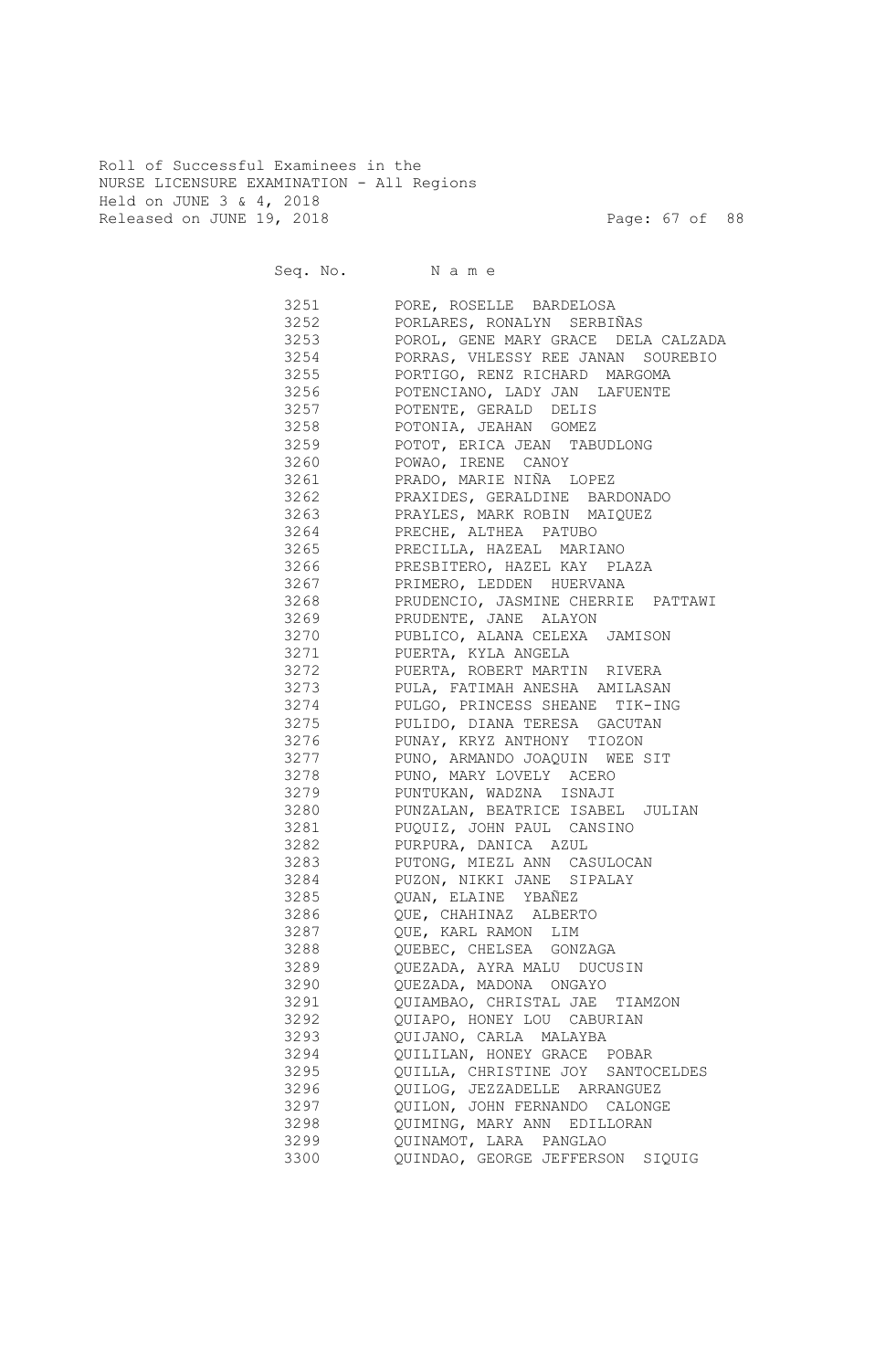Roll of Successful Examinees in the NURSE LICENSURE EXAMINATION - All Regions Held on JUNE 3 & 4, 2018 Released on JUNE 19, 2018 Page: 68 of 88

|      | Seq. No. Name                                  |
|------|------------------------------------------------|
|      | 3301 QUINICO, FARRAH MONTEJO                   |
|      | 3302 QUINO, APRIL JOY VIRAY                    |
|      | 3303 QUINONES, JACQUILYN BELTRAN               |
|      | 3304 QUINTO, GISELLE MARIZ PIMENTEL            |
|      | 3305 QUITALIG, MICHELLE JOY CABAÑA             |
|      | 3306 QUITALIG, VINCE RUSSELL SALAZAR           |
|      | 3307 QUITEBES, DIANALYN DEMATERA               |
|      | 3308 QUITORIANO, DIANE ANGELIE CADAOAS         |
|      | 3309 QUIZON, CHRISTIAN BONDOC                  |
| 3310 | QUIZZAGAN, TRICIA MARIE REYNALDO               |
|      | 3311 QUIÑANOLA, MOSES DEO MAKILANG             |
|      | 3312 RABAGO, DOMINIC BRYL LABAJO               |
|      | 3313 RABAGO, MICHELLE ANTONELLE MARIE CAROLINO |
|      | 3314 RABOY, KATHLEEN GRACE BULAN               |
|      | 3315 RACAZA, NEZABEL DABATOS                   |
|      | 3316 RAFAYLA, MARY JOY ENERO                   |
| 3317 | RAGANDANG, SHARMAINE JOYCE CANOY               |
| 3318 | RAGANIT, ARACELI LADERA                        |
| 3319 | RAGASA, JENNIFER ORZAL                         |
| 3320 | RAGUIN, MOERISHA NAOMI TAN                     |
| 3321 | RAGURO, JENNIFER CUTENG                        |
| 3322 | RAJIS, SUHAIDA SALI                            |
| 3323 | RAMA, JOHN RICH CABAHUG                        |
| 3324 | RAMIENTAS, ELIJAH JOSEPH MARTINEZ              |
| 3325 | RAMIREZ, ARVIN JACE ARGUELLES                  |
| 3326 | RAMIREZ, FRANCIA RELORCASA                     |
| 3327 | RAMIREZ, GUIAMINA FERRER                       |
| 3328 | RAMIREZ, MARIANI JAMELA MANCHA                 |
| 3329 | RAMIREZ, MARJORIE AOAY                         |
| 3330 | RAMIREZ, NICOLLETE OLIVERA                     |
| 3331 | RAMIREZ, RACYL PRINCESS SUMABAT                |
| 3332 | RAMIREZ, SCELYSE ANNE CUCHAPIN                 |
|      | 3333 RAMOS, AIMEE COLLEEN BENIS GARCIA         |
| 3334 | RAMOS, ANA MARIE ROLIDA                        |
| 3335 | RAMOS, ANGELICA ALFORTE                        |
| 3336 | RAMOS, BEA FAYE BRAVO                          |
| 3337 | RAMOS, DANIZA LORRAINE TORRES                  |
| 3338 | RAMOS, DIANA PARIS                             |
| 3339 | RAMOS, ELOISA ROSSIEL LEGASPI                  |
| 3340 | RAMOS, ERIKA MAY FERRER                        |
| 3341 | RAMOS, EULA MARIE RAMOS                        |
| 3342 | RAMOS, JECELINE MAE MIGUEL                     |
| 3343 | RAMOS, JEMALYN MANANGAN                        |
| 3344 | RAMOS, JOHANNA DE CASTRO                       |
| 3345 | RAMOS, JONATHAN ROMEO REFE                     |
| 3346 | RAMOS, MARY GRACE MANATO                       |
| 3347 | RAMOS, PAULYN PERIA                            |
| 3348 | RAMOS, PLINKY ANN AGUSTIN                      |
| 3349 | RAMOS, ROSENNI BALASON                         |
| 3350 | RANARA, MA CARMEL GODIZ                        |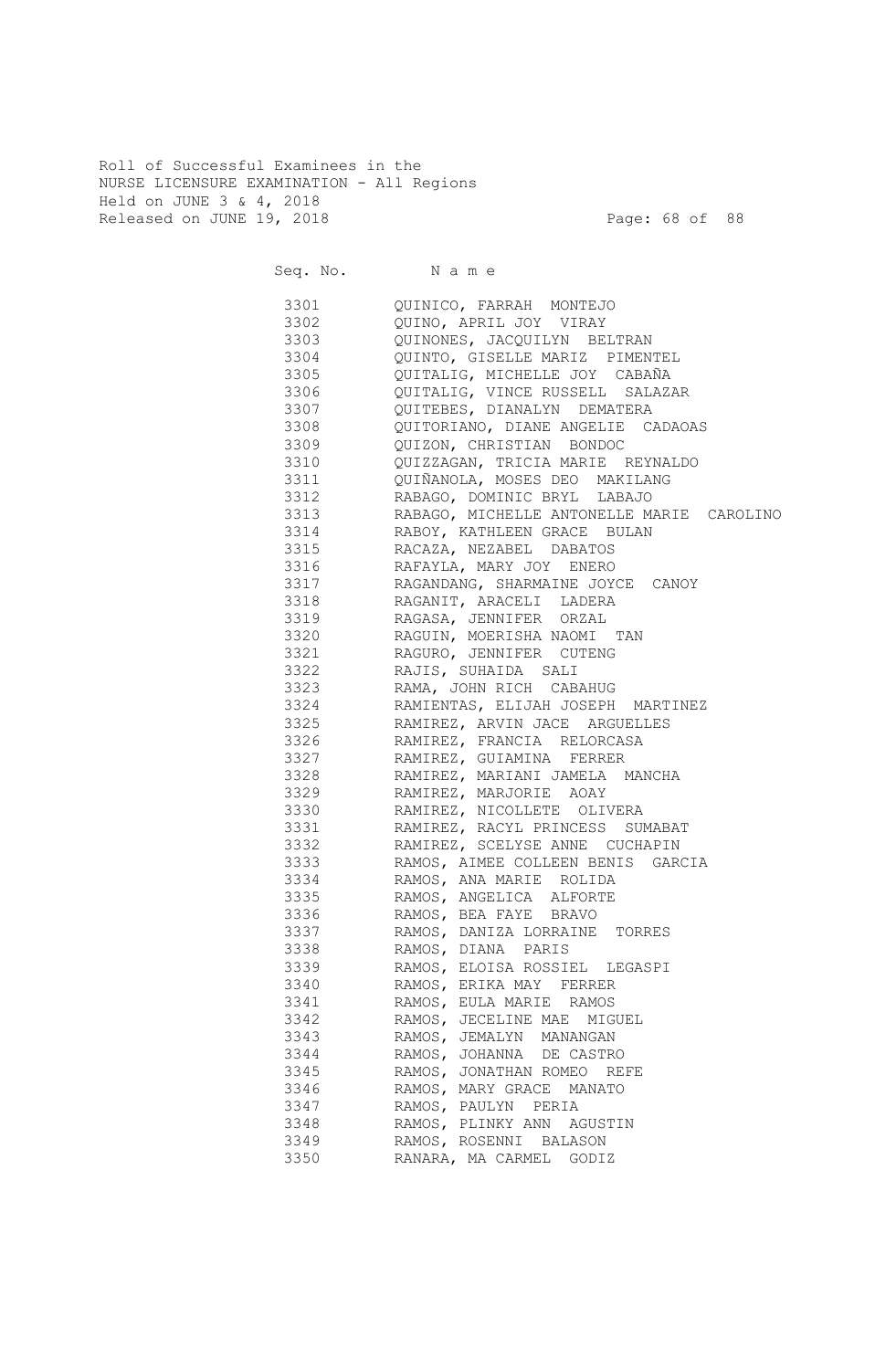Roll of Successful Examinees in the NURSE LICENSURE EXAMINATION - All Regions Held on JUNE 3 & 4, 2018 Released on JUNE 19, 2018 Page: 69 of 88

| 3351<br>RANARA, MAERIELLE RAENE MIEL<br>3352 RANARIO, STEVEN PATRIARCA<br>3353<br>RANEZ, JENNY ANNE TOMAS<br>3354<br>RANILE, JOY ANTOINETTE CENIZA<br>RANJO, JESANOR MIÑON<br>3355 339<br>3356<br>RAPADAS, KARYL KATE TALIGATOS<br>3357<br>RAPADAS, NICHOLE JHEADA MHAE TRAYA<br>3358<br>RASCO, BIANCA EMMANUELLE RAQUITICO<br>3359<br>RASONABE, ADRIANNE ASHKLEYA DENISE LIM<br>3360<br>RASUL, AMINA-RIHAN SAID<br>3361<br>RASUL, LIDDY-MAR JALALUDDIN<br>3362<br>RATAG, FATIMA SANDRA JOE<br>3363<br>RATAG, FATIMA SARAH JOE<br>3364<br>RAUT, AIDA DAJALOS<br>3365<br>RAYALA, LESLIE JUMALEEN PELO<br>3366<br>RAYAT, JAZZMYN WABE<br>3367<br>RAYMUNDO, ANGELA MARIE CASERES<br>3368<br>RAYMUNDO, IVAN RITCHELLE ABOGA<br>3369<br>RAYO, PAULINE MAE SAMSON<br>3370<br>RAZ, PRINCESS JOY SINOY<br>3371<br>RAZON, LOUISE ASHLEE DE LOS ANGELES<br>3372<br>RAZON, MARIANNE NUCUM<br>3373<br>REBAGODA, JOAN BUFI<br>3374<br>REBAMONTE, ARVY NEIL ALIPIO<br>3375<br>REBLORA, ARNEL PAGULAYAN<br>3376<br>REBOLLOS, ANGELICA MARIE MOHAMUD<br>3377<br>REBOLOS, ANNA CARMELA OPONDA<br>3378<br>REBOLOS, KATHERINE NICOLE AQUINO<br>3379<br>REBUGIO, LADYDI CENTINO<br>3380<br>RECINTO, ANGELIKA MAE SALAZAR<br>3381<br>RECOSO, PAULA MAE CAMAROTE<br>3382<br>RECTA, ALMA ABASOLO<br>3383<br>REDONDO, ANNE DREAH MAE SANTOS<br>REFALDA, LIEZEL SABERDO<br>3384<br>REFULLE, KENNETH MAR PALAD<br>3385<br>3386<br>REGALADO, KIMBERLY JIMENEZ<br>REGANIT, YVONNE SAMANTHA CANING<br>3387<br>REGINO, GRACE NIÑA FE AGATON<br>3388<br>REIS, MARIA DELAIAH ZENA CABAÑAS<br>3389<br>REJANO, RUFFA MAE BELLO<br>3390<br>3391<br>REJUSO, JAY MAR BARNEDO<br>3392<br>RELLON, WEDDE TAMPOS<br>RELUCIO, ESTELA LIWANAG<br>3393<br>REMEGIO, CZYDEL LARDIZABAL<br>3394<br>3395<br>RENDON, JERROLD JOSEPH ALMEDA<br>3396<br>RENDON, RACHEL ALEXANDREA SEPANTON<br>3397<br>REPONTE, EZRAMARIE CULTURA<br>3398<br>REPOPONIO, ISAIAH LORE TELEWIK<br>3399<br>REQUEJO, FAIDAH ZEINAB CAJAYON<br>REQUINA, FAITH DIANASAS<br>3400 |  | Seq. No. Name |
|------------------------------------------------------------------------------------------------------------------------------------------------------------------------------------------------------------------------------------------------------------------------------------------------------------------------------------------------------------------------------------------------------------------------------------------------------------------------------------------------------------------------------------------------------------------------------------------------------------------------------------------------------------------------------------------------------------------------------------------------------------------------------------------------------------------------------------------------------------------------------------------------------------------------------------------------------------------------------------------------------------------------------------------------------------------------------------------------------------------------------------------------------------------------------------------------------------------------------------------------------------------------------------------------------------------------------------------------------------------------------------------------------------------------------------------------------------------------------------------------------------------------------------------------------------------------------------------------------------------------------------------------------------------------------------------------------------------------------------------------------------------------------------------------------------------------------------------------------------------------------------------------------------------------------------------------------------------------------------------------------|--|---------------|
|                                                                                                                                                                                                                                                                                                                                                                                                                                                                                                                                                                                                                                                                                                                                                                                                                                                                                                                                                                                                                                                                                                                                                                                                                                                                                                                                                                                                                                                                                                                                                                                                                                                                                                                                                                                                                                                                                                                                                                                                      |  |               |
|                                                                                                                                                                                                                                                                                                                                                                                                                                                                                                                                                                                                                                                                                                                                                                                                                                                                                                                                                                                                                                                                                                                                                                                                                                                                                                                                                                                                                                                                                                                                                                                                                                                                                                                                                                                                                                                                                                                                                                                                      |  |               |
|                                                                                                                                                                                                                                                                                                                                                                                                                                                                                                                                                                                                                                                                                                                                                                                                                                                                                                                                                                                                                                                                                                                                                                                                                                                                                                                                                                                                                                                                                                                                                                                                                                                                                                                                                                                                                                                                                                                                                                                                      |  |               |
|                                                                                                                                                                                                                                                                                                                                                                                                                                                                                                                                                                                                                                                                                                                                                                                                                                                                                                                                                                                                                                                                                                                                                                                                                                                                                                                                                                                                                                                                                                                                                                                                                                                                                                                                                                                                                                                                                                                                                                                                      |  |               |
|                                                                                                                                                                                                                                                                                                                                                                                                                                                                                                                                                                                                                                                                                                                                                                                                                                                                                                                                                                                                                                                                                                                                                                                                                                                                                                                                                                                                                                                                                                                                                                                                                                                                                                                                                                                                                                                                                                                                                                                                      |  |               |
|                                                                                                                                                                                                                                                                                                                                                                                                                                                                                                                                                                                                                                                                                                                                                                                                                                                                                                                                                                                                                                                                                                                                                                                                                                                                                                                                                                                                                                                                                                                                                                                                                                                                                                                                                                                                                                                                                                                                                                                                      |  |               |
|                                                                                                                                                                                                                                                                                                                                                                                                                                                                                                                                                                                                                                                                                                                                                                                                                                                                                                                                                                                                                                                                                                                                                                                                                                                                                                                                                                                                                                                                                                                                                                                                                                                                                                                                                                                                                                                                                                                                                                                                      |  |               |
|                                                                                                                                                                                                                                                                                                                                                                                                                                                                                                                                                                                                                                                                                                                                                                                                                                                                                                                                                                                                                                                                                                                                                                                                                                                                                                                                                                                                                                                                                                                                                                                                                                                                                                                                                                                                                                                                                                                                                                                                      |  |               |
|                                                                                                                                                                                                                                                                                                                                                                                                                                                                                                                                                                                                                                                                                                                                                                                                                                                                                                                                                                                                                                                                                                                                                                                                                                                                                                                                                                                                                                                                                                                                                                                                                                                                                                                                                                                                                                                                                                                                                                                                      |  |               |
|                                                                                                                                                                                                                                                                                                                                                                                                                                                                                                                                                                                                                                                                                                                                                                                                                                                                                                                                                                                                                                                                                                                                                                                                                                                                                                                                                                                                                                                                                                                                                                                                                                                                                                                                                                                                                                                                                                                                                                                                      |  |               |
|                                                                                                                                                                                                                                                                                                                                                                                                                                                                                                                                                                                                                                                                                                                                                                                                                                                                                                                                                                                                                                                                                                                                                                                                                                                                                                                                                                                                                                                                                                                                                                                                                                                                                                                                                                                                                                                                                                                                                                                                      |  |               |
|                                                                                                                                                                                                                                                                                                                                                                                                                                                                                                                                                                                                                                                                                                                                                                                                                                                                                                                                                                                                                                                                                                                                                                                                                                                                                                                                                                                                                                                                                                                                                                                                                                                                                                                                                                                                                                                                                                                                                                                                      |  |               |
|                                                                                                                                                                                                                                                                                                                                                                                                                                                                                                                                                                                                                                                                                                                                                                                                                                                                                                                                                                                                                                                                                                                                                                                                                                                                                                                                                                                                                                                                                                                                                                                                                                                                                                                                                                                                                                                                                                                                                                                                      |  |               |
|                                                                                                                                                                                                                                                                                                                                                                                                                                                                                                                                                                                                                                                                                                                                                                                                                                                                                                                                                                                                                                                                                                                                                                                                                                                                                                                                                                                                                                                                                                                                                                                                                                                                                                                                                                                                                                                                                                                                                                                                      |  |               |
|                                                                                                                                                                                                                                                                                                                                                                                                                                                                                                                                                                                                                                                                                                                                                                                                                                                                                                                                                                                                                                                                                                                                                                                                                                                                                                                                                                                                                                                                                                                                                                                                                                                                                                                                                                                                                                                                                                                                                                                                      |  |               |
|                                                                                                                                                                                                                                                                                                                                                                                                                                                                                                                                                                                                                                                                                                                                                                                                                                                                                                                                                                                                                                                                                                                                                                                                                                                                                                                                                                                                                                                                                                                                                                                                                                                                                                                                                                                                                                                                                                                                                                                                      |  |               |
|                                                                                                                                                                                                                                                                                                                                                                                                                                                                                                                                                                                                                                                                                                                                                                                                                                                                                                                                                                                                                                                                                                                                                                                                                                                                                                                                                                                                                                                                                                                                                                                                                                                                                                                                                                                                                                                                                                                                                                                                      |  |               |
|                                                                                                                                                                                                                                                                                                                                                                                                                                                                                                                                                                                                                                                                                                                                                                                                                                                                                                                                                                                                                                                                                                                                                                                                                                                                                                                                                                                                                                                                                                                                                                                                                                                                                                                                                                                                                                                                                                                                                                                                      |  |               |
|                                                                                                                                                                                                                                                                                                                                                                                                                                                                                                                                                                                                                                                                                                                                                                                                                                                                                                                                                                                                                                                                                                                                                                                                                                                                                                                                                                                                                                                                                                                                                                                                                                                                                                                                                                                                                                                                                                                                                                                                      |  |               |
|                                                                                                                                                                                                                                                                                                                                                                                                                                                                                                                                                                                                                                                                                                                                                                                                                                                                                                                                                                                                                                                                                                                                                                                                                                                                                                                                                                                                                                                                                                                                                                                                                                                                                                                                                                                                                                                                                                                                                                                                      |  |               |
|                                                                                                                                                                                                                                                                                                                                                                                                                                                                                                                                                                                                                                                                                                                                                                                                                                                                                                                                                                                                                                                                                                                                                                                                                                                                                                                                                                                                                                                                                                                                                                                                                                                                                                                                                                                                                                                                                                                                                                                                      |  |               |
|                                                                                                                                                                                                                                                                                                                                                                                                                                                                                                                                                                                                                                                                                                                                                                                                                                                                                                                                                                                                                                                                                                                                                                                                                                                                                                                                                                                                                                                                                                                                                                                                                                                                                                                                                                                                                                                                                                                                                                                                      |  |               |
|                                                                                                                                                                                                                                                                                                                                                                                                                                                                                                                                                                                                                                                                                                                                                                                                                                                                                                                                                                                                                                                                                                                                                                                                                                                                                                                                                                                                                                                                                                                                                                                                                                                                                                                                                                                                                                                                                                                                                                                                      |  |               |
|                                                                                                                                                                                                                                                                                                                                                                                                                                                                                                                                                                                                                                                                                                                                                                                                                                                                                                                                                                                                                                                                                                                                                                                                                                                                                                                                                                                                                                                                                                                                                                                                                                                                                                                                                                                                                                                                                                                                                                                                      |  |               |
|                                                                                                                                                                                                                                                                                                                                                                                                                                                                                                                                                                                                                                                                                                                                                                                                                                                                                                                                                                                                                                                                                                                                                                                                                                                                                                                                                                                                                                                                                                                                                                                                                                                                                                                                                                                                                                                                                                                                                                                                      |  |               |
|                                                                                                                                                                                                                                                                                                                                                                                                                                                                                                                                                                                                                                                                                                                                                                                                                                                                                                                                                                                                                                                                                                                                                                                                                                                                                                                                                                                                                                                                                                                                                                                                                                                                                                                                                                                                                                                                                                                                                                                                      |  |               |
|                                                                                                                                                                                                                                                                                                                                                                                                                                                                                                                                                                                                                                                                                                                                                                                                                                                                                                                                                                                                                                                                                                                                                                                                                                                                                                                                                                                                                                                                                                                                                                                                                                                                                                                                                                                                                                                                                                                                                                                                      |  |               |
|                                                                                                                                                                                                                                                                                                                                                                                                                                                                                                                                                                                                                                                                                                                                                                                                                                                                                                                                                                                                                                                                                                                                                                                                                                                                                                                                                                                                                                                                                                                                                                                                                                                                                                                                                                                                                                                                                                                                                                                                      |  |               |
|                                                                                                                                                                                                                                                                                                                                                                                                                                                                                                                                                                                                                                                                                                                                                                                                                                                                                                                                                                                                                                                                                                                                                                                                                                                                                                                                                                                                                                                                                                                                                                                                                                                                                                                                                                                                                                                                                                                                                                                                      |  |               |
|                                                                                                                                                                                                                                                                                                                                                                                                                                                                                                                                                                                                                                                                                                                                                                                                                                                                                                                                                                                                                                                                                                                                                                                                                                                                                                                                                                                                                                                                                                                                                                                                                                                                                                                                                                                                                                                                                                                                                                                                      |  |               |
|                                                                                                                                                                                                                                                                                                                                                                                                                                                                                                                                                                                                                                                                                                                                                                                                                                                                                                                                                                                                                                                                                                                                                                                                                                                                                                                                                                                                                                                                                                                                                                                                                                                                                                                                                                                                                                                                                                                                                                                                      |  |               |
|                                                                                                                                                                                                                                                                                                                                                                                                                                                                                                                                                                                                                                                                                                                                                                                                                                                                                                                                                                                                                                                                                                                                                                                                                                                                                                                                                                                                                                                                                                                                                                                                                                                                                                                                                                                                                                                                                                                                                                                                      |  |               |
|                                                                                                                                                                                                                                                                                                                                                                                                                                                                                                                                                                                                                                                                                                                                                                                                                                                                                                                                                                                                                                                                                                                                                                                                                                                                                                                                                                                                                                                                                                                                                                                                                                                                                                                                                                                                                                                                                                                                                                                                      |  |               |
|                                                                                                                                                                                                                                                                                                                                                                                                                                                                                                                                                                                                                                                                                                                                                                                                                                                                                                                                                                                                                                                                                                                                                                                                                                                                                                                                                                                                                                                                                                                                                                                                                                                                                                                                                                                                                                                                                                                                                                                                      |  |               |
|                                                                                                                                                                                                                                                                                                                                                                                                                                                                                                                                                                                                                                                                                                                                                                                                                                                                                                                                                                                                                                                                                                                                                                                                                                                                                                                                                                                                                                                                                                                                                                                                                                                                                                                                                                                                                                                                                                                                                                                                      |  |               |
|                                                                                                                                                                                                                                                                                                                                                                                                                                                                                                                                                                                                                                                                                                                                                                                                                                                                                                                                                                                                                                                                                                                                                                                                                                                                                                                                                                                                                                                                                                                                                                                                                                                                                                                                                                                                                                                                                                                                                                                                      |  |               |
|                                                                                                                                                                                                                                                                                                                                                                                                                                                                                                                                                                                                                                                                                                                                                                                                                                                                                                                                                                                                                                                                                                                                                                                                                                                                                                                                                                                                                                                                                                                                                                                                                                                                                                                                                                                                                                                                                                                                                                                                      |  |               |
|                                                                                                                                                                                                                                                                                                                                                                                                                                                                                                                                                                                                                                                                                                                                                                                                                                                                                                                                                                                                                                                                                                                                                                                                                                                                                                                                                                                                                                                                                                                                                                                                                                                                                                                                                                                                                                                                                                                                                                                                      |  |               |
|                                                                                                                                                                                                                                                                                                                                                                                                                                                                                                                                                                                                                                                                                                                                                                                                                                                                                                                                                                                                                                                                                                                                                                                                                                                                                                                                                                                                                                                                                                                                                                                                                                                                                                                                                                                                                                                                                                                                                                                                      |  |               |
|                                                                                                                                                                                                                                                                                                                                                                                                                                                                                                                                                                                                                                                                                                                                                                                                                                                                                                                                                                                                                                                                                                                                                                                                                                                                                                                                                                                                                                                                                                                                                                                                                                                                                                                                                                                                                                                                                                                                                                                                      |  |               |
|                                                                                                                                                                                                                                                                                                                                                                                                                                                                                                                                                                                                                                                                                                                                                                                                                                                                                                                                                                                                                                                                                                                                                                                                                                                                                                                                                                                                                                                                                                                                                                                                                                                                                                                                                                                                                                                                                                                                                                                                      |  |               |
|                                                                                                                                                                                                                                                                                                                                                                                                                                                                                                                                                                                                                                                                                                                                                                                                                                                                                                                                                                                                                                                                                                                                                                                                                                                                                                                                                                                                                                                                                                                                                                                                                                                                                                                                                                                                                                                                                                                                                                                                      |  |               |
|                                                                                                                                                                                                                                                                                                                                                                                                                                                                                                                                                                                                                                                                                                                                                                                                                                                                                                                                                                                                                                                                                                                                                                                                                                                                                                                                                                                                                                                                                                                                                                                                                                                                                                                                                                                                                                                                                                                                                                                                      |  |               |
|                                                                                                                                                                                                                                                                                                                                                                                                                                                                                                                                                                                                                                                                                                                                                                                                                                                                                                                                                                                                                                                                                                                                                                                                                                                                                                                                                                                                                                                                                                                                                                                                                                                                                                                                                                                                                                                                                                                                                                                                      |  |               |
|                                                                                                                                                                                                                                                                                                                                                                                                                                                                                                                                                                                                                                                                                                                                                                                                                                                                                                                                                                                                                                                                                                                                                                                                                                                                                                                                                                                                                                                                                                                                                                                                                                                                                                                                                                                                                                                                                                                                                                                                      |  |               |
|                                                                                                                                                                                                                                                                                                                                                                                                                                                                                                                                                                                                                                                                                                                                                                                                                                                                                                                                                                                                                                                                                                                                                                                                                                                                                                                                                                                                                                                                                                                                                                                                                                                                                                                                                                                                                                                                                                                                                                                                      |  |               |
|                                                                                                                                                                                                                                                                                                                                                                                                                                                                                                                                                                                                                                                                                                                                                                                                                                                                                                                                                                                                                                                                                                                                                                                                                                                                                                                                                                                                                                                                                                                                                                                                                                                                                                                                                                                                                                                                                                                                                                                                      |  |               |
|                                                                                                                                                                                                                                                                                                                                                                                                                                                                                                                                                                                                                                                                                                                                                                                                                                                                                                                                                                                                                                                                                                                                                                                                                                                                                                                                                                                                                                                                                                                                                                                                                                                                                                                                                                                                                                                                                                                                                                                                      |  |               |
|                                                                                                                                                                                                                                                                                                                                                                                                                                                                                                                                                                                                                                                                                                                                                                                                                                                                                                                                                                                                                                                                                                                                                                                                                                                                                                                                                                                                                                                                                                                                                                                                                                                                                                                                                                                                                                                                                                                                                                                                      |  |               |
|                                                                                                                                                                                                                                                                                                                                                                                                                                                                                                                                                                                                                                                                                                                                                                                                                                                                                                                                                                                                                                                                                                                                                                                                                                                                                                                                                                                                                                                                                                                                                                                                                                                                                                                                                                                                                                                                                                                                                                                                      |  |               |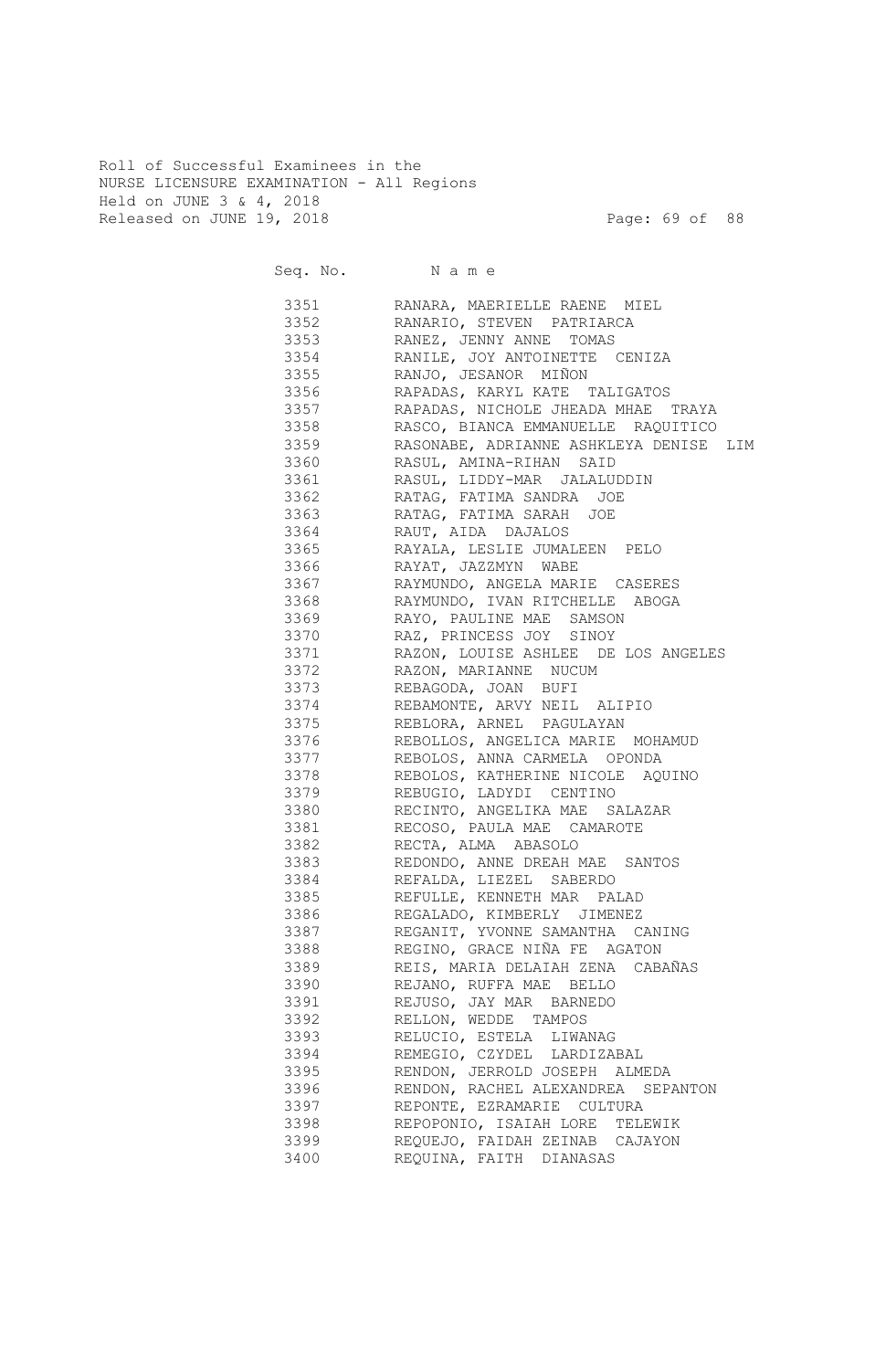Roll of Successful Examinees in the NURSE LICENSURE EXAMINATION - All Regions Held on JUNE 3 & 4, 2018 Released on JUNE 19, 2018 Page: 70 of 88

|      | Seq. No. Name                                                                                                                       |
|------|-------------------------------------------------------------------------------------------------------------------------------------|
|      | 3401 REQUINTINA, MA CHRISTINA SEPTIMO                                                                                               |
|      | 3402 REROMA, MICHAEL JOHN PANZAN                                                                                                    |
|      | 3403 RESILLA, VAUDINE HYACINTH BAYOY                                                                                                |
|      | 3404 RESO, QUENNIE DAWN                                                                                                             |
|      | 3405 RESPICIO, RACHEL ANN LORISSE JALBUENA                                                                                          |
|      | 3406 RESPONDO, JAYSON GUILLERMO                                                                                                     |
|      | 3407 RESUELLO, MEGGIE MERINO                                                                                                        |
|      | 3408 RESURRECCION, SAM ALDWIN VILLAR                                                                                                |
|      | 3409 RETUTA, BLINKY FETALVERO                                                                                                       |
|      | 3410 REVIL, JOHANN MARI RAMOS                                                                                                       |
|      | 3411 REY, MERIZA LOREEN FLORES                                                                                                      |
|      | 3412 REYES, ANGELA JESFEL NAVARRO                                                                                                   |
|      | 3413 REYES, ARMINAH SALAMA UDDIN                                                                                                    |
|      | 3414 REYES, CHRISTOPHER JAPHETH LOPEZ                                                                                               |
| 3415 | REYES, DORRIS HERNANDEZ                                                                                                             |
| 3416 | REYES, FERNANDO III PRING                                                                                                           |
| 3417 | REYES, HARVEY JOHN MANUEL                                                                                                           |
| 3418 | REYES, JAME LOUISE ROSALES                                                                                                          |
| 3419 | REYES, JANELLE LYNETTE                                                                                                              |
| 3420 | REYES, JAYSON BAUTISTA                                                                                                              |
| 3421 | REYES, JORDAN RAY ECHICA                                                                                                            |
| 3422 | REYES, KATHLEEN MAE BEATING                                                                                                         |
| 3423 | REYES, KRISTENE LOUISE JAVELOSA                                                                                                     |
| 3424 | REYES, MARITES AMARRA                                                                                                               |
| 3425 | REYES, PATRICIA MARIE JAVELOSA<br>REYES, PERCIVAL JOHN ANDREI AGGARAO<br>REYES, VINCE MIKHAEL FERNANDEZ<br>REYNES, GRETCHEN MAGARSO |
| 3426 |                                                                                                                                     |
| 3427 |                                                                                                                                     |
| 3428 |                                                                                                                                     |
| 3429 | REÑA, MARJON CORPUZ                                                                                                                 |
| 3430 | RIANO, DOREEN LOVE JORDAN                                                                                                           |
| 3431 | RIAZA, MAUREEN MISOLA                                                                                                               |
| 3432 | RIBAYA, ERICA BARTOLOME                                                                                                             |
| 3433 | RICAFORT, CAMILLE ABASOLO                                                                                                           |
| 3434 | RICAFORT, KATRINA ALYANNA CASTILLO                                                                                                  |
|      | 3435 RICALDE, JELLY ANN SANCHEZ                                                                                                     |
| 3436 | RICAMONTE, BLANCHE THERESE PABITO                                                                                                   |
| 3437 | RIEL, DWIGHT ARIEL GAVERO                                                                                                           |
| 3438 | RILLERA, RODLYN MARIE MEJORADA                                                                                                      |
| 3439 | RILLORTA, MANUEL AQUINO                                                                                                             |
| 3440 | RIMANDO, ABEGAIL ANDRES                                                                                                             |
| 3441 | RINGOR, KATHLYN JANE ORDOÑA                                                                                                         |
| 3442 | RIVERA, JENNIFER PETALIO                                                                                                            |
| 3443 | RIVERA, MAIKA                                                                                                                       |
| 3444 | RIVERA, NEMFE MONTES                                                                                                                |
| 3445 | RIVERO, ANJANETTE BERNARDINO                                                                                                        |
| 3446 | RIZARES, SHERAH GUEVARA                                                                                                             |
| 3447 | ROA, YSABELA DOMINIQUE UDARBE                                                                                                       |
| 3448 | ROBENTA, JOECEL MARIE CALUBAYAN                                                                                                     |
| 3449 | ROBLE, JERICK BRIONES                                                                                                               |
| 3450 | ROBLE, KRISTINA FAYE MISAL                                                                                                          |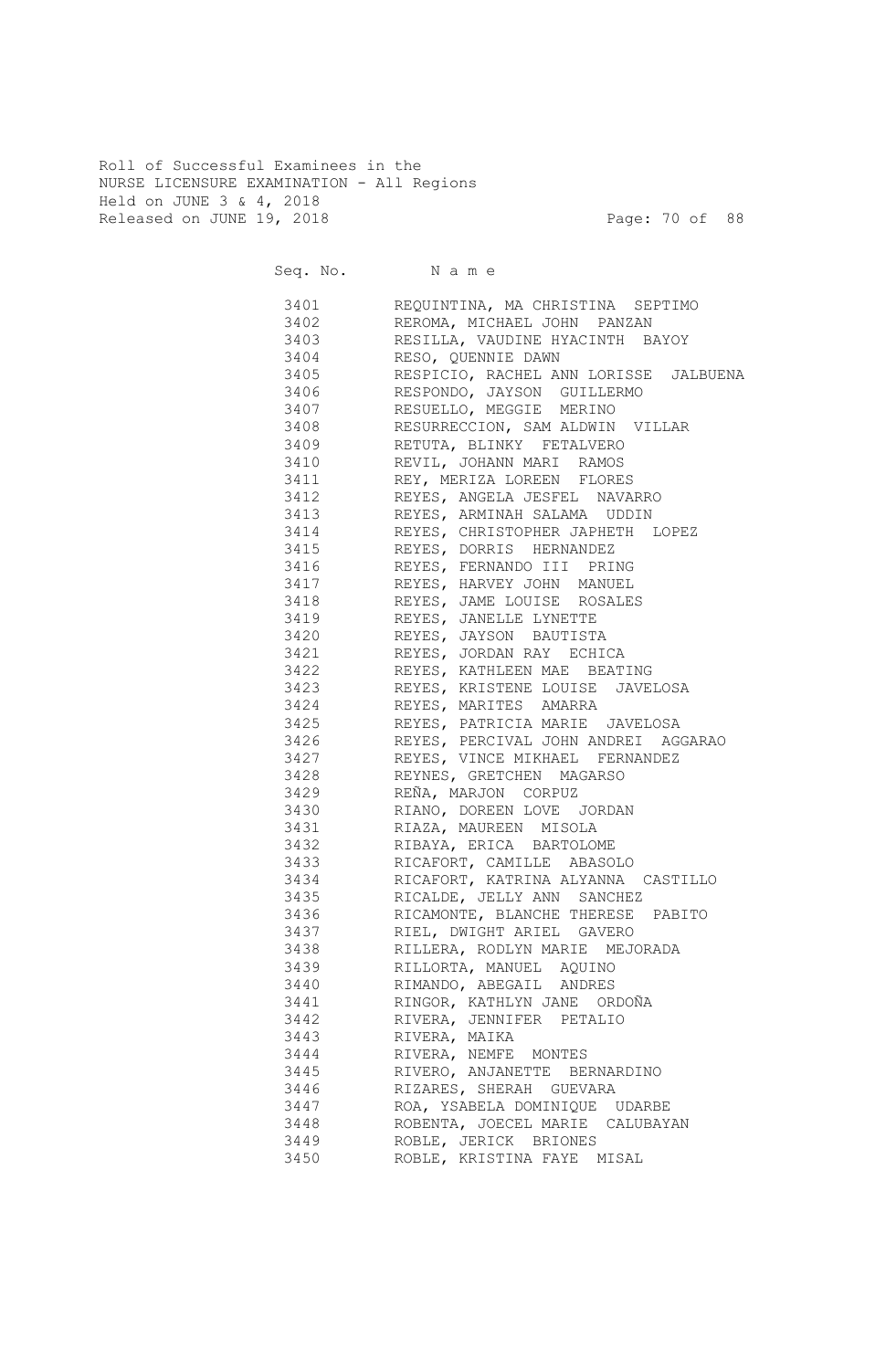Roll of Successful Examinees in the NURSE LICENSURE EXAMINATION - All Regions Held on JUNE 3 & 4, 2018 Released on JUNE 19, 2018 Page: 71 of 88

|           | Seq. No. Name                       |
|-----------|-------------------------------------|
|           | 3451 ROBLES, CRISTINE MARY SANTOS   |
|           | 3452 ROBLES, MARY ANN CABUNGCAL     |
| 3453      | ROBOSA, MARK TRISTAN PANGILINAN     |
|           | 3454 ROCA, RACHEL GARCIA            |
|           | 3455 ROCA, REM ARIADNE PINALBA      |
|           | 3456 RODILLADO, JOEY ANN PARCON     |
| 3457      | RODRIGUEZ, JOHN RUSSEL TEOXON       |
| 3458      | RODRIGUEZ, JOSHRHEY ALFRED CESAR    |
|           | 3459 RODRIGUEZA, MAUREEN LLORANDO   |
| 3460      | ROGONG, JANIMAH ALIAH DALIDIG       |
| 3461      | ROJAS, CARMONA                      |
|           | 3462 ROJO, ERICHA QUIACHON          |
|           | 3463 ROLA, SHIRLENE MAE SULITE      |
|           | 3464 ROLLEN, MARICHU PALER          |
|           |                                     |
|           | 3465 ROLUNA, HERMA PEREZ            |
|           | 3466 ROM, JACKIELYN MOJICA          |
|           | 3467 ROMERO, ABIGAIL RIZO           |
|           | 3468 ROMERO, ELIMAR HASIM           |
|           | 3469 ROMERO, ISABEL                 |
|           | 3470 ROMERO, MICHELLE JUBAN         |
|           | 3471 ROMERO, PET MARLA              |
|           | 3472 ROMERO, PHOEBE LASTIMOSA       |
|           |                                     |
|           |                                     |
|           | 3475 RONATAY, RISELLE PACHECO       |
| 3476      | RONCAL, SHARLYN LOUISSE JAME CASTRO |
| 3477      | RONDEZ, RON KENNETH ALJAS           |
| 3478      | RONDILLA, DANIEL IAN MILITANTE      |
| 3479      | RONDINA, JORIEBELLA DEJITO          |
| 3480 3480 | ROQUE, JORGE RODRIGO ARLOS          |
| 3481      | ROQUERO, RUSTINE HIDALGO            |
| 3482      | ROSAL, DENISSE PAULINE SIERRA       |
| 3483      | ROSALES, DIANNE TRISHA AGUSTIN      |
| 3484      | ROSALES, JHEAKE BRAZA               |
| 3485      | ROSALES, MARIA RIO BONGABONG        |
| 3486      | ROSALES, MONNA LIZA BALTAZAR        |
| 3487      | ROSIT, GINEVI CELMAR                |
| 3488      | ROSITE, ANGELICA MAE KIDANG         |
| 3489      | ROSITE, JAKE PROLLO                 |
| 3490      | RUBI, CRYSTAL JEAN LLANO            |
| 3491      | RUBILLOS, NICOLE LUMANOG            |
| 3492      | RUBIO, ACER MOSQUEDA                |
| 3493      | RUBIO, CHEYENNE FAITH NERI          |
| 3494      | RUBIO, KATHLEEN ANN FLORES          |
| 3495      | RUBIO, MICHAELA NICOLE YAMBAO       |
| 3496      | RUBIO, NIKKI MARIE NOBLEZA          |
| 3497      | RUBIO, QUOLA GLYCA CADANG           |
| 3498      | RUBIO, RUBELYN ANTIOLA              |
| 3499      | RUFINO, KAREN ROSE GARCIA           |
| 3500      | RUIZ, RV REYVAN BERNARTE            |
|           |                                     |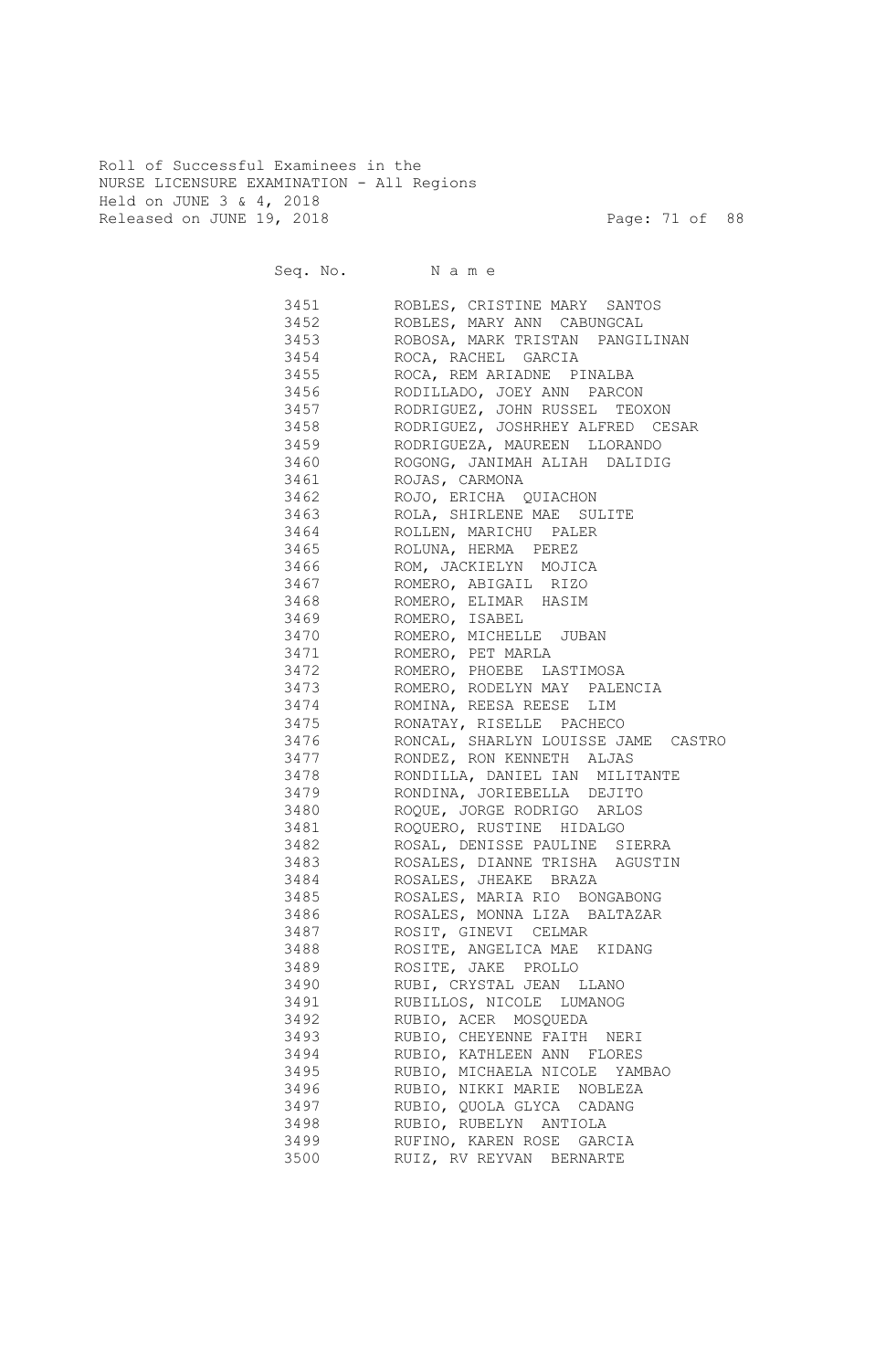Roll of Successful Examinees in the NURSE LICENSURE EXAMINATION - All Regions Held on JUNE 3 & 4, 2018 Released on JUNE 19, 2018 Page: 72 of 88

| Seq. No. Name    |                                                         |
|------------------|---------------------------------------------------------|
| 3501 350<br>3502 | RUIZ, TIARA ANTIOQUIA<br>RUMBAOA, ARLEI ANNE JOY MALABI |
| 3503             | RUMBAOA, KAREN JOY BALICAO                              |
| 3504             | RUSTE, ADRIAN DELMAR                                    |
| 3505             | RUTOR, HANNA JANE DIPAD                                 |
| 3506             | SAABDULLA, SITTI JURMIA TAGAYAN                         |
| 3507             | SAAC, JESSA ENFECTANA                                   |
| 3508             | SAAVEDRA, FLORIGENE LIBOON                              |
| 3509             | SAAVEDRA, KARYL DALAPO                                  |
| 3510             | SABADO, AMY LEAH PERALTA                                |
| 3511 3511        | SABANDAL, DELLA JEAN PAETE                              |
| 3512             | SABANDAL, FATMA RANEA PIDO                              |
| 3513             | SABANGAN, MERRIAM DORIA                                 |
| 3514<br>3515     | SABAO, MARIE ANDREA BARRAMEDA                           |
| 3516             | SABAS, CHENG LEE PARAÑAL                                |
| 3517             | SABATER, SWEET JEAN CAMORAL                             |
| 3518             | SABATER, VICTOR JOSEPH SALIG<br>SABDANI, ARSIM HAJAN    |
| 3519             | SABELLANO, LIEZL AGNES BANTILAN                         |
| 3520             | SABEROLA, DEVONNE LEIGH HENDERIN                        |
| 3521 3521        | SABIHON, ALVIN TAYAB                                    |
| 3522             | SABILE, ARIENNE BARCINAL                                |
| 3523 3523        | SABIONA, SHEENA DOREEN CRISPO                           |
| 3524             | SABOCOJAN, ASHLEY MARIE CADAYONG                        |
| 3525 36          | SABOLO, LESLIE FAYE COSINO                              |
| 3526 352         | SABTULA, FAMELA HAINA JUDAN                             |
| 3527             | SABTULA, FATIMA SHERIN UDDAY                            |
| 3528 3528        | SABTULA, NURJANNA TAHIL                                 |
| 3529             | SABUD, NURHILINA LAHIM                                  |
| 3530 35          | SACARES, REGIE VILLAMERO                                |
| 3531 35          | SACATROPES, MARIA QUIMBERLEE CAPUNO                     |
| 3532             | SACATROPEZ, EISEL PINEDA                                |
| 3533             | SACBIBIT, LEONARDO JR SISON                             |
| 3534 355         | SACOPLA, APRIL APOSTOL                                  |
| 3535             | SADALA, SHAKIL ASHRAF ISMAIL                            |
| 3536             | SADANG, RICHARD DAVID                                   |
| 3537             | SADANGAN, NONETTE DIPATUAN                              |
| 3538             | SADDARAMIL, JADA-MAE SAMSI                              |
| 3539             | SADIA, NEMUEL JOHN BACABAC                              |
| 3540             | SADJAIL, SITTI MARIAM ASTIH                             |
| 3541             | SAGA, JANINE CLYD VILLABITO                             |
| 3542             | SAGABAY, DOROTHY GAY GARCIA                             |
| 3543             | SAGARIO, GERALYN BUSTAMANTE                             |
| 3544             | SAGUCIO, MELISSA ARIANNE DUMLAO                         |
| 3545             | SAGUN, APRIL JOY BALLANO                                |
| 3546             | SAHAGUN, NYLICKAH MAGUINSAY                             |
| 3547             | SAHARI, LEILA AYESHA JIKIRI                             |
| 3548<br>3549     | SAKILAN, FARHA USMAN                                    |
| 3550             | SAKKAM, NADZRA HAMMIRI<br>SALA, FLORSEAN GRACE ANAHAO   |
|                  |                                                         |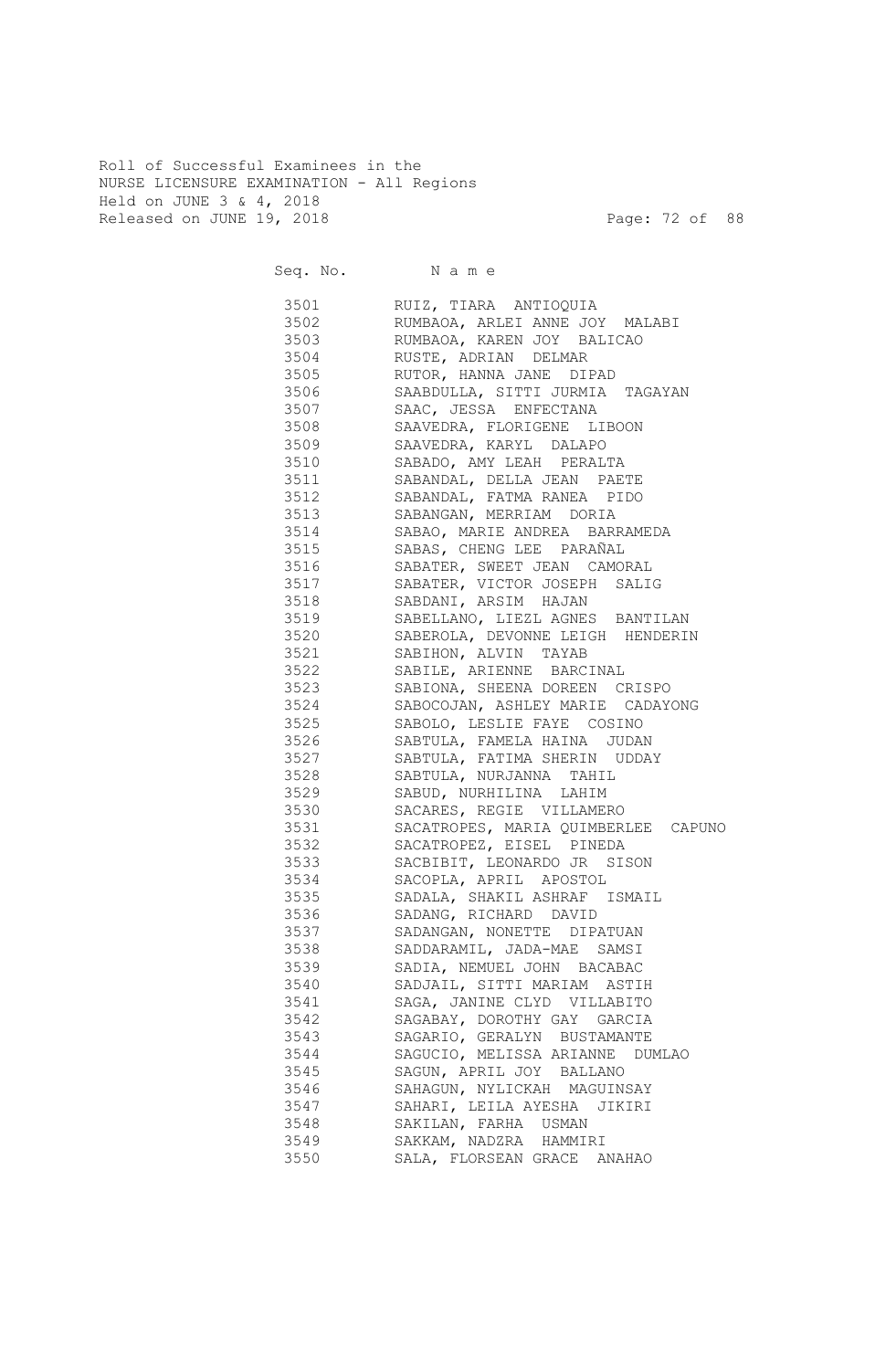Roll of Successful Examinees in the NURSE LICENSURE EXAMINATION - All Regions Held on JUNE 3 & 4, 2018 Released on JUNE 19, 2018 Page: 73 of 88

Seq. No. Name 3551 SALAGUBANG, GLAIZA ABAOAG 3552 SALAMANCA, MARY FAITH DEOCADES 3553 SALANDANAN, MARCO CAGUIOA 3554 SALANDO, ANTHONET AURELLANO 3555 SALAPAN, ELMER DEC PADILLA 3556 SALAPUDDIN, KHADEEJA BAPORA 3557 SALARDA, RHAN JHAN CAMATO 3558 SALAS, ARCELI BASCO 3559 SALATAN, HANNAH ANTONETTE SILVA 3560 SALAZAR, ANDREW RICARTE 3561 SALAZAR, RALPH DARREN ZAMORA 3562 SALCEDO, ERROL ROY DE ASIS 3563 SALCEDO, JHOANN MARIE SUPANGAN 3564 SALDAÑA, EMMA CARMELA POBLETE 3565 SALE, MILDRED MAULLON 3566 SALE, PIA MARIA CARMELLA BRILLANTES 3567 SALES, DANIA ALBANIA 3568 SALES, LIWLIWA GRAGASIN 3569 SALI, KHATYLAINE KAMLIAN 3570 SALI, PRINCESS MAULANA 3571 SALI, RAIZZA JAUHARI 3572 SALI, SHARLYN SARAHADIL 3573 SALIDO, MAILYNE NICOLE LAGO<br>3574 SALIH, IMAN ARQUIZA SALIH, IMAN ARQUIZA 3575 SALILAMA, RYAN AMEER AMILIL 3576 SALILING, RONA 3577 SALINAS, ROMELYN EMILY EBUÑA 3578 SALINAS, VIEL NICA CRUZ 3579 SALINO, GLAIZEL DAWN ANCHETA 3580 SALISA, AMIDA ISMAEL 3581 SALMO, CLAIRE GELOGO 3582 SALON, HEIDE CASTILLA 3583 SALONGA, KRISTINE MARIE ESTILLORE 3584 SALUDAR, JONA LIZA HERNANDEZ 3585 SALVA, PATRICIA NIÑA CAPAROSO 3586 SALVACRUZ, VENER FLORALDE 3587 SALVADOR, ALEZANDRA NICOLLE ZAFRA 3588 SALVADOR, EUGENE BUKSH 3589 SALVADOR, EVERLY CASILIAN 3590 SALVADOR, JONAS JAYSON DIZON 3591 SALVADOR, RANDY MERCADO 3592 SALVADORA, HAN JEAN MEJILLANO 3593 SALVATIERRA, MARK JOHN AGRAVANTE 3594 SALVATIERRA, STEPHANIE MALLORCA 3595 SALVIEJO, NONIE JR SY 3596 SALVO, ANNIEFEL MAGALLANES 3597 SAMA, BABY ROSE DALGAN 3598 SAMANODI, AMIR KHARIK ALCOZBARY 3599 SAMAR, JOANNE MAE ORAA 3600 SAMBANI, MIMI LAUDIN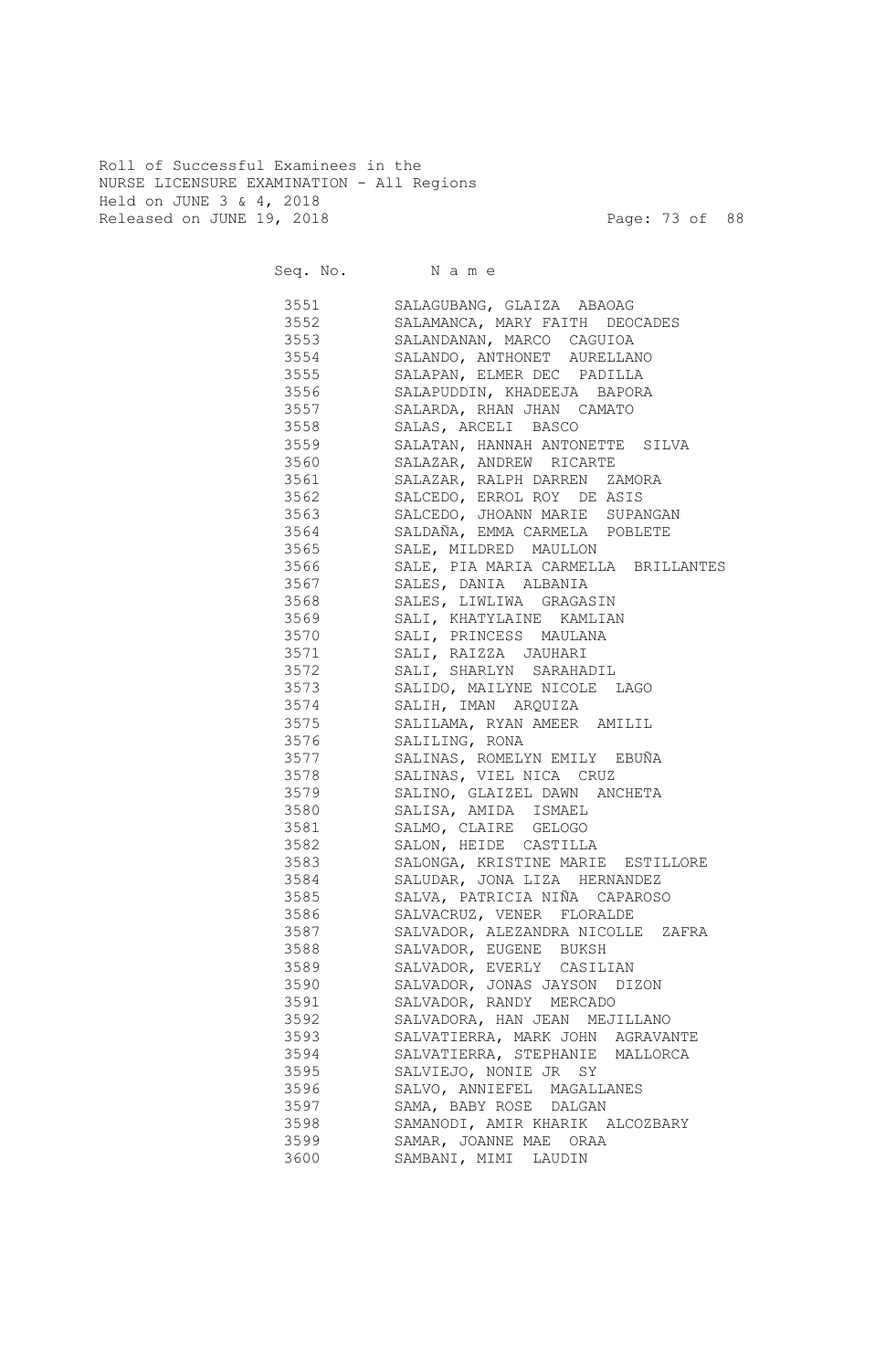Roll of Successful Examinees in the NURSE LICENSURE EXAMINATION - All Regions Held on JUNE 3 & 4, 2018 Released on JUNE 19, 2018 Page: 74 of 88

|         | Seq. No. Name                       |
|---------|-------------------------------------|
| 3601    | SAMBITAN, JESSA DYAN SAMINAL        |
| 3602    | SAMBRANO, JHARIMA AHMIL             |
| 3603    | SAMELO, ARRA MALOJO                 |
| 3604    | SAMINO, VERLIN DIAZ                 |
| 3605    | SAMIR FAHIM, ELVIE TARONGOY         |
| 3606    | SAMONTE, MA SHESHELLE JESUITAS      |
| 3607    | SAMPACO, NASHIDA TINTIL             |
| 3608    | SAMPIANO, ARLYN VICENTE             |
| 3609    | SAMPUTON, RHEALIN CENTINALES        |
| 3610    | SAMSARAJI, AYANG AYANG JADDI        |
| 3611    | SAMSON, DESIREE ROSALES             |
| 3612    | SAMSON, KRISHNA MAE FRIAS           |
| 3613    | SAMSON, MARY JANE AREOPAGITA        |
| 3614    | SAMSON, NINA RICCI SUMAYLO          |
| 3615    | SAMSON, PATRICE LAINE TINSAY        |
| 3616    | SAN ANDRES, PAULO MEJIA             |
| 3617    | SAN DIEGO, MA THERESA LOPEZ         |
| 3618    | SAN DIEGO, NERRIZA CYNDI LACAP      |
| 3619    | SAN PEDRO, DARREL SARMIENTO         |
| 3620    | SAN PEDRO, LESLIE DELA CRUZ         |
| 3621    | SAN PEDRO, MARYANN ESMINO           |
| 3622    | SANAGA, VIRLYN MAE FABIAÑA          |
| 3623    | SANCHEZ, GLENDY LOVE SUAREZ         |
| 3624    | SANCHEZ, JAYNE MEWRYALE BALMELERO   |
| 3625    | SANCHEZ, LEVY ANNE GARCIA           |
| 3626    | SANCHEZ, LOUISE ANNE VILLANUEVA     |
| 3627    | SANDAY, BAI ASNIAH SAAVEDRA         |
| 3628    | SANGKULA, YOUSEF UMDA               |
| 3629    | SANGUEZA, MARIA GRACEALLIE TAMSE    |
| 3630    | SANIEL, AL FASEH HASIM              |
| 3631    | SANIEL, LOVELY BARIÑAN              |
| 3632    | SANIPA, HANNA ANGELICA BOLNEO       |
| 3633    | SANSALUNA, LAILA USOP               |
| 3634    | SANSON, DONNA KRISTY CUEVA          |
| 3635 36 | SANTIAGO, APRIL VALERO              |
| 3636    | SANTIAGO, HANS VITO ANGELO VILLALUZ |
| 3637    | SANTIAGO, KATHERINE JOY MANUBAY     |
| 3638    | SANTIAGO, MARY CARMEN CLAIRE MAGBAG |
| 3639    | SANTIAGO, PENNELEINE TIMAJO         |
| 3640    | SANTIAGO, ROXANNE MAE LONGBOY       |
| 3641    | SANTICAN, ALYSSA ASHLEY AMINODEN    |
| 3642    | SANTILLAN, CRISTINA NATIVIDAD       |
| 3643    | SANTILLAN, KATE FOS                 |
| 3644    | SANTILLAN, MA EUVELYN CABRILLAS     |
| 3645    | SANTOS, ANGELICA NEPOMUCENO         |
| 3646    | SANTOS, ANGELICA ZAMORA             |
| 3647    | SANTOS, ANNE DAFFODIL BARTOLOME     |
| 3648    | SANTOS, ANNRAE KATHREENA DE VERA    |
| 3649    | SANTOS, CARLO PHILIP JACINTO        |
| 3650    | SANTOS, CHRISTIAN ANGELO<br>JIONGCO |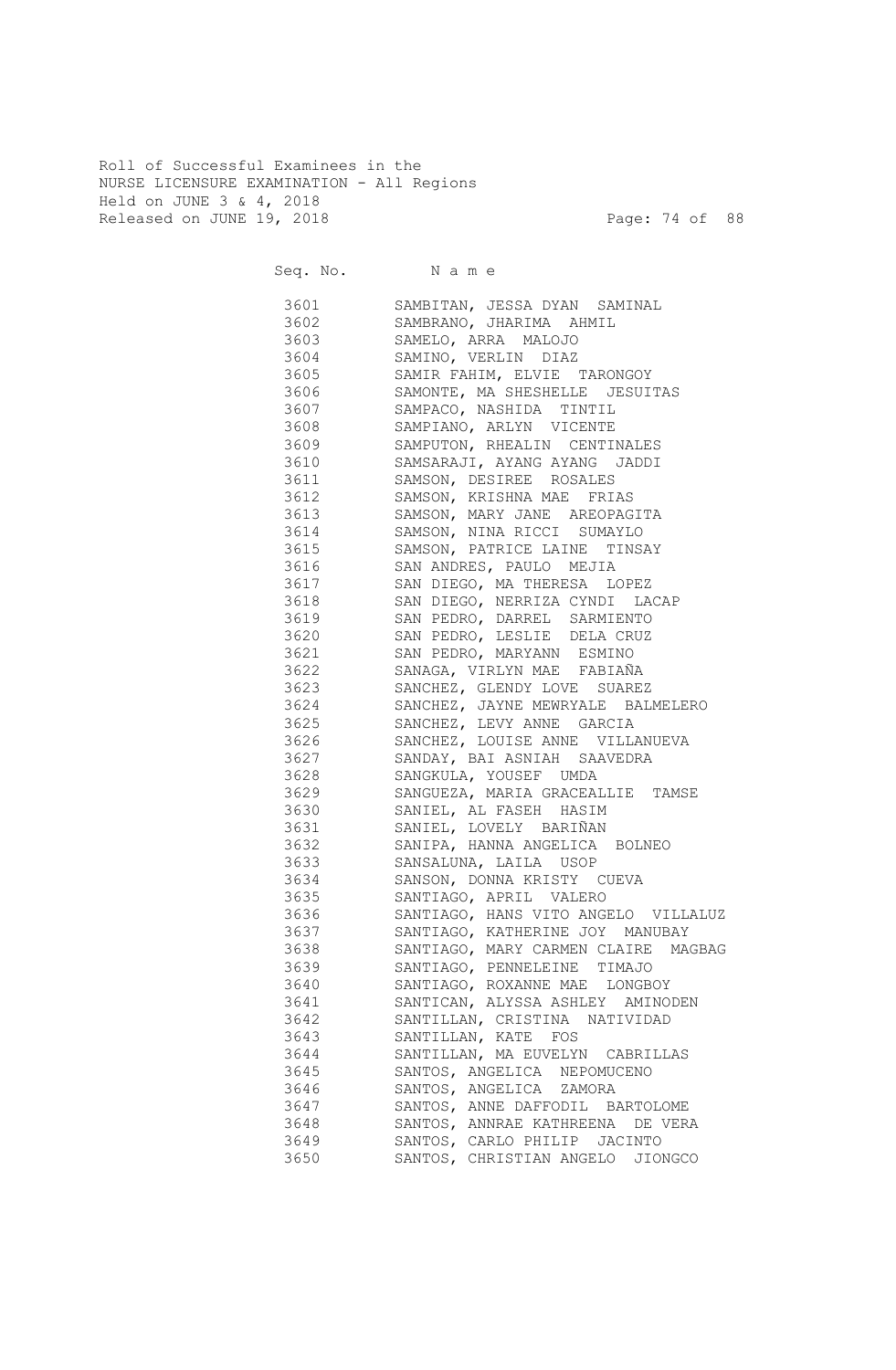Roll of Successful Examinees in the NURSE LICENSURE EXAMINATION - All Regions Held on JUNE 3 & 4, 2018 Released on JUNE 19, 2018 Page: 75 of 88

| Seq. No. Name |                                                   |
|---------------|---------------------------------------------------|
| 3651 366      | SANTOS, DENISE RHENZ                              |
| 3652 366      | SANTOS, FREDERICK HENRY CERVAÑEZ                  |
| 3653 365      | SANTOS, JASON VARIAS                              |
| 3654          | SANTOS, JERALD TIONGSON                           |
| 3655 366      | SANTOS, KAREN HAZEL ISLA                          |
| 3656 366      | SANTOS, KAYLENZ PEREZ                             |
| 3657 366      | SANTOS, KENNETH ROSE VILLANUEVA                   |
| 3658 366      | SANTOS, OLGA ARIOLA                               |
| 3659 366      | SANTOS, PATRICIA ANN OBENITA                      |
| 3660 3660     | SANTOS, ROSANA FABRO                              |
| 3661 366      | SANTOS, ROSE ANN POLINTAN                         |
| 3662          | SANTOS, ROSE CARMINE<br>MANALO                    |
| 3663 366      | SANTOS, SHARMAINE MANAOIS                         |
| 3664          | SANTOS, TISHA MEL GUNGON                          |
| 3665 366      | SANTOS, VERA LYNN CARIAGA                         |
| 3666          | SANZ, SHEILA MAE ABANALES                         |
| 3667          | SAORNIDO, NATASHA KAYE BUENO                      |
| 3668          | SAPANZA, ANELIE CRASTY                            |
| 3669          | SAPIE, ALYANNA NICOLE LADJAALI                    |
| 3670          | SAPON, BABES TERESA DIZON                         |
| 3671          | SAPON, WINIE CAÑERO                               |
| 3672          | SAPPAYANI, JEAN GLISELLE MALIK                    |
| 3673          | SAPURIADA, HAZELLE DAVE AGNER                     |
| 3674          | SAQUILABON, JANETH ANN MAGLIPAC                   |
| 3675          | SARABIA, ISABEL LEE IGNACIO                       |
| 3676          | SARATOBIAS, JEAN WARLYN YTAC                      |
| 3677          | SARAWI, SHAREEN LYKA EBBA                         |
| 3678          | SARAZA, FEBBIE ROUELLE PUTAN                      |
| 3679          | SARCIA, MARY JOY ROVERAS                          |
| 3680<br>3681  | SARDIDO, JUDEEN ABELGAS<br>SARENO, DIOMRYL GARCIA |
| 3682          | SARGADILOS, KEVIN ROY DALMAN                      |
| 3683          | SARIAN, BABY LYKA SAJILI                          |
| 3684          | SARIBBAL, NURAISA SAHIPA                          |
| 3685          | SARITA, LARRY ADRIAN<br>JAVINAL                   |
| 3686          | SARMIENTO, JESSE GEFF VIADOR                      |
| 3687          | SARMIENTO, MA KRISTEL ALIADO                      |
| 3688          | SARMIENTO, MAE DAGUOB                             |
| 3689          | SARMIENTO, MARK JOHN VARGAS                       |
| 3690          | SARMIENTO, SHANE ANGELI MARQUEZ                   |
| 3691          | SARMON, PHILIPPE JETHRO LUMAYNO                   |
| 3692          | SARSABA, FEJILYN LELIS                            |
| 3693          | SARSALEJO, VIRGEL MAE BUTAC                       |
| 3694          | SARTHOU, MARY JOYCE LOPEZ                         |
| 3695          | SARTO, EDELBERTA MORANDARTE                       |
| 3696          | SARZATE, DONNA MAE ORTEGA                         |
| 3697          | SASAN, DIANA                                      |
| 3698          | SAWADJAAN, SHARIFA MUDZRINA IDJIRAIN              |
| 3699          | SAWIT, JOHNDERICK GUIMBAL                         |
| 3700          | SAYADI, DISMERAIZA SAHIBAD                        |
|               |                                                   |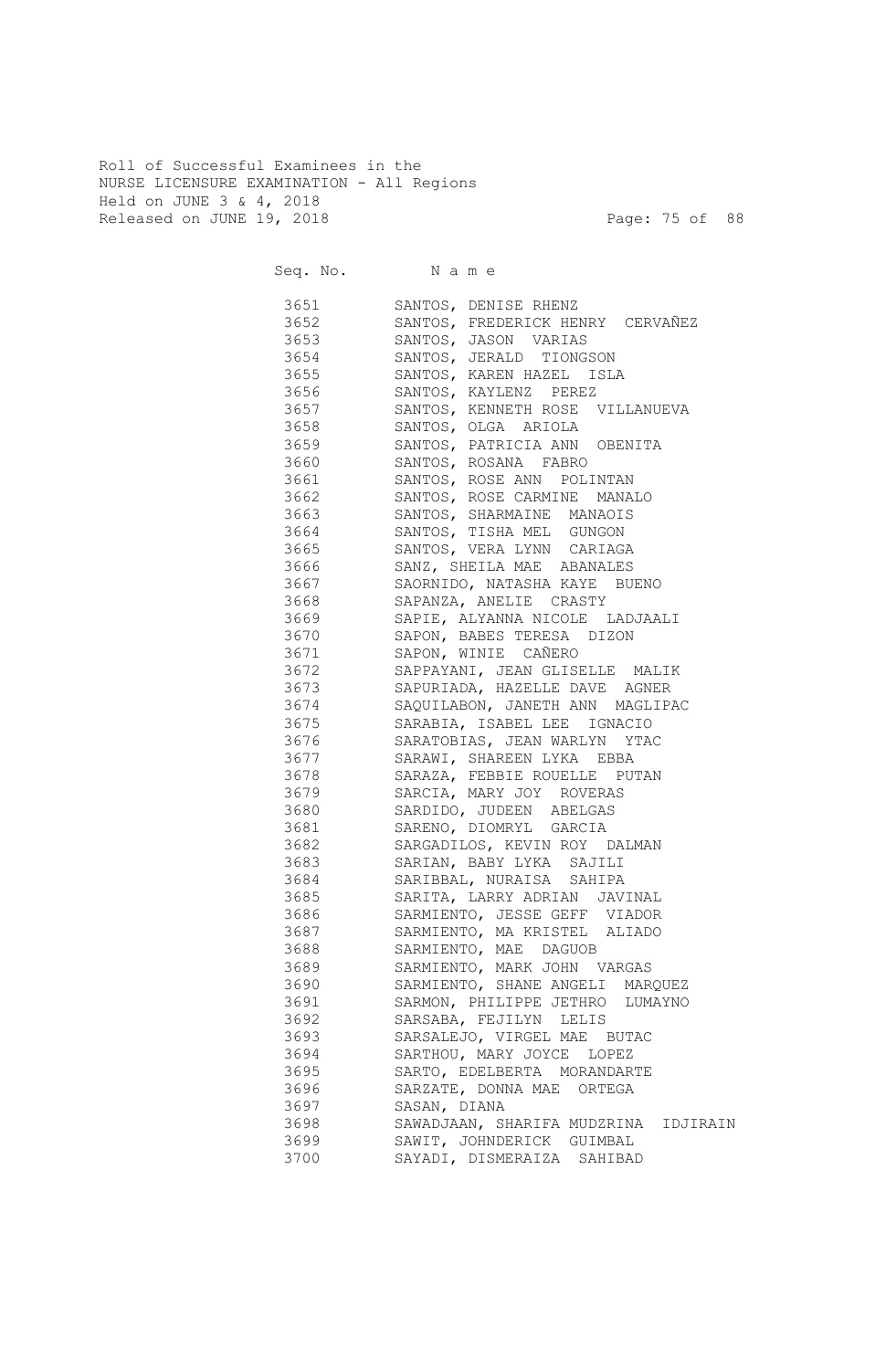Roll of Successful Examinees in the NURSE LICENSURE EXAMINATION - All Regions Held on JUNE 3 & 4, 2018 Released on JUNE 19, 2018 Page: 76 of 88

|              | Seq. No. Name                                              |
|--------------|------------------------------------------------------------|
|              | 3701 SAYAM, MARY CATHERINE ESCABAS                         |
|              | 3702 SAYNO, JIANIO ARISTOTEL MARAVILLA                     |
|              | 3703 SAYRE, GLECY GLAIRE SANDOVAL                          |
|              | 3704 SAYYADI, RAZELYN BARRI                                |
|              | 3705 SCHUCK, LEANA FRANZ ONG                               |
|              | 3706 SEARLE, CHARIE CARBONILLA                             |
|              | 3707 SEBASTIAN, HONEY JOY NUÑEZ                            |
|              | 3708 SEDONIO, ADRIENNE KATE CAWIT                          |
|              | 3709 SEDUSTA, LERAMIE                                      |
| 3710         | SEGOBRE, JOHN MARCO LAGUNDAY                               |
| 3711         | SEGUDAN, KARL ALEXIS ANTOPINA                              |
|              | 3712 SELEÑO, SIEN RHEY RELON                               |
|              | 3713 SELGA, APPLE JAYNE PULIDO                             |
|              | 3714 SELIBIO, LOURDES SEALONGO                             |
|              | 3715 SELORIO, BENZ DICE                                    |
|              | 3716 SELORIO, KRYSSA DAÑELLE PEDREGOSA                     |
|              | 3717 SEMBLANTE, JOVIE CARMEL GALOLA                        |
| 3718         | SEMODIO, RIESSEL NICOLE NABUA                              |
| 3719         | SENDIL, JANEAH ROSE ANDUS                                  |
| 3720         | SENO, FRANCES ISABELA CORTEZ                               |
| 3721         | SERICON, GRACEZIELLE GEOY GEDOR                            |
| 3722         | SERINO, CLAUDINE ANNE MAGLIPAC                             |
| 3723         | SERIOSA, CHRISTIAN CASTILLO                                |
| 3724         | SERNA, ARNEL QUIAPOS                                       |
| 3725         | SERNICULA, MA HEARTY CLAVEL                                |
| 3726         | SERRA, DWIGHT QUILOG                                       |
| 3727         | SERRA, MHARK CHRISTIAN OLAYVAR                             |
| 3728         | SERRANO, ACE KING RAQUEDAN                                 |
| 3729         | SERRANO, ARACELI DOMINGO                                   |
| 3730         | SERRANO, DEANNA CORINNE ENANO                              |
| 3731         | SERRANO, FRANCES ERIKA TEODORO                             |
| 3732         | SERRANO, JIMSON PUNO                                       |
| 3733         | SERRANO, NOELAN KIM LIM                                    |
| 3734         | SERRONA, ZENNY MAE BAGUIOSO                                |
| 3735         | SESE, ANILYN OLIVA                                         |
| 3736         | SESE, JUVELYN SAN DIEGO                                    |
| 3737         | SETERA, MICHELLE JEAN QUIOCSON                             |
| 3738         | SEVILLA, ARIEL SALCEDA                                     |
| 3739         | SEVILLENO, JOSEPH EDMAR PATOC                              |
| 3740         | SEYMOUR, MADEL FLORES                                      |
| 3741         | SEÑOLOS, CAYENE KATE BAZAN                                 |
| 3742         | SEÑORA, CHERRIE MAE POSIQUIT                               |
| 3743         | SHARIEF, YSNAIRAH EDRES                                    |
| 3744         | SIA, SEAN KAMIEL EBRAHIM                                   |
| 3745         | SIANGCO, RYED ALFONSO                                      |
| 3746<br>3747 | SIASON, HANNA GABRIELLE SERENIO<br>SIASON, LINO LEE ORTIGA |
| 3748         | SIBAL, AUBREY MARQ AÑOS                                    |
| 3749         | SICAT, JENNY ANGELA ARRICIVITA                             |
| 3750         | SICAT, REVO CHRISTIAN JOY ANTONIO                          |
|              |                                                            |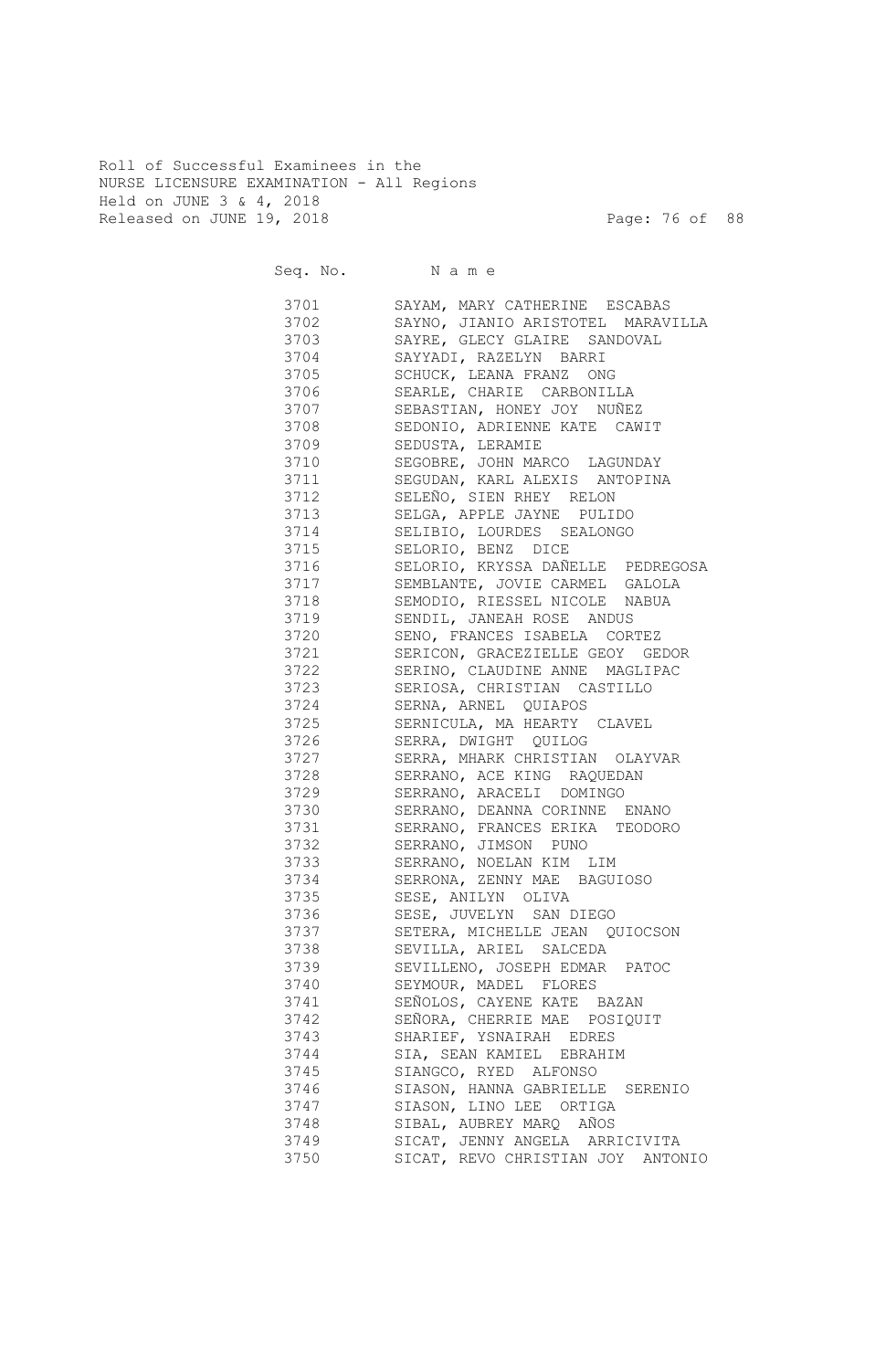Roll of Successful Examinees in the NURSE LICENSURE EXAMINATION - All Regions Held on JUNE 3 & 4, 2018 Released on JUNE 19, 2018 Page: 77 of 88

| Seq. No. Name |                                      |
|---------------|--------------------------------------|
| 3751 376      | SICAT, SHERVINA JORGE                |
| 3752          | SIDDIK, RADZMA ASAMLI                |
| 3753          | SIKAT, NESTOR ANDRE MIGUEL PULIDO    |
| 3754          | SILAO, NERLYN LAGARE                 |
| 3755          | SILLANO, FRANCIS ALLEN BRIONES       |
| 3756          | SILVA, VON ELAN ILAGAN               |
| 3757          | SILVANO, YOBREM BISNAR               |
| 3758          | SILVEDERIO, MERCH JHINLEE ELI PELAEZ |
| 3759          | SILVESTRE, CELESTE DE GUZMAN         |
| 3760          | SILVESTRE, MA LOURDES PITOGO         |
| 3761          | SIMANGAN, ROXANNE CANCERAN           |
| 3762          | SIMBAJON, SHERYL JEAN SABAN          |
| 3763          | SIMEON, FRANZ CHRISTIAN VILLALUZ     |
| 3764          | SINA, JENALYN RODRIQUEZ              |
| 3765          | SINCONIEGUE, AIZA MARIE HEYRANA      |
| 3766          | SINDAC, ROUIE JEAN SALAZAR           |
| 3767          | SINDAYEN, GEDAN BARRA                |
| 3768          | SINFUEGO, MA VIRGINIA DE GUIA        |
| 3769          | SINGEDAS, NEWNESS SANLAO             |
| 3770          | SINGZON, MARK DANIEL BELLO           |
| 3771          | SINIQUE, GLADYS PANUGALON            |
| 3772          | SINSAY, EUGENE QUIETSON              |
| 3773          | SIPALAY, LUSTRE CLAIRE GABISAN       |
| 3774          | SISON, ELAINE LAYSON                 |
| 3775          | SISON, JESSAMYN MALEEN PIMENTEL      |
| 3776          | SISON, JOSE MARIE CELERIO            |
| 3777          | SISON, MARK RIGOR BATINO             |
| 3778          | SISON, MIKEL ANTHONY MICLAT          |
| 3779          | SISON, SHIELA CONSTANTINO            |
| 3780          | SITOY, MARY GOLD MAGHANOY            |
| 3781          | SIU, MATTHEW PHILIP UY               |
| 3782          | SOBONG, LAURICE ANNE BAUTISTA        |
| 3783          | SOCHAYSENG, BRENT MARC ALMODOVAR     |
| 3784          | SOCOR, ANALYN ALIP                   |
| 3785          | SOH, JESSICA ABELLA                  |
| 3786          | SOL CRUZ, VICENTE JR LUNA            |
| 3787          | SOLANIA, CELIZ LEE EDER              |
| 3788          | SOLANO, GRACE ANN ALAURIN            |
| 3789          | SOLATRE, QUEENIE BARACEROS           |
| 3790          | SOLDE, GRACE NOROÑO                  |
| 3791          | SOLINAP, MIGUEL GONZALES             |
| 3792          | SOLIS, NORMAN TOLENTINO              |
| 3793          | SOLIS, REINA MAE QUIDPUAN            |
| 3794          | SOLLER, JEMAE LISA HERNAEZ           |
| 3795          | SOLOMON, MA CORAZON ARAGDON          |
| 3796          | SOLON, DAPHNE                        |
| 3797          | SOMANDAR, MARIAM ABDURAJAK           |
| 3798          | SOMBILLA, KRIZEL DIAZ                |
| 3799          | SOMBILON, NOVEM GRACE BAMUYA         |
| 3800          | SOMERA, SANT JORDI GARCIA            |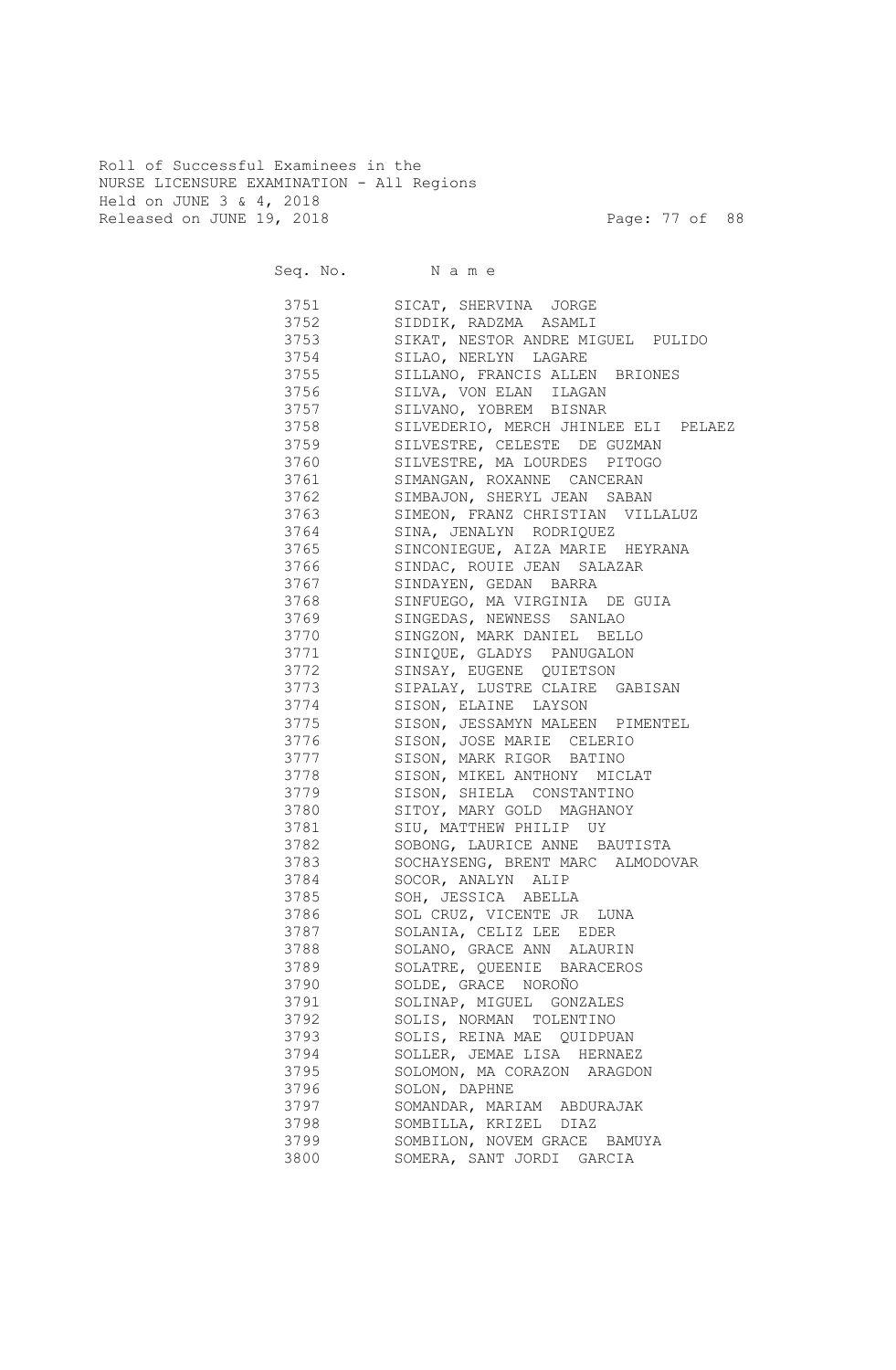Roll of Successful Examinees in the NURSE LICENSURE EXAMINATION - All Regions Held on JUNE 3 & 4, 2018 Released on JUNE 19, 2018 Page: 78 of 88

Seq. No. Name 3801 SOMOZO, DAVID JOHN ESPINA 3802 SON, RICARDO JOSE SEMAÑA 3803 SONGCUAN, LOIS LANE PEREZ 3804 SONZA, AIRA KATE ANTONIO 3805 SONZA, FRANCINE KIETH BUENAFLOR 3806 SORIA, ALMA MAE AMBONG 3807 SORIANO, BEVERLY TAMBAUAN 3808 SORIANO, CARL GREY BALLECER 3809 SORIANO, CLINT SORIANO 3810 SORIANO, FATIMA DRAGUIN 3811 SORIANO, SERICO JAN MARIBBAY 3812 SORITA, DANIELLE ANNE IBARRETA 3813 SORIÑO, CARLO EMMANUEL CATALAN 3814 SORREDA, JINKY DE MESA 3815 SORREDA, REMEE MARIAE MONTILLA 3816 SOSA, KATE CALUBAN 3817 SOTELO, AGNES PERI JAY AGCARACAR 3818 SOTTO, JUNBERT OARDE 3819 SOVERANO, JENNIFER ESTANISLAO 3820 STA ANA, AIDEN THESDELL LIRIO 3821 STA ANA, APRIL ANN GARCIA 3822 STA ANA, MARIECAR PANTUA 3823 STA MARIA, IRENE DINIEGA 3824 STA ROMANA, STELLA MAE JOSUE 3825 STA TERESA, MA JHOSELLA REYES 3826 STEPHENSON, TIANNA JANE PASPE 3827 STO DOMINGO, FLORENZ JAN ROMERO 3828 STO DOMINGO, MA CONCEPCION LAMAR 3829 SUABOKSAN, MARIAN THERESE TACUBAN 3830 SUAN, MARIANE FAYE CABAYACRUZ 3831 SUANSING, KATHERINE GARCIA 3832 SUAREZ, MARVY FAYE MAPUTI 3833 SUAREZ, ZEA MAIZE SALUDES 3834 SUDARIA, ANGELICA VALDEZ 3835 SUGUITAN, JOHN RAYMOND MAGAT 3836 SUHAIDE, RAIDA ABDULRAJI 3837 SULIT, JENNIFER POBLADOR 3838 SULLANO, KIMBERLY PRICE 3839 SULTAN SARIP, APASRA MIPANGKAT 3840 SUMABAT, REGINE AUPE 3841 SUMAGANG, DANIESSE KAREN MACAN 3842 SUMAGAYSAY, NILFE MAE ALIPOON 3843 SUMAGUE, MARIANNE DELA CRUZ 3844 SUMAIL, NASHMER ALEYA GAYAK 3845 SUMALINOG, GABRIELLE AMORO 3846 SUMALINOG, JULLY ANN MELITANTE 3847 SUMAYLO, PATRICIA GRACE GUIOGUIO 3848 SUMEGUIN, LEA ROSE CABANTOG 3849 SUMODIO, APRIL KAYNE BABOR 3850 SUNOGAN, GLAIZA ANTIGUA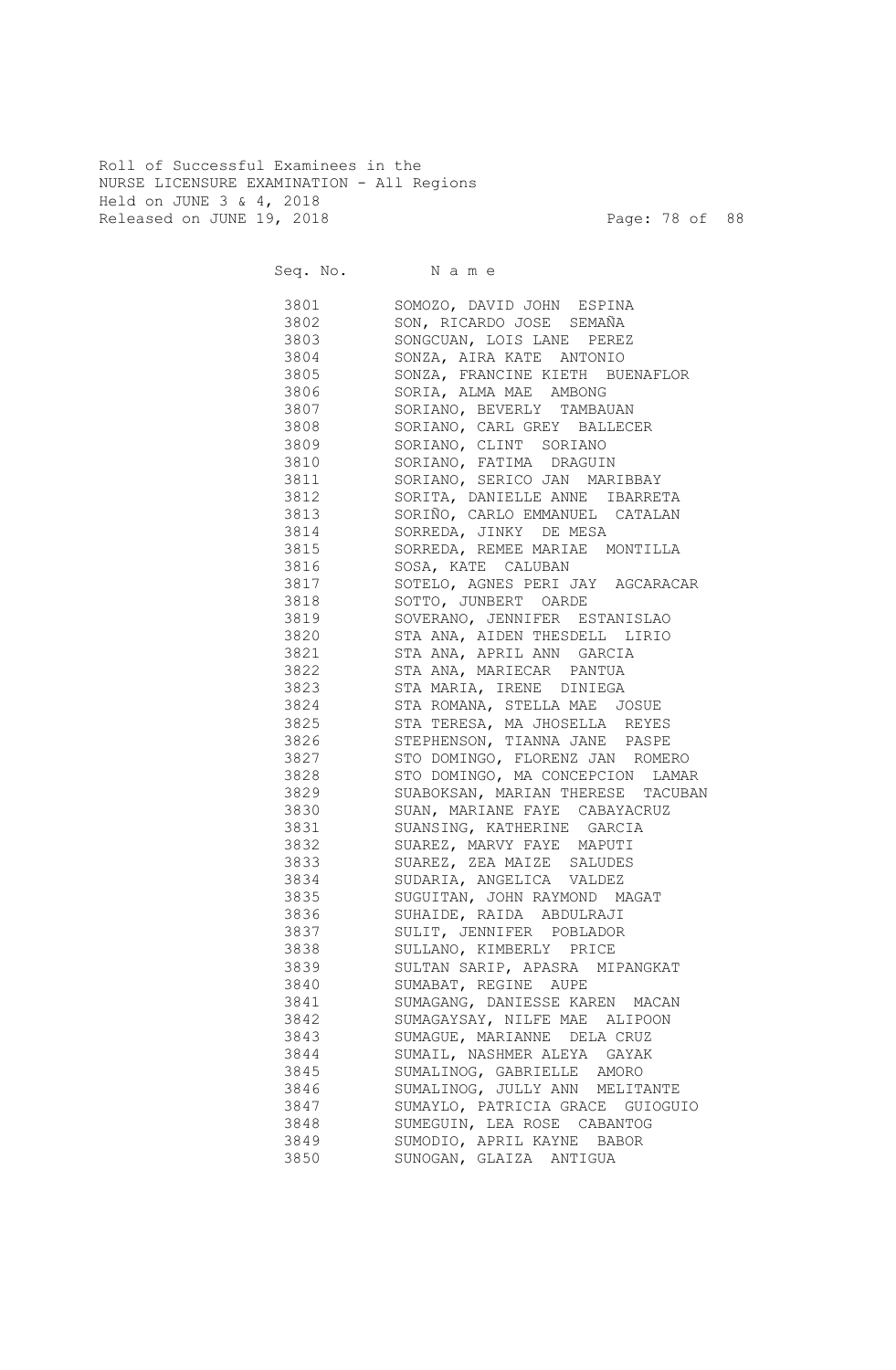Roll of Successful Examinees in the NURSE LICENSURE EXAMINATION - All Regions Held on JUNE 3 & 4, 2018 Released on JUNE 19, 2018 Page: 79 of 88

Seq. No. Name 3851 SUOBIRON, KOREEN ANNE CASABUENA 3852 SUPAPO, CAMAE AVES 3853 SUPNET, DEBBIE ANN DE LA VEGA 3854 SURAIDI, ARSILINA TULLA 3855 SURATOS, BERNARDO BAUTISTA 3856 SURINGA, JAY ANN FORMENTERA 3857 SURLA, ROJEANEL MANSILLA 3858 SUSAYA, MYRA FE AGERO 3859 SUSON, ALLEN GENES CUIZON 3860 SUYANG, CIELLO KRISTINE ALJO 3861 SY, ANNABIE ABDURAJAK 3862 SY, HANNAH LYZEL SIBULLAS 3863 SY, JENIFER ROSALES 3864 SY, JOHANNES 3865 SY, KIRK BRIAN LAYNA 3866 SYKES, ROCHIEL ARICAYA 3867 TABANDA, KARLA MAE ANTONIO 3868 TABARREJO, QUENNIE BAUTISTA 3869 TABERLO, LEVILYN CUARESMA 3870 TABIGO-ON, JACOB CHRISTIAN FABIA 3871 TABINAS, JOVY ANNE ALOVERA 3872 TABLIGAN, JOHN PAUL VICTOR LASQUITE 3873 TABORA, ANA MAY MALACA 3874 TABOTABO, ARIANE ADONIS 3875 TABUAN, SHIVEENA FARAH ALPHAD 3876 TABULA, JONEL BERNALES 3877 TABUNIAR, ROSANA PRINCESS ODERO 3878 TABUZO, LEZEIL ANN TESTON 3879 TADEO, JASON JAMES OBENZA 3880 TADEO, PINKY VILLANUEVA 3881 TADEO, SHAHANI NAVAREZ 3882 TADLAN, KHATE ARREANNA ISAIS 3883 TADLE, DORREN MAE SALISE 3884 TADULAN, MARY ROSE ESTOCONING 3885 TAGAB, JHENS CARLOT BALANDRA 3886 TAGACANAO, BETH KAYE ZURIEL ABELLANA 3887 TAGALOG, GOREE ANGELI SERISOLA 3888 TAGALOG, JINKIE CAHATE 3889 TAGANAS, KIM IREAL MAE OCO 3890 TAGAYAN, AYESHA RIDINA ANSONG 3891 TAGAYAN, FATRA SAHIYAL 3892 TAGBO, JOHN CARLO LABATETE 3893 TAGGUEG, RODRIGO JR CALLEJA 3894 TAGNIPEZ, DYSA PASAYAN 3895 TAGPUNO, PRINCESS CHARINESS MALINAO 3896 TAGUBAN, MERCEDES GUTIERREZ 3897 TAHA, KUENN IZZA OMAC 3898 TAKBIRULLA, NORSILA SAHI 3899 TALABAN, WALTHER JEQUINTO 3900 TALAGA, ANDRE DOMINIC PINKIAN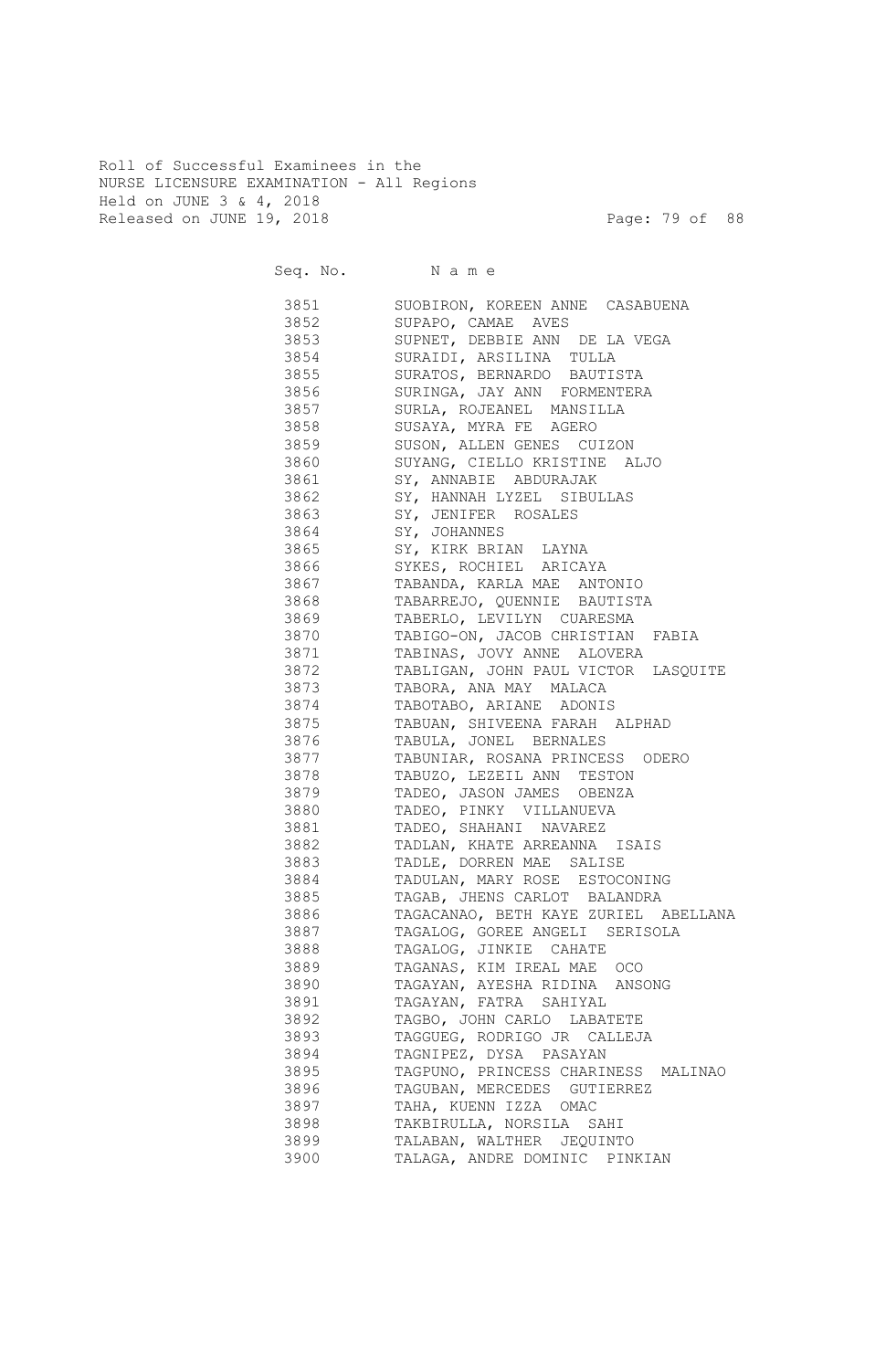Roll of Successful Examinees in the NURSE LICENSURE EXAMINATION - All Regions Held on JUNE 3 & 4, 2018 Released on JUNE 19, 2018 Page: 80 of 88

|      | Seq. No. Name                                                             |
|------|---------------------------------------------------------------------------|
|      | 3901 TALAGUIT, CIARA LYN BARBOSA                                          |
|      | 3902 TALAMPAS, EDWARD GALARPE                                             |
|      | 3903 TALIAN, ARRACEILLE ANNE RODRIGUEZ                                    |
|      | 3904 TALIB, FERSHADA HASHIM                                               |
|      | 3905 TALIB, JUDY ANN HATAE                                                |
|      | 3906 TALLA, REHAM NADENE ASANUL                                           |
|      | 3907 TALPLACIDO, MARIA THERESA SURUIZ                                     |
|      | 3908 TALUBAN, ROMMEL CHRISTIAN NICOLAS                                    |
|      | 3909 TAM, ARA FRANCINE ZERNA                                              |
|      | 3910 TAMARGO, MICHELLE DEMIE VERZOSA                                      |
|      | 3911 TAMAYO, CHARISSEMA CATAYNA                                           |
|      | 3912 TAMAYO, ERICKA GELLA MENESES                                         |
|      | 3913 TAMAYO, JAN-RY MENDOZA                                               |
|      | 3914 TAMAYO, MELY ASIS                                                    |
|      | 3915 TAMAÑO, PAMELLE JOY DE TORRES                                        |
|      | 3916 TAMBOT, LANCE PARAYNO                                                |
|      | 3917 TAN, ALLYN CIRERA                                                    |
|      | 3918 TAN, ARACELI WEE                                                     |
|      | 3919 TAN, CHARMAINE DELAPENA                                              |
| 3921 | 3920 TAN, CHRISTIAN LANCELOT ARACO                                        |
| 3922 | TAN, DANEKKA GALAN<br>TAN, GEMVIRLE ABREGANA                              |
| 3923 | TAN, JOHANNA MARIELLE SIA                                                 |
| 3924 | TAN, LYRA MIREILLE MIGUEL                                                 |
| 3925 | TAN, MARY JANE LIM                                                        |
| 3926 | TAN, RAY VINCENT MONTIBON                                                 |
| 3927 | TAN, ROBERT ANGELO YIM                                                    |
| 3928 | TAN, SHAWN WESTLEY RUIZ                                                   |
| 3929 | TAN, SHEKINAH DANIELLE JAMERLAN                                           |
| 3930 | TAN, STEPHANIE COLEEN ONGO                                                |
| 3931 | TANA, JOHN MICHAEL MAQUIRANG                                              |
| 3932 | TANDOC, JANEEN ADOLFO                                                     |
| 3933 | TANDUG, GERALYN SANCHA<br>TANGENTE, GLORY ROSE CABASES<br>TANGHAI TOV TIP |
| 3934 |                                                                           |
| 3935 | TANGHAL, JOY LYN DELA PIÑA                                                |
| 3936 | TANGUAN, JOY AREANE TOMALE                                                |
| 3937 | TANIG, JHOANNA MAY BERNARDO                                               |
| 3938 | TANTOCO, ERWIN JOSEPH DE GUIA                                             |
| 3939 | TAPANG, LET LET DELOS SANTOS                                              |
| 3940 | TAPAR, YLRON JOHN ANZURES                                                 |
| 3941 | TAPAR, YLRON PAUL ANZURES                                                 |
| 3942 | TAPIA, ELIZAH MARIE MANUEL                                                |
| 3943 | TAPIA, JANINE LLENO                                                       |
| 3944 | TAPNIO, ELEAZAR JR PINEDA                                                 |
| 3945 | TAPON, ELISA MAE CAPACETE                                                 |
| 3946 | TAQUIQUI, ANZEL ROSE BACCAY                                               |
| 3947 | TARAGUA, HERLENTON FUERTES                                                |
| 3948 | TARCA, ANGELU MICLAT                                                      |
| 3949 | TARE, MAE CATHERINE NARANJO                                               |
| 3950 | TARE, PRINCESS AR-EN WEST                                                 |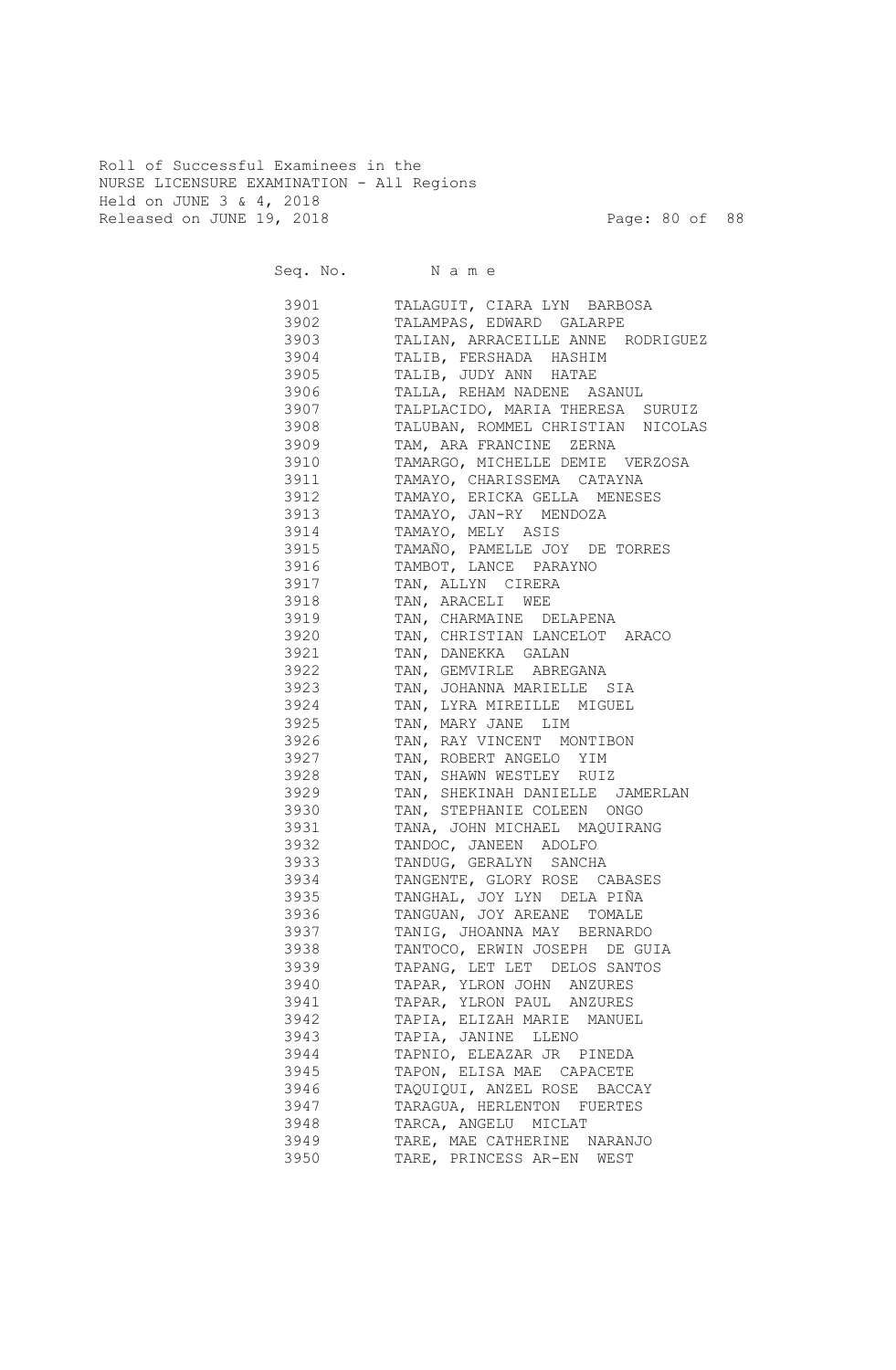Roll of Successful Examinees in the NURSE LICENSURE EXAMINATION - All Regions Held on JUNE 3 & 4, 2018 Released on JUNE 19, 2018 Page: 81 of 88

| Seq. No. Name |                                       |
|---------------|---------------------------------------|
| 3951          | TARROJA, CYRILLE AGNES<br>LAGO        |
| 3952          | TATEL, ARIEL ASDOLO                   |
| 3953          | TATOY, ZIDON IRA YRAY                 |
| 3954          | TAYABAS, JOHN JEFFERSON GARAY         |
| 3955          | TAYGON, CHRIS SANTOS                  |
| 3956          | TAYONG, SETH AEDRIAN GICALE           |
| 3957          | TAÑAJURA, VEVIEN BARTOLATA            |
| 3958          | TAÑAQUIN, HAZEL MUÑEZ                 |
| 3959          | TAÑO, QUELIFFUER JIREH SUYAMIN        |
| 3960          | TEDIAROS, ZAYIN ROSE MACARONA         |
| 3961          | TEH, JHULES ANDREI SANTOS             |
| 3962          | TEJADA, HEARTIE JOY PAELMAO           |
| 3963          | TEJOSO, PIA JOSELLE MARIE DALIPE      |
| 3964          | TELEBRICO, MARCHESA CRUSPERO          |
| 3965          | TEMBREVILLA, LEYNES EXITO             |
| 3966          | TEMEÑA, JOHANNA ERICA ALMARIO         |
| 3967          | TEMONES, JOHN JOSEPH ABLAZO           |
| 3968          | TEMPLO, SHEANA CAMILLE TRINIDAD       |
| 3969          | TENEBRO, RIZJANE SALAZAR              |
| 3970          | TENGCO, ROSE MARIE ASISTORES          |
| 3971          | TENIO, ALLYN JOY GAMBALAN             |
| 3972          | TEPANERO, MARK GIL CATULONG           |
| 3973          | TERANO, SHAYRA CLARISSE ACABADO       |
| 3974          | TERBIO, LORRAINE MARIAE BLASA         |
| 3975          | TERO, WENDY ANN LOMBOY                |
| 3976          | TERRADO, ALAILA PARAGAS               |
| 3977          | TERRADO, DEBBIE SY                    |
| 3978          | TERTE, MARY JOY SANTOS                |
| 3979          | TESORERO, ALLYSA JOY MENDOZA          |
| 3980          | TESORO, GRACE DOTILLOS                |
| 3981          | TESORO, IAN DAVE ABADINES             |
| 3982          | TEVES, EVA MAE CLAVICILLAS            |
| 3983          | TIAMZON, JEFFERSON GOPEZ              |
| 3984          | TIBA, HERNMAE GELLADUGA               |
| 3985          | TIBAJIA, MA CRISTINA LABAN            |
| 3986          | TIBURCIO, REYMARK RAPADAS             |
| 3987          | TILLAH, MIRAMAR AUDREY BUNDAJON       |
| 3988          | TILOS, JANE TOMIAS                    |
| 3989          | TIMAJO, BERNADETH ANNE BERMUNDO       |
| 3990          | TIMBANG, MARION CLAIRE MOTA           |
| 3991          | TIMBREZA, SCHERAZADE MUSA             |
| 3992          | TINEZA, AEZA MERHBI ABELLA            |
| 3993          | TING, LEILANI ANN                     |
| 3994          | TINGKAHAN, SITTI ZSAYDATUN-NEEZA UNGA |
| 3995          | TINGSON, ANDREA ALEXIS PABILLO        |
| 3996          | TIO, MELANIE ELUMBRA                  |
| 3997          | TIONGCO, RENEGIN MICCA<br>TAUB        |
| 3998          | TIRADO, FELIMAR DISCUATAN             |
| 3999          | TIROL, ANGELI RIVERA                  |
| 4000          | TIRU, MARY GRACE GUEVARRA             |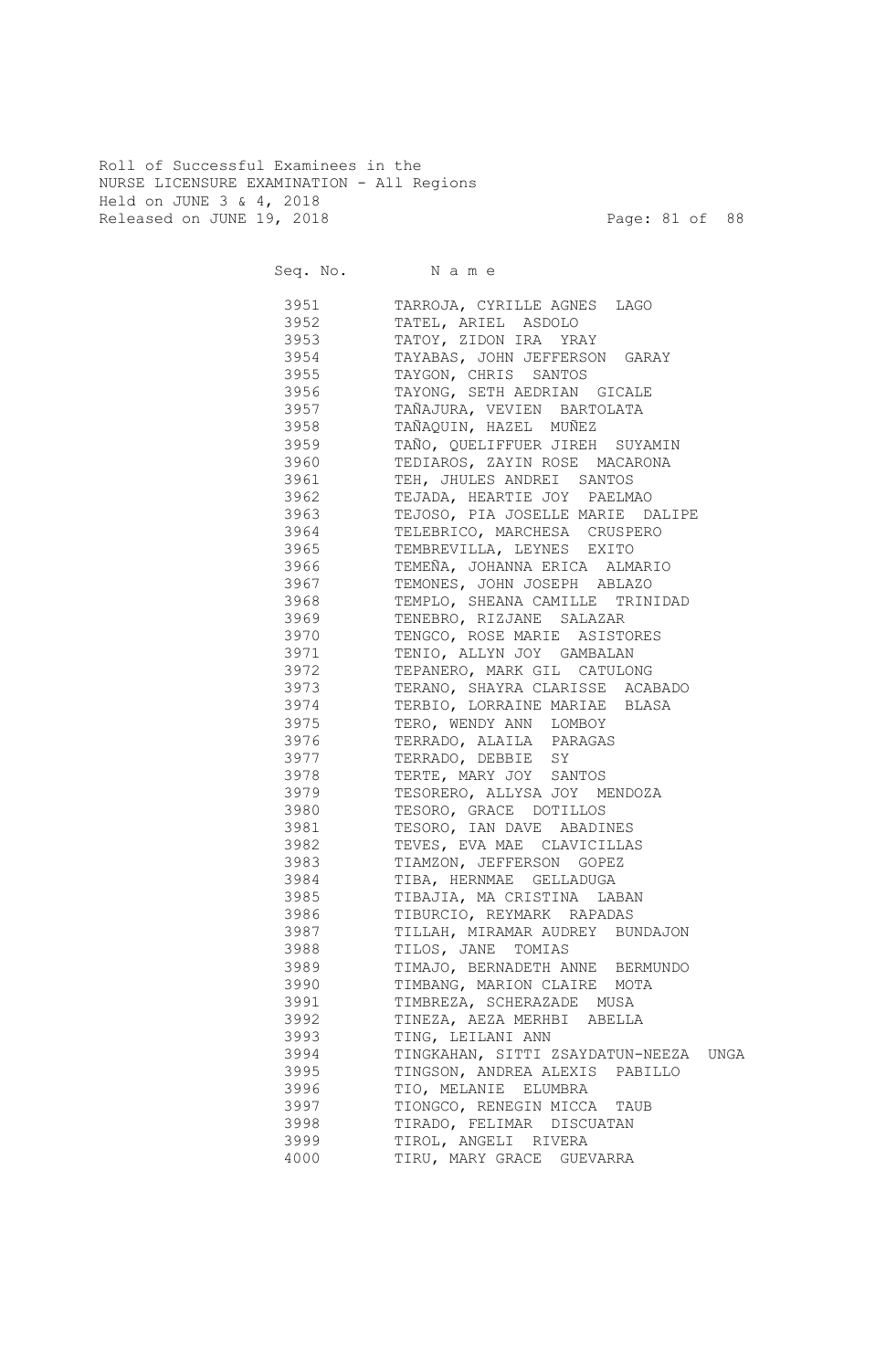Roll of Successful Examinees in the NURSE LICENSURE EXAMINATION - All Regions Held on JUNE 3 & 4, 2018 Released on JUNE 19, 2018 Page: 82 of 88

Seq. No. Name 4001 TIU, MARK WILLIAM OMILIG 4002 TIZON, ALLISON KYLE JOVES 4003 TOBIAS, TIFFANY LOUISE GRAGASIN 4004 TOCA, QUEENIE ANN DE LA TORRE 4005 TOCLO, ELENOR SEGUNDO 4006 TOHONG, ABDUL RAUF HASAN 4007 TOLEDO, ANNE GABRIELLE BUIZA 4008 TOLEDO, JOHN PATRICK MURILLO 4009 TOLENTINO, KATRINA DENISE VISTRO 4010 TOLENTINO, LORRAINE 4011 TOLENTINO, MAYNARD CALIZO 4012 TOLIBAS, ANGELICA FLORENDO 4013 TOLLOC, JUNALIN BACUS 4014 TOLO, ALYSSA LEONA CUADRA 4015 TOLO, TRIXIA TRACY SORITA 4016 TOMACRUZ, SAMANTHA ISABELLE ROQUIM 4017 TOMAS, JEROME DE GUZMAN 4018 TOMAS, JULIE ANN VIÑAS 4019 TOMAS, KATHLEEN GAIL CAMMAYO 4020 TOMAS, PRASFER MARY PIOLLO 4021 TOMPONG, JANETTE CAHOY 4022 TOMPONG, JEBELYN TAPAYAN 4023 TON-OGAN, GILMER DUNTON 4024 TONDO, FRANCIS ESCLAMADO 4025 TONG, ELLEIN JERICKA RAMOS 4026 TONGCUA, PAUL EDRICK RUIZ 4027 TONGOL, CHESTER JOHN TOLENTINO 4028 TONOGAN, MA JONELLA MAE BUENAFLOR 4029 TOPACIO, JOHN MICHAEL BARZAGA 4030 TORIBIO, SHERY URO 4031 TORMO, CARMELA NIÑA SAMPAGA 4032 TOROTORO, LAILANIE VILLAR 4033 TORRECAMPO, SHIRLEY OBINGUAR 4034 TORREGOZA, EDUARD JOHN DATUGAN 4035 TORRENTE, PRINCESS KAYE TATO 4036 TORRERO, EREZA RODRIGUEZ 4037 TORRES, KRITZ MARRIELLE BACO 4038 TOTECA, ARIANE MAY CANTARA 4039 TOTOH, NADZLA JAUJOHN 4040 TOVILLO, MAGIELYN QUINAN 4041 TOYAOAN, ROBERT HANS BIASE 4042 TOYAOAN, RONNIE DARIO 4043 TOYAOAN, VEROLINA BIASE 4044 TRANGIA, MESHIEL CELY BOLANTE 4045 TRAQUENA, JAMES RAYMUND LIZA 4046 TRAQUEÑA, CATHERINE PORLARES 4047 TRASMAÑAS, PAUL JOHN BOJOCAN 4048 TRASMIL, CHRISTINE PEDROSA 4049 TREJEROS, MONIQUE BACOMO 4050 TRIA, JANINE AIRA MARI TOLEDO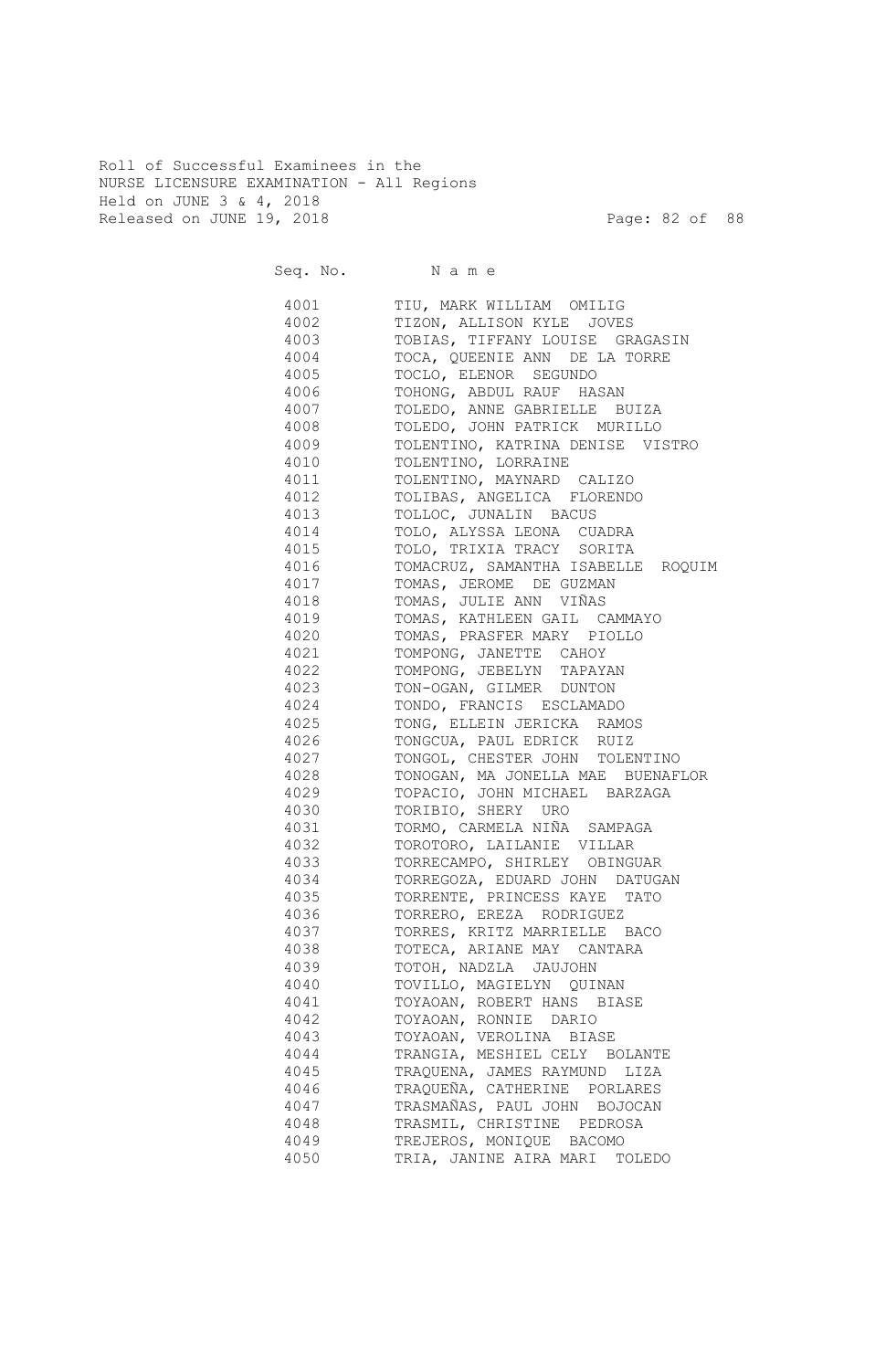Roll of Successful Examinees in the NURSE LICENSURE EXAMINATION - All Regions Held on JUNE 3 & 4, 2018 Released on JUNE 19, 2018 Page: 83 of 88

Seq. No. Name 4051 TRIBIANA, CLARRIZE JHAIDE TUBICE 4052 TRIBIANA, NEIL JANE 4053 TRINIDAD, SHERWYNNE PAOLA LASAM 4054 TROPEZADO, SYNDIE MOSQUEDA 4055 TROVELA, MARIA CIARRA GERONA 4056 TROYO, KAREN LOUISE PELAYO 4057 TRUGILLO, LORAINE MAE SALON 4058 TUA, KIETZY ANN GEREZ 4059 TUANGCO, JESSA MACIAS 4060 TUBIA, GWENDOLYN CABRERA 4061 TUBOG, DEVINA JOY SATUR 4062 TUDDAO, KEVIN ANTHONY RANCAPERO 4063 TUDE, DINA GRACE EDOL 4064 TUGASAN, PAOLA BEATRICE MABILEN 4065 TULAWIE, AL-NAZAR USAMA 4066 TULAWIE-SAKANDAL, SHERIE MAE TALIB 4067 TULING, COLLEEN RHACEL ENOC 4068 TUMAMPOS, KATE MAUREEN DICHOS 4069 TUMANENG, MARY ANGELYN MUNAR 4070 TUMULAK, FATIMA RAIZA AINI MUALLIP 4071 TUNAY, JOBELYN DELENA 4072 TUNGOL, JACQUELINE LUNAR 4073 TUNGUIA, CINDY LOU ADUG 4074 TUOZO, VERONICA JANE ALBAN 4075 TURADO, NONNATO RAYMOND ABABON 4076 TURINGAN, SUWINNE PACQUING 4077 TUSI, ANALYN DELA CRUZ 4078 TUVERA, JAMES FRANCIS BRAGA 4079 TUVILLA, ELLA MARIAH IBAÑEZ 4080 UBILAS, MARICEL PERALTA 4081 UDDIN, QHAIRA NIETO 4082 UDJAN, JASMIN ASDALI 4083 UDOK, FATIHA GUMBAHALI 4084 UFANA, REYMOND NONO 4085 UGALE, MELIZZA LORRAINE CLAUDIO 4086 UGMAREZ, MARY FRANCES CLAIRE LOMOTOS 4087 UGPO, ALPHA NAVARRO 4088 UKO, HARRIS EARSHAD SANGEBAN 4089 UKO, LADY WILMINA PATUGUIAL 4090 ULANGHUTAN, DAYANG FATIMA SIRAJON 4091 UMABONG, WITI MUSRHA ALBANI 4092 UMAS-AS, ADI REYES 4093 UMDA, RIDWANA ANTAO 4094 UMINGLE, JONALYN BUYAGAWAN 4095 UNDAG, MARIEL THERESE ALTHEA TUVERA 4096 UNITO, LAARNI MACATIGUE 4097 UNTALAN, LENKANE MAE CARIAGA 4098 UNTALAN, SOPHIA MIRANDA 4099 UNTIVERO, RACHEL GARCIA 4100 URAO, FATIMA AZNI YUNOS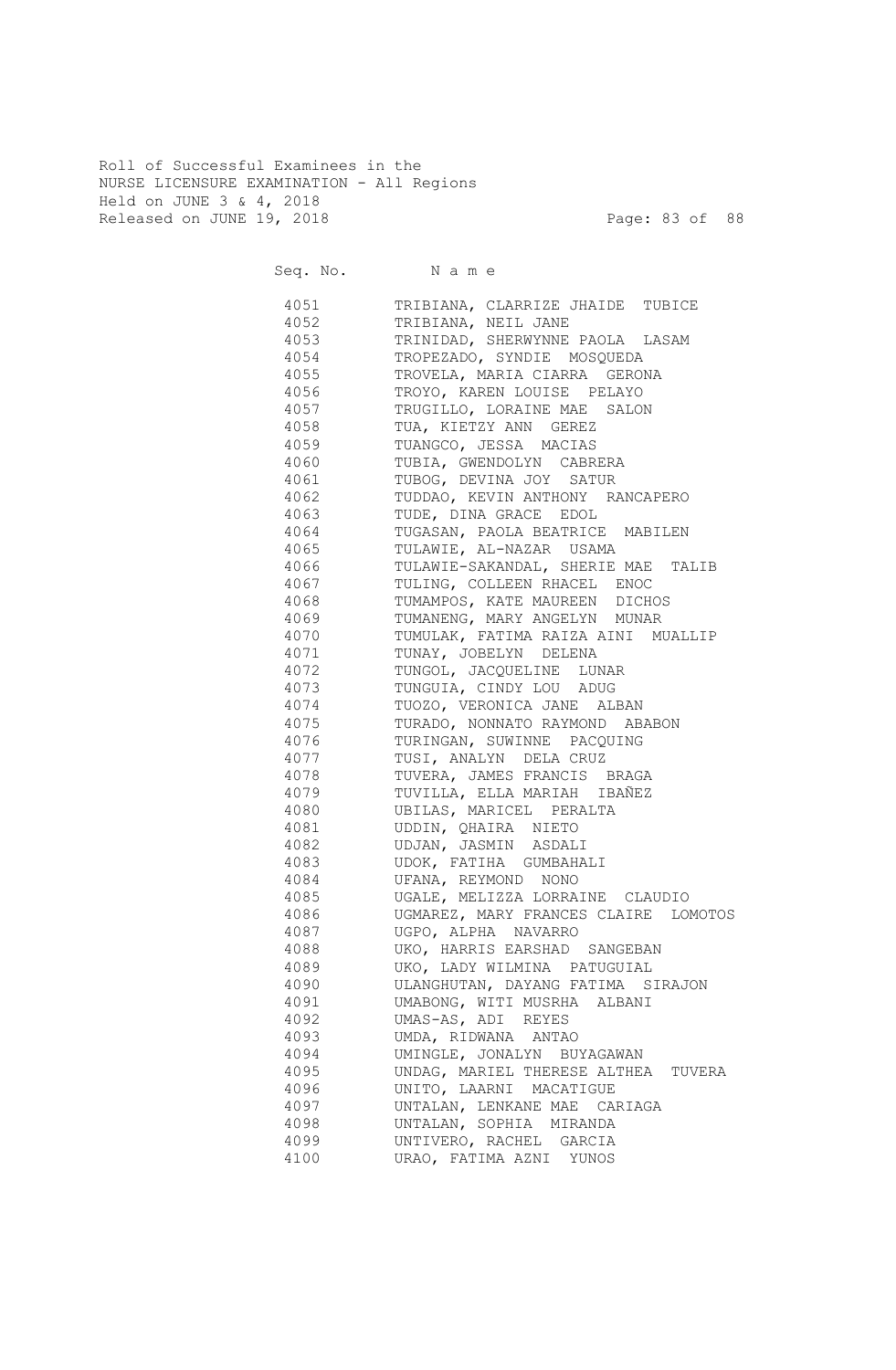Roll of Successful Examinees in the NURSE LICENSURE EXAMINATION - All Regions Held on JUNE 3 & 4, 2018 Released on JUNE 19, 2018 Page: 84 of 88

Seq. No. Name 4101 URBANO, ELIZA DORONA 4102 URCIA, ARIANNA VICTORIA BRIOSO 4103 URDANETA, CHARLYN GALES 4104 URIAN, CROMUEL LABAN 4105 URO, MIA GRACIA MUTUC 4106 URTULA, NINA MAE BARBERAN 4107 USI, ELIJAH MARIE JAVIER 4108 USMAN, NICA FALCASANTOS 4109 USMAN, NURHAFIZA HADJAIL 4110 USNIE, BASMA BILLY 4111 USON, GERESA ARCONCIL 4112 USON, LAIKA MEJIA 4113 UTO, DANIA JALIL 4114 UTOEGLIS, ELYANRA SAHILADJA 4115 UY, ABDEL NIXON HASHIM 4116 UY, JENIKA AUSTIN BATANGAS 4117 UY, REINGEL LEVI PADUA 4118 UY, SHELLA ALLAMA 4119 UY, YRA GREGORIO 4120 UYGUANGCO, QUENNIE CO 4121 VALBAREZ, ANA MAE BAQUILAR 4122 VALDEPEÑA, VERLA CHRISTINE BANDIOLA 4123 VALDEZ, ALEXANDRA CARENE DE CHAVEZ 4124 VALDEZ, ALYSSA JUSTINE EDUARTE 4125 VALDEZ, JEHALA FRANCESCA GUTIERREZ 4126 VALDEZ, JEHDA KATHRINA AGUSTIN 4127 VALDEZ, SHADRACH JOHN JOASH SARAUS 4128 VALENCIA, FLONNAH MAE VALENDEZ 4129 VALENCIA, JELYN 4130 VALENCIA, KATRINA MAE TULIAO 4131 VALENCIA, MARIANNE TUALE 4132 VALENCIA, MARY MARIEL CACAYAN 4133 VALENCIA, ROSELYN MADERAZO 4134 VALENCIANO, PHIPPS GROVER PEPITO 4135 VALENZUELA, AVEGALE SURIO 4136 VALENZUELA, CAROL PADILLA 4137 VALERAS, IANNAH DENISE LEE 4138 VALEROS, ULPIATRASINIA TIMBREZA 4139 VALES, RAE DAWN TIONGSON 4140 VALINO, CHERRY FLORCE MARCH BENJAMIN 4141 VALLARES, LEGERLEE IRENE DAL 4142 VALLE, HERSHEY LYNNE FABIAN 4143 VALLEJA, CHRISTINE DIANE DIMASUHID 4144 VALLEJO, LOVELY GAYLE CASTILLO 4145 VALLEJOS, CYNDIE MEJIA 4146 VALLO, DYAN IRYSSE MONTEMAYOR 4147 VALMONTE, CHRISSIEN FERNANDEZ 4148 VALMONTE, CHRISTINE GABRIELLE CEREZO 4149 VALMORIA, MARY ANN TANEO 4150 VALOIS, WENILYN BULLAG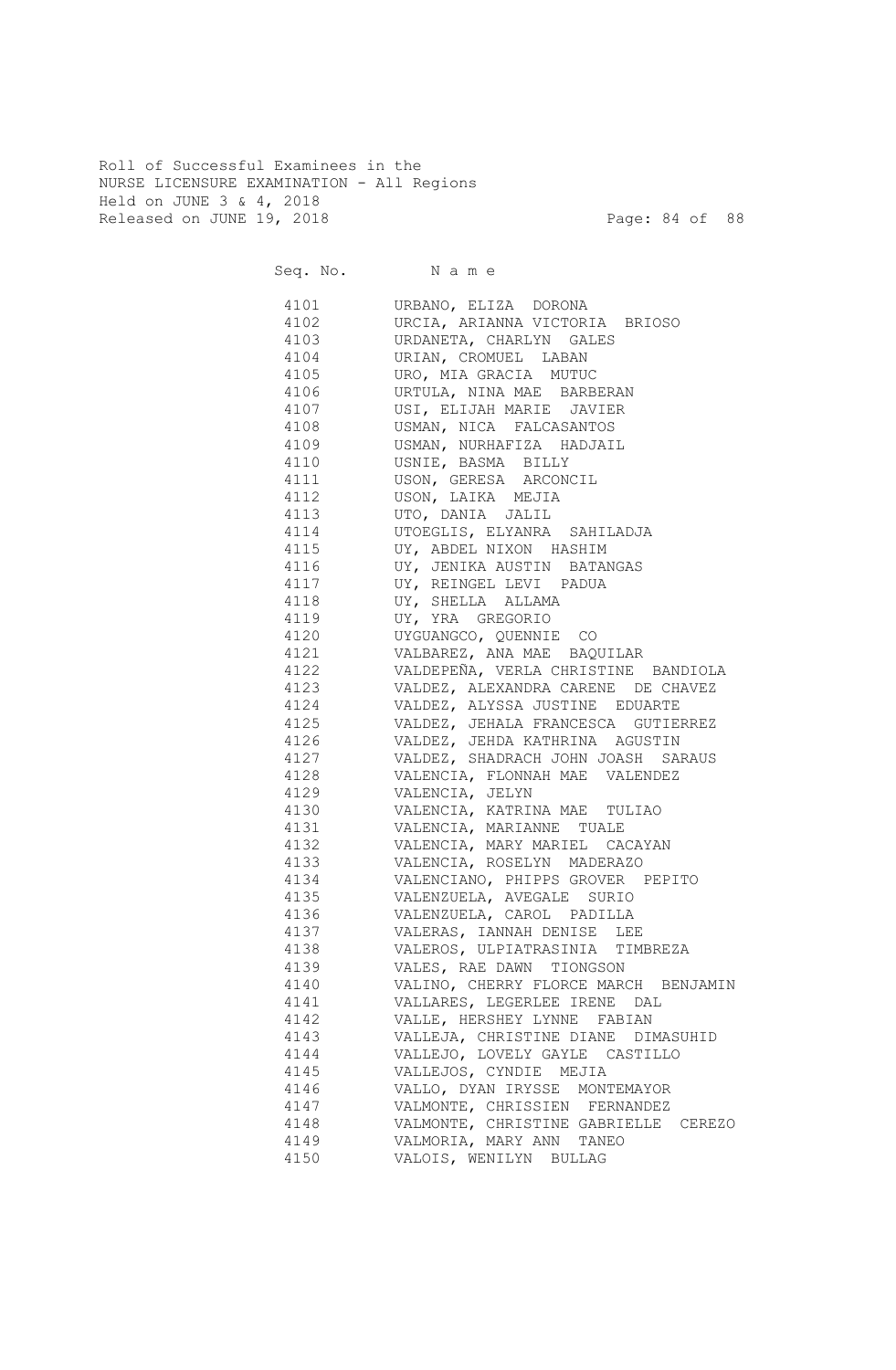Roll of Successful Examinees in the NURSE LICENSURE EXAMINATION - All Regions Held on JUNE 3 & 4, 2018 Released on JUNE 19, 2018 Page: 85 of 88

|      | Seq. No. Name                                   |
|------|-------------------------------------------------|
|      | 4151 VARGAS, ANGELICA MASBAÑO                   |
|      | 4152 VARGAS, JAY ADRIAN PARAÑAL                 |
|      | 4153 VARGAS, KEVIN JOSHUA RAMOS                 |
|      | 4154 VARGAS, NONA ADENIA JR ICOY                |
|      | 4155 VARGAS, TERESA CARMELA SIA                 |
|      | 4156 VARONA, KRISTINE JOY MADERA                |
|      | 4157 VASQUEZ, ARJAY LOUISE AÑOVER               |
|      | 4158 VASQUEZ, ASHLEY FAYE HORNADA               |
|      | 4159 VASQUEZ, MERRELL LOUISE GOZA               |
|      | 4160 VEJERANO, ANGELIQUE ENCOMIENDA             |
|      | 4161 VELARDE, ANGELICA ROSENDO                  |
|      | 4162 VELARDE, DEE MARIE CRUZ                    |
|      | 4163 VELARIO, KATHRINE JOY LIM                  |
|      | 4164 VELASCO, BRYAN LENNARD HIPOS               |
|      | 4165 VELASCO, ETHEL DARYL FRANCISCO             |
|      | 4166 VELASCO, FILIPINAS ESTOPIA                 |
|      | 4167 VELASCO, IMEE ROSE VALENZUELA              |
|      | 4168 VELASCO, JAN DAE AQUINO                    |
|      | 4169 VELASCO, JUAN MIGUEL EVANGELISTA           |
|      | 4170 VELASCO, MARY JOY CANLAS                   |
|      | 4171 VELASCO, MAYDELENE MENDOZA                 |
|      | 4172 - VELASCO, NIÑA IRISH LUTELLA              |
|      | 4173 VELASQUEZ, CHARMAEN JAMON                  |
|      | 4174 VELEZ, IVORY BARONA                        |
|      | 4175 VELEZ, RIO GRACE CUEVAS                    |
|      | 4176 VELOS, MANUELLE GUISEPPE SALVADOR          |
|      | 4177 VELOSO, LORENCE ANGELIE TOLEDO             |
|      | 4178 VELSA, SHERYN BRENDA ESPIRITU              |
|      | 4179 VENCER, SHEM TINGSON                       |
|      | 4180 VENDIVIL, KRISTLE ROSE SALONGA             |
|      | 4181   VENERACION, JOHANNA PAULINE DELOS SANTOS |
|      | 4182 VENTURA, GERALD LACSINA                    |
|      | 4183 VENTURA, JACKIE-LOU IRISH DATOY            |
|      | 4184 VENTURA, NANTE RIVERA                      |
|      | 4185 VENTURA, WILDE FLEUR JAYME                 |
| 4186 | VERCELES, GERALDINE GERVY ADORA                 |
| 4187 | VERCELES, ROSEMARIE FABIA                       |
| 4188 | VERDADERO, FRANCIS MICHAEL BARCENAS             |
| 4189 | VERDILLO, CANDICE ANGELO                        |
| 4190 | VERGARA, CHIQUE MASIGAN                         |
| 4191 | VERGARA, GEMMA VILL REQUILME                    |
| 4192 | VERGARA, MARIA ELLA VIC MELITANTE               |
| 4193 | VERGARA, MARJORIE FLORES                        |
| 4194 | VERMUG, ALYSSA MARIE DOLOR                      |
| 4195 | VEROY, REUBEN JAMES SERRA                       |
| 4196 | VERSOZA, JOANNA MARIE NAVARRO                   |
| 4197 | VERTUDAZO, JOSHUA LUIS                          |
| 4198 | VIADO, SHERLY BORRETA                           |
| 4199 | VIAJAR, JULIE CRISTY SABEJON                    |
| 4200 | VICTORIA, ALDRICH SAN JOSE                      |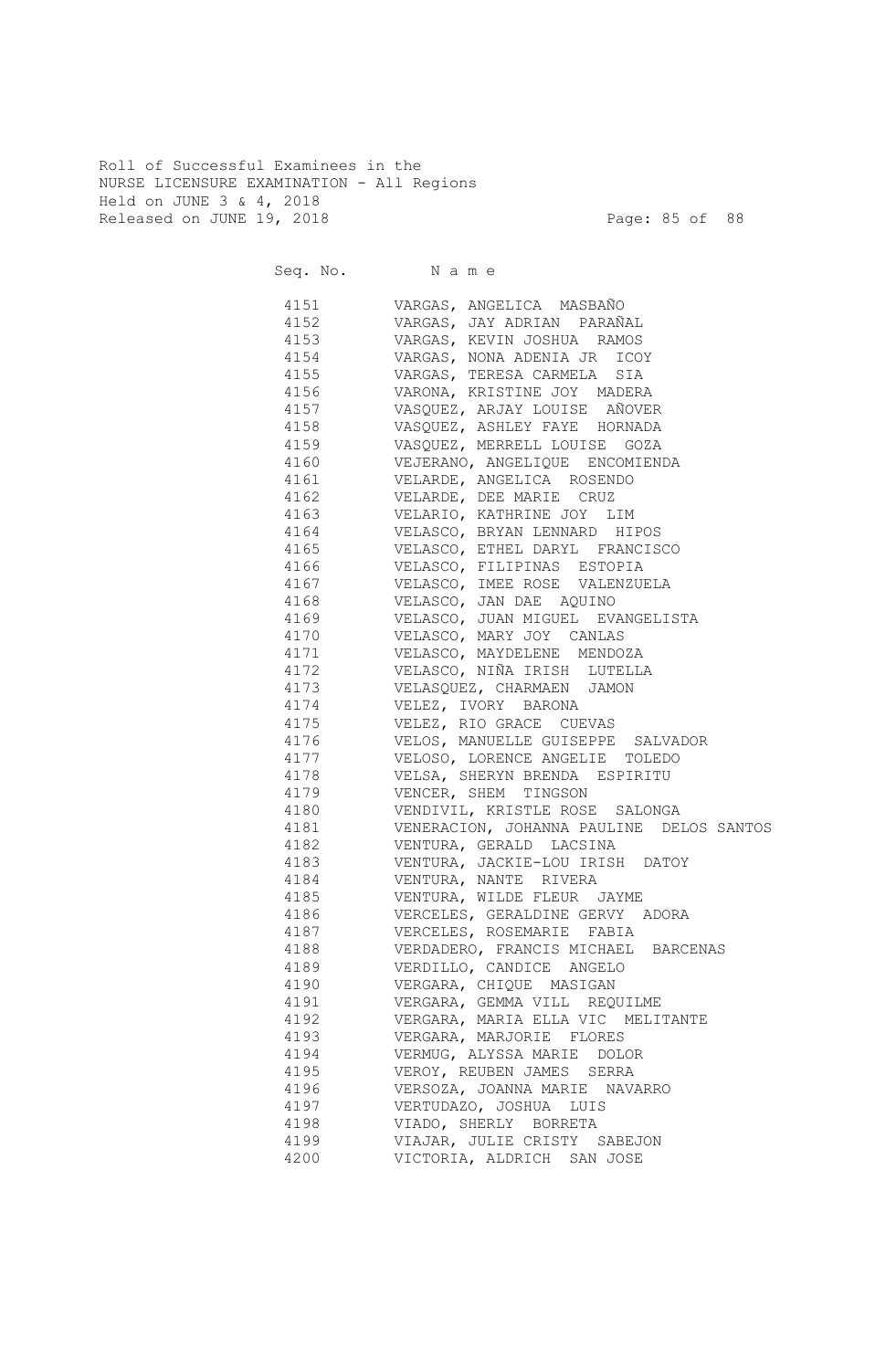Roll of Successful Examinees in the NURSE LICENSURE EXAMINATION - All Regions Held on JUNE 3 & 4, 2018 Released on JUNE 19, 2018 Page: 86 of 88

|              | Seq. No. Name                          |
|--------------|----------------------------------------|
| 4201         | VIDAL, JEANNE DENISE SAN DIEGO         |
| 4202         | VIDAL, KRISNA TAGUINOD                 |
| 4203         | VIDALLO, MYKA NINA VALDEZ              |
| 4204         | VIDUYA, MARY JOY MONTOY                |
| 4205         | VIEJO, WINNA FE PASON                  |
| 4206         | VIGILLA, FRANCES DIANNE LIM            |
| 4207         | VILLA, ZSARIMAE FE ESTRELLA LUBUGUIN   |
| 4208         | VILLABRILLE, TRACEY LABADOR            |
| 4209         | VILLACAMPO, MA SHEENA BONGGA           |
| 4210         | VILLACAOL, JULIANNE KEFFA QUINAMOT     |
| 4211         | VILLADIEGO, RHADEL JOY CANON           |
| 4212         | VILLADOR, RAENEL GAÑALONGO             |
| 4213         | VILLADORIS, YVONNE REIZELLE ROQUE      |
| 4214         | VILLAFLOR, CYRIL FRANCIS CAMACHO       |
| 4215         | VILLAGONZALO, JAKE HASEN AMODIA        |
| 4216         | VILLAHERMOSA, JANINE MARBIDA           |
| 4217         | VILLALOBOS, MICHAEL ANTHONY JUNTILLA   |
| 4218         | VILLAMIL, CHERELYN LAZAGA              |
| 4219         | VILLAMOR, ABEGAIL BERNAL               |
|              |                                        |
| 4220         | VILLAMOR, CAROLLINE RACHELL ANN CAUNAN |
| 4221<br>4222 | VILLAMOR, ELLEN ROSE HERMOSO           |
|              | VILLAMOR, VANESSA TECSON               |
| 4223         | VILLANUEVA, ASHLEY CONI                |
| 4224         | VILLANUEVA, JANE NIZZA ALANO           |
| 4225         | VILLANUEVA, JAQUI PIA JUNIO            |
| 4226         | VILLANUEVA, KRISTINE LUPIAN            |
| 4227         | VILLANUEVA, RENZE PARREÑO              |
| 4228         | VILLANUEVA, ROCEL JANE MORALES         |
| 4229         | VILLANUEVA, STANLY BAYYA               |
| 4230         | VILLAR, JERIC JOHN COSTAN              |
| 4231         | VILLAREAL, JAZMIN GRACE DOLLENTE       |
| 4232         | VILLAREAL, JENNIFER TORRES             |
| 4233         | VILLAREAL, JERRICK VENNE PALLERA       |
| 4234         | VILLARIEZ, KLEINEILLE DEQUILLA         |
| 4235         | VILLAROSA, FRANC LEO DERAYUNAN         |
| 4236         | VILLARUEL, DIANNE THERESE PEDRIGOSA    |
| 4237         | VILLARUEL, IVY CHRISTINE TABIANAN      |
| 4238         | VILLAS, JOHN MICHAEL VINCENT DALAGAN   |
| 4239         | VILLAVIZA, ELKIE RONNA AMBROCIO        |
| 4240         | VILLEGAS, APRIL ROSE PILAPIL           |
| 4241         | VILLEGAS, JONAMAE VERA                 |
| 4242         | VILLEGAS, NICOLE GRACE HOJAS           |
| 4243         | VILLEGAS, NORBETH ANGELIE<br>JAPITANA  |
| 4244         | VILLEGAS, VENUS ABONALES               |
| 4245         | VILLENA, FATIMA RUFELZHA MAE ALAM      |
| 4246         | VILLON, CRISSA VALLEDOR                |
| 4247         | VILLORA, RALPH EMMANUEL MAGNO          |
| 4248         | VILLOTA, DARRELL MAEGAN ABESAMIS       |
| 4249         | VILOAN, NERISSA IRA MAGCUHA            |
| 4250         | VILORIA, AIVEE MARIE SIRUNO            |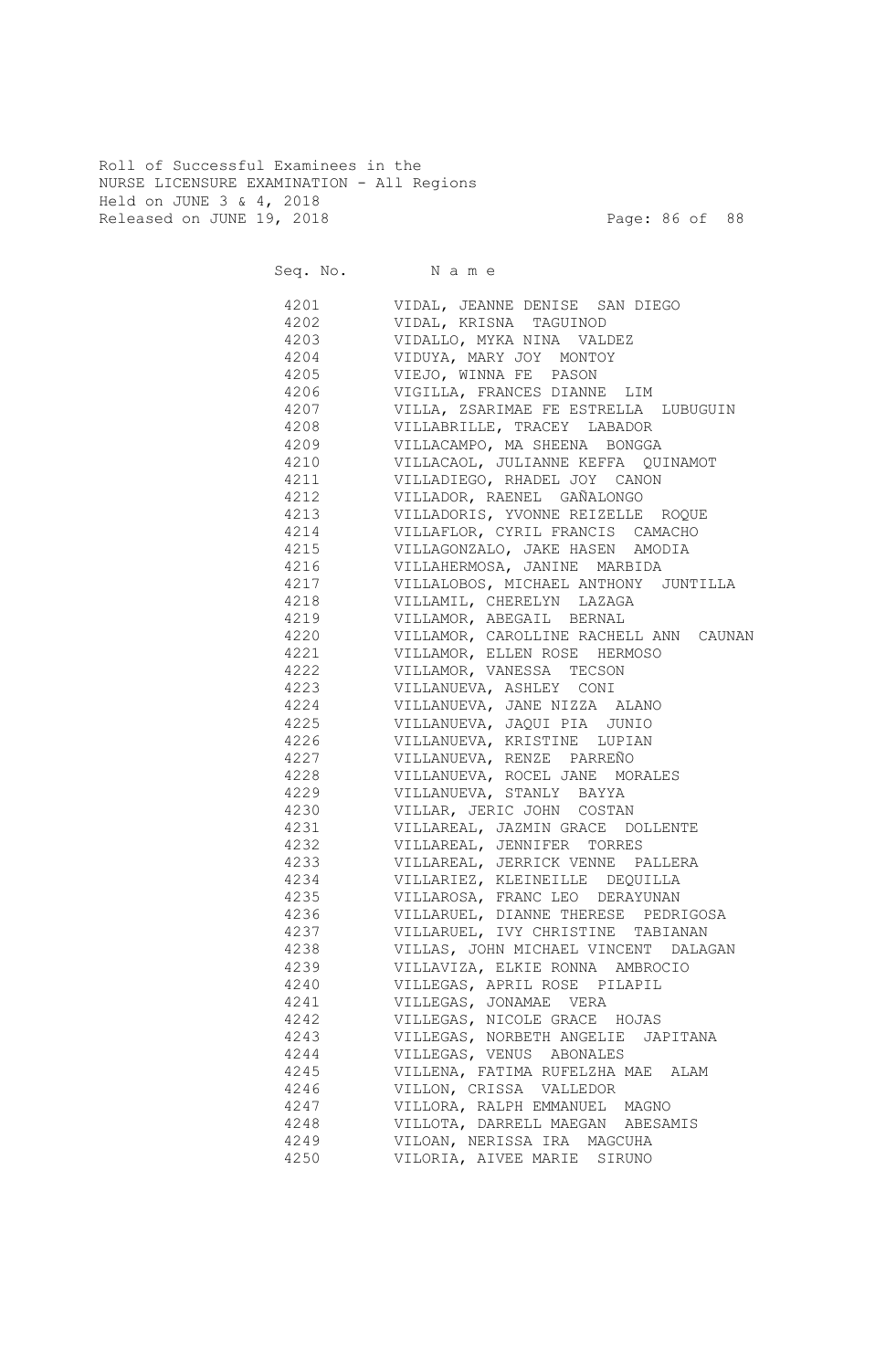Roll of Successful Examinees in the NURSE LICENSURE EXAMINATION - All Regions Held on JUNE 3 & 4, 2018 Released on JUNE 19, 2018 Page: 87 of 88

|              | Seq. No. Name                             |
|--------------|-------------------------------------------|
| 4251         | VILORIA, MARK ENCARNACION                 |
| 4252         | VINLUAN, ALYRA MAXJEL NATIVIDAD           |
| 4253         | VINLUAN, JOI LOUISE AGNER                 |
| 4254         | VINLUAN, MORVIN MORE                      |
| 4255         | VIOLAN, MARIA DECERIE JUNGCO              |
| 4256         | VIRAY, ESTHERICCA TADINA                  |
| 4257         | VIRAY, JELINA MARIE SILLON                |
| 4258         | VIRTUCIO, JENNELYN SARANILLO              |
| 4259         | VIRTUDAZO, ELIZABETH BALABA               |
| 4260         | VISORRO, JULIENNE CLAIRE JAMANDRON        |
| 4261         | VISTA, CLAIROL SUNSHINE CRUZIN            |
| 4262         | VISTRO, RUELA JN HASAN                    |
| 4263         | VIZCARRA, CARLA RICA PEREZ                |
| 4264         | VIÑAS, JESSICA VILLANIA                   |
| 4265         | WABE, LYKA ANGIELEH LEGASPI               |
| 4266         | WAHAB, ALMAIRAH SABANGKAT                 |
| 4267         | WAHEED, SABREEN ANUARY                    |
| 4268         | WAHING, CHINGKIE BATONGHINOG              |
| 4269         | WAHING, CHRISTINE JOYCE MENDOZA           |
| 4270         | WALET, CARLITO JR OBOSA                   |
| 4271         | WATANABE, RICHARD REYES                   |
| 4272         | WENDZIL, JOZAINE ANN ISIRANI              |
| 4273         | WHIGAN, MARGEL BETITA                     |
| 4274         | WONG, JOHN CHRISTOPHER SARNILLO           |
| 4275         | WOOTON, AMINA ZAIRA YUSAH                 |
| 4276         | WY, TABITHA PACLEB                        |
| 4277         | YABUT, JEZZELLE LLANES                    |
| 4278         | YALUNG, ARGIE YUMUL                       |
| 4279         | YAMADA, SACHIKO ESCARLAN                  |
| 4280         | YAMBAO, EDGARDO JR MORAYAG                |
| 4281         | YANEZA, APRIL ANN SURBANO                 |
| 4282         | YANOS, DIANA ROSE PADERNAL                |
| 4283         | YANTO, JAENA KAMILLE CU                   |
| 4284         | YAO, KRISTINE RETUERTO                    |
| 4285<br>4286 | YAP, ALFREDO PAGARAN                      |
| 4287         | YAP, ESLYM GARCIA<br>YAP, GRETCHEN SANTOS |
| 4288         | YAP, HAZEL AURE NAPULI                    |
| 4289         | YAP, JOBELLE LYN CASUGA                   |
| 4290         | YAP, KIMBERLY UY                          |
| 4291         | YAP, LORENZ GELLA                         |
| 4292         | YAP, MARY GRACE DANDOY                    |
| 4293         | YAP, MICHELLE ANN ABARRO                  |
| 4294         | YAP, NAOMI CYDEN BERGARA                  |
| 4295         | YAP, STEPHANIE NICOLE CUSTODIO            |
| 4296         | YAP, TONELLY AMOR SERNAL                  |
| 4297         | YAPOYCO, JOANNE CASTRO                    |
| 4298         | YAQUITEN, ETHEL GRACE NUCOM               |
| 4299         | YARED, ALEKSANDER JOEL MENDOZA            |
| 4300         | YBAÑEZ, MART DAVID<br>OPLE                |
|              |                                           |